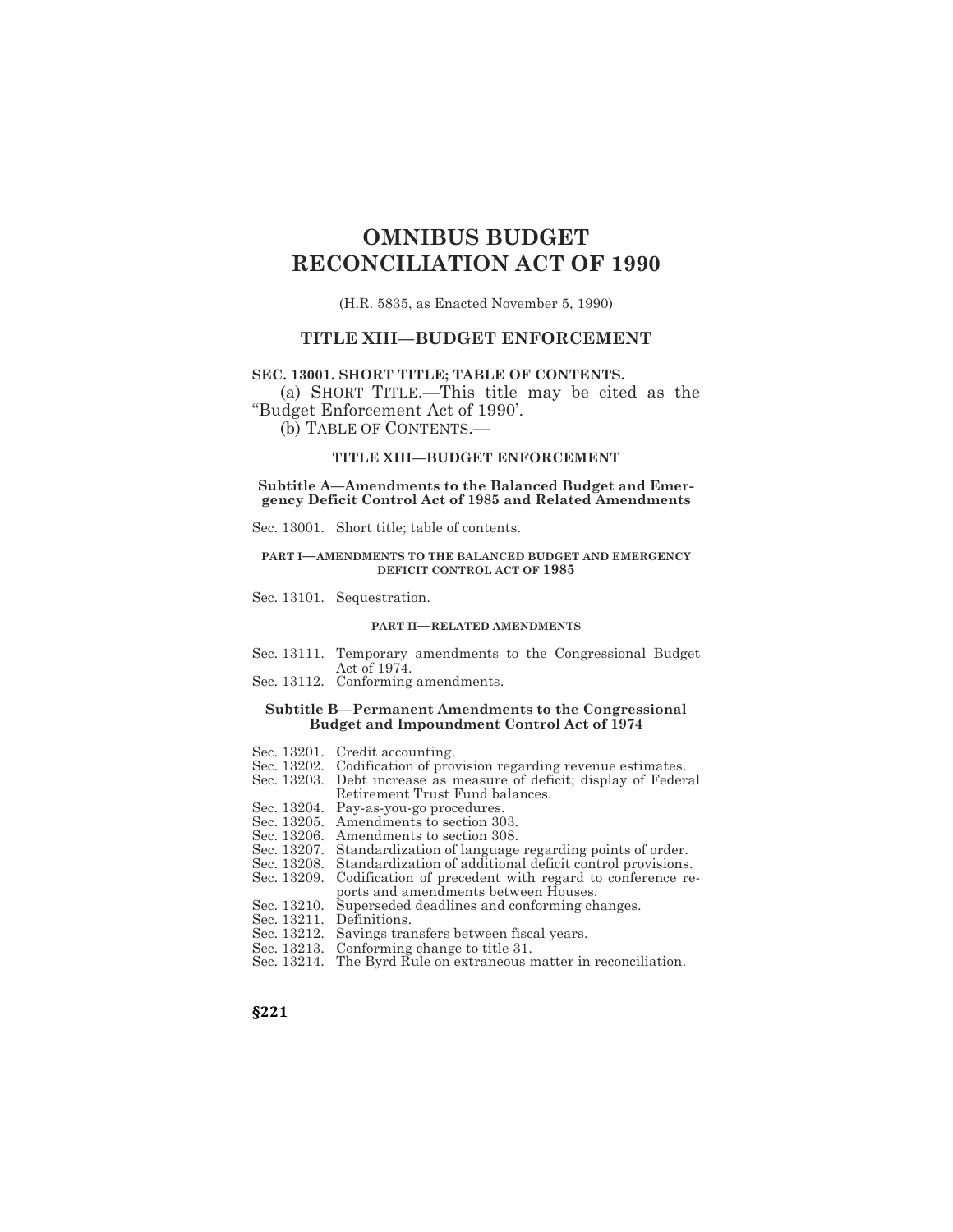#### **Subtitle C—Social Security**

- Sec. 13301. Off-budget status of OASDI trust funds.
- Sec. 13302. Protection of OASDI trust funds in the House of Representatives.
- Sec. 13303. Social Security firewall and point of order in the Senate.
- Sec. 13304. Report to the Congress by the Board of Trustees of the OASDI trust funds regarding the actuarial balance of the trust funds.
- Sec. 13305. Exercise of rulemaking power.
- Sec. 13306. Effective date.

### **Subtitle D—Treatment of Fiscal Year 1991 Sequestration**

Sec. 13401. Restoration of funds sequestered.

#### **Subtitle E—Government-Sponsored Enterprises**

Sec. 13501. Financial safety and soundness of Governmentsponsored enterprises.

**Subtitle A—Amendments to the Balanced Budget and Emergency Deficit Control Act of 1985 and Related Amendments**

# **PART I—AMENDMENTS TO THE BALANCED BUDGET AND EMERGENCY DEFICIT CONTROL ACT OF 1985**

#### **SEC. 13101. SEQUESTRATION.**

(a) SECTIONS 250 THROUGH 254.—Sections 251 (except for subsection  $(a)(6)(I)$  through 254 of part C of the Balanced Budget and Emergency Deficit Control Act of 1985 (2 U.S.C. 901 et seq.) are amended to read as follows:

# **"SEC. 250. TABLE OF CONTENTS; STATEMENT OF BUDGET ENFORCEMENT THROUGH SEQUESTRA-TION; DEFINITIONS.**

"(a) TABLE OF CONTENTS.—

"Sec. 250. Table of contents; budget enforcement statement; definitions.

- "Sec. 251. Enforcing discretionary spending limits.
- "Sec. 252. Enforcing pay-as-you-go.
- "Sec. 253. Enforcing deficit targets.
- "Sec. 254. Reports and orders.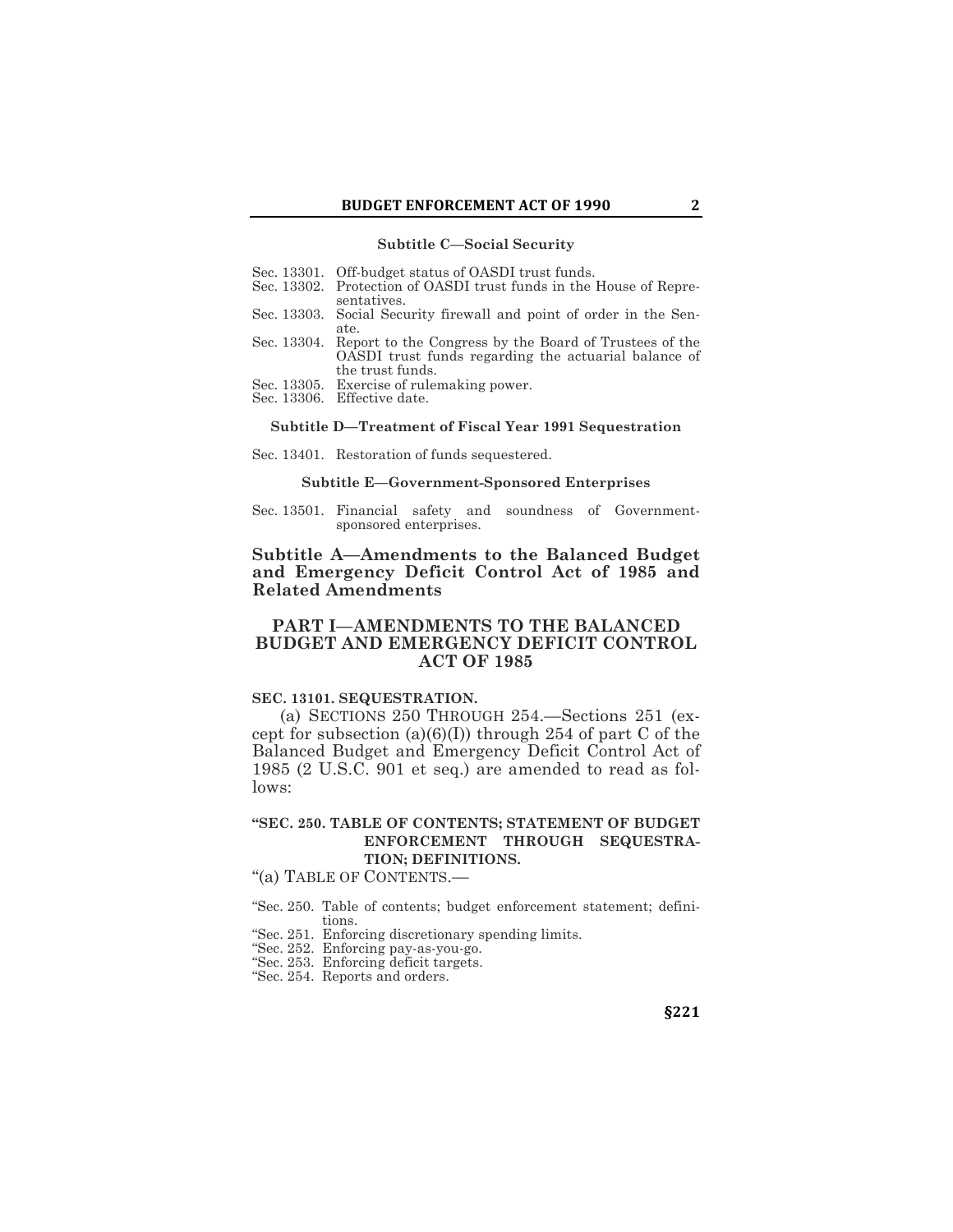"Sec. 255. Exempt programs and activities.

"Sec. 256. Special rules.

"Sec. 257. The baseline.

"Sec. 258. Suspension in the event of war or low growth.

"Sec. 258A. Modification of presidential order.

"Sec. 258B. Alternative defense sequestration.

"Sec. 258C. Special reconciliation process.

"(b) GENERAL STATEMENT OF BUDGET ENFORCE-MENT THROUGH SEQUESTRATION.—This part provides for the enforcement of the deficit reduction assumed in House Concurrent Resolution 310 (101st Congress, second session) and the applicable deficit targets for fiscal years 1991 through 1995. Enforcement, as necessary, is to be implemented through sequestration—

 $\sqrt[n]{(1)}$  to enforce discretionary spending levels assumed in that resolution (with adjustments as provided hereinafter);

"(2) to enforce the requirement that any legislation increasing direct spending or decreasing revenues be on a pay-as-you-go basis; and

"(3) to enforce the deficit targets specifically set forth in the Congressional Budget and Impoundment Control Act of 1974 (with adjustments as provided hereinafter);

applied in the order set forth above.

"(c) DEFINITIONS.—

"As used in this part:

"(1) The terms 'budget authority', "new budget authority', "outlays', and "deficit' have the meanings given to such terms in section 3 of the Congressional Budget and Impoundment Control Act of 1974 (but including the treatment specified in section 257(b)(3) of the Hospital Insurance Trust Fund) and the terms "maximum deficit amount' and "discretionary spending limit' shall mean the amounts specified in section 601 of that Act as adjusted under sections 251 and 253 of this Act.

"(2) The terms 'sequester' and 'sequestration' refer to or mean the cancellation of budgetary resources provided by discretionary appropriations or direct spending law.

"(3) The term 'breach' means, for any fiscal year, the amount (if any) by which new budget authority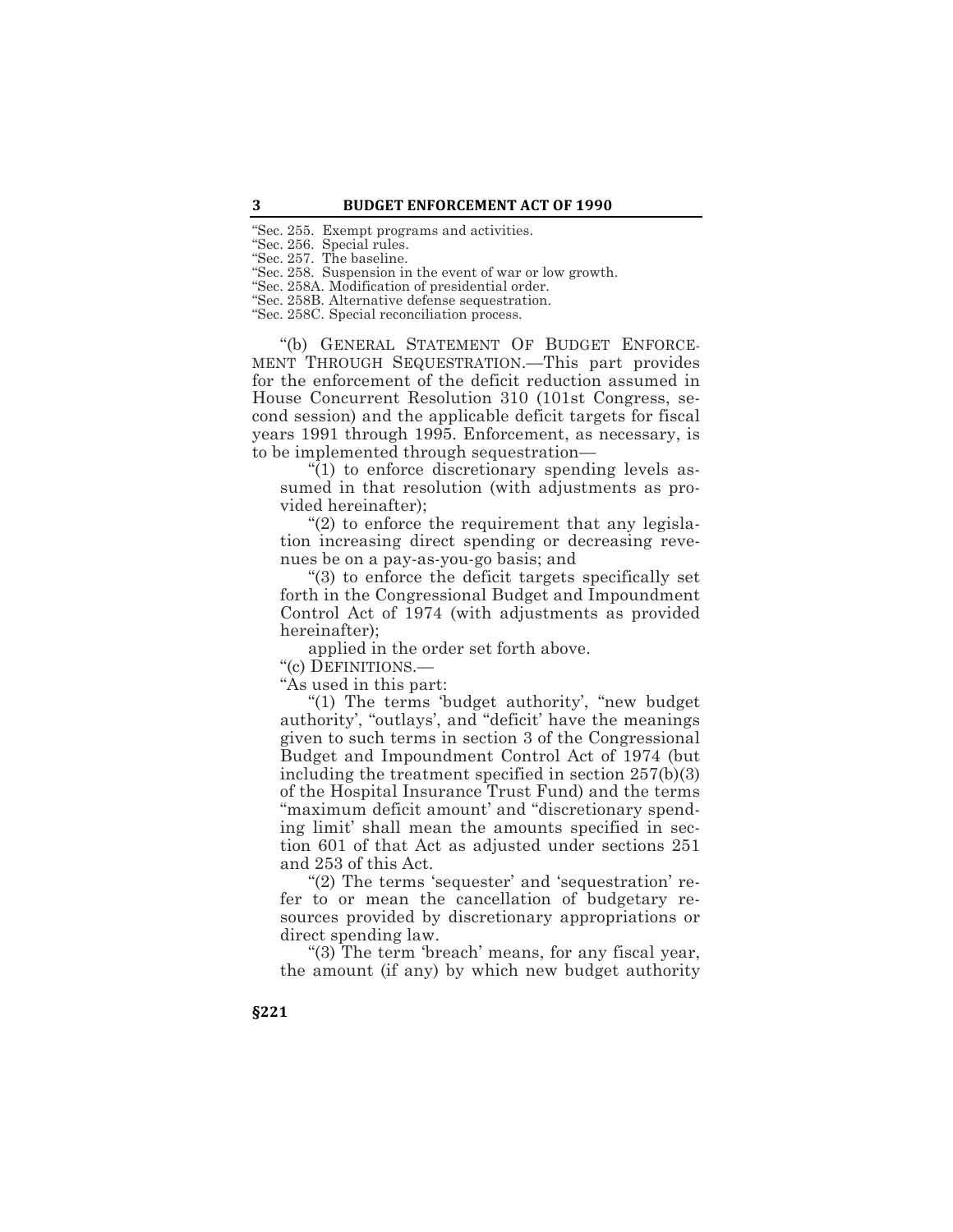or outlays for that year (within a category of discretionary appropriations) is above that category's discretionary spending limit for new budget authority or outlays for that year, as the case may be.

"(4) The term 'category' means:

"(A) For fiscal years 1991, 1992, and 1993, any of the following subsets of discretionary appropriations: defense, international, or domestic. Discretionary appropriations in each of the three categories shall be those so designated in the joint statement of managers accompanying the conference report on the Omnibus Budget Reconciliation Act of 1990. New accounts or activities shall be categorized in consultation with the Committees on Appropriations and the Budget of the House of Representatives and the Senate.

"(B) For fiscal years 1994 and 1995, all discretionary appropriations.

Contributions to the United States to offset the cost of Operation Desert Shield shall not be counted within any category.

"(5) The term 'baseline' means the projection (described in section 257) of current-year levels of new budget authority, outlays, receipts, and the surplus or deficit into the budget year and the outyears.

"(6) The term 'budgetary resources' means—

"(A) with respect to budget year 1991, new budget authority; unobligated balances; new loan guarantee commitments or limitations; new direct loan obligations, commitments, or limitations; direct spending authority; and obligation limitations; or

"(B) with respect to budget year 1992, 1993, 1994, or 1995, new budget authority; unobligated balances; direct spending authority; and obligation limitations.

"(7) The term "discretionary appropriations' means budgetary resources (except to fund directspending programs) provided in appropriation Acts.

"(8) The term "direct spending' means—

"(A) budget authority provided by law other than appropriation Acts;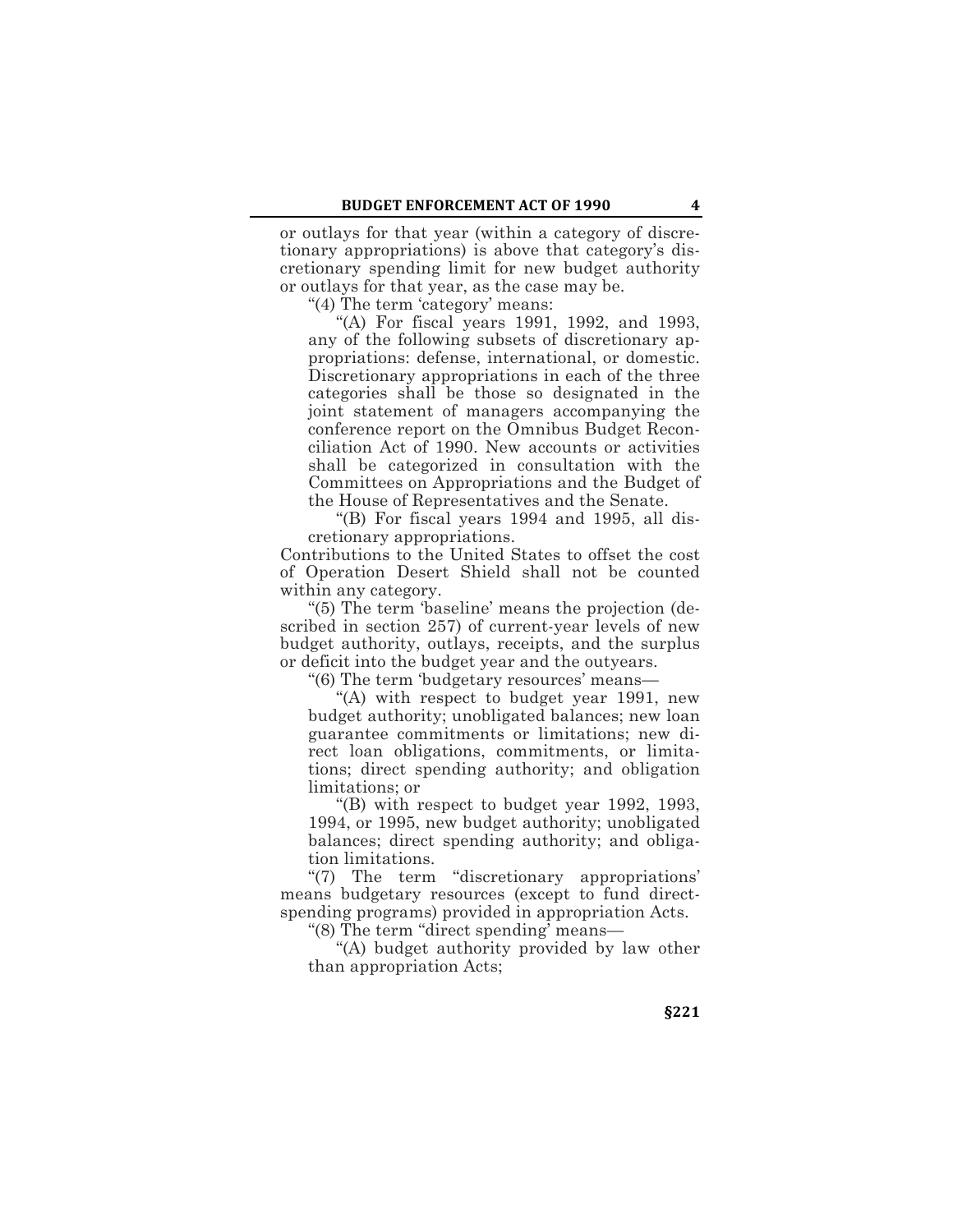"(B) entitlement authority; and

"(C) the food stamp program.

"(9) The term 'current' means, with respect to OMB estimates included with a budget submission under section 1105(a) of title 31, United States Code, the estimates consistent with the economic and technical assumptions underlying that budget and with respect to estimates made after submission of the fiscal year 1992 budget that are not included with a budget submission, estimates consistent with the economic and technical assumptions underlying the most recently submitted President's budget.

"(10) The term 'real economic growth', with respect to any fiscal year, means the growth in the gross national product during such fiscal year, adjusted for inflation, consistent with Department of Commerce definitions.

"(11) The term 'account' means an item for which appropriations are made in any appropriation Act and, for items not provided for in appropriation Acts, such term means an item for which there is a designated budget account identification code number in the President's budget.

"(12) The term 'budget year' means, with respect to a session of Congress, the fiscal year of the Government that starts on October 1 of the calendar year in which that session begins.

"(13) The term 'current year' means, with respect to a budget year, the fiscal year that immediately precedes that budget year.

"(14) The term 'outyear' means, with respect to a budget year, any of the fiscal years that follow the budget year through fiscal year 1995.

"(15) The term 'OMB' means the Director of the Office of Management and Budget.

"(16) The term 'CBO' means the Director of the Congressional Budget Office.

"(17) For purposes of sections  $252$  and  $253$ , legislation enacted during the second session of the One Hundred First Congress shall be deemed to have been enacted before the enactment of this Act.

"(18) As used in this part, all references to enti-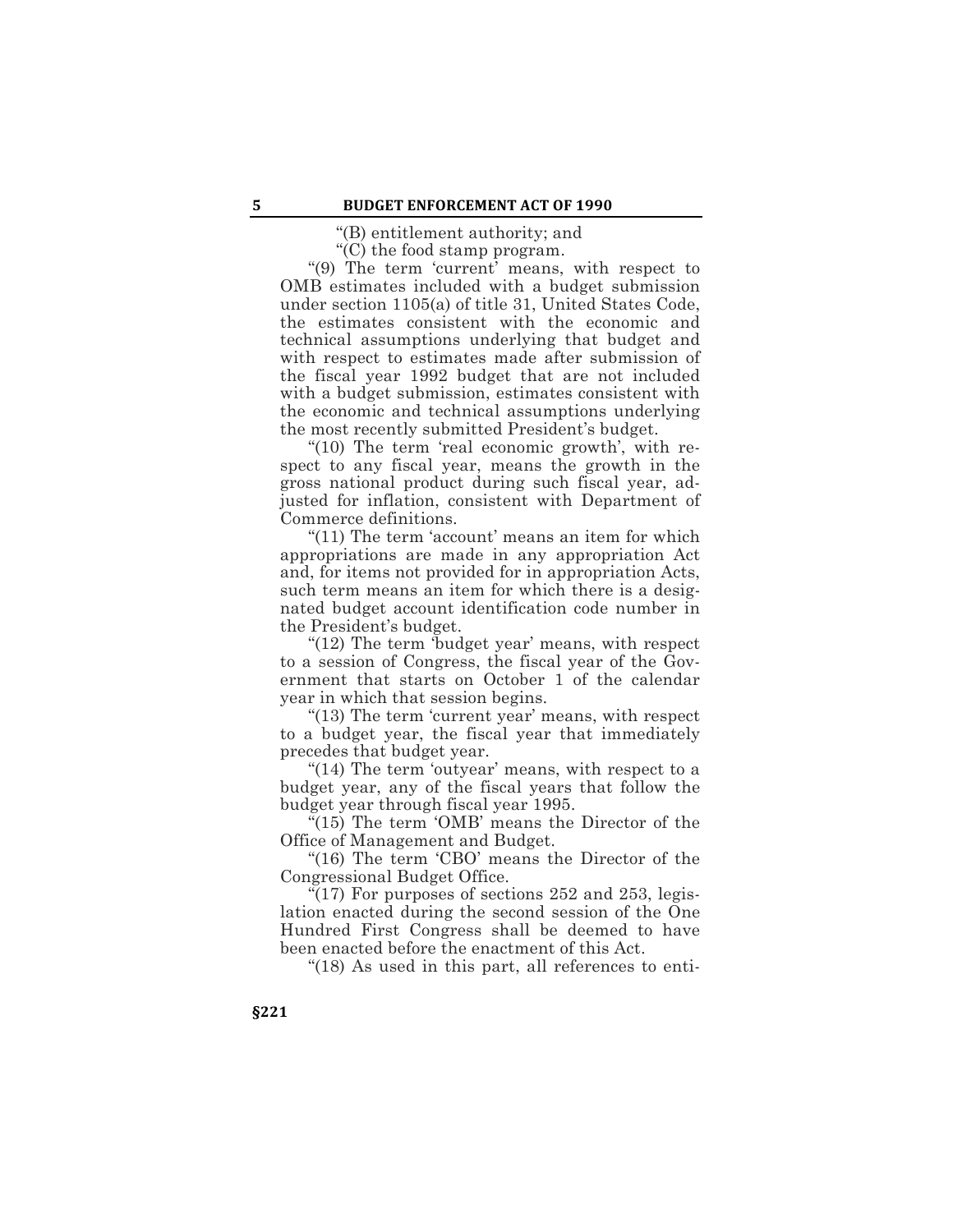tlement authority shall include the list of mandatory appropriations included in the joint explanatory statement of managers accompanying the conference report on the Omnibus Budget Reconciliation Act of 1990.

"(19) The term 'deposit insurance' refers to the expenses of the Federal Deposit Insurance Corporation and the funds it incorporates, the Resolution Trust Corporation, the National Credit Union Administration and the funds it incorporates, the Office of Thrift Supervision, the Comptroller of the Currency Assessment Fund, and the RTC Office of Inspector General.

"(20) The term 'composite outlay rate' means the percent of new budget authority that is converted to outlays in the fiscal year for which the budget authority is provided and subsequent fiscal years, as follows:

"(A) For the international category, 46 percent for the first year, 20 percent for the second year, 16 percent for the third year, and 8 percent for the fourth year.

"(B) For the domestic category, 53 percent for the first year, 31 percent for the second year, 12 percent for the third year, and 2 percent for the fourth year.

### **"SEC. 251. ENFORCING DISCRETIONARY SPENDING LIM-ITS.**

"(a) FISCAL YEARS 1991-1995 ENFORCEMENT.-

"(1) SEQUESTRATION.—Within 15 calendar days after Congress adjourns to end a session and on the same day as a sequestration (if any) under section 252 and section 253, there shall be a sequestration to eliminate a budget-year breach, if any, within any category.

"(2) ELIMINATING A BREACH.—Each non-exempt account within a category shall be reduced by a dollar amount calculated by multiplying the baseline level of sequestrable budgetary resources in that account at that time by the uniform percentage necessary to eliminate a breach within that category; except that the health programs set forth in section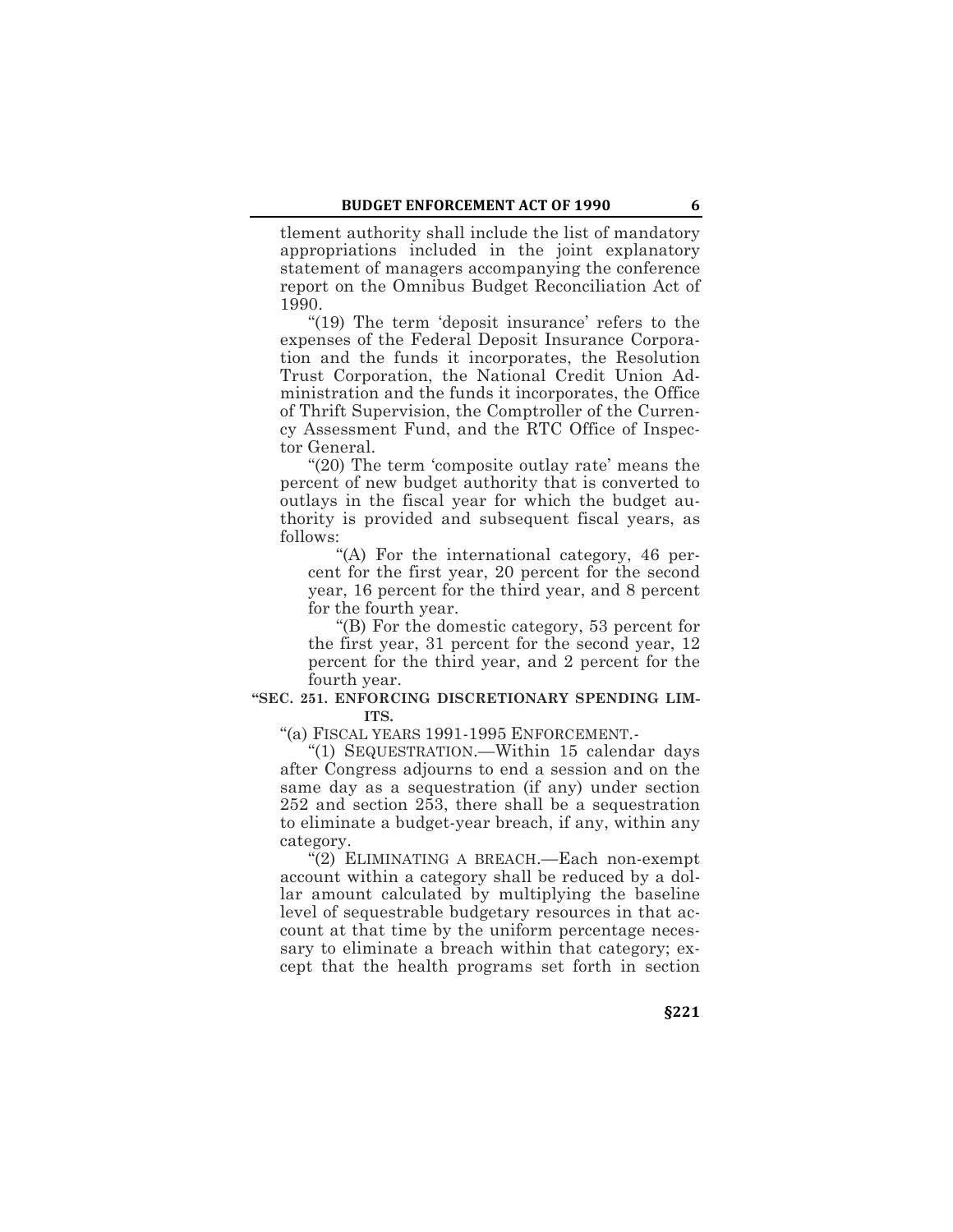256(e) shall not be reduced by more than 2 percent and the uniform percent applicable to all other programs under this paragraph shall be increased (if necessary) to a level sufficient to eliminate that breach. If, within a category, the discretionary spending limits for both new budget authority and outlays are breached, the uniform percentage shall be calculated by—

"(A) first, calculating the uniform percentage necessary to eliminate the breach in new budget authority, and

"(B) second, if any breach in outlays remains, increasing the uniform percentage to a level sufficient to eliminate that breach.

"(3) MILITARY PERSONNEL.—If the President uses the authority to exempt any military personnel from sequestration under section 255(h), each account within subfunctional category 051 (other than those military personnel accounts for which the authority provided under section 255(h) has been exercised) shall be further reduced by a dollar amount calculated by multiplying the enacted level of non-exempt budgetary resources in that account at that time by the uniform percentage necessary to offset the total dollar amount by which outlays are not reduced in military personnel accounts by reason of the use of such authority.

"(4) PART-YEAR APPROPRIATIONS.—If, on the date specified in paragraph (1), there is in effect an Act making or continuing appropriations for part of a fiscal year for any budget account, then the dollar sequestration calculated for that account under paragraphs (2) and (3) shall be subtracted from—

"(A) the annualized amount otherwise available by law in that account under that or a subsequent part-year appropriation; and

"(B) when a full-year appropriation for that account is enacted, from the amount otherwise provided by the full-year appropriation.

"(5) LOOK-BACK.—If, after June 30, an appropriation for the fiscal year in progress is enacted that causes a breach within a category for that year (after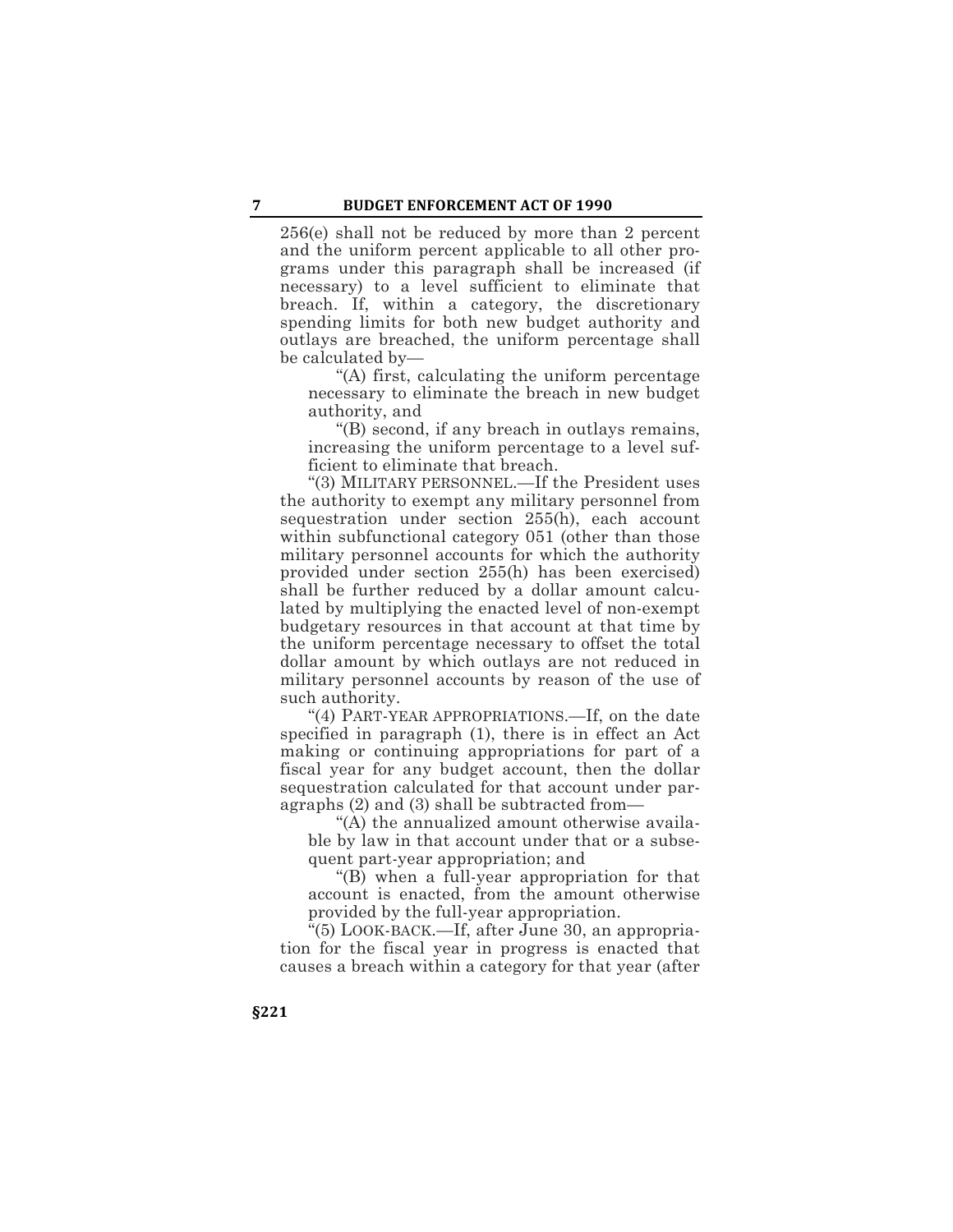taking into account any sequestration of amounts within that category), the discretionary spending limits for that category for the next fiscal year shall be reduced by the amount or amounts of that breach.

"(6) WITHIN-SESSION SEQUESTRATION.—If an appropriation for a fiscal year in progress is enacted (after Congress adjourns to end the session for that budget year and before July 1 of that fiscal year) that causes a breach within a category for that year (after taking into account any prior sequestration of amounts within that category), 15 days later there shall be a sequestration to eliminate that breach within that category following the procedures set forth in paragraphs (2) through (4).

"(7) OMB ESTIMATES.—As soon as practicable after Congress completes action on any discretionary appropriation, CBO, after consultation with the Committees on the Budget of the House of Representatives and the Senate, shall provide OMB with an estimate of the amount of discretionary new budget authority and outlays for the current year (if any) and the budget year provided by that legislation. Within 5 calendar days after the enactment of any discretionary appropriation, OMB shall transmit a report to the House of Representatives and to the Senate containing the CBO estimate of that legislation, an OMB estimate of the amount of discretionary new budget authority and outlays for the current year (if any) and the budget year provided by that legislation, and an explanation of any difference between the two estimates. For purposes of this paragraph, amounts provided by annual appropriations shall include any new budget authority and outlays for those years in accounts for which funding is provided in that legislation that result from previously enacted legislation. Those OMB estimates shall be made using current economic and technical assumptions. OMB shall use the OMB estimates transmitted to the Congress under this paragraph for the purposes of this subsection. OMB and CBO shall prepare estimates under this paragraph in conformance with scorekeeping guidelines determined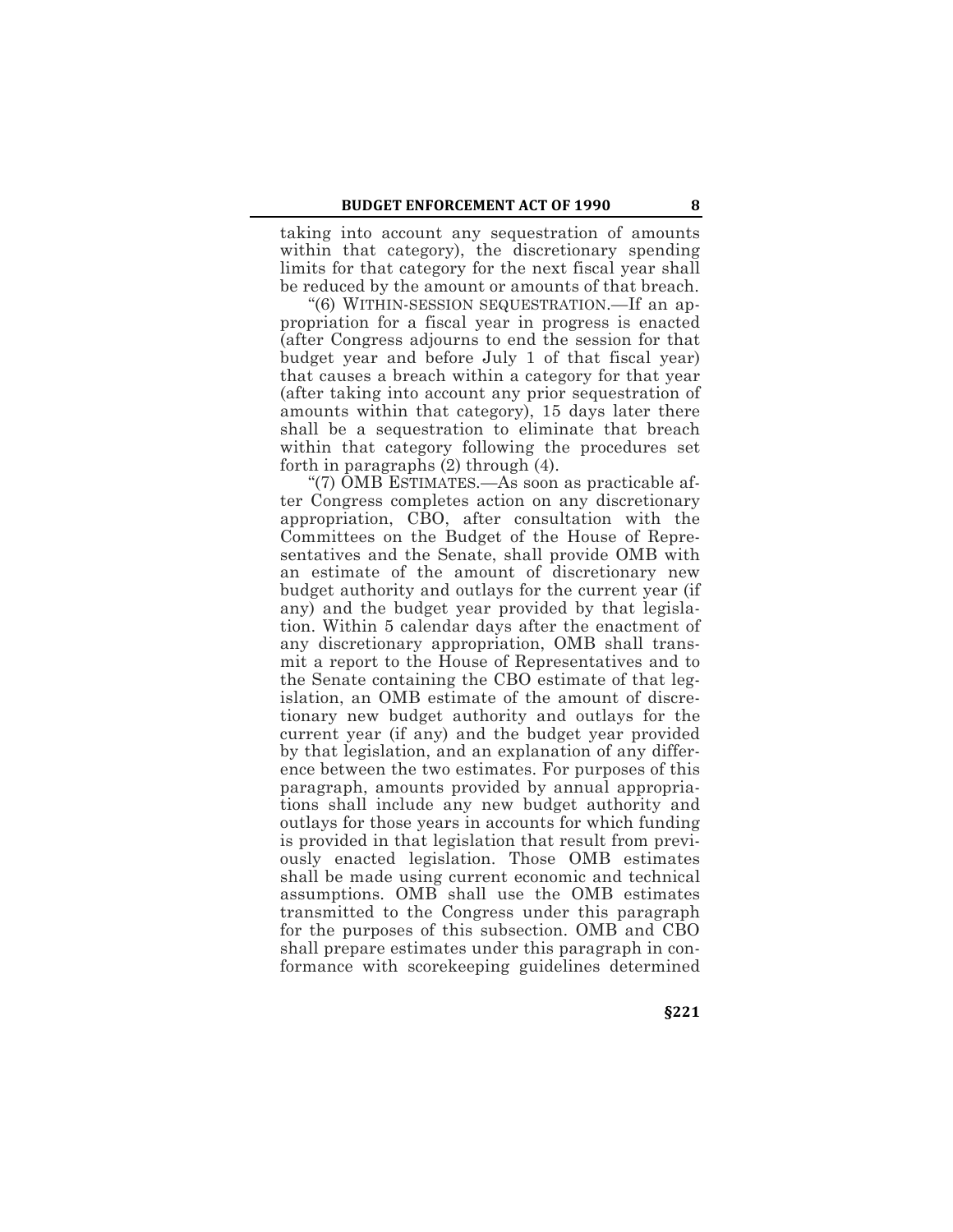after consultation among the House and Senate Committees on the Budget, CBO, and OMB.

"(b) ADJUSTMENTS TO DISCRETIONARY SPENDING LIMITS.—(1) When the President submits the budget under section 1105(a) of title 31, United States Code, for budget year 1992, 1993, 1994, or 1995 (except as otherwise indicated), OMB shall calculate (in the order set forth below), and the budget shall include, adjustments to discretionary spending limits (and those limits as cumulatively adjusted) for the budget year and each outyear through 1995 to reflect the following:

> "(A) CHANGES IN CONCEPTS AND DEFINI-TIONS.—The adjustments produced by the amendments made by title XIII of the Omnibus Budget Reconciliation Act of 1990 or by any other changes in concepts and definitions shall equal the baseline levels of new budget authority and outlays using up-to-date concepts and definitions minus those levels using the concepts and definitions in effect before such changes. Such other changes in concepts and definitions may only be made in consultation with the Committees on Appropriations, the Budget, Government Operations, and Governmental Affairs of the House of Representatives and Senate.

> "(B) CHANGES IN INFLATION.—(i) For a budget submitted for budget year 1992, 1993, 1994, or 1995, the adjustments produced by changes in inflation shall equal the levels of discretionary new budget authority and outlays in the baseline (calculated using current estimates) subtracted from those levels in that baseline recalculated with the baseline inflators for the budget year only, multiplied by the inflation adjustment factor computed under clause (ii).

> "(ii) For a budget year the inflation adjustment factor shall equal the ratio between the level of year-over-year inflation measured for the fiscal year most recently completed and the applicable estimated level for that year set forth below:

> > "For 1990, 1.041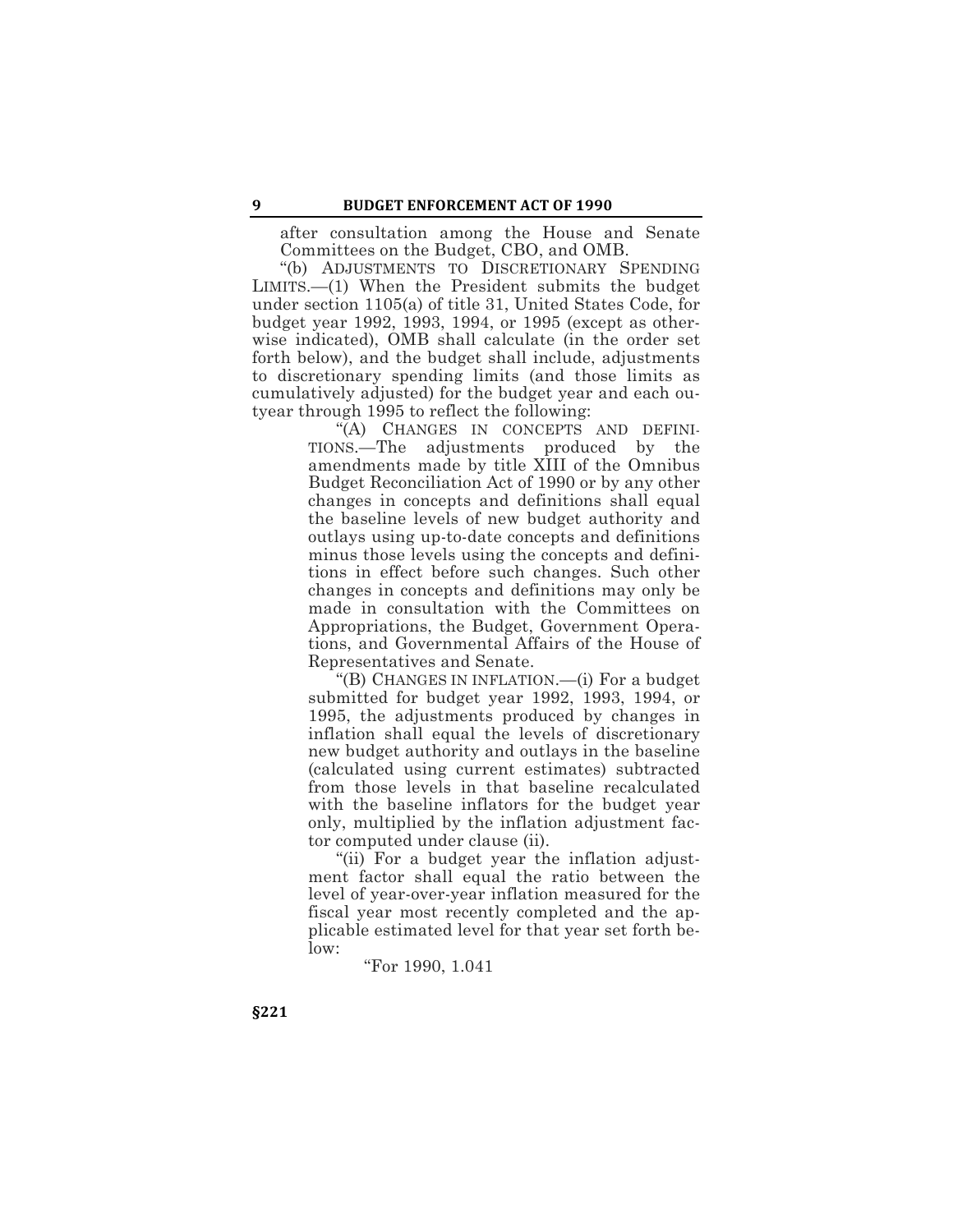"For 1991, 1.052

"For 1992, 1.041

"For 1993, 1.033 Inflation shall be measured by the average of the estimated gross national product implicit price deflator index for a fiscal year divided by the av-

erage index for the prior fiscal year. "(C) CREDIT REESTIMATES.—For a budget submitted for fiscal year 1993 or 1994, the adjustments produced by reestimates to costs of Federal credit programs shall be, for any such program, a current estimate of new budget authority and outlays associated with a baseline projection of the prior year's gross loan level for that program minus the baseline projection of the prior year's new budget authority and associated outlays for that program.

"(2) When OMB submits a sequestration report under section 254(g) or (h) for fiscal year 1991, 1992, 1993, 1994, or 1995 (except as otherwise indicated), OMB shall calculate (in the order set forth below), and the sequestration report, and subsequent budgets submitted by the President under section 1105(a) of title 31, United States Code, shall include, adjustments to discretionary spending limits (and those limits as adjusted) for the fiscal year and each succeeding year through 1995, as follows:

"(A) IRS FUNDING.—To the extent that appropriations are enacted that provide additional new budget authority or result in additional outlays (as compared with the CBO baseline constructed in June 1990) for the Internal Revenue Service compliance initiative in any fiscal year, the adjustments for that year shall be those amounts, but shall not exceed the amounts set forth below—

"(i) for fiscal year 1991, \$191,000,000 in new budget authority and \$183,000,000 in outlays;

"(ii) for fiscal year 1992, \$172,000,000 in new budget authority and \$169,000,000 in outlays;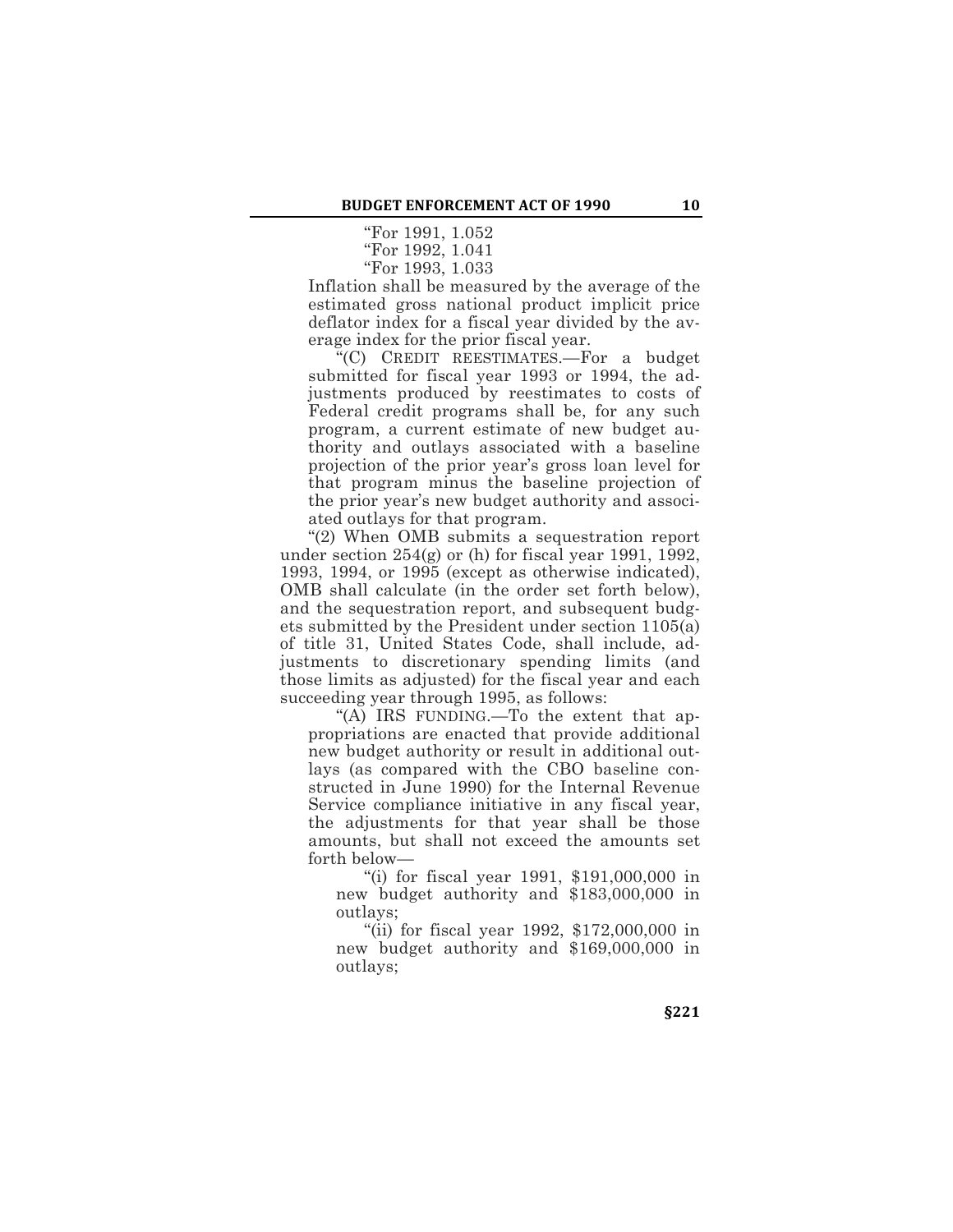"(iii) for fiscal year 1993, \$183,000,000 in new budget authority and \$179,000,000 in outlays;

"(iv) for fiscal year 1994, \$187,000,000 in new budget authority and \$183,000,000 in outlays; and

"(v) for fiscal year 1995, \$188,000,000 in new budget authority and \$184,000,000 in outlays; and

the prior-year outlays resulting from these appropriations of budget authority.

"(B) DEBT FORGIVENESS.—If, in calendar year 1990 or 1991, an appropriation is enacted that forgives the Arab Republic of Egypt's foreign military sales indebtedness to the United States and any part of the Government of Poland's indebtedness to the United States, the adjustment shall be the estimated costs (in new budget authority and outlays, in all years) of that forgiveness.

"(C) IMF FUNDING.—If, in fiscal year 1991, 1992, 1993, 1994, or 1995 an appropriation is enacted to provide to the International Monetary Fund the dollar equivalent, in terms of Special Drawing Rights, of the increase in the United States quota as part of the International Monetary Fund Ninth General Review of Quotas, the adjustment shall be the amount provided by that appropriation.

"(D) EMERGENCY APPROPRIATIONS.— (i) If, for fiscal year 1991, 1992, 1993, 1994, or 1995, appropriations for discretionary accounts are enacted that the President designates as emergency requirements and that the Congress so designates in statute, the adjustment shall be the total of such appropriations in discretionary accounts designated as emergency requirements and the outlays flowing in all years from such appropriations.

"(ii) The costs for operation Desert Shield are to be treated as emergency funding requirements not subject to the defense spending limits. Funding for Desert Shield will be provided through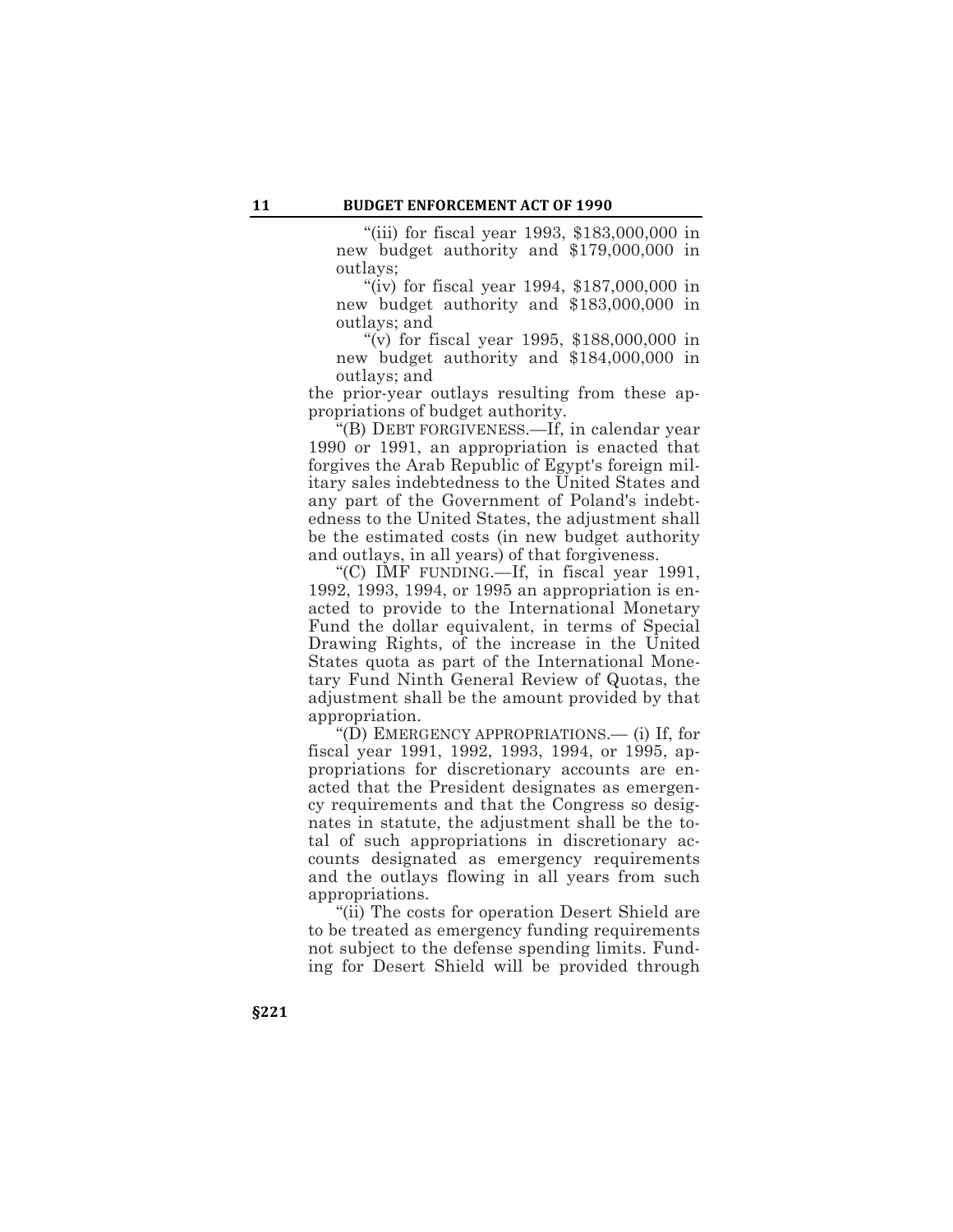the normal legislative process. Desert Shield costs should be accommodated through Allied burden-sharing, subsequent appropriation Acts, and if the President so chooses, through offsets within other defense accounts. Emergency Desert Shield costs mean those incremental costs associated with the increase in operations in the Middle East and do not include costs that would be experienced by the Department of Defense as part of its normal operations absent Operation Desert Shield.

"(E) SPECIAL ALLOWANCE FOR DISCRETIONARY NEW BUDGET AUTHORITY.—(i) For each of fiscal years 1992 and 1993, the adjustment for the domestic category in each year shall be an amount equal to 0.1 percent of the sum of the adjusted discretionary spending limits on new budget authority for all categories for fiscal years 1991, 1992, and 1993 (cumulatively), together with outlays associated therewith (calculated at the composite outlay rate for the domestic category);

"(ii) for each of fiscal years 1992 and 1993, the adjustment for the international category in each year shall be an amount equal to 0.079 percent of the sum of the adjusted discretionary spending limits on new budget authority for all categories for fiscal years 1991, 1992, and 1993 (cumulatively), together with outlays associated therewith (calculated at the composite outlay rate for the international category); and

"(iii) if, for fiscal years 1992 and 1993, the amount of new budget authority provided in appropriation Acts exceeds the discretionary spending limit on new budget authority for any category due to technical estimates made by the Director of the Office of Management and Budget, the adjustment is the amount of the excess, but not to exceed an amount (for 1992 and 1993 together) equal to 0.042 percent of the sum of the adjusted discretionary limits on new budget authority for all categories for fiscal years 1991, 1992, and 1993 (cumulatively).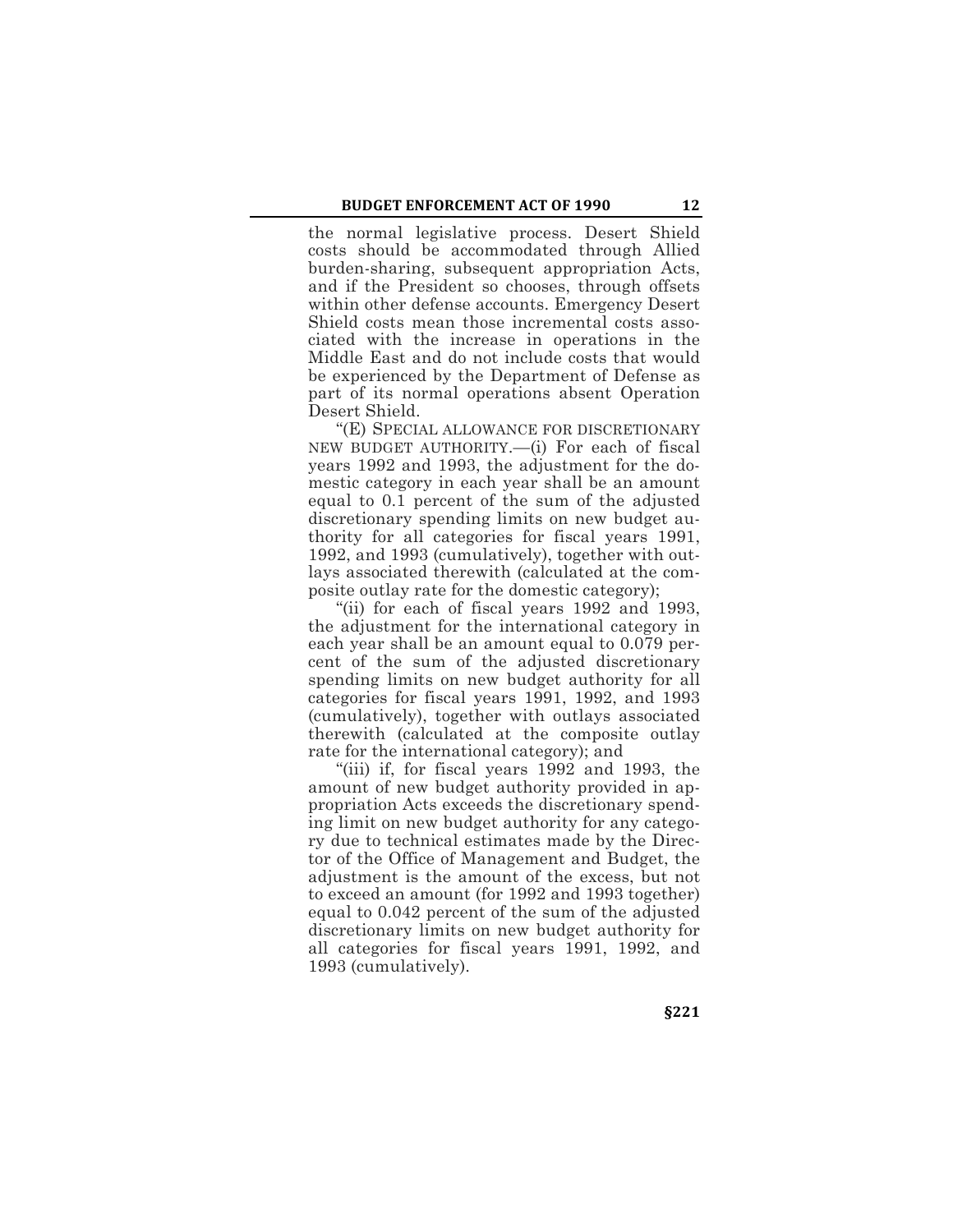"(F) SPECIAL OUTLAY ALLOWANCE.—If in any fiscal year outlays for a category exceed the discretionary spending limit for that category but new budget authority does not exceed its limit for that category (after application of the first step of a sequestration described in subsection (a)(2), if necessary), the adjustment in outlays is the amount of the excess, but not to exceed \$2,500,000,000 in the defense category, \$1,500,000,000 in the international category, or \$2,500,000,000 in the domestic category (as applicable) in fiscal year 1991, 1992, or 1993, and not to exceed \$6,500,000,000 in fiscal year 1994 or 1995 less any of the outlay adjustments made under subparagraph (E) for a category for a fiscal year.

**"SEC. 252. ENFORCING PAY-AS-YOU-GO.**

"(a) FISCAL YEARS 1992-1995 ENFORCEMENT.—The purpose of this section is to assure that any legislation (enacted after the date of enactment of this section) affecting direct spending or receipts that increases the deficit in any fiscal year covered by this Act will trigger an offsetting sequestration.

"(b) SEQUESTRATION; LOOK-BACK.—Within 15 calendar days after Congress adjourns to end a session (other than of the One Hundred First Congress) and on the same day as a sequestration (if any) under section 251 and section 253, there shall be a sequestration to offset the amount of any net deficit increase in that fiscal year and the prior fiscal year caused by all direct spending and receipts legislation enacted after the date of enactment of this section (after adjusting for any prior sequestration as provided by paragraph (2)). OMB shall calculate the amount of deficit increase, if any, in those fiscal years by adding—

"(1) all applicable estimates of direct spending and receipts legislation transmitted under subsection (d) applicable to those fiscal years, other than any amounts included in such estimates resulting from—

"(A) full funding of, and continuation of, the deposit insurance guarantee commitment in ef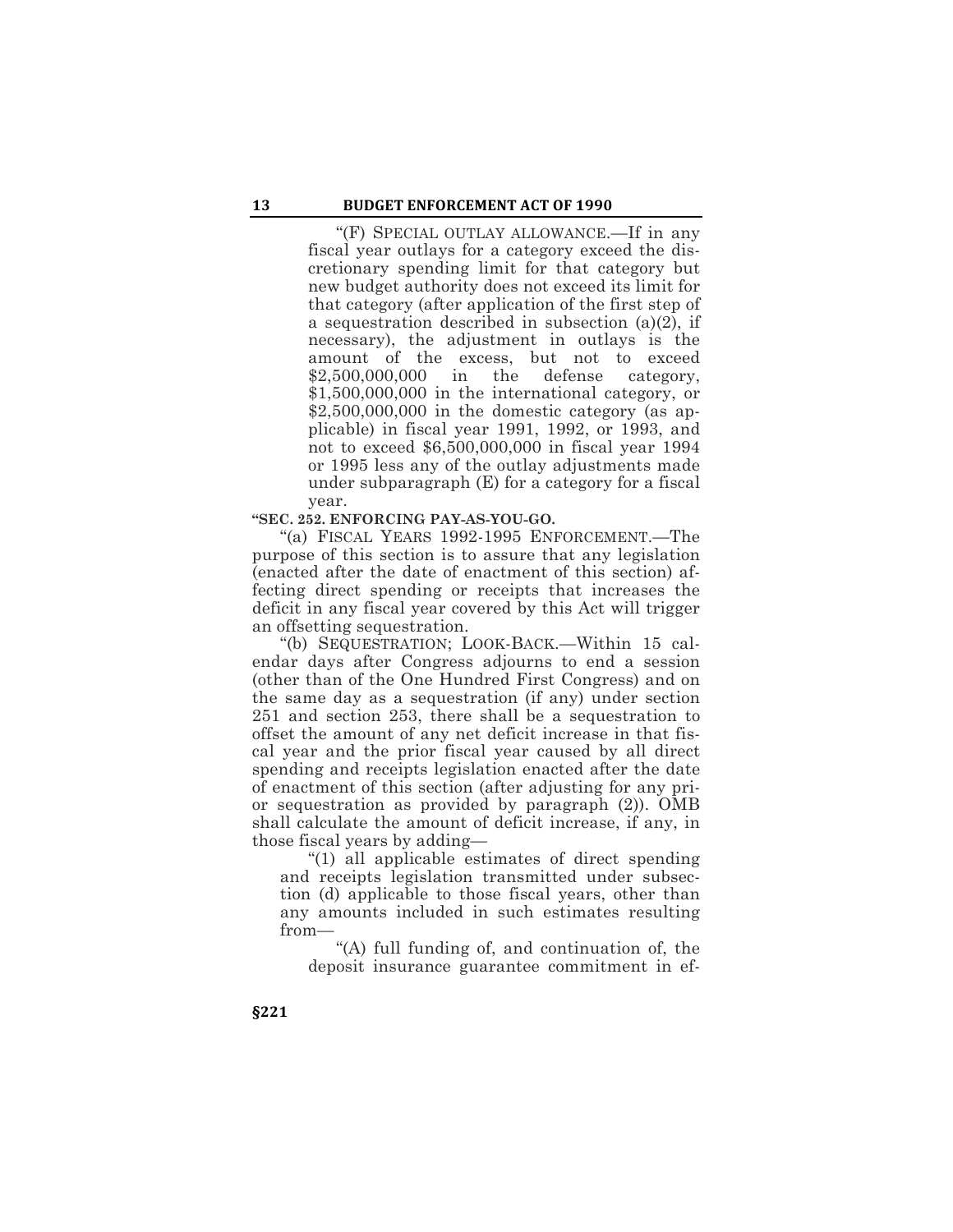fect on the date of enactment of this section, and

"(B) emergency provisions as designated under subsection (e); and

"(2) the estimated amount of savings in direct spending programs applicable to those fiscal years resulting from the prior year's sequestration under this section or section 253, if any (except for any amounts sequestered as a result of a net deficit increase in the fiscal year immediately preceding the prior fiscal year), as published in OMB's end-ofsession sequestration report for that prior year.

"(c) ELIMINATING A DEFICIT INCREASE.—(1) The amount required to be sequestered in a fiscal year under subsection (b) shall be obtained from non-exempt direct spending accounts from actions taken in the following order:

"(A) FIRST.—All reductions in automatic spending increases specified in section 256(a) shall be made.

"(B) SECOND.—If additional reductions in direct spending accounts are required to be made, the maximum reductions permissible under sections 256(b) (guaranteed student loans) and 256(c) (foster care and adoption assistance) shall be made.

"(C) THIRD.—(i) If additional reductions in direct spending accounts are required to be made, each remaining non-exempt direct spending account shall be reduced by the uniform percentage necessary to make the reductions in direct spending required by paragraph (1); except that the medicare programs specified in section 256(d) shall not be reduced by more than 4 percent and the uniform percentage applicable to all other direct spending programs under this paragraph shall be increased (if necessary) to a level sufficient to achieve the required reduction in direct spending.

"(ii) For purposes of determining reductions under clause (i), outlay reductions (as a result of sequestration of Commodity Credit Corporation commodity price support contracts in the fiscal year of a sequestration) that would occur in the following fiscal year shall be credited as outlay reductions in the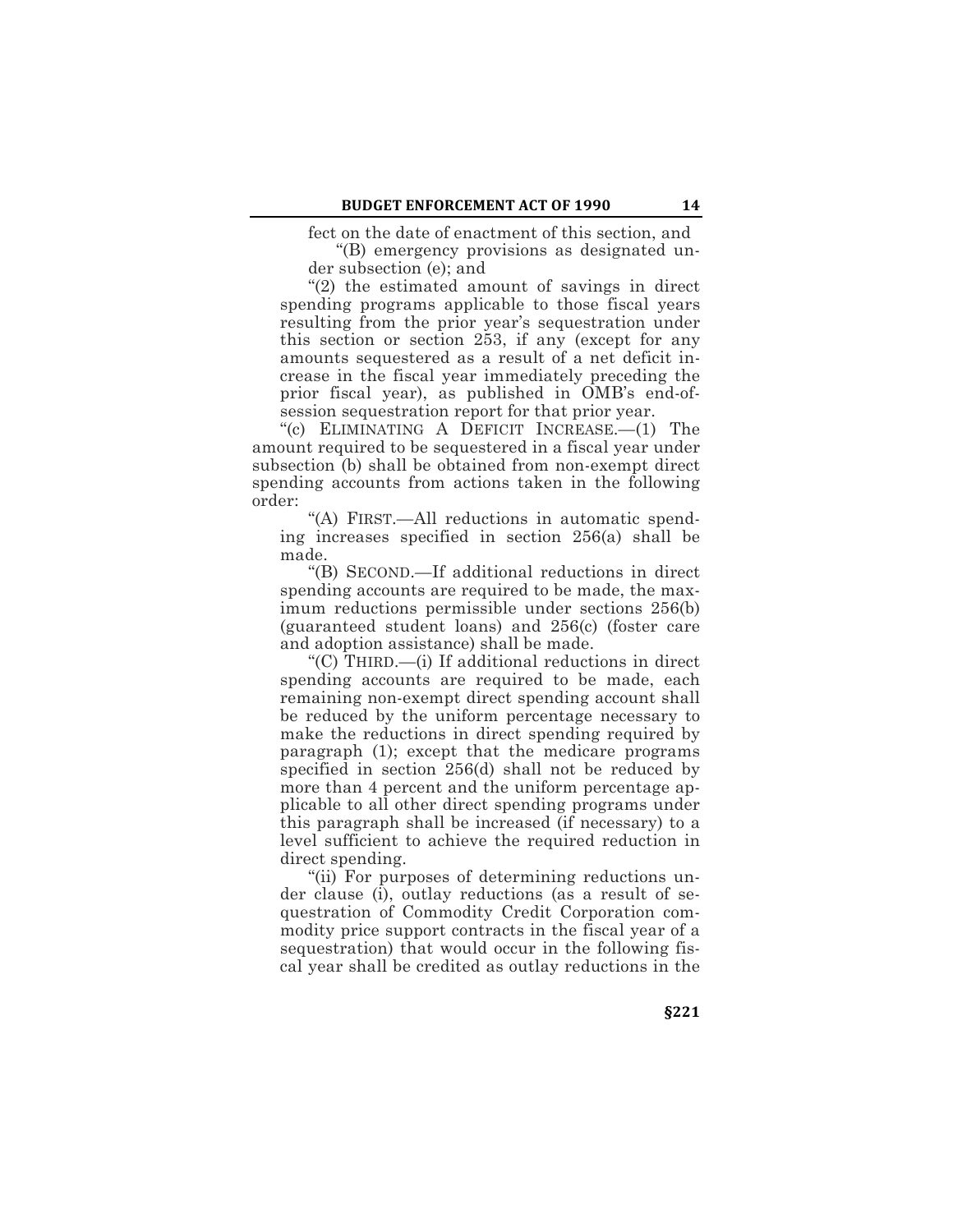fiscal year of the sequestration.

"(2) For purposes of this subsection, accounts shall be assumed to be at the level in the baseline.

"(d) OMB ESTIMATES.—As soon as practicable after Congress completes action on any direct spending or receipts legislation enacted after the date of enactment of this section, after consultation with the Committees on the Budget of the House of Representatives and the Senate, CBO shall provide OMB with an estimate of the amount of change in outlays or receipts, as the case may be, in each fiscal year through fiscal year 1995 resulting from that legislation. Within 5 calendar days after the enactment of any direct spending or receipts legislation enacted after the date of enactment of this section, OMB shall transmit a report to the House of Representatives and to the Senate containing such CBO estimate of that legislation, an OMB estimate of the amount of change in outlays or receipts, as the case may be, in each fiscal year through fiscal year 1995 resulting from that legislation, and an explanation of any difference between the two estimates. Those OMB estimates shall be made using current economic and technical assumptions. OMB and CBO shall prepare estimates under this paragraph in conformance with scorekeeping guidelines determined after consultation among the House and Senate Committees on the Budget, CBO, and OMB.

"(e) EMERGENCY LEGISLATION.—If, for fiscal year 1991, 1992, 1993, 1994, or 1995, a provision of direct spending or receipts legislation is enacted that the President designates as an emergency requirement and that the Congress so designates in statute, the amounts of new budget authority, outlays, and receipts in all fiscal years through 1995 resulting from that provision shall be designated as an emergency requirement in the reports required under subsection (d).

## **"SEC. 253. ENFORCING DEFICIT TARGETS.**

"(a) SEQUESTRATION.—Within 15 calendar days after Congress adjourns to end a session (other than of the One Hundred First Congress) and on the same day as a sequestration (if any) under section 251 and section 252, but after any sequestration required by section 251 (enforcing discretionary spending limits) or section 252 (en-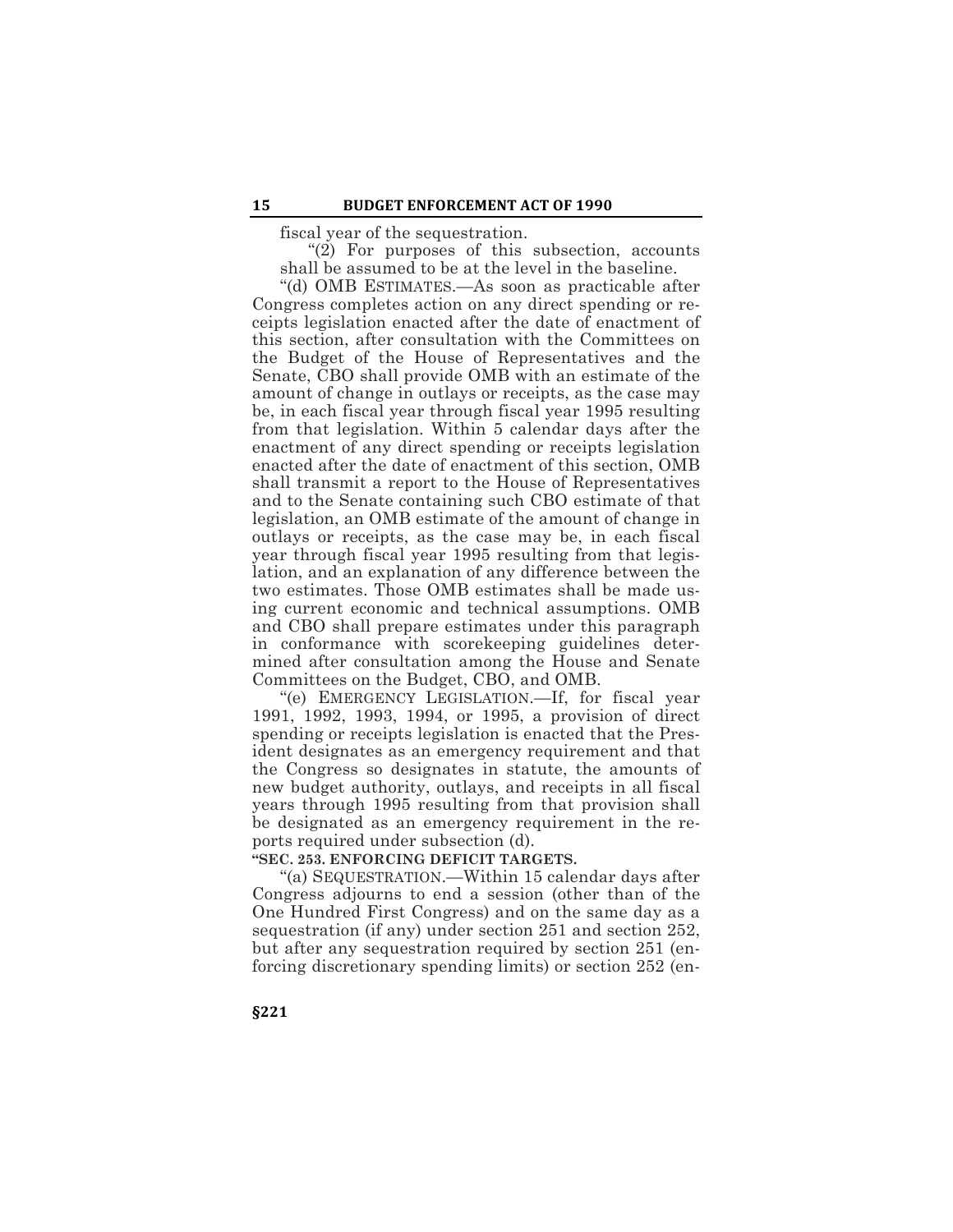forcing pay-as-you-go), there shall be a sequestration to eliminate the excess deficit (if any remains) if it exceeds the margin.

"(b) EXCESS DEFICIT; MARGIN.—The excess deficit is, if greater than zero, the estimated deficit for the budget year, minus—

"(1) the maximum deficit amount for that year;

"(2) the amounts for that year designated as emergency direct spending or receipts legislation under section 252(e); and

"(3) for any fiscal year in which there is not a full adjustment for technical and economic reestimates, the deposit insurance reestimate for that year, if any, calculated under subsection (h).

The "margin' for fiscal year 1992 or 1993 is zero and for fiscal year 1994 or 1995 is \$15,000,000,000.

"(c) DIVIDING THE SEQUESTRATION.—To eliminate the excess deficit in a budget year, half of the required outlay reductions shall be obtained from non-exempt defense accounts (accounts designated as function 050 in the President's fiscal year 1991 budget submission) and half from non-exempt, non-defense accounts (all other non-exempt accounts).

"(d) DEFENSE.—Each non-exempt defense account shall be reduced by a dollar amount calculated by multiplying the level of sequestrable budgetary resources in that account at that time by the uniform percentage necessary to carry out subsection (c), except that, if any military personnel are exempt, adjustments shall be made under the procedure set forth in section  $251(a)(3)$ .

"(e) NON-DEFENSE.—Actions to reduce non-defense accounts shall be taken in the following order:

"(1) FIRST.—All reductions in automatic spending increases under section 256(a) shall be made.

"(2) SECOND.—If additional reductions in nondefense accounts are required to be made, the maximum reduction permissible under sections 256(b) (guaranteed student loans) and 256(c) (foster care and adoption assistance) shall be made.

"(3) THIRD.—(A) If additional reductions in nondefense accounts are required to be made, each remaining non-exempt, non-defense account shall be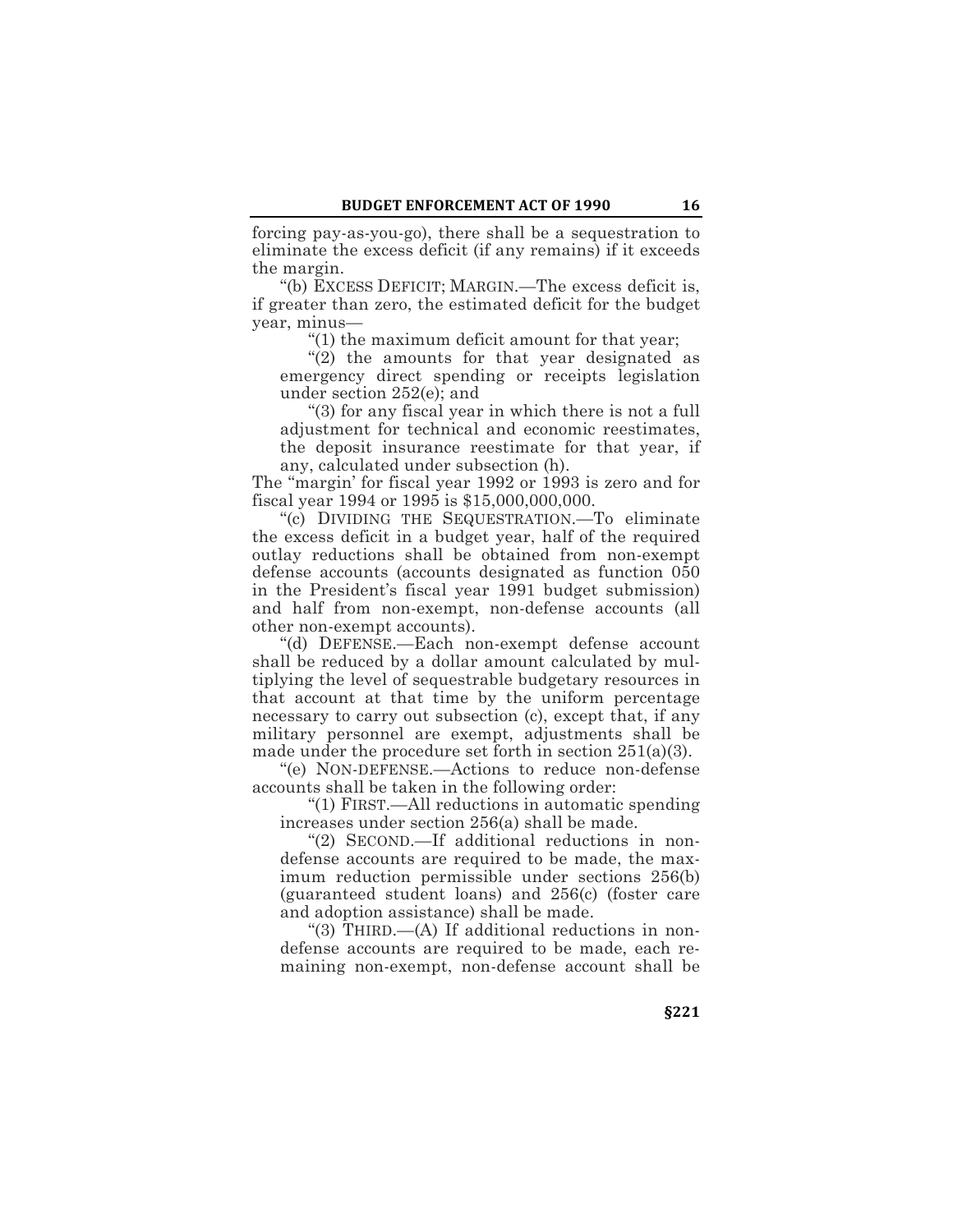reduced by the uniform percentage necessary to make the reductions in non-defense outlays required by subsection (c), except that—

"(i) the medicare program specified in section 256(d) shall not be reduced by more than 2 percent in total including any reduction of less than 2 percent made under section 252 or, if it has been reduced by 2 percent or more under section 252, it may not be further reduced under this section; and

"(ii) the health programs set forth in section 256(e) shall not be reduced by more than 2 percent in total (including any reduction made under section 251),

and the uniform percent applicable to all other programs under this subsection shall be increased (if necessary) to a level sufficient to achieve the required reduction in non-defense outlays.

"(B) For purposes of determining reductions under subparagraph (A), outlay reduction (as a result of sequestration of Commodity Credit Corporation commodity price support contracts in the fiscal year of a sequestration) that would occur in the following fiscal year shall be credited as outlay reductions in the fiscal year of the sequestration.

"(f) BASELINE ASSUMPTIONS; PART-YEAR APPROPRIA-TIONS.—

"(1) BUDGET ASSUMPTIONS.—For purposes of subsections (b), (c), (d), and (e), accounts shall be assumed to be at the level in the baseline minus any reductions required to be made under sections 251 and 252.

"(2) PART-YEAR APPROPRIATIONS.—If, on the date specified in subsection (a), there is in effect an Act making or continuing appropriations for part of a fiscal year for any non-exempt budget account, then the dollar sequestration calculated for that account under subsection (d) or (e), as applicable, shall be subtracted from—

"(A) the annualized amount otherwise available by law in that account under that or a subsequent part-year appropriation; and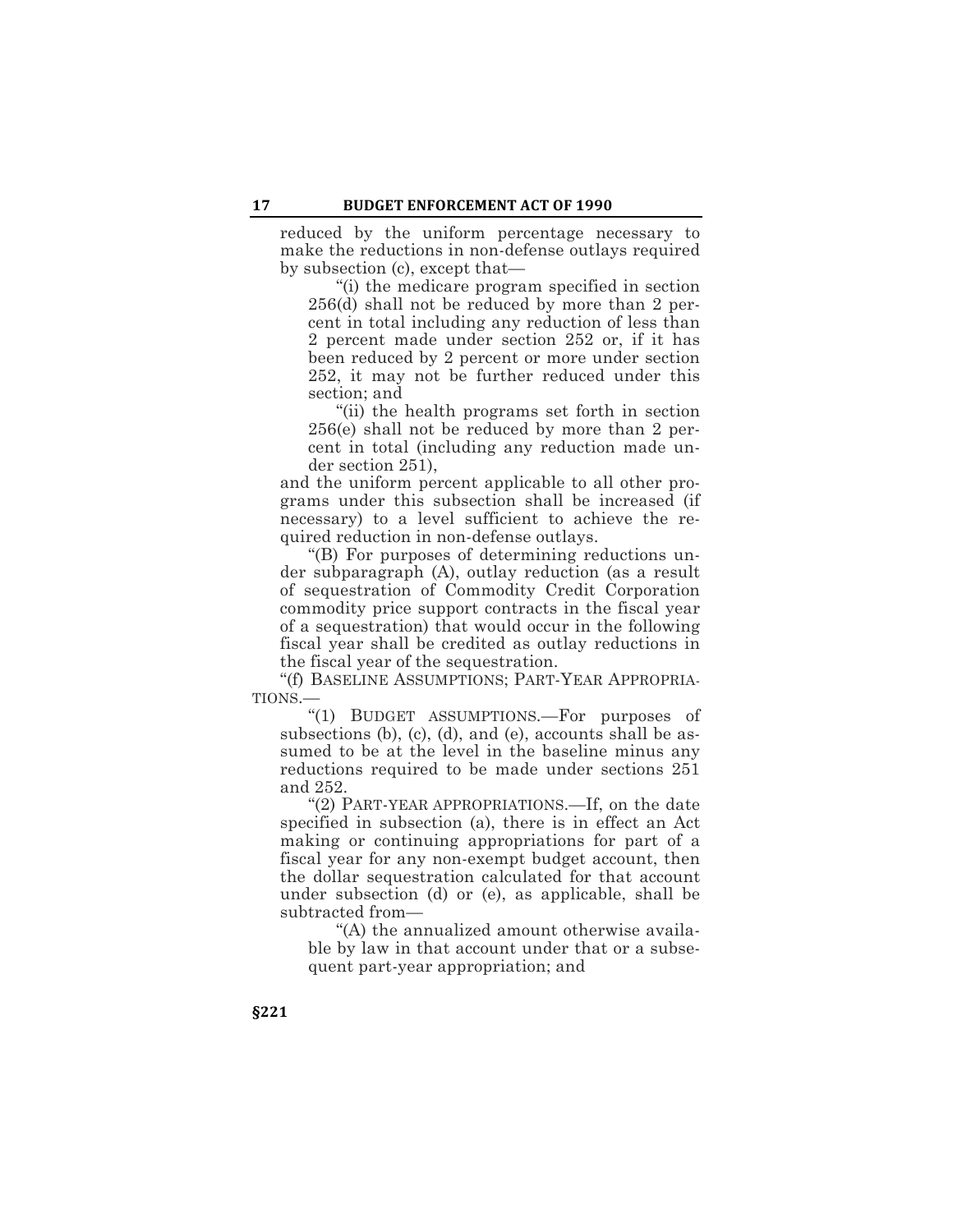"(B) when a full-year appropriation for that account is enacted, from the amount otherwise provided by the full-year appropriation; except that the amount to be sequestered from that account shall be reduced (but not below zero) by the savings achieved by that appropriation when the enacted amount is less than the baseline for that account.

"(g) ADJUSTMENTS TO MAXIMUM DEFICIT AMOUNTS.—

"(1) ADJUSTMENTS.—

"(A) When the President submits the budget for fiscal year 1992, the maximum deficit amounts for fiscal years 1992, 1993, 1994, and 1995 shall be adjusted to reflect up-to-date reestimates of economic and technical assumptions and any changes in concepts or definitions. When the President submits the budget for fiscal year 1993, the maximum deficit amounts for fiscal years 1993, 1994, and 1995 shall be further adjusted to reflect up-to-date reestimates of economic and technical assumptions and any changes in concepts or definitions.

"(B) When submitting the budget for fiscal year 1994, the President may choose to adjust the maximum deficit amounts for fiscal years 1994 and 1995 to reflect up-to-date reestimates of economic and technical assumptions. If the President chooses to adjust the maximum deficit amount when submitting the fiscal year 1994 budget, the President may choose to invoke the same adjustment procedure when submitting the budget for fiscal year 1995. In each case, the President must choose between making no adjustment or the full adjustment described in paragraph (2). If the President chooses to make that full adjustment, then those procedures for adjusting discretionary spending limits described in sections  $251(b)(1)(C)$  and  $251(b)(2)(E)$ , otherwise applicable through fiscal year 1993 or 1994 (as the case may be), shall be deemed to apply for fiscal year 1994 (and 1995 if applicable).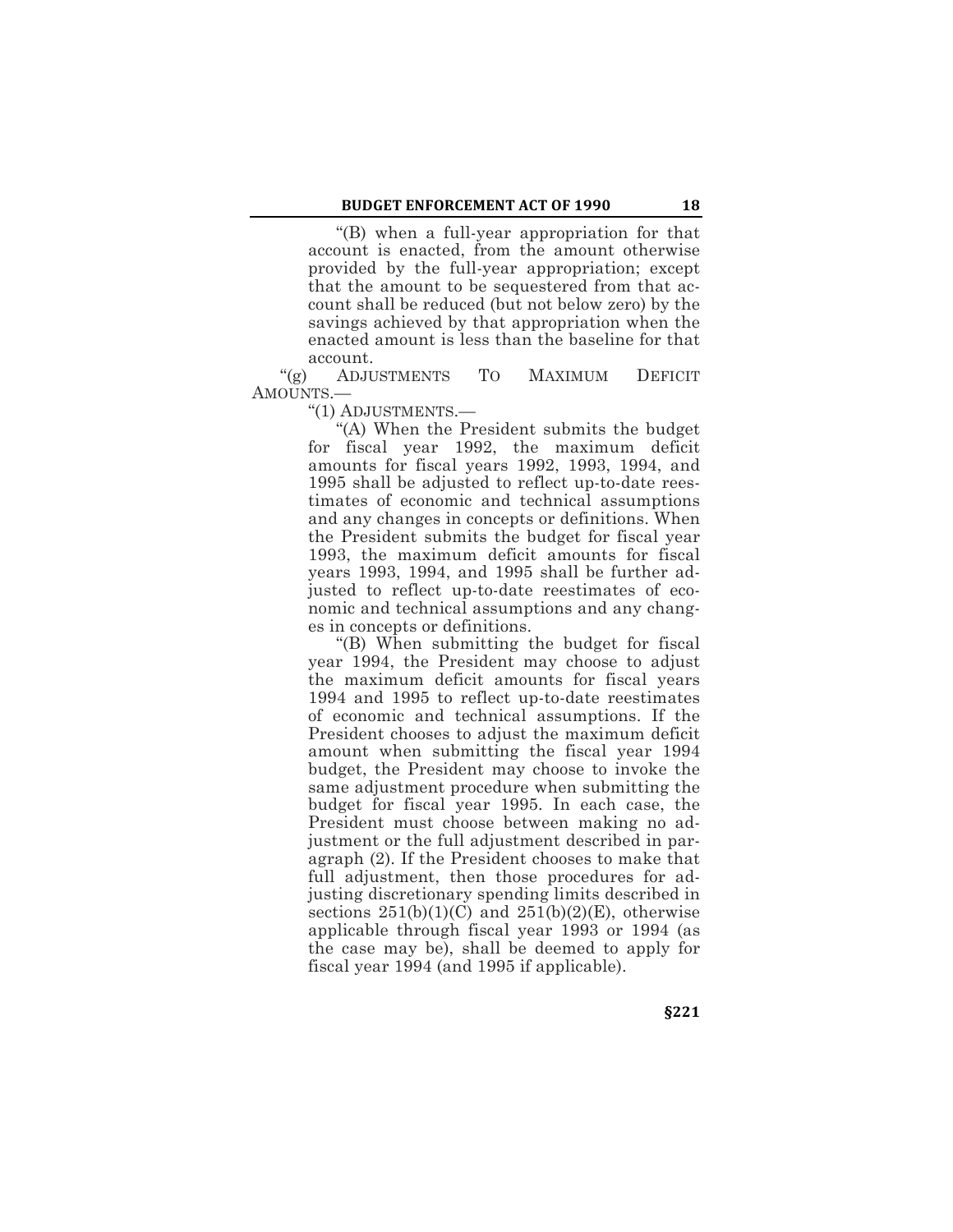"(C) When the budget for fiscal year 1994 or 1995 is submitted and the sequestration reports for those years under section 254 are made (as applicable), if the President does not choose to make the adjustments set forth in subparagraph (B), the maximum deficit amount for that fiscal year shall be adjusted by the amount of the adjustment to discretionary spending limits first applicable for that year (if any) under section  $251(b)$ .

"(D) For each fiscal year the adjustments required to be made with the submission of the President's budget for that year shall also be made when OMB submits the sequestration update report and the final sequestration report for that year, but OMB shall continue to use the economic and technical assumptions in the President's budget for that year.

Each adjustment shall be made by increasing or decreasing the maximum deficit amounts set forth in section 601 of the Congressional Budget Act of 1974.

"(2) CALCULATIONS OF ADJUSTMENTS.—The required increase or decrease shall be calculated as follows:

"(A) The baseline deficit or surplus shall be calculated using up-to-date economic and technical assumptions, using up-to-date concepts and definitions, and, in lieu of the baseline levels of discretionary appropriations, using the discretionary spending limits set forth in section 601 of the Congressional Budget Act of 1974 as adjusted under section 251.

"(B) The net deficit increase or decrease caused by all direct spending and receipts legislation enacted after the date of enactment of this section (after adjusting for any sequestration of direct spending accounts) shall be calculated for each fiscal year by adding—

"(i) the estimates of direct spending and receipts legislation transmitted under section 252(d) applicable to each such fiscal year; and

"(ii) the estimated amount of savings in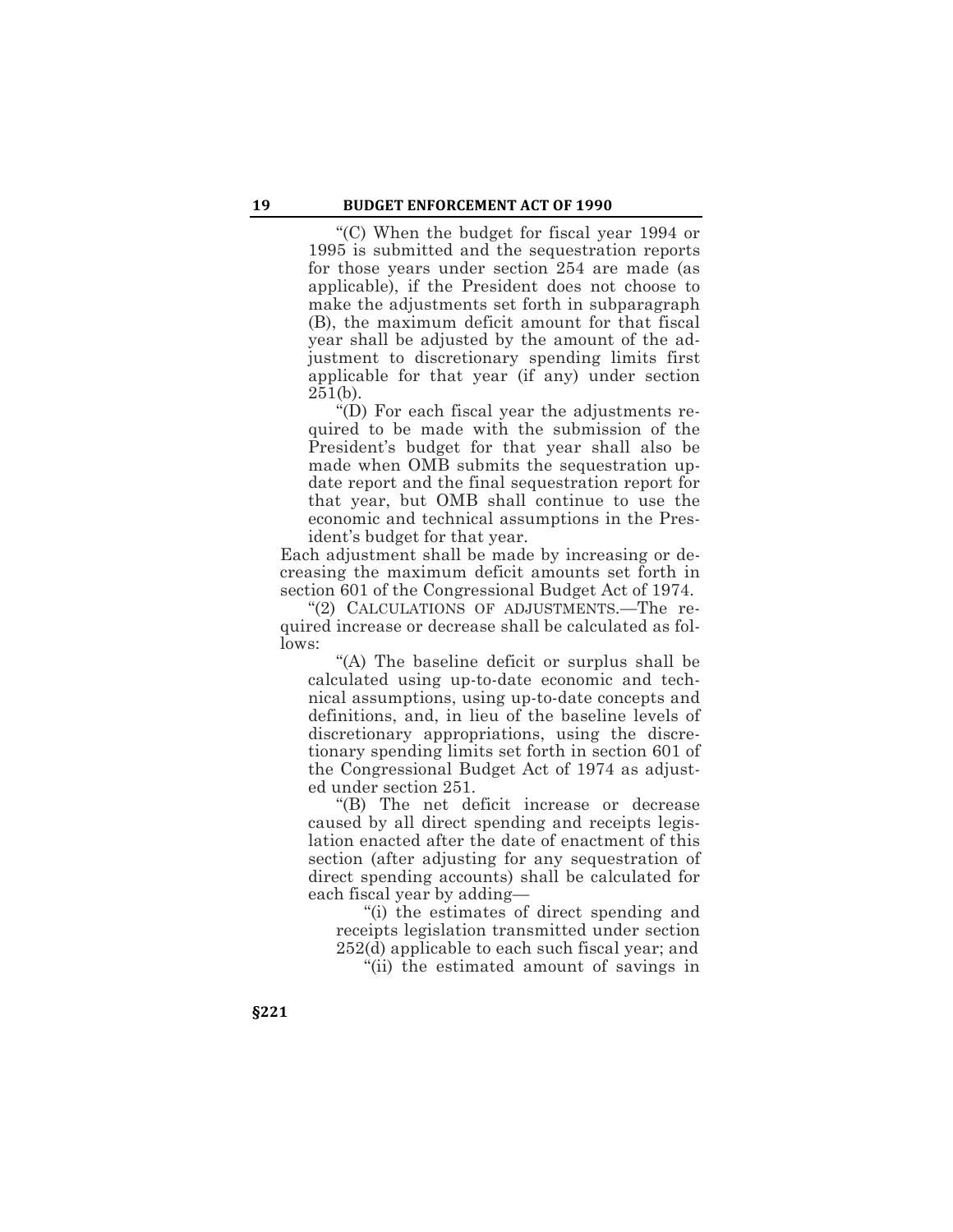direct spending programs applicable to each such fiscal year resulting from the prior year's sequestration under this section or section 252 of direct spending, if any, as contained in OMB's final sequestration report for that year.

"(C) The amount calculated under subparagraph (B) shall be subtracted from the amount calculated under subparagraph (A).

"(D) The maximum deficit amount set forth in section 601 of the Congressional Budget Act of 1974 shall be subtracted from the amount calculated under subparagraph (C).

"(E) The amount calculated under subparagraph (D) shall be the amount of the adjustment required by paragraph (1).

"(h) TREATMENT OF DEPOSIT INSURANCE.—

"(1) INITIAL ESTIMATES.—The initial estimates of the net costs of federal deposit insurance for fiscal year 1994 and fiscal year 1995 (assuming full funding of, and continuation of, the deposit insurance guarantee commitment in effect on the date of the submission of the budget for fiscal year 1993) shall be set forth in that budget.

"(2) REESTIMATES.—For fiscal year 1994 and fiscal year 1995, the amount of the reestimate of deposit insurance costs shall be calculated by subtracting the amount set forth under paragraph (1) for that year from the current estimate of deposit insurance costs (but assuming full funding of, and continuation of, the deposit insurance guarantee commitment in effect on the date of submission of the budget for fiscal year 1993).

**"SEC. 254. REPORTS AND ORDERS.**

"(a) TIMETABLE.—The timetable with respect to this part for any budget year is as follows:

| "Date:                        | Action to be completed:                  |
|-------------------------------|------------------------------------------|
|                               | Notification regarding optional          |
|                               | adjustment of maximum<br>deficit amount. |
| 5 days before the President's | CBO sequestration preview                |
| budget submission             | report.                                  |
| The President's budget sub-   | OMB sequestration preview                |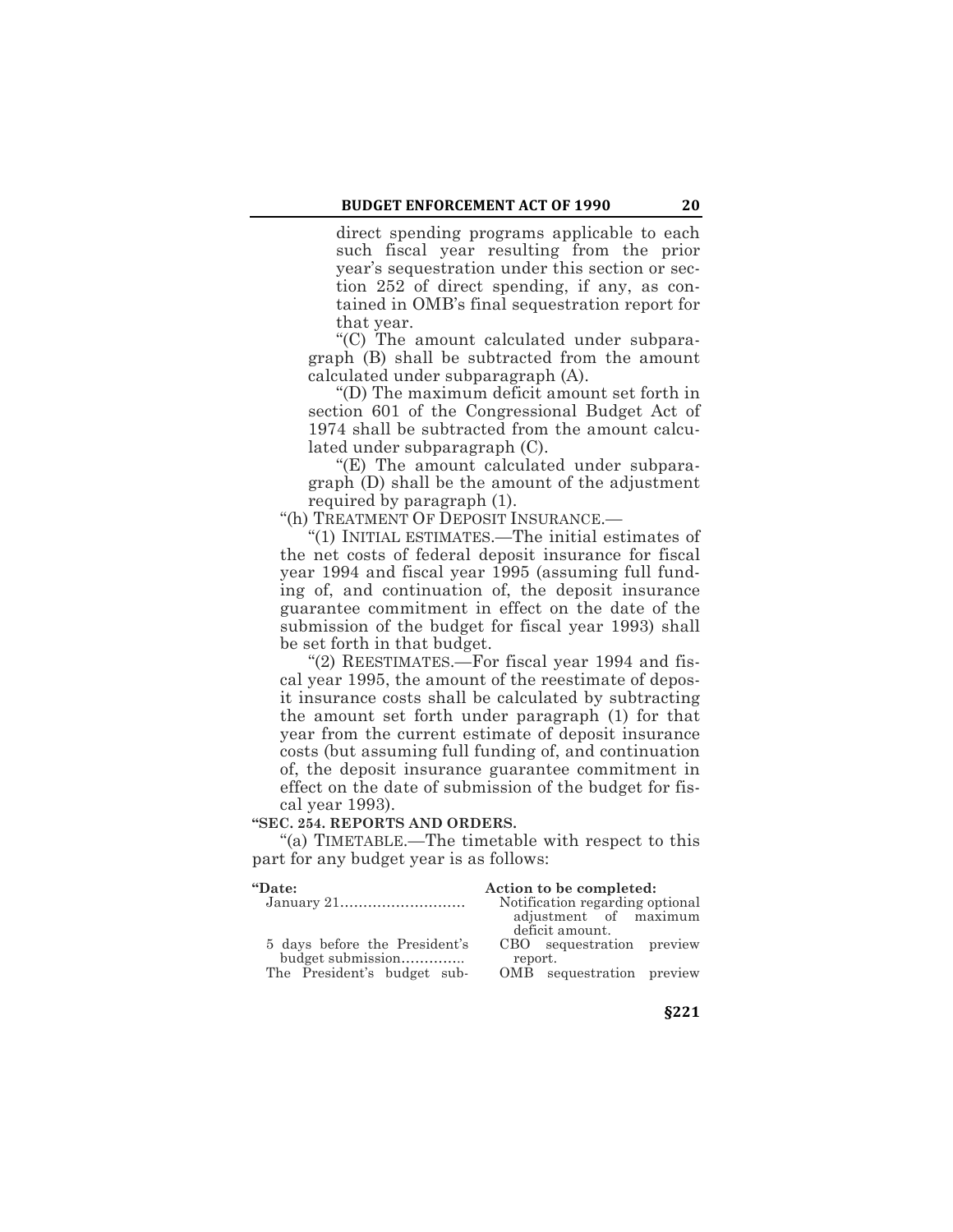# **21 BUDGET ENFORCEMENT ACT OF 1990**

|                              | report.                                                  |
|------------------------------|----------------------------------------------------------|
|                              | Notification regarding military<br>personnel.            |
|                              | CBO sequestration update re-<br>port.                    |
|                              | OMB sequestration update re-<br>port.                    |
| 10 days after end of session | CBO final sequestration re-<br>port.                     |
| 15 days after end of session | OMB final sequestration re-<br>port; Presidential order. |
|                              | GAO compliance report.                                   |

"(b) SUBMISSION AND AVAILABILITY OF REPORTS.— Each report required by this section shall be submitted, in the case of CBO, to the House of Representatives, the Senate and OMB and, in the case of OMB, to the House of Representatives, the Senate, and the President on the day it is issued. On the following day a notice of the report shall be printed in the Federal Register.

"(c) OPTIONAL ADJUSTMENT OF MAXIMUM DEFICIT AMOUNTS.—With respect to budget year 1994 or 1995, on the date specified in subsection (a) the President shall notify the House of Representatives and the Senate of his decision regarding the optional adjustment of the maximum deficit amount (as allowed under section  $253(g)(1)(B)$ ).

"(d) SEQUESTRATION PREVIEW REPORTS.—

"(1) REPORTING REQUIREMENT.—On the dates specified in subsection (a), OMB and CBO shall issue a preview report regarding discretionary, pay-asyou-go, and deficit sequestration based on laws enacted through those dates.

"(2) DISCRETIONARY SEQUESTRATION REPORT.— The preview reports shall set forth estimates for the current year and each subsequent year through 1995 of the applicable discretionary spending limits for each category and an explanation of any adjustments in such limits under section 251.

"(3) PAY-AS-YOU-GO SEQUESTRATION REPORTS.— The preview reports shall set forth, for the current year and the budget year, estimates for each of the following:

"(A) The amount of net deficit increase or decrease, if any, calculated under subsection

**§221**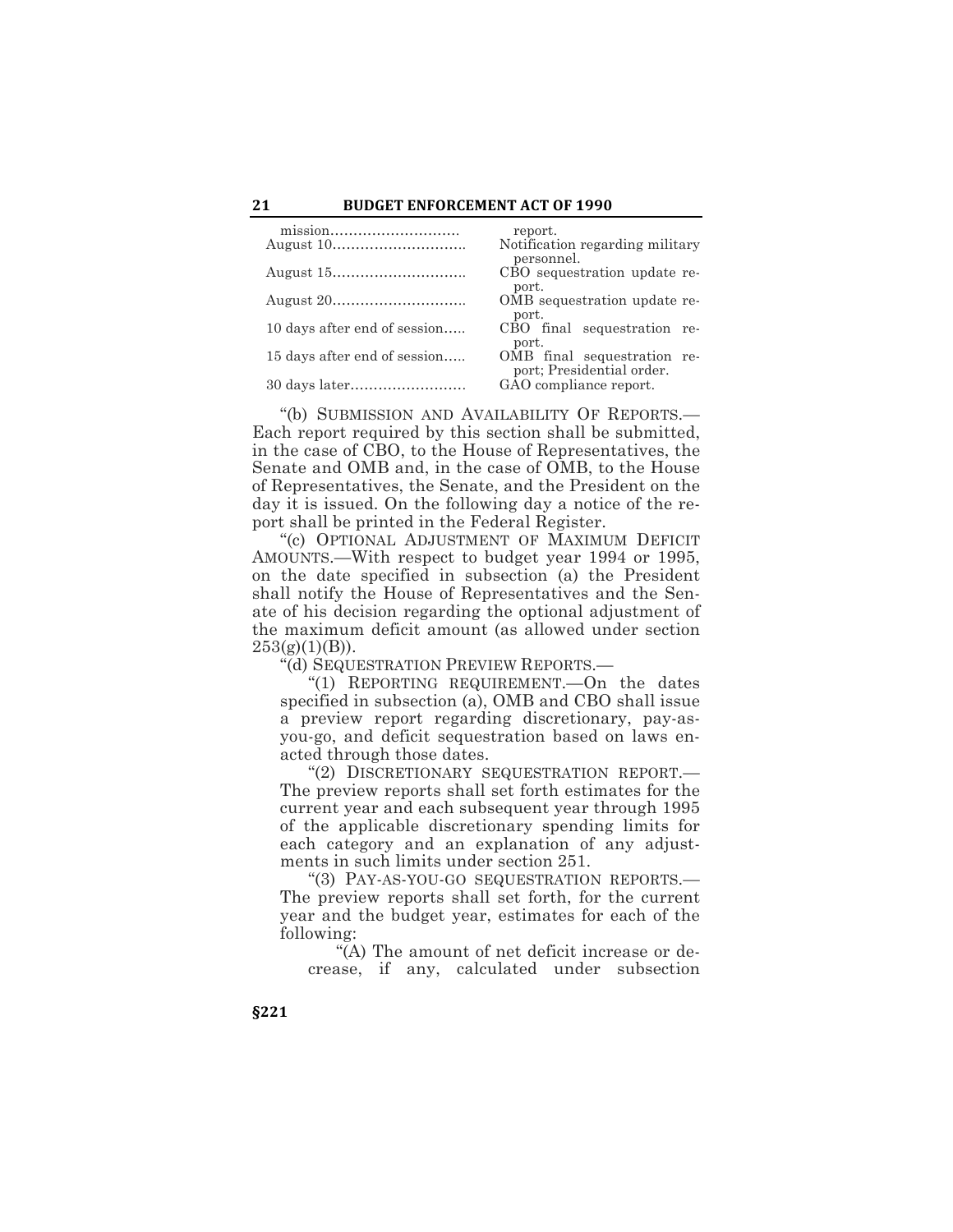252(b).

"(B) A list identifying each law enacted and sequestration implemented after the date of enactment of this section included in the calculation of the amount of deficit increase or decrease and specifying the budgetary effect of each such law.

"(C) The sequestration percentage or (if the required sequestration percentage is greater than the maximum allowable percentage for medicare) percentages necessary to eliminate a deficit increase under section 252(c).

"(4) DEFICIT SEQUESTRATION REPORTS.—The preview reports shall set forth for the budget year estimates for each of the following:

"(A) The maximum deficit amount, the estimated deficit calculated under section 253(b), the excess deficit, and the margin.

"(B) The amount of reductions required under section 252, the excess deficit remaining after those reductions have been made, and the amount of reductions required from defense accounts and the reductions required from nondefense accounts.

"(C) The sequestration percentage necessary to achieve the required reduction in defense accounts under section 253(d).

"(D) The reductions required under sections  $253(e)(1)$  and  $253(e)(2)$ .

"(E) The sequestration percentage necessary to achieve the required reduction in non-defense accounts under section 253(e)(3).

The CBO report need not set forth the items other than the maximum deficit amount for fiscal year 1992, 1993, or any fiscal year for which the President notifies the House of Representatives and the Senate that he will adjust the maximum deficit amount under the option under section  $253(g)(1)(B)$ .

"(5) EXPLANATION OF DIFFERENCES.—The OMB reports shall explain the differences between OMB and CBO estimates for each item set forth in this subsection.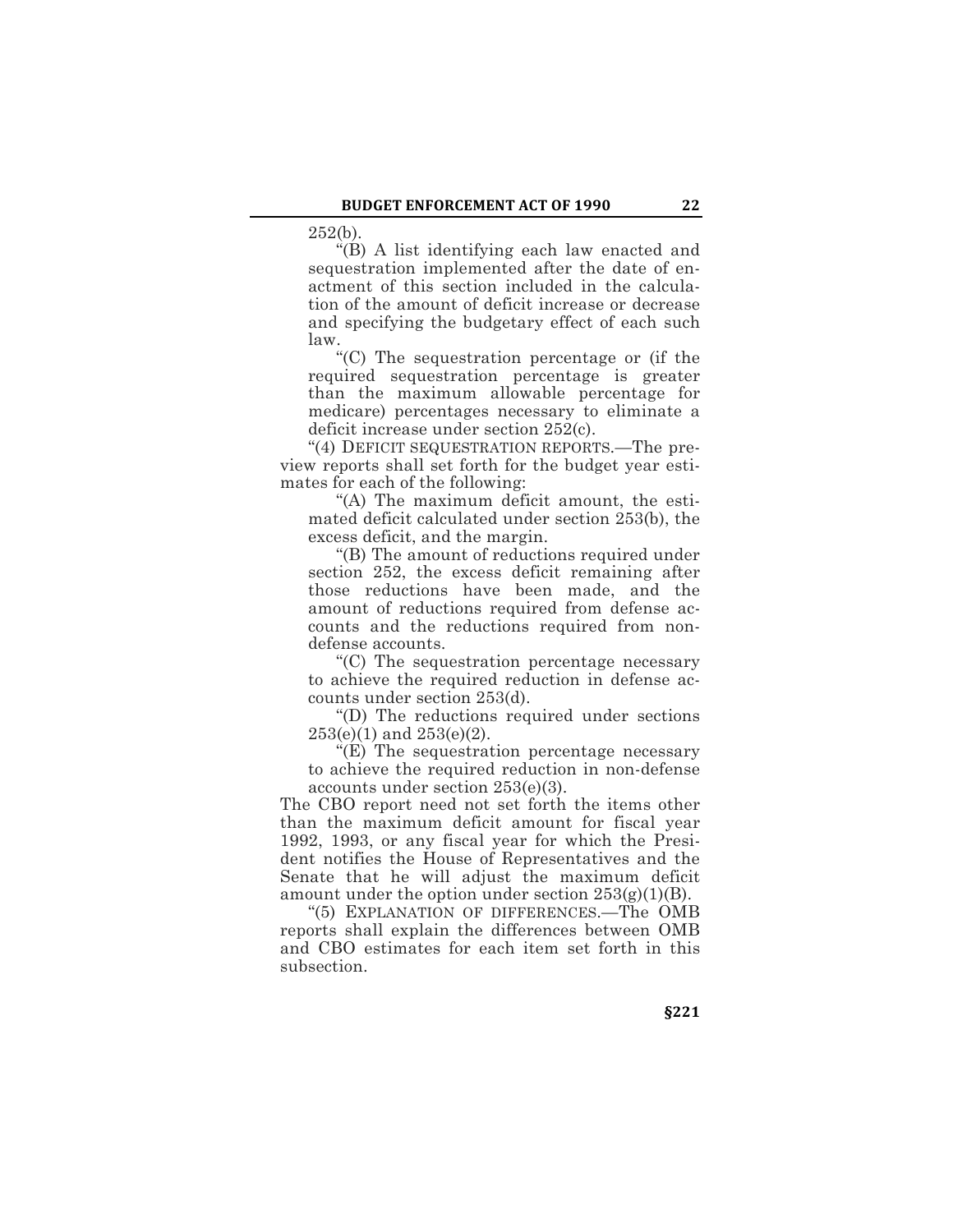"(e) NOTIFICATION REGARDING MILITARY PERSON-NEL.—On or before the date specified in subsection (a), the President shall notify the Congress of the manner in which he intends to exercise flexibility with respect to military personnel accounts under section 255(h).

"(f) SEQUESTRATION UPDATE REPORTS.—On the dates specified in subsection (a), OMB and CBO shall issue a sequestration update report, reflecting laws enacted through those dates, containing all of the information required in the sequestration preview reports.

"(g) FINAL SEQUESTRATION REPORTS.—

"(1) REPORTING REQUIREMENT.—On the dates specified in subsection (a), OMB and CBO shall issue a final sequestration report, updated to reflect laws enacted through those dates.

"(2) DISCRETIONARY SEQUESTRATION REPORTS.— The final reports shall set forth estimates for each of the following:

"(A) For the current year and each subsequent year through 1995 the applicable discretionary spending limits for each category and an explanation of any adjustments in such limits under section 251.

"(B) For the current year and the budget year the estimated new budget authority and outlays for each category and the breach, if any, in each category.

"(C) For each category for which a sequestration is required, the sequestration percentages necessary to achieve the required reduction.

"(D) For the budget year, for each account to be sequestered, estimates of the baseline level of sequestrable budgetary resources and resulting outlays and the amount of budgetary resources to be sequestered and resulting outlay reductions.

"(3) PAY-AS-YOU-GO AND DEFICIT SEQUESTRATION REPORTS.—The final reports shall contain all the information required in the pay-as-you-go and deficit sequestration preview reports. In addition, these reports shall contain, for the budget year, for each account to be sequestered, estimates of the baseline level of sequestrable budgetary resources and result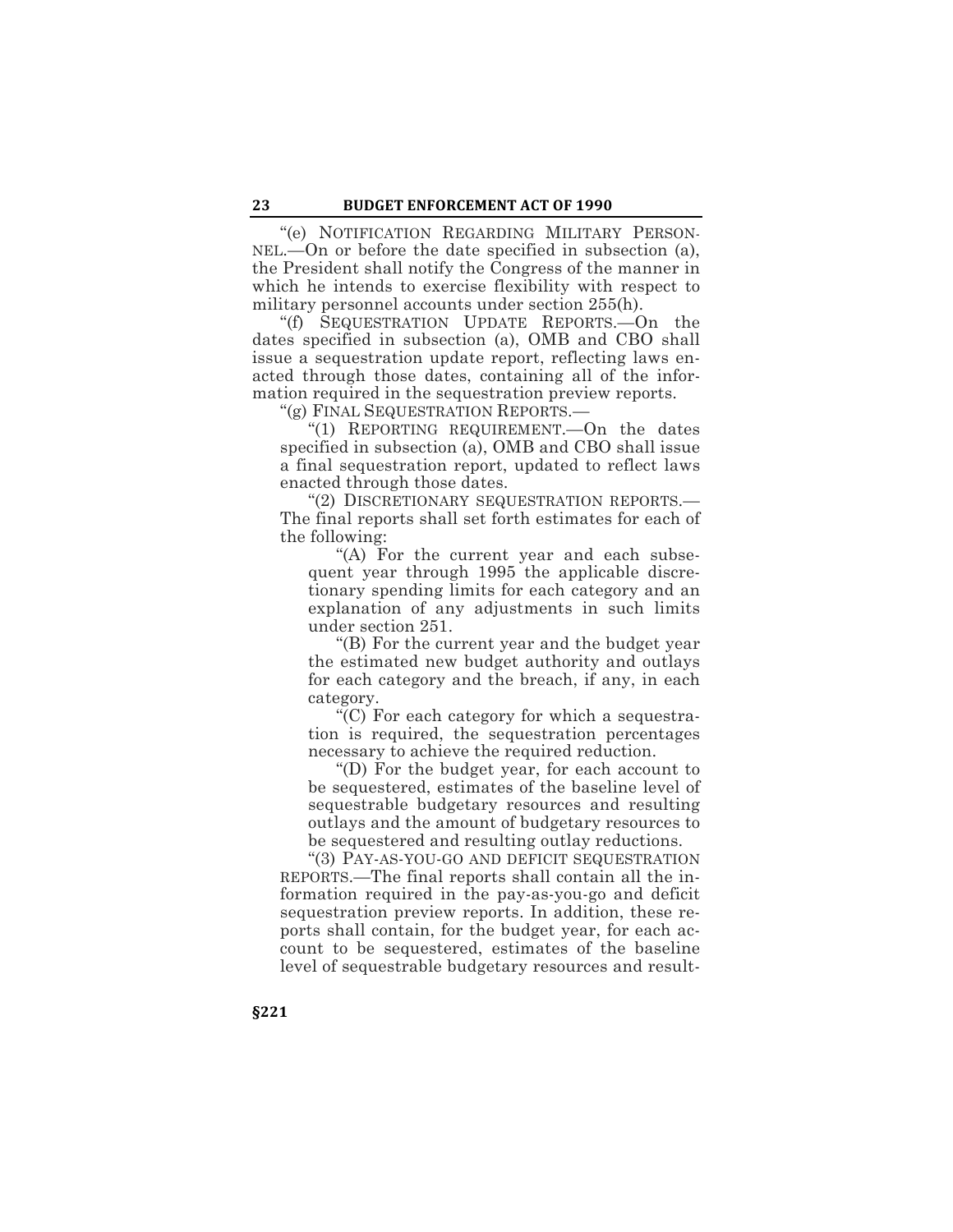ing outlays and the amount of budgetary resources to be sequestered and resulting outlay reductions. The reports shall also contain estimates of the effects on outlays of the sequestration in each outyear through 1995 for direct spending programs.

"(4) EXPLANATION OF DIFFERENCES.—The OMB report shall explain any differences between OMB and CBO estimates of the amount of any net deficit change calculated under subsection 252(b), any excess deficit, any breach, and any required sequestration percentage. The OMB report shall also explain differences in the amount of sequesterable resources for any budget account to be reduced if such difference is greater than \$5,000,000.

"(5) PRESIDENTIAL ORDER.—On the date specified in subsection (a), if in its final sequestration report OMB estimates that any sequestration is required, the President shall issue an order fully implementing without change all sequestrations required by the OMB calculations set forth in that report. This order shall be effective on issuance.

"(h) WITHIN-SESSION SEQUESTRATION REPORTS AND ORDER.—If an appropriation for a fiscal year in progress is enacted (after Congress adjourns to end the session for that budget year and before July 1 of that fiscal year) that causes a breach, 10 days later CBO shall issue a report containing the information required in paragraph (g)(2). Fifteen days after enactment, OMB shall issue a report containing the information required in paragraphs  $(g)(2)$  and  $(g)(4)$ . On the same day as the OMB report, the President shall issue an order fully implementing without change all sequestrations required by the OMB calculations set forth in that report. This order shall be effective on issuance.

"(i) GAO COMPLIANCE REPORT.—On the date specified in subsection (a), the Comptroller General shall submit to the Congress and the President a report on—

"(1) the extent to which each order issued by the President under this section complies with all of the requirements contained in this part, either certifying that the order fully and accurately complies with such requirements or indicating the respects in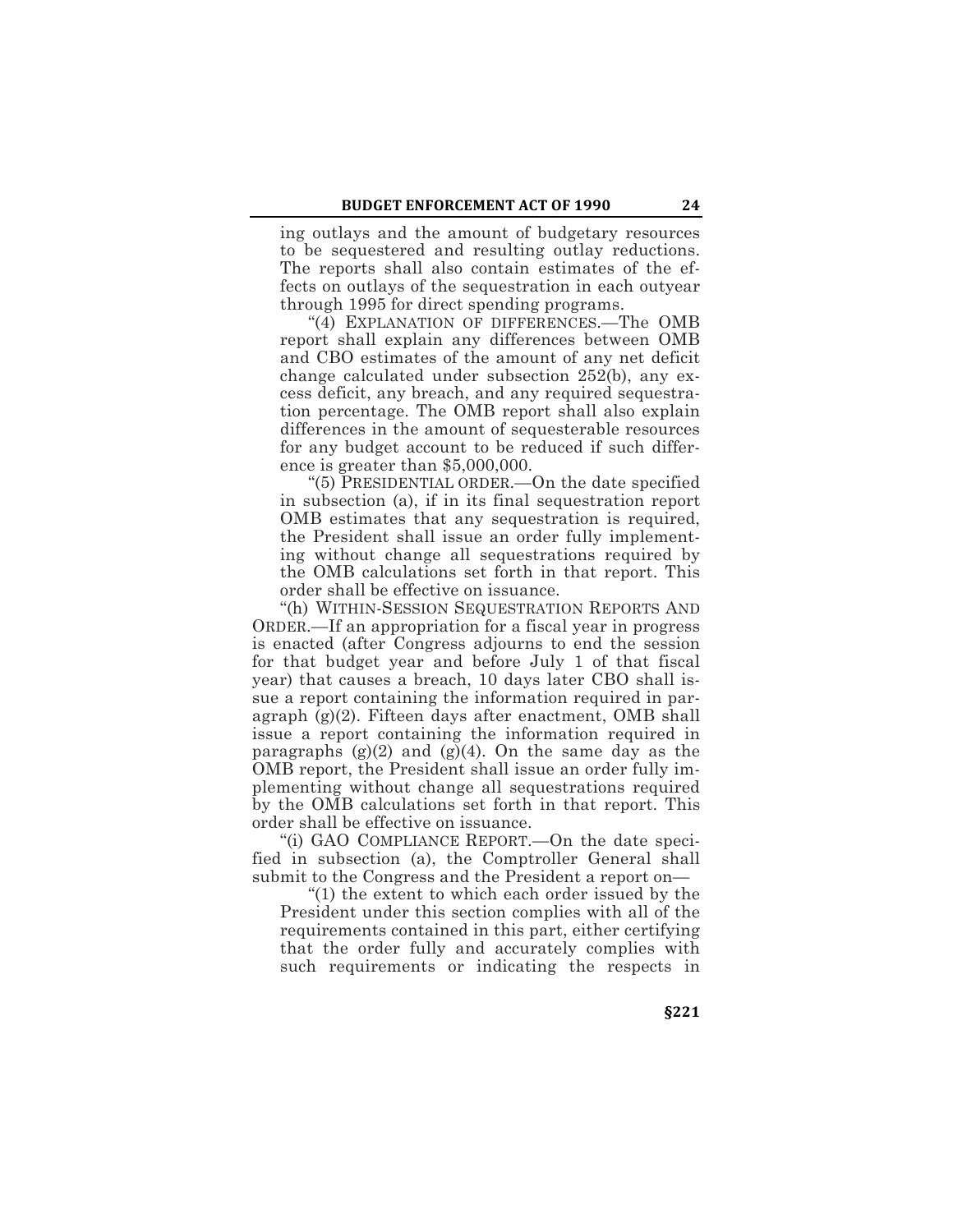which it does not; and

"(2) the extent to which each report issued by OMB or CBO under this section complies with all of the requirements contained in this part, either certifying that the report fully and accurately complies with such requirements or indicating the respects in which it does not.

"(j) LOW-GROWTH REPORT.—At any time, CBO shall notify the Congress if—

"(1) during the period consisting of the quarter during which such notification is given, the quarter preceding such notification, and the 4 quarters following such notification, CBO or OMB has determined that real economic growth is projected or estimated to be less than zero with respect to each of any 2 consecutive quarters within such period; or

"(2) the most recent of the Department of Commerce's advance preliminary or final reports of actual real economic growth indicate that the rate of real economic growth for each of the most recently reported quarter and the immediately preceding quarter is less than one percent.

"(k) ECONOMIC AND TECHNICAL ASSUMPTIONS.—In all reports required by this section, OMB shall use the same economic and technical assumptions as used in the most recent budget submitted by the President under section 1105(a) of title 31, United States Code.'.

(b) SECTION 250: DEFINITIONS.—Paragraph (12) of section 257 of such Act (as in effect immediately before the date of enactment of this Act) is redesignated as a new paragraph (21) of section 250(c).

(c) SECTION 255: EXEMPT PROGRAMS AND ACTIVI-TIES.—

(1) Section 255(a) of such Act is amended to read as follows:

"(a) SOCIAL SECURITY BENEFITS AND TIER I RAIL-ROAD RETIREMENT BENEFITS.—Benefits payable under the old-age, survivors, and disability insurance program established under title II of the Social Security Act, and benefits payable under section 3(a), 3(f)(3), 4(a), or 4(f) of the Railroad Retirement Act of 1974, shall be exempt from reduction under any order issued under this part.'.

**§221**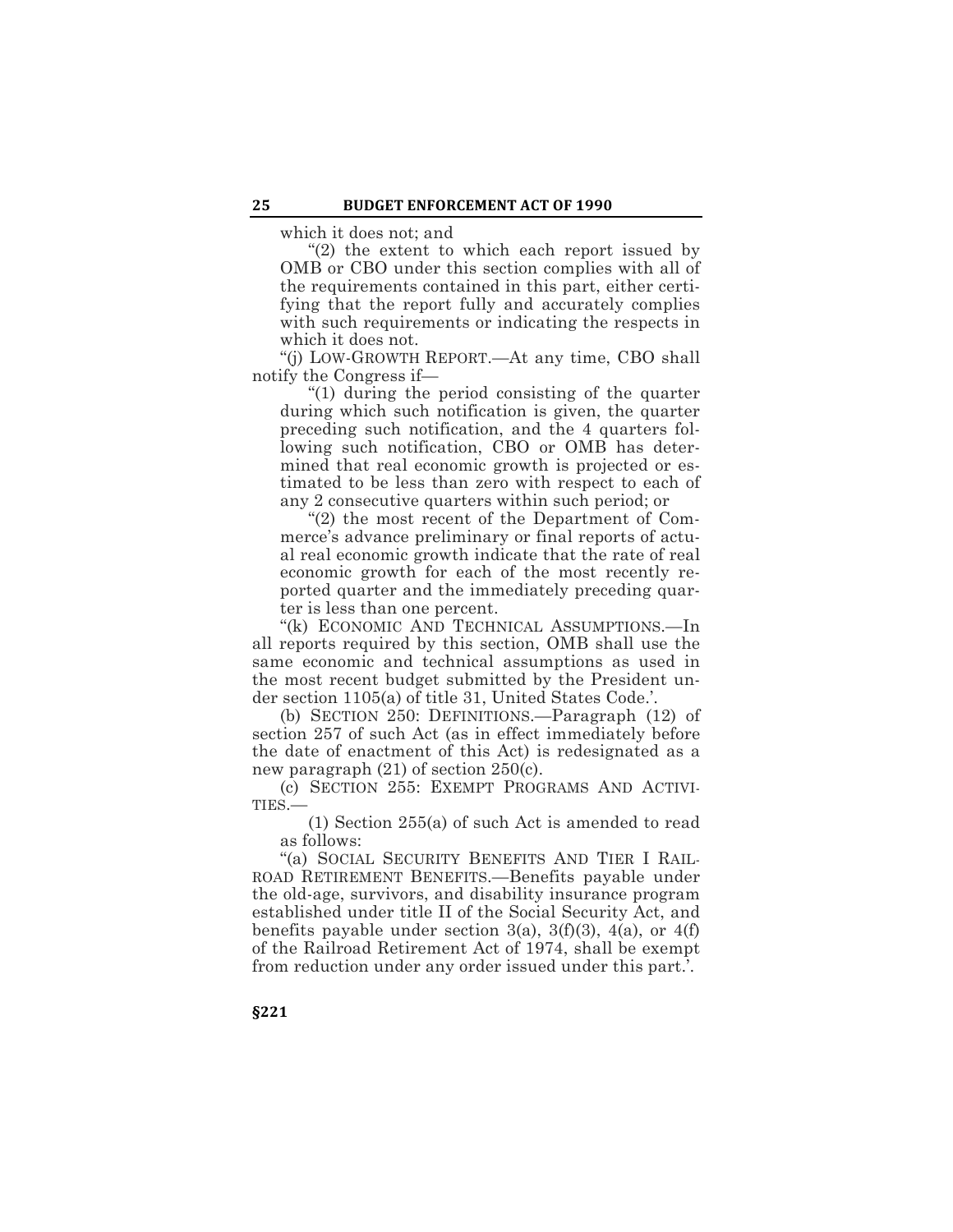(2) Section 255(e) of such Act is amended to read as follows:

"(e) NON-DEFENSE UNOBLIGATED BALANCES.— Unobligated balances of budget authority carried over from prior fiscal years, except balances in the defense category, shall be exempt from reduction under any order issued under this part.'.

(3) Section  $25\overline{5(g)}(1)(B)$  of such Act is amended by inserting after the item relating to Railroad retirement tier II the following:

"Railroad supplemental annuity pension fund  $(60-8012-0-7-602)$ ;

(4) Section 255 of such Act is amended by inserting at the end the following:

"(h) OPTIONAL EXEMPTION OF MILITARY PERSON-NEL.—

"(1) The President may, with respect to any military personnel account, exempt that account from sequestration or provide for a lower uniform percentage reduction than would otherwise apply.

"(2) The President may not use the authority provided by paragraph (1) unless he notifies the Congress of the manner in which such authority will be exercised on or before the initial snapshot date for the budget year.'.

(d) SECTION 256: EXCEPTIONS, LIMITATIONS, AND SPECIAL RULES.—

(1) Section 256(a) of such Act is amended to read as follows:

"(a) AUTOMATIC SPENDING INCREASES.—Automatic spending increases are increases in outlays due to changes in indexes in the following programs:

"(1) National Wool Act;

"(2) Special milk program; and

"(3) Vocational rehabilitation basic State grants.

In those programs all amounts other than the automatic spending increases shall be exempt from reduction under any order issued under this part.'.

(2) Section 256 of such Act is amended by redesignating subsection (b) as subsection (h), subsection (c) as subsection (b), subsection (e) as subsection (f), subsection (f) as subsection (c), subsection (h) as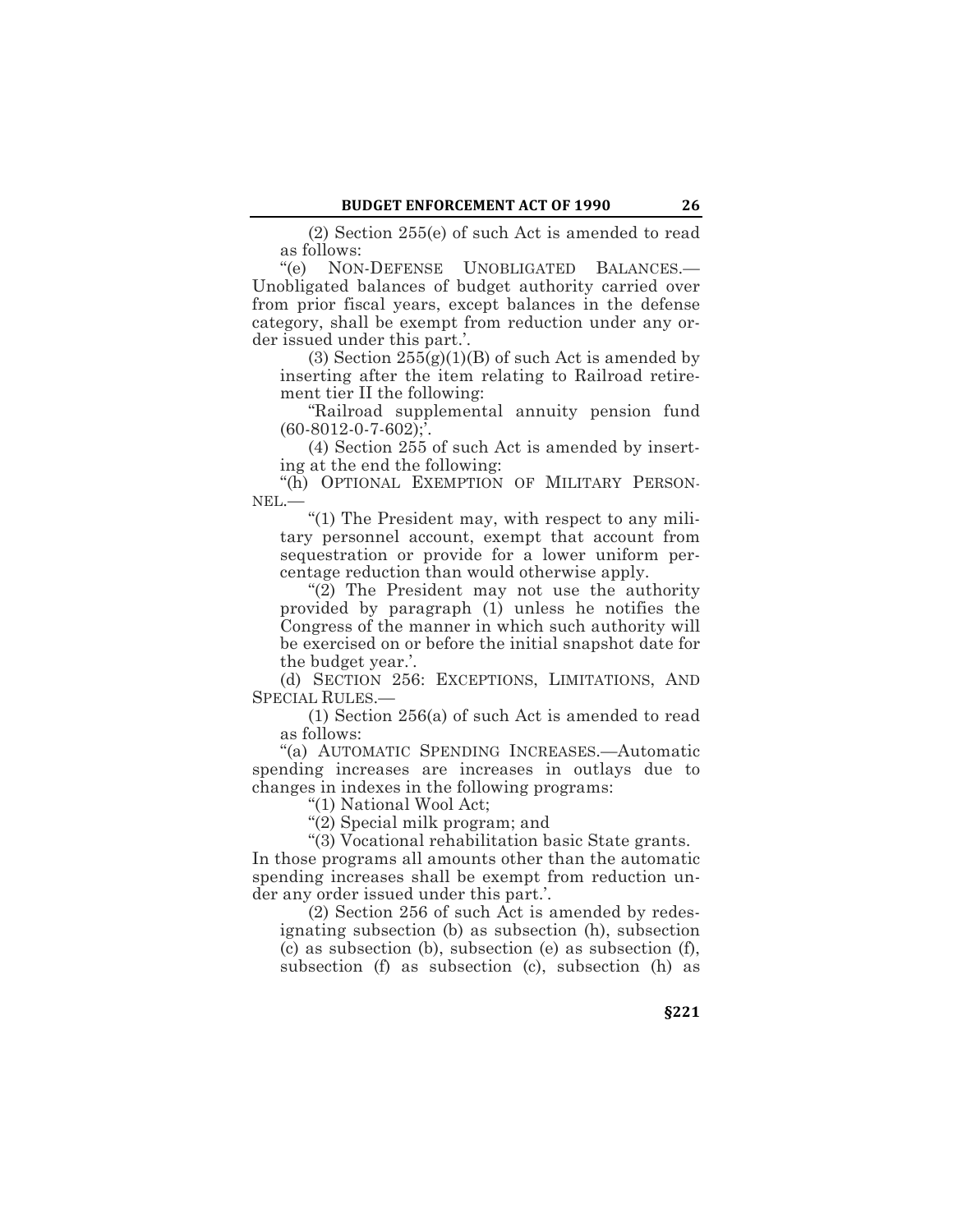subsection (i), and subsection (k) as subsection (e), by repealing subsections (i) and (l), and by inserting at the end the following:

"(k) SPECIAL RULES FOR THE JOBS PORTION OF AFDC.—

"(1) FULL AMOUNT OF SEQUESTRATION RE-QUIRED.—Any order issued by the President under section 254 shall accomplish the full amount of any required sequestration of the job opportunities and basic skills training program under section  $402(a)(19)$ , and part F of title VI, of the Social Security Act, in the manner specified in this subsection. Such an order may not reduce any Federal matching rate pursuant to section 403(l) of the Social Security Act.

"(2) NEW ALLOTMENT FORMULA.—

"(A) GENERAL RULE.—Notwithstanding section 403(k) of the Social Security Act, each State's percentage share of the amount available after sequestration for direct spending pursuant to section 403(l) of such Act for the fiscal year to which the sequestration applies shall be equal to—

"(i) the lesser of—

"(I) that percentage of the total amount paid to the States pursuant to such section 403(l) for the prior fiscal year that is represented by the amount paid to such State pursuant to such section 403(l) for the prior fiscal year; or

"(II) the amount that would have been allotted to such State pursuant to such section 403(k) had the sequestration not been in effect.

"(B) REALLOTMENT OF AMOUNTS REMAINING UNALLOTTED AFTER APPLICATION OF GENERAL RULE.—Any amount made available after sequestration for direct spending pursuant to section 403(l) of the Social Security Act for the fiscal year to which the sequestration applies that remains unallotted as a result of subparagraph (A) of this paragraph shall be allotted among the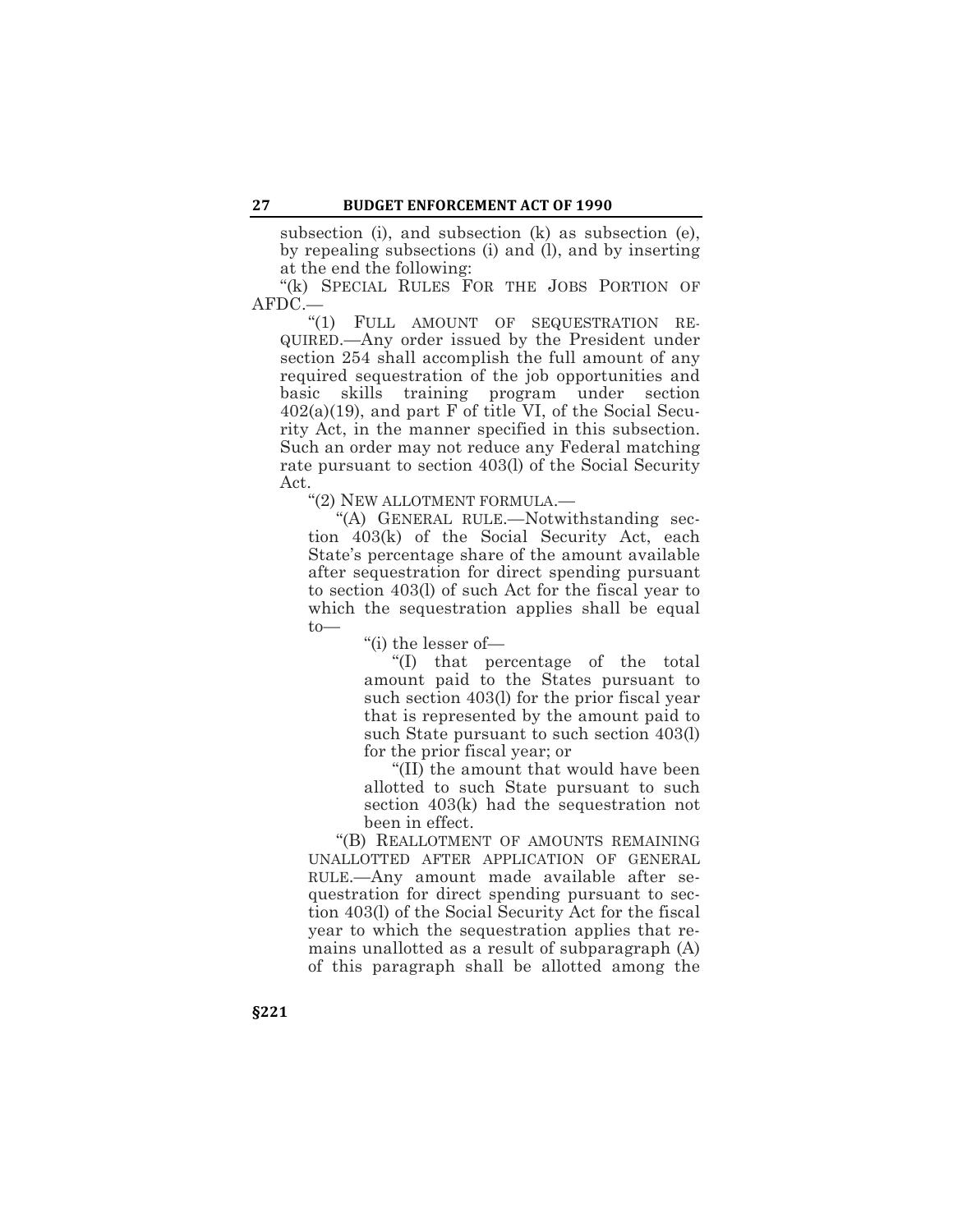States in proportion to the absolute difference between the amount allotted, respectively, to each State as a result of such subparagraph and the amount that would have been allotted to such State pursuant to section 403(k) of such Act had the sequestration not been in effect, except that a State may not be allotted an amount under this subparagraph that results in a total allotment to the State under this paragraph of more than the amount that would have been allotted to such State pursuant to such section 403(k) had the sequestration not been in effect.

"(l) EFFECTS OF SEQUESTRATION.—The effects of sequestration shall be as follows:

"(1) Budgetary resources sequestered from any account other than a trust or special fund account shall be permanently cancelled.

"(2) Except as otherwise provided, the same percentage sequestration shall apply to all programs, projects, and activities within a budget account (with programs, projects, and activities as delineated in the appropriation Act or accompanying report for the relevant fiscal year covering that account, or for accounts not included in appropriation Acts, as delineated in the most recently submitted President's budget).

"(3) Administrative regulations or similar actions implementing a sequestration shall be made within 120 days of the sequestration order. To the extent that formula allocations differ at different levels of budgetary resources within an account, program, project, or activity, the sequestration shall be interpreted as producing a lower total appropriation, with the remaining amount of the appropriation being obligated in a manner consistent with program allocation formulas in substantive law.

"(4) Except as otherwise provided, obligations in sequestered accounts shall be reduced only in the fiscal year in which a sequester occurs.

"(5) If an automatic spending increase is sequestered, the increase (in the applicable index) that was disregarded as a result of that sequestration shall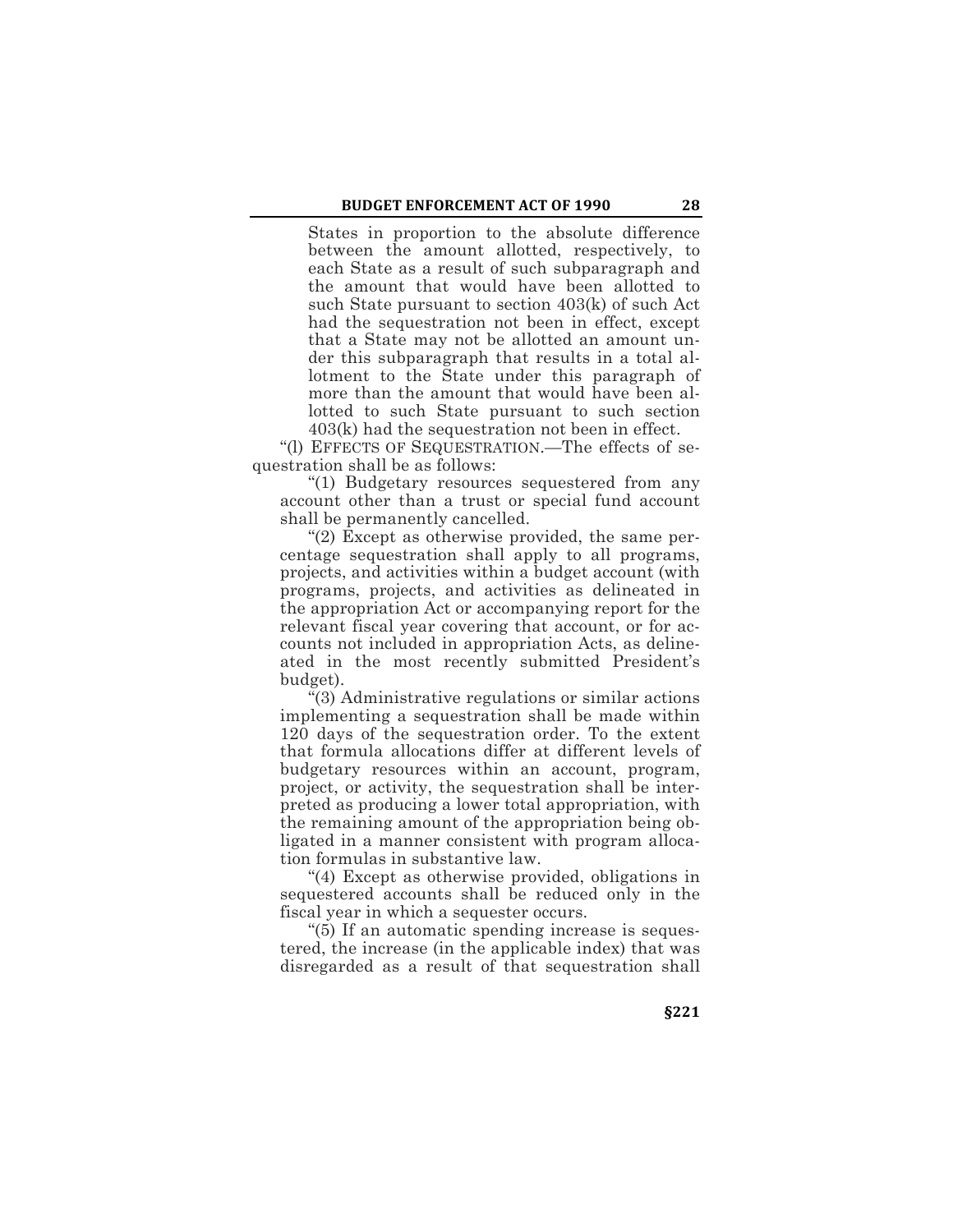not be taken into account in any subsequent fiscal year.

"(6) Except as otherwise provided, sequestration in trust and special fund accounts for which obligations are indefinite shall be taken in a manner to ensure that obligations in the fiscal year of a sequestration are reduced, from the level that would actually have occurred, by the applicable sequestration percentage.'.

(3) Section 256 of such Act is amended by striking 'section 252' each place it appears and by inserting 'section 254'.

(4) Section 256(c) (as redesignated) of such Act is amended by inserting after the first sentence the following: "No State's matching payments from the Federal Government for foster care maintenance payments or for adoption assistance maintenance payments may be reduced by a percentage exceeding the applicable domestic sequestration percentage.'.

 $(5)$  Section 256 $(d)(1)$  of such Act is amended to read as follows:

"(1) CALCULATION OF REDUCTION IN INDIVIDUAL PAYMENT AMOUNTS.—To achieve the total percentage reduction in those programs required by sections 252 and 253, and notwithstanding section 710 of the Social Security Act, OMB shall determine, and the applicable Presidential order under section 254 shall implement, the percentage reduction that shall apply to payments under the health insurance programs under title XVIII of the Social Security Act for services furnished after the order is issued, such that the reduction made in payments under that order shall achieve the required total percentage reduction in those payments for that fiscal year as determined on a 12-month basis.'.

(6) Section  $256(d)(2)(C)$  of such Act is repealed.

(e) THE BASELINE.—(1) Section 257 of such Act is amended to read as follows:

**"SEC. 257. THE BASELINE.**

"(a) IN GENERAL.—For any budget year, the baseline refers to a projection of current-year levels of new budget authority, outlays, revenues, and the surplus or defi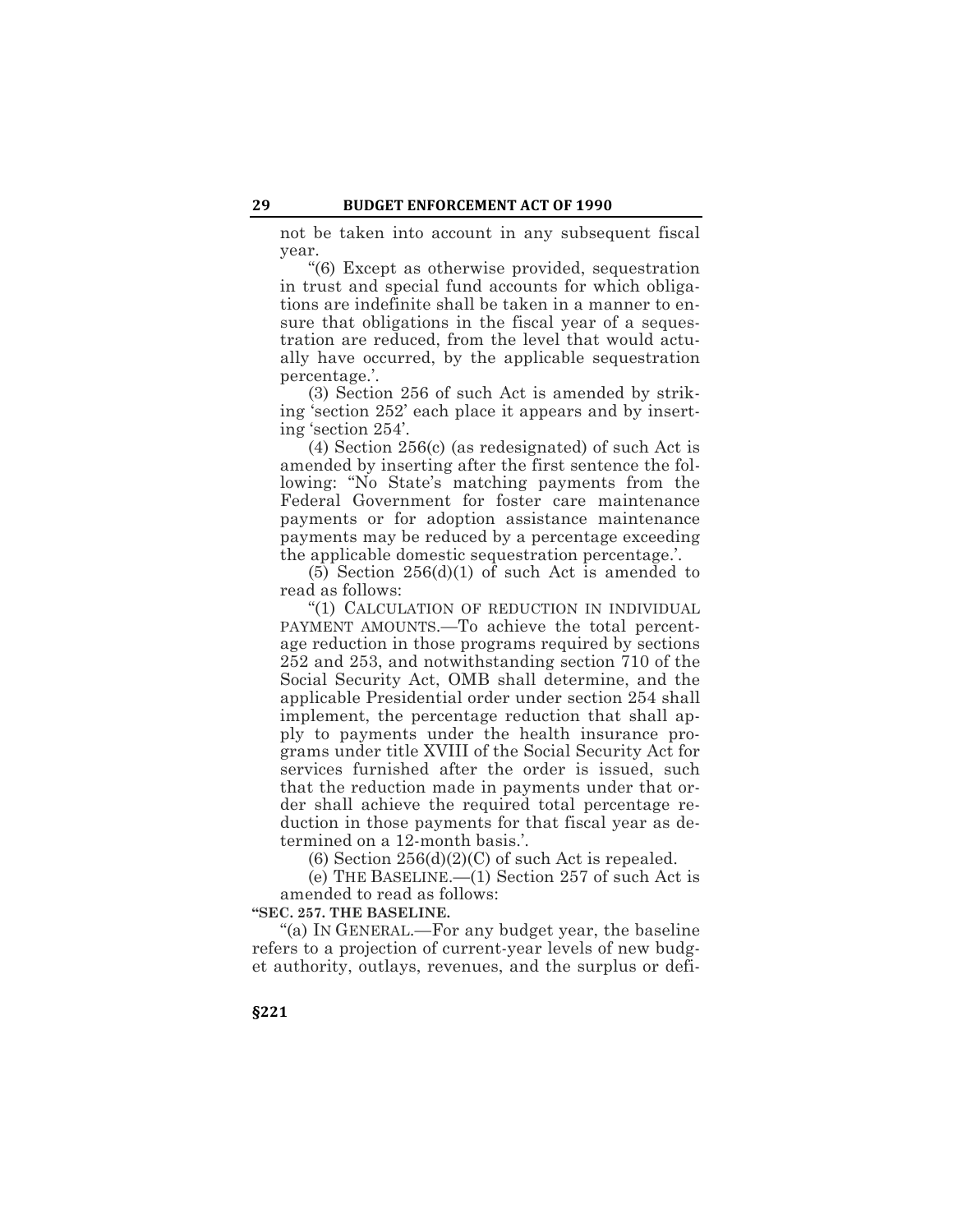cit into the budget year and the outyears based on laws enacted through the applicable date.

"(b) DIRECT SPENDING AND RECEIPTS.—For the budget year and each outyear, the baseline shall be calculated using the following assumptions:

"(1) IN GENERAL.—Laws providing or creating direct spending and receipts are assumed to operate in the manner specified in those laws for each such year and funding for entitlement authority is assumed to be adequate to make all payments required by those laws.

"(2) EXCEPTIONS.—(A) No program with estimated current-year outlays greater than \$50 million shall be assumed to expire in the budget year or outyears.

"(B) The increase for veterans' compensation for a fiscal year is assumed to be the same as that required by law for veterans' pensions unless otherwise provided by law enacted in that session.

"(C) Excise taxes dedicated to a trust fund, if expiring, are assumed to be extended at current rates.

"(3) HOSPITAL INSURANCE TRUST FUND.— Notwithstanding any other provision of law, the receipts and disbursements of the Hospital Insurance Trust Fund shall be included in all calculations required by this Act.

"(c) DISCRETIONARY APPROPRIATIONS.—For the budget year and each outyear, the baseline shall be calculated using the following assumptions regarding all amounts other than those covered by subsection (b):

"(1) INFLATION OF CURRENT-YEAR APPROPRIA-TIONS.—Budgetary resources other than unobligated balances shall be at the level provided for the budget year in full-year appropriation Acts. If for any account a full-year appropriation has not yet been enacted, budgetary resources other than unobligated balances shall be at the level available in the current year, adjusted sequentially and cumulatively for expiring housing contracts as specified in paragraph (2), for social insurance administrative expenses as specified in paragraph (3), to offset pay absorption and for pay annualization as specified in paragraph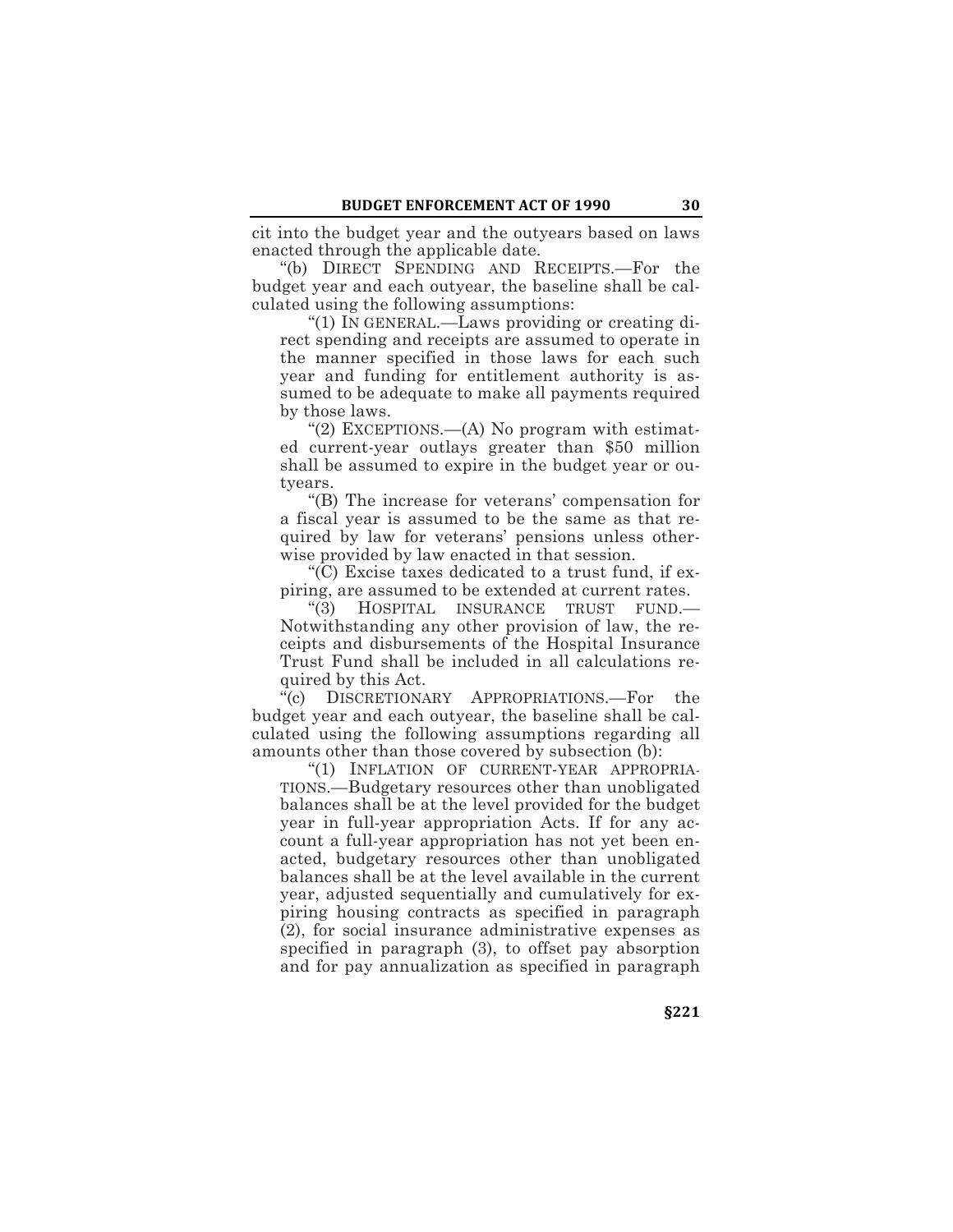(4), for inflation as specified in paragraph (5), and to account for changes required by law in the level of agency payments for personnel benefits other than pay.

"(2) EXPIRING HOUSING CONTRACTS.—New budget authority to renew expiring multiyear subsidized housing contracts shall be adjusted to reflect the difference in the number of such contracts that are scheduled to expire in that fiscal year and the number expiring in the current year, with the percontract renewal cost equal to the average currentyear cost of renewal contracts.

"(3) SOCIAL INSURANCE ADMINISTRATIVE EXPENS-ES.—Budgetary resources for the administrative expenses of the following trust funds shall be adjusted by the percentage change in the beneficiary population from the current year to that fiscal year: the Federal Hospital Insurance Trust Fund, the Supplementary Medical Insurance Trust Fund, the Unemployment Trust Fund, and the railroad retirement account.

"(4) PAY ANNUALIZATION; OFFSET TO PAY ABSORP-TION.—Current-year new budget authority for Federal employees shall be adjusted to reflect the full 12-month costs (without absorption) of any pay adjustment that occurred in that fiscal year.

"(5) INFLATORS.—The inflator used in paragraph (1) to adjust budgetary resources relating to personnel shall be the percent by which the average of the Bureau of Labor Statistics Employment Cost Index (wages and salaries, private industry workers) for that fiscal year differs from such index for the current year. The inflator used in paragraph (1) to adjust all other budgetary resources shall be the percent by which the average of the estimated gross national product fixed-weight price index for that fiscal year differs from the average of such estimated index for the current year.

"(6) CURRENT-YEAR APPROPRIATIONS.—If, for any account, a continuing appropriation is in effect for less than the entire current year, then the currentyear amount shall be assumed to equal the amount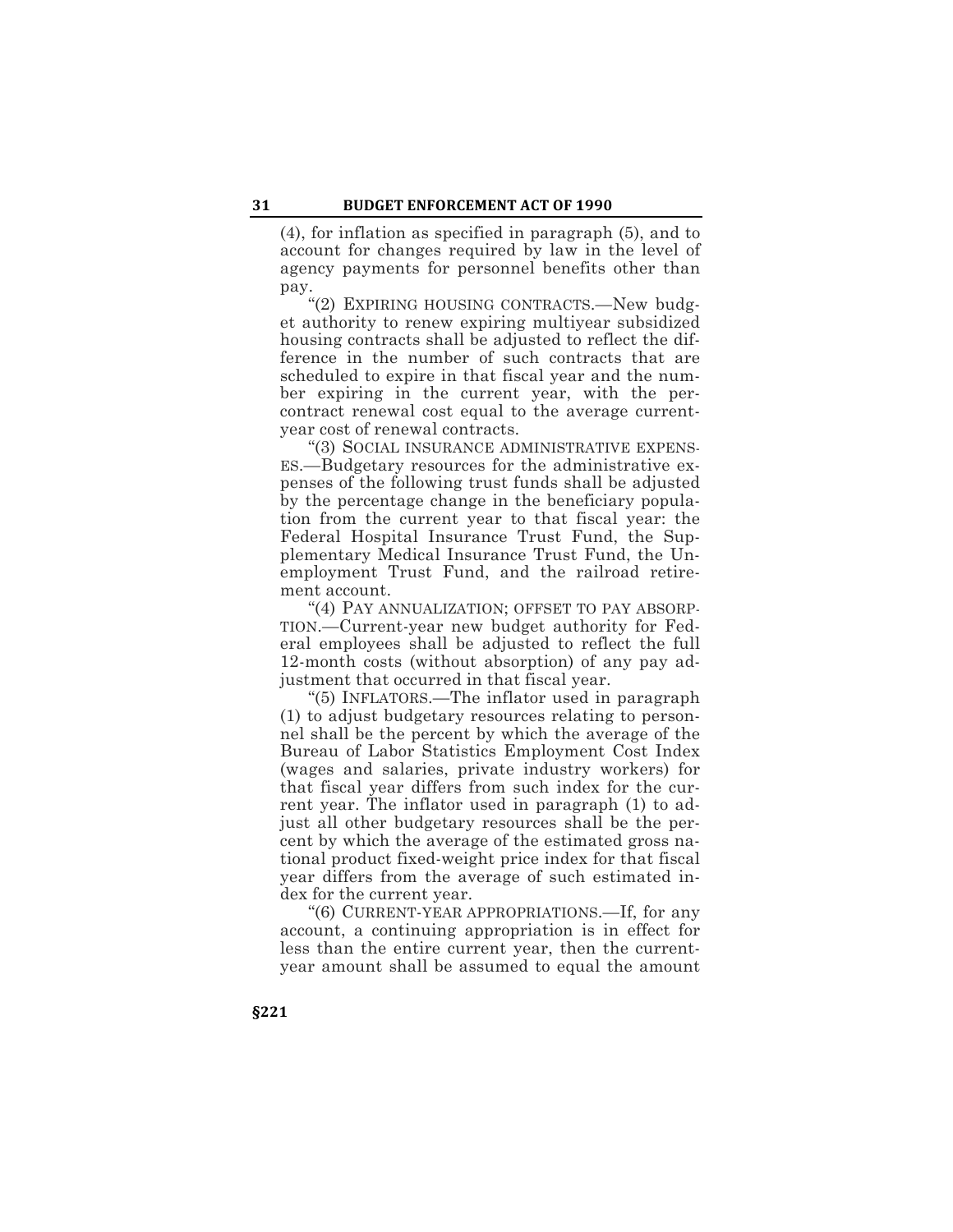that would be available if that continuing appropriation covered the entire fiscal year. If law permits the transfer of budget authority among budget accounts in the current year, the current-year level for an account shall reflect transfers accomplished by the submission of, or assumed for the current year in, the President's original budget for the budget year.

"(d) UP-TO-DATE CONCEPTS.—In deriving the baseline for any budget year or outyear, current-year amounts shall be calculated using the concepts and definitions that are required for that budget year.'.

 $(2)$  Section  $251(a)(6)(I)$  of such Act (as in effect immediately before the date of enactment of this Act) is redesignated as section 257(e) of such Act. Section 257(e) is amended by striking 'assuming, for purposes of this paragraph and subparagraph (A)(i) of paragraph (3), that the' and inserting "The'.

(f) Such Act is amended by inserting after section 257 the following:

# **"SEC. 258. SUSPENSION IN THE EVENT OF WAR OR LOW GROWTH.**

"(a) PROCEDURES IN THE EVENT OF A LOW GROWTH REPORT.—

"(1) TRIGGER.—Whenever CBO issues a lowgrowth report under section 254(j), the Majority Leader of the House of Representatives may, and the Majority Leader of the Senate shall, introduce a joint resolution (in the form set forth in paragraph (2)) declaring that the conditions specified in section 254(j) are met and suspending the relevant provisions of this title, titles III and VI of the Congressional Budget Act of 1974, and section 1103 of title 31, United States Code.

"(2) FORM OF JOINT RESOLUTION.—

"(A) The matter after the resolving clause in any joint resolution introduced pursuant to paragraph (1) shall be as follows: "That the Congress declares that the conditions specified in section 254(j) of the Balanced Budget and Emergency Deficit Control Act of 1985 are met, and the implementation of the Congressional Budget and Impoundment Control Act of 1974, chapter 11 of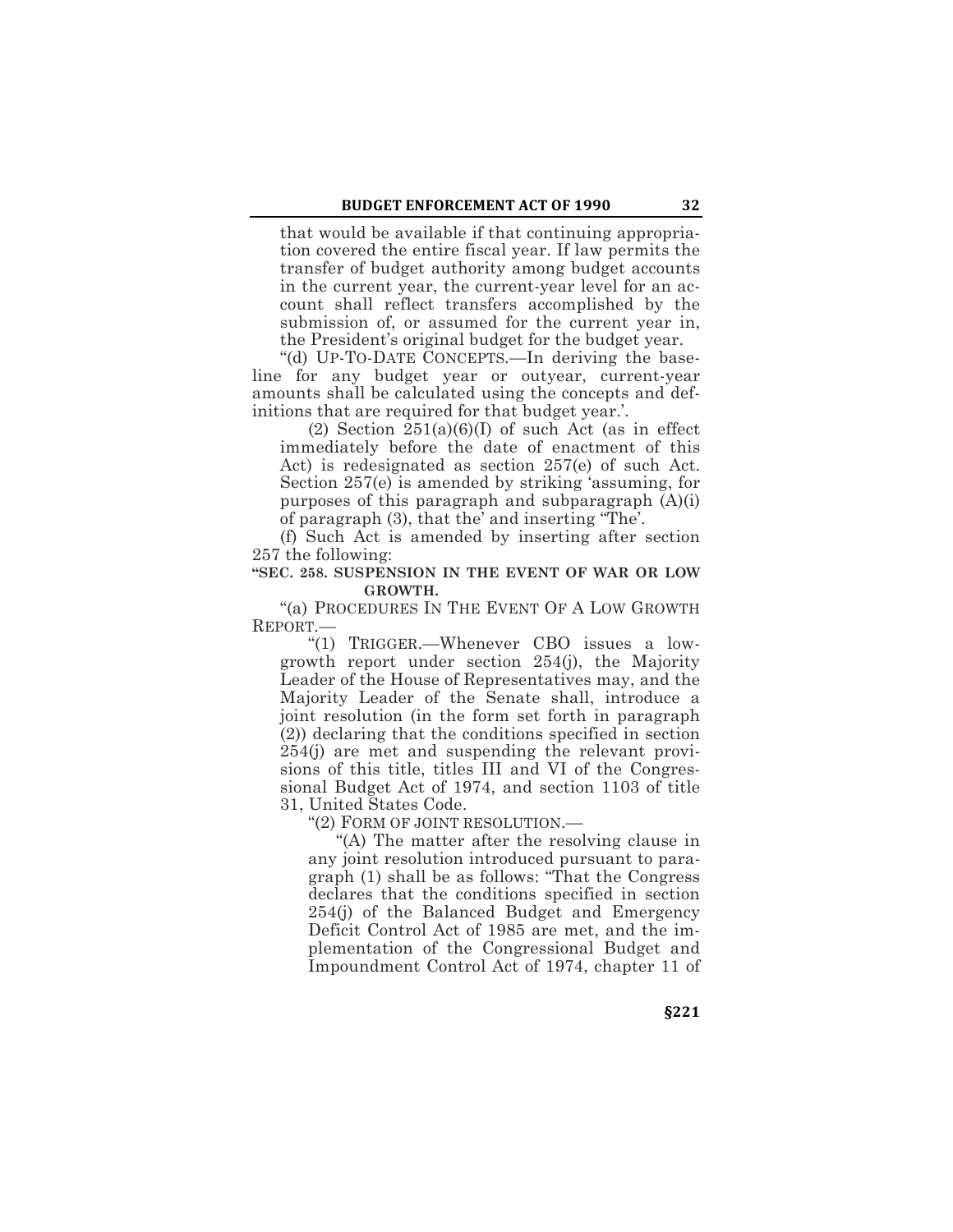title 31, United States Code, and part C of the Balanced Budget and Emergency Deficit Control Act of 1985 are modified as described in section 258(b) of the Balanced Budget and Emergency Deficit Control Act of 1985.'.

"(B) The title of the joint resolution shall be "Joint resolution suspending certain provisions of law pursuant to section 258(a)(2) of the Balanced Budget and Emergency Deficit Control Act of 1985.'; and the joint resolution shall not contain any preamble.

"(3) COMMITTEE ACTION.—Each joint resolution introduced pursuant to paragraph (1) shall be referred to the appropriate committees of the House of Representatives or the Committee on the Budget of the Senate, as the case may be; and such Committee shall report the joint resolution to its House without amendment on or before the fifth day on which such House is in session after the date on which the joint resolution is introduced. If the Committee fails to report the joint resolution within the five-day period referred to in the preceding sentence, it shall be automatically discharged from further consideration of the joint resolution, and the joint resolution shall be placed on the appropriate calendar.

"(4) CONSIDERATION OF JOINT RESOLUTION.—

"(A) A vote on final passage of a joint resolution reported to the Senate or discharged pursuant to paragraph (3) shall be taken on or before the close of the fifth calendar day of session after the date on which the joint resolution is reported or after the Committee has been discharged from further consideration of the joint resolution. If prior to the passage by one House of a joint resolution of that House, that House receives the same joint resolution from the other House, then—

"(i) the procedure in that House shall be the same as if no such joint resolution had been received from the other House, but

"(ii) the vote on final passage shall be on the joint resolution of the other House.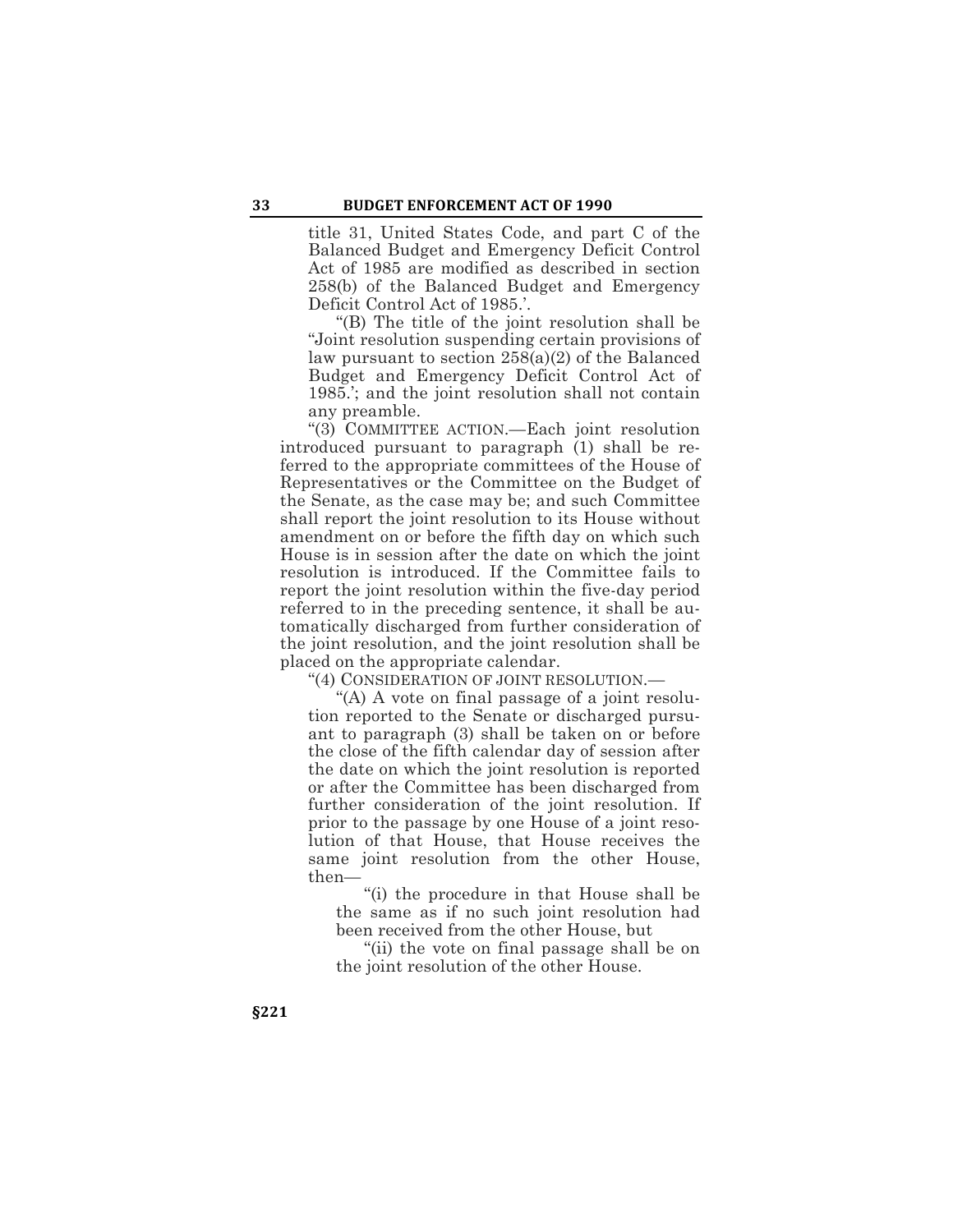When the joint resolution is agreed to, the Clerk of the House of Representatives (in the case of a House joint resolution agreed to in the House of Representatives) or the Secretary of the Senate (in the case of a Senate joint resolution agreed to in the Senate) shall cause the joint resolution to be engrossed, certified, and transmitted to the other House of the Congress as soon as practicable.

"(B)(i) In the Senate, a joint resolution under this paragraph shall be privileged. It shall not be in order to move to reconsider the vote by which the motion is agreed to or disagreed to.

"(ii) Debate in the Senate on a joint resolution under this paragraph, and all debatable motions and appeals in connection therewith, shall be limited to not more than five hours. The time shall be equally divided between, and controlled by, the majority leader and the minority leader or their designees.

"(iii) Debate in the Senate on any debatable motion or appeal in connection with a joint resolution under this paragraph shall be limited to not more than one hour, to be equally divided between, and controlled by, the mover and the manager of the joint resolution, except that in the event the manager of the joint resolution is in favor of any such motion or appeal, the time in opposition thereto shall be controlled by the minority leader or his designee.

"(iv) A motion in the Senate to further limit debate on a joint resolution under this paragraph is not debatable. A motion to table or to recommit a joint resolution under this paragraph is not in order.

"(C) No amendment to a joint resolution considered under this paragraph shall be in order in the Senate.

"(b) SUSPENSION OF SEQUESTRATION PROCE-DURES.—Upon the enactment of a declaration of war or a joint resolution described in subsection (a)—

"(1) the subsequent issuance of any sequestration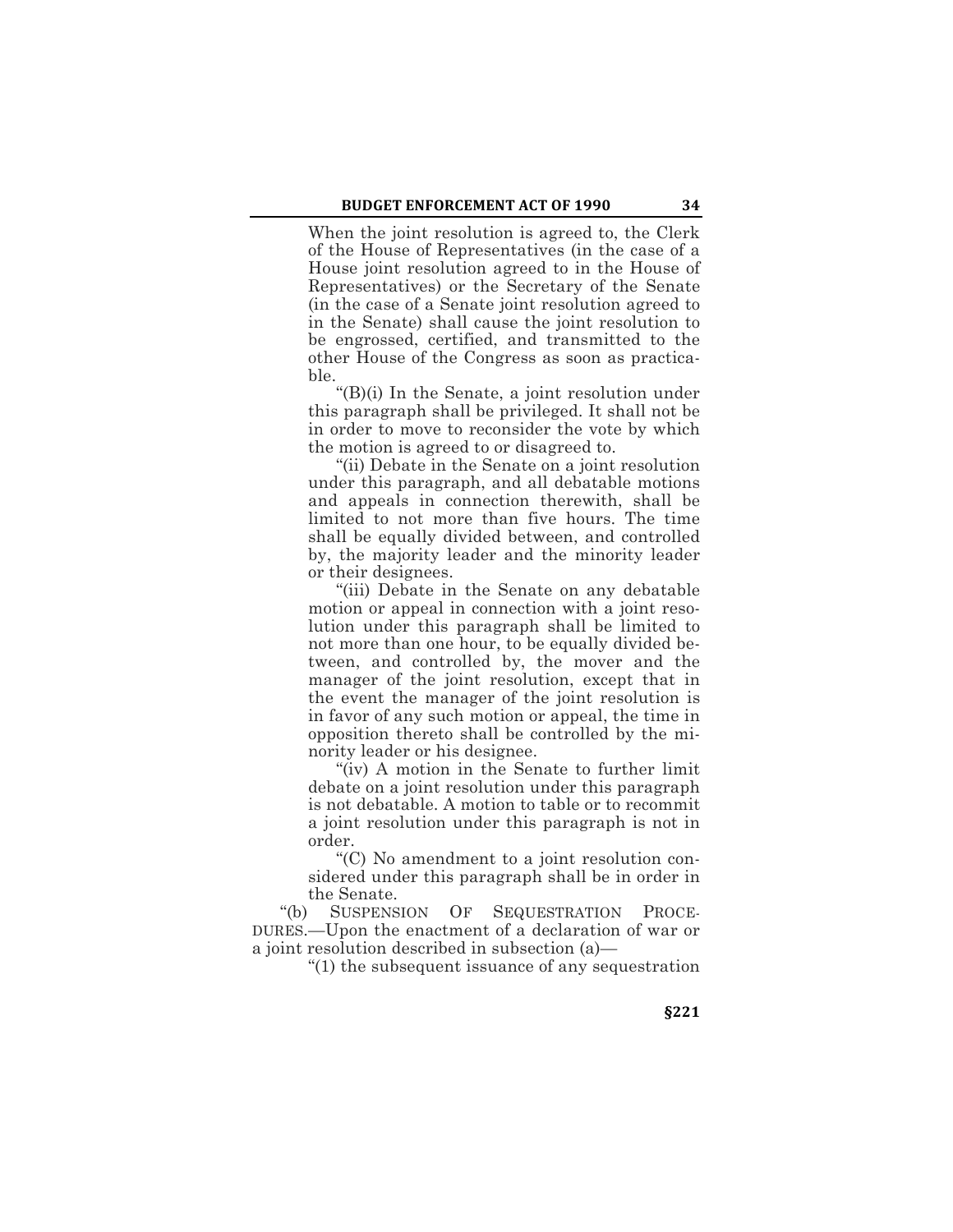report or any sequestration order is precluded;

"(2) sections 302(f), 310(d), 311(a), and title VI of the Congressional Budget Act of 1974 are suspended; and

"(3) section 1103 of title 31, United States Code, is suspended.

"(c) RESTORATION OF SEQUESTRATION PROCE-DURES.—

"(1) In the event of a suspension of sequestration procedures due to a declaration of war, then, effective with the first fiscal year that begins in the session after the state of war is concluded by Senate ratification of the necessary treaties, the provisions of subsection (b) triggered by that declaration of war are no longer effective.

"(2) In the event of a suspension of sequestration procedures due to the enactment of a joint resolution described in subsection (a), then, effective with regard to the first fiscal year beginning at least 12 months after the enactment of that resolution, the provisions of subsection (b) triggered by that resolution are no longer effective.

**"SEC. 258A. MODIFICATION OF PRESIDENTIAL ORDER.**

"(a) INTRODUCTION OF JOINT RESOLUTION.—At any time after the Director of OMB issues a final sequestration report under section 254 for a fiscal year, but before the close of the twentieth calendar day of the session of Congress beginning after the date of issuance of such report, the majority leader of either House of Congress may introduce a joint resolution which contains provisions directing the President to modify the most recent order issued under section 254 or provide an alternative to reduce the deficit for such fiscal year. After the introduction of the first such joint resolution in either House of Congress in any calendar year, then no other joint resolution introduced in such House in such calendar year shall be subject to the procedures set forth in this section.

"(b) PROCEDURES FOR CONSIDERATION OF JOINT RESOLUTIONS.—

"(1) REFERRAL TO COMMITTEE.—A joint resolution introduced in the Senate under subsection (a)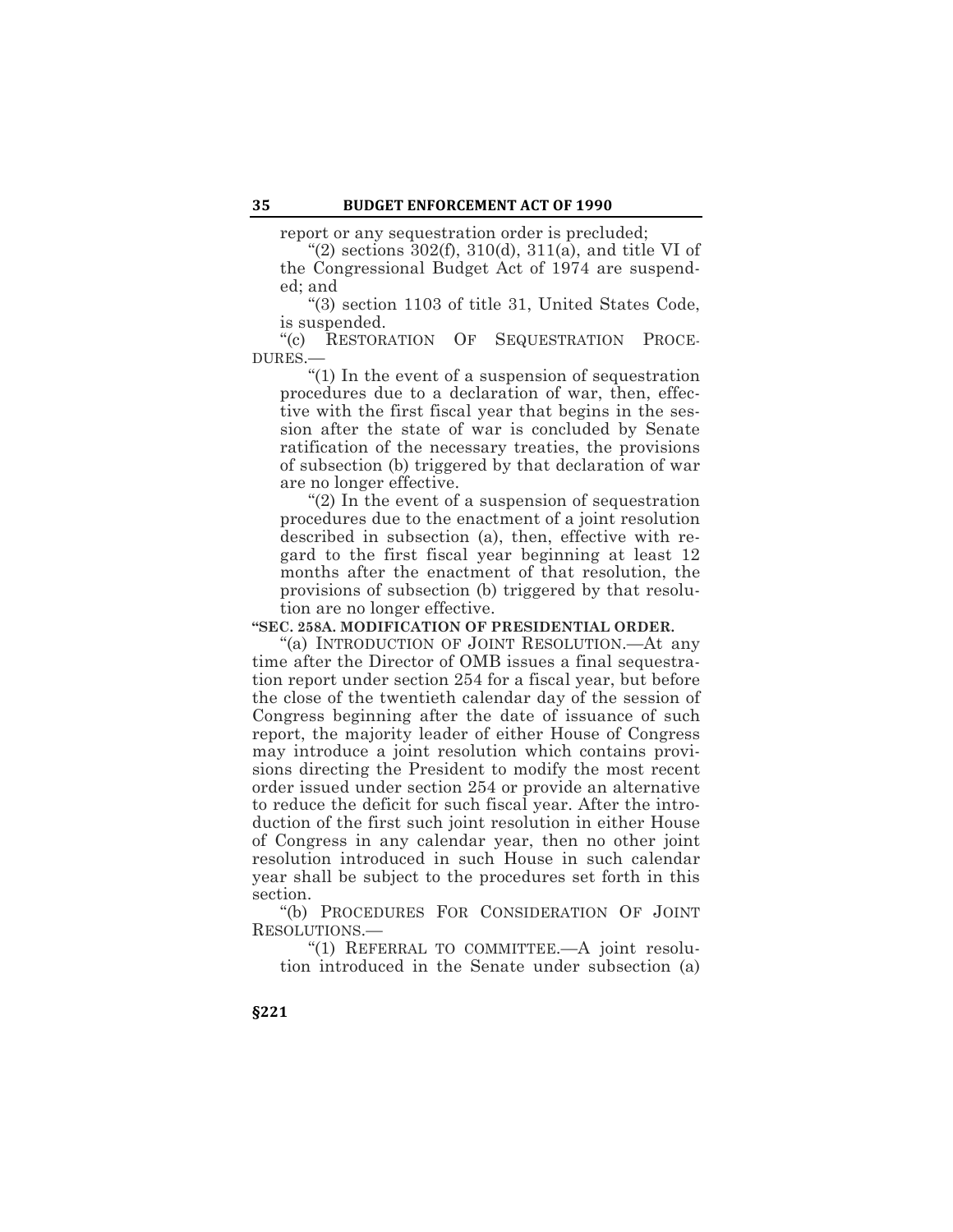shall not be referred to a committee of the Senate and shall be placed on the calendar pending disposition of such joint resolution in accordance with this subsection.

"(2) CONSIDERATION IN THE SENATE.—On or after the third calendar day (excluding Saturdays, Sundays, and legal holidays) beginning after a joint resolution is introduced under subsection (a), notwithstanding any rule or precedent of the Senate, including Rule XXII of the Standing Rules of the Senate, it is in order (even though a previous motion to the same effect has been disagreed to) for any Member of the Senate to move to proceed to the consideration of the joint resolution. The motion is not in order after the eighth calendar day (excluding Saturdays, Sundays, and legal holidays) beginning after a joint resolution (to which the motion applies) is introduced. The joint resolution is privileged in the Senate. A motion to reconsider the vote by which the motion is agreed to or disagreed to shall not be in order. If a motion to proceed to the consideration of the joint resolution is agreed to, the Senate shall immediately proceed to consideration of the joint resolution without intervening motion, order, or other business, and the joint resolution shall remain the unfinished business of the Senate until disposed of.

"(3) DEBATE IN THE SENATE.—

"(A) In the Senate, debate on a joint resolution introduced under subsection (a), amendments thereto, and all debatable motions and appeals in connection therewith shall be limited to not more than 10 hours, which shall be divided equally between the majority leader and the minority leader (or their designees).

"(B) A motion to postpone, or a motion to proceed to the consideration of other business is not in order. A motion to reconsider the vote by which the joint resolution is agreed to or disagreed to is not in order, and a motion to recommit the joint resolution is not in order.

"(C)(i) No amendment that is not germane to the provisions of the joint resolution or to the or-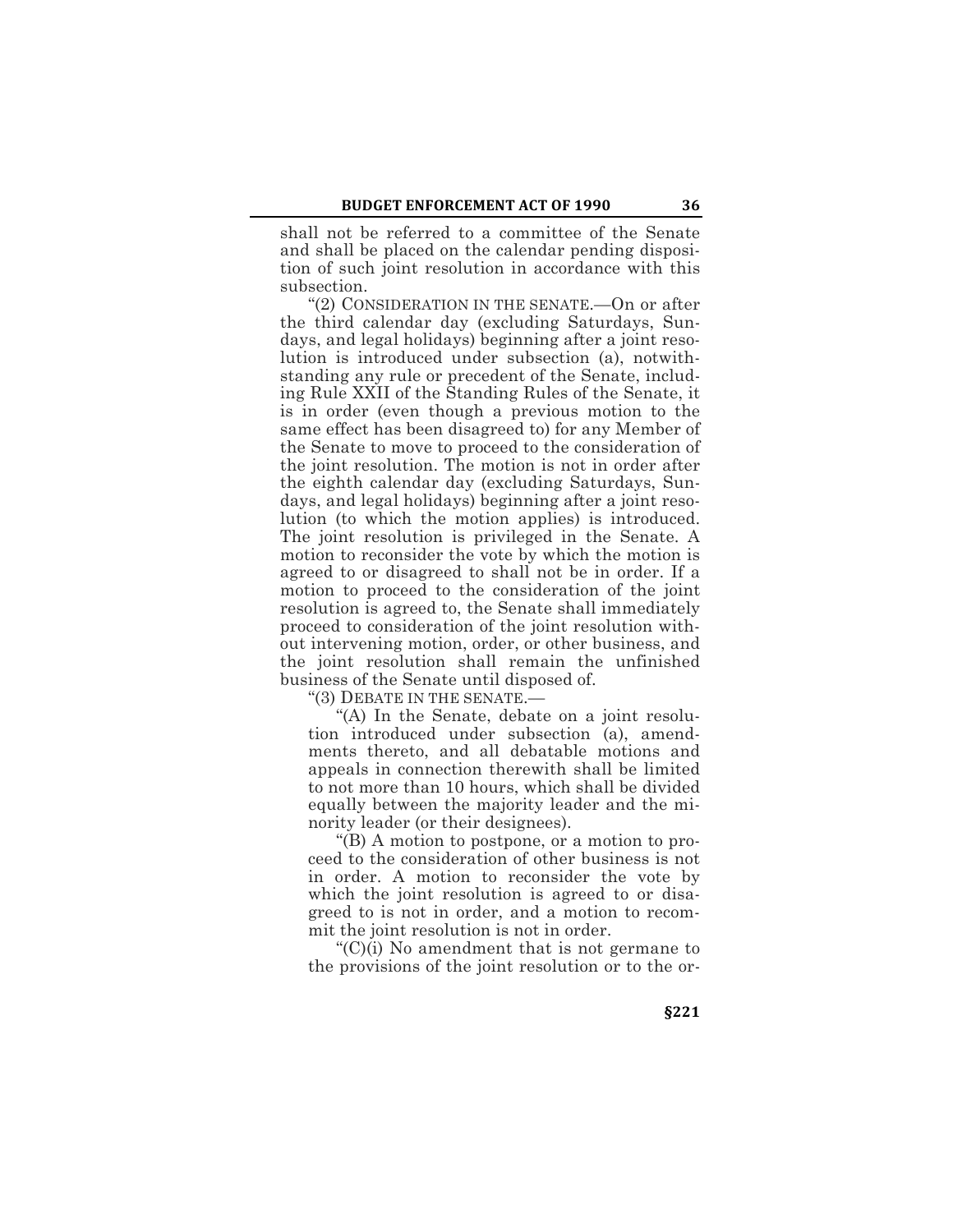der issued under section 254 shall be in order in the Senate. In the Senate, an amendment, any amendment to an amendment, or any debatable motion or appeal is debatable for not to exceed 30 minutes to be equally divided between, and controlled by, the mover and the majority leader (or their designees), except that in the event that the majority leader favors the amendment, motion, or appeal, the minority leader (or the minority leader's designee) shall control the time in opposition to the amendment, motion, or appeal.

"(ii) In the Senate, an amendment that is otherwise in order shall be in order notwithstanding the fact that it amends the joint resolution in more than one place or amends language previously amended. It shall not be in order in the Senate to vote on the question of agreeing to such a joint resolution or any amendment thereto unless the figures then contained in such joint resolution or amendment are mathematically consistent.

"(4) VOTE ON FINAL PASSAGE.—Immediately following the conclusion of the debate on a joint resolution introduced under subsection (a), a single quorum call at the conclusion of the debate if requested in accordance with the rules of the Senate, and the disposition of any pending amendments under paragraph (3), the vote on final passage of the joint resolution shall occur.

"(5) APPEALS.—Appeals from the decisions of the Chair shall be decided without debate.

"(6) CONFERENCE REPORTS.—In the Senate, points of order under titles III, IV, and VI of the Congressional Budget Act of 1974 are applicable to a conference report on the joint resolution or any amendments in disagreement thereto.

"(7) RESOLUTION FROM OTHER HOUSE.—If, before the passage by the Senate of a joint resolution of the Senate introduced under subsection (a), the Senate receives from the House of Representatives a joint resolution introduced under subsection (a), then the following procedures shall apply: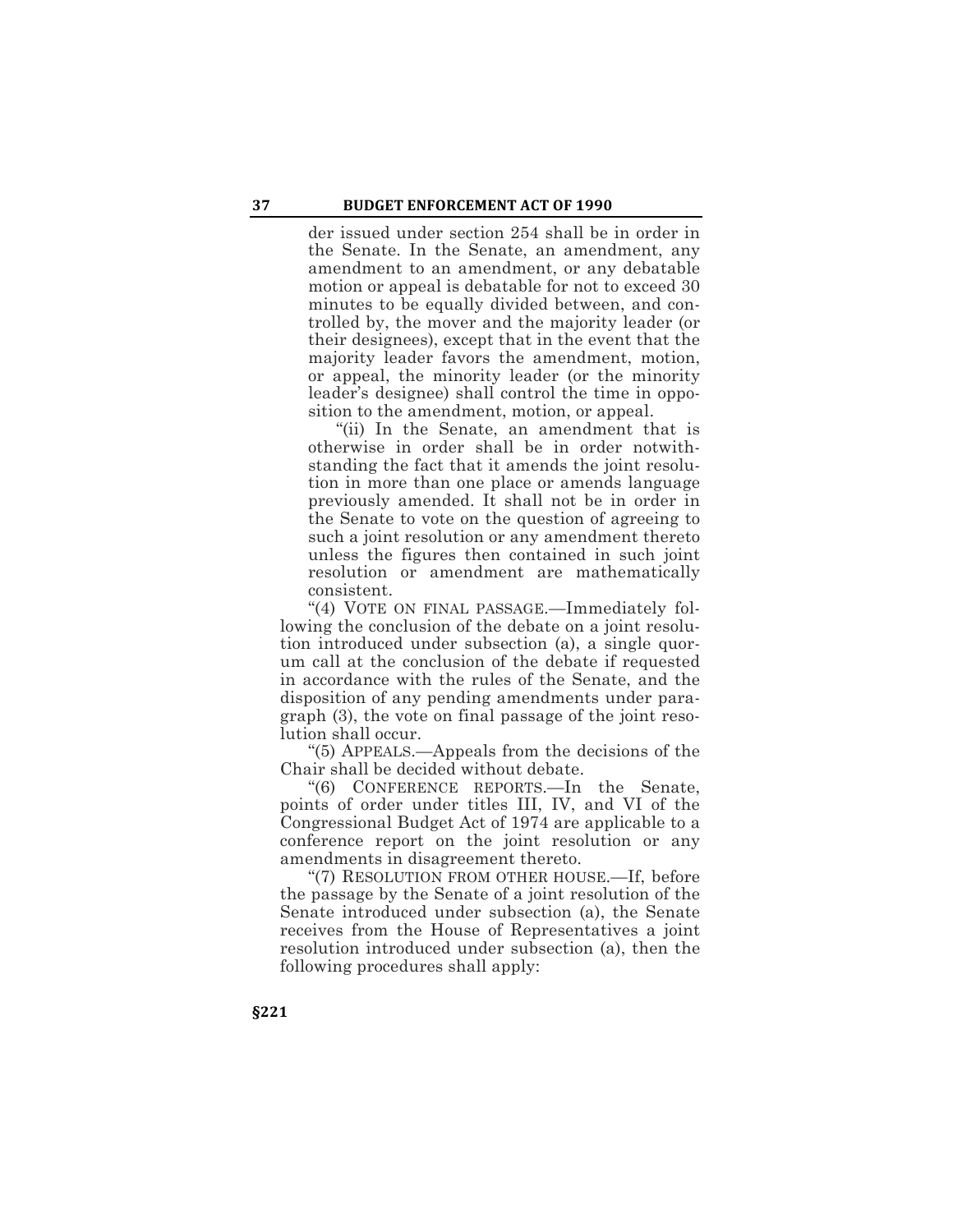"(A) The joint resolution of the House of Representatives shall not be referred to a committee and shall be placed on the calendar.

"(B) With respect to a joint resolution introduced under subsection (a) in the Senate—

"(i) the procedure in the Senate shall be the same as if no joint resolution had been received from the House; but

"(ii)(I) the vote on final passage shall be on the joint resolution of the House if it is identical to the joint resolution then pending for passage in the Senate; or

"(II) if the joint resolution from the House is not identical to the joint resolution then pending for passage in the Senate and the Senate then passes the Senate joint resolution, the Senate shall be considered to have passed the House joint resolution as amended by the text of the Senate joint resolution.

"(C) Upon disposition of the joint resolution received from the House, it shall no longer be in order to consider the resolution originated in the Senate.

"(8) SENATE ACTION ON HOUSE RESOLUTION.—If the Senate receives from the House of Representatives a joint resolution introduced under subsection (a) after the Senate has disposed of a Senate originated resolution which is identical to the House passed joint resolution, the action of the Senate with regard to the disposition of the Senate originated joint resolution shall be deemed to be the action of the Senate with regard to the House originated joint resolution. If it is not identical to the House passed joint resolution, then the Senate shall be considered to have passed the joint resolution of the House as amended by the text of the Senate joint resolution.'.

(g) Such Act is amended by inserting after section 258A the following:

#### **"SEC. 258B. FLEXIBILITY AMONG DEFENSE PROGRAMS, PROJECTS, AND ACTIVITIES.**

"(a) Subject to subsections (b), (c), and (d), new budget authority and unobligated balances for any pro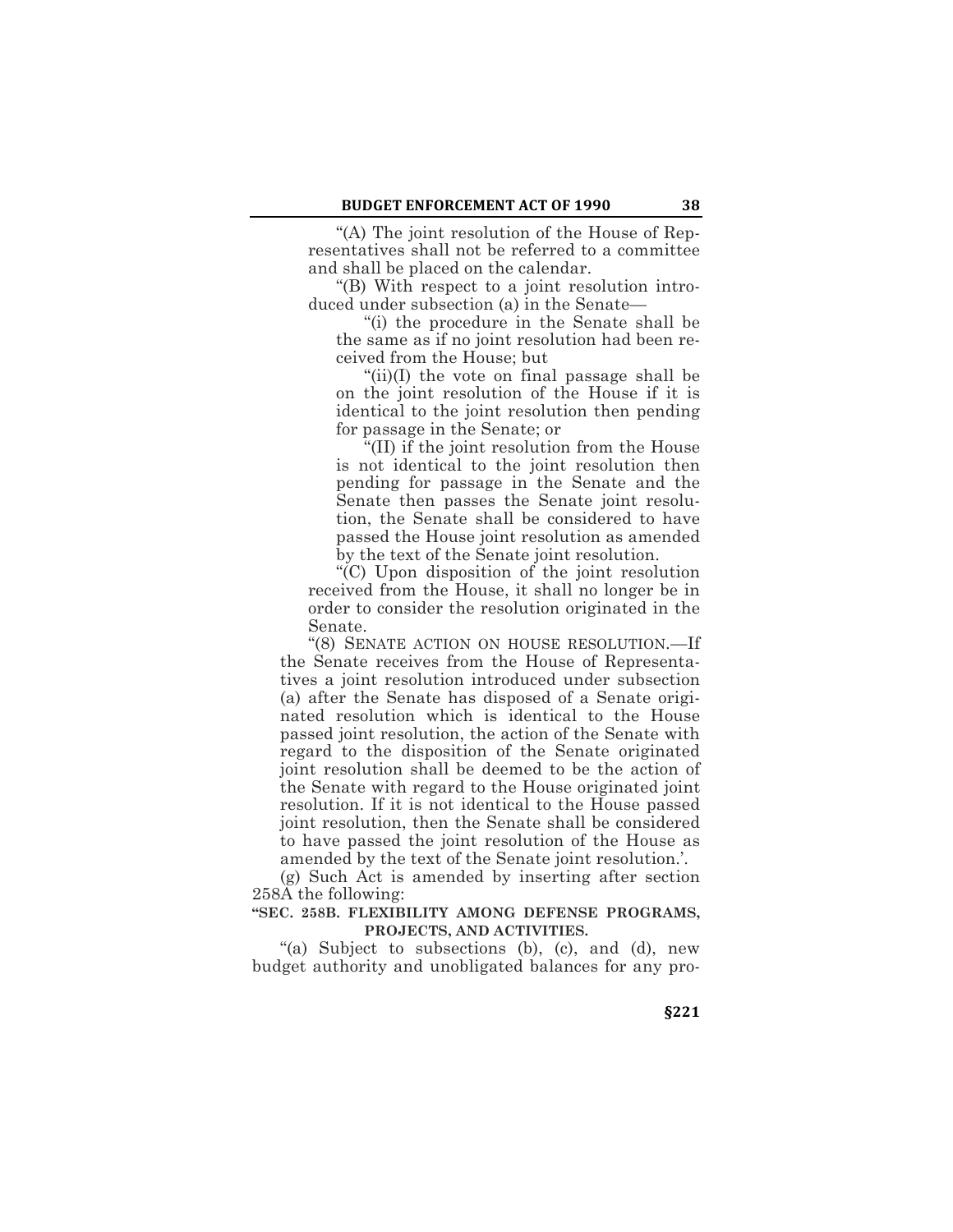grams, projects, or activities within major functional category 050 (other than a military personnel account) may be further reduced beyond the amount specified in an order issued by the President under section 254 for such fiscal year. To the extent such additional reductions are made and result in additional outlay reductions, the President may provide for lesser reductions in new budget authority and unobligated balances for other programs, projects, or activities within major functional category 050 for such fiscal year, but only to the extent that the resulting outlay increases do not exceed the additional outlay reductions, and no such program, project, or activity may be increased above the level actually made available by law in appropriation Acts (before taking sequestration into account). In making calculations under this subsection, the President shall use account outlay rates that are identical to those used in the report by the Director of OMB under section 254.

"(b) No actions taken by the President under subsection (a) for a fiscal year may result in a domestic base closure or realignment that would otherwise be subject to section 2687 of title 10, United States Code.

"(c) The President may not exercise the authority provided by this paragraph for a fiscal year unless—

"(1) the President submits a single report to Congress specifying, for each account, the detailed changes proposed to be made for such fiscal year pursuant to this section;

"(2) that report is submitted within 5 calendar days of the start of the next session of Congress; and

"(3) a joint resolution affirming or modifying the changes proposed by the President pursuant to this paragraph becomes law.

"(d) Within 5 calendar days of session after the President submits a report to Congress under subsection (c)(1) for a fiscal year, the majority leader of each House of Congress shall (by request) introduce a joint resolution which contains provisions affirming the changes proposed by the President pursuant to this paragraph.

"(e)(1) The matter after the resolving clause in any joint resolution introduced pursuant to subsection (d) shall be as follows: "That the report of the President as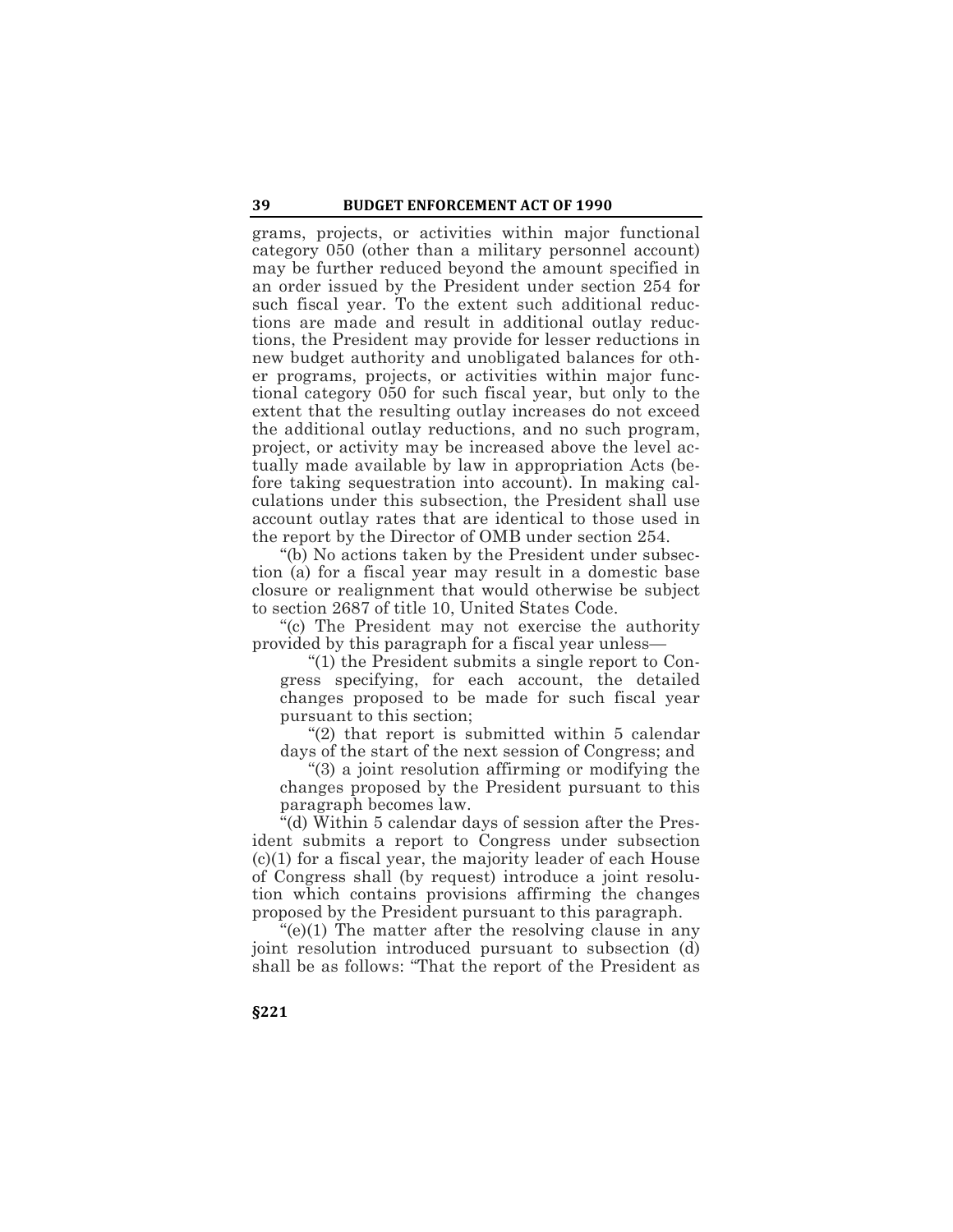submitted on [Insert Date] under section 258B is hereby approved.'.

"(2) The title of the joint resolution shall be "Joint resolution approving the report of the President submitted under section 258B of the Balanced Budget and Emergency Deficit Control Act of 1985.'.

"(3) Such joint resolution shall not contain any preamble.

"(f)(1) A joint resolution introduced in the Senate under subsection (d) shall be referred to the Committee on Appropriations, and if not reported within 5 calendar days (excluding Saturdays, Sundays, and legal holidays) from the date of introduction shall be considered as having been discharged therefrom and shall be placed on the appropriate calendar pending disposition of such joint resolution in accordance with this subsection. In the Senate, no amendment proposed in the Committee on Appropriations shall be in order other than an amendment (in the nature of a substitute) that is germane or relevant to the provisions of the joint resolution or to the order issued under section 254. For purposes of this paragraph, an amendment shall be considered to be relevant if it relates to function 050 (national defense).

"(2) On or after the third calendar day (excluding Saturdays, Sundays, and legal holidays) beginning after a joint resolution is placed on the Senate calendar, notwithstanding any rule or precedent of the Senate, including Rule XXII of the Standing Rules of the Senate, it is in order (even though a previous motion to the same effect has been disagreed to) for any Member of the Senate to move to proceed to the consideration of the joint resolution. The motion is not in order after the eighth calendar day (excluding Saturdays, Sundays, and legal holidays) beginning after such joint resolution is placed on the appropriate calendar. The motion is not debatable. The joint resolution is privileged in the Senate. A motion to reconsider the vote by which the motion is agreed to or disagreed to shall not be in order. If a motion to proceed to the consideration of the joint resolution is agreed to, the Senate shall immediately proceed to consideration of the joint resolution without intervening motion, order, or other business, and the joint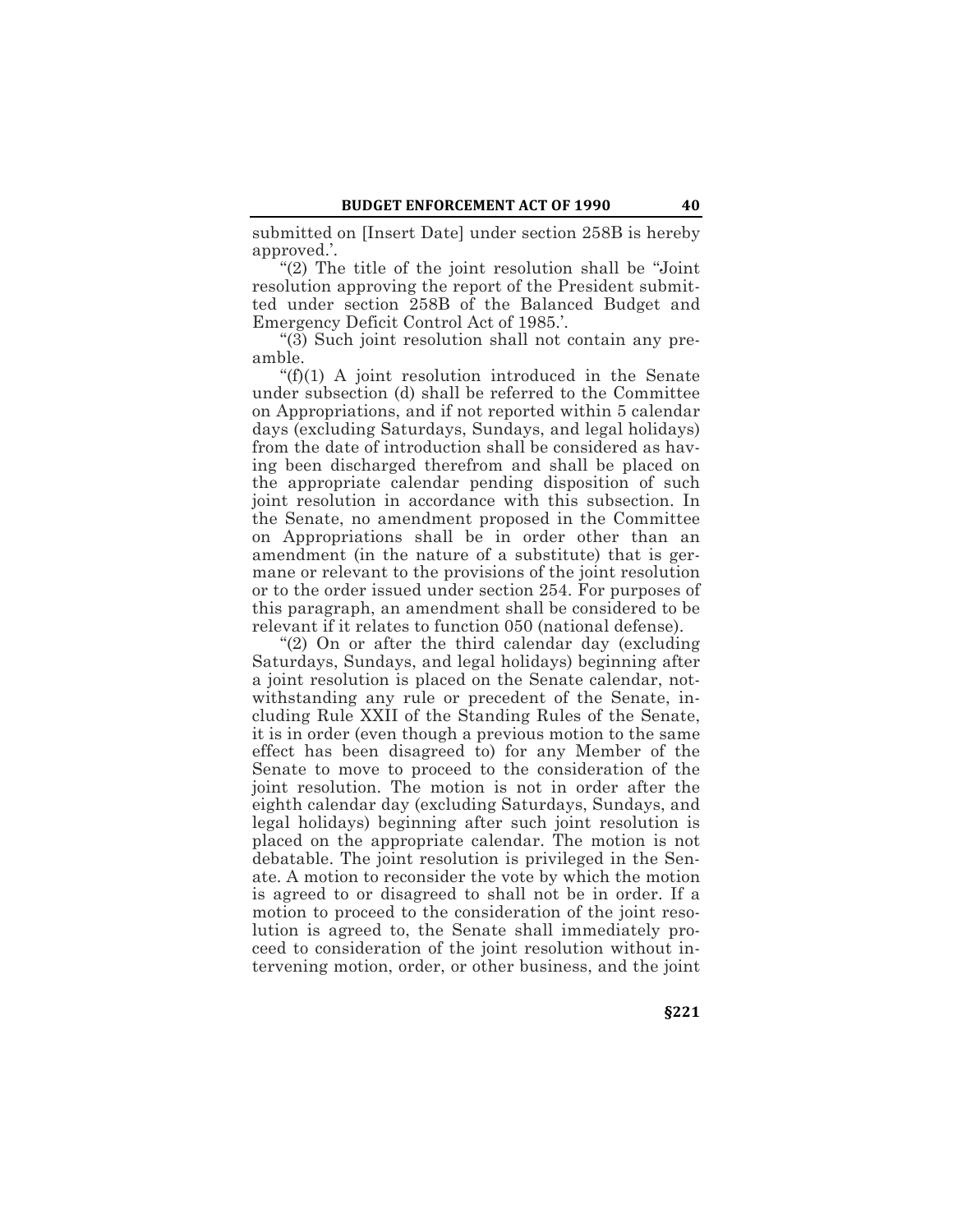resolution shall remain the unfinished business of the Senate until disposed of.

 $\mathfrak{g}(2)(1)$  In the Senate, debate on a joint resolution introduced under subsection (d), amendments thereto, and all debatable motions and appeals in connection therewith shall be limited to not more than 10 hours, which shall be divided equally between the majority leader and the minority leader (or their designees).

"(2) A motion to postpone, or a motion to proceed to the consideration of other business is not in order. A motion to reconsider the vote by which the joint resolution is agreed to or disagreed to is not in order. In the Senate, a motion to recommit the joint resolution is not in order.

 $(h)(1)$  No amendment that is not germane or relevant to the provisions of the joint resolution or to the order issued under section 254 shall be in order in the Senate. For purposes of this paragraph, an amendment shall be considered to be relevant if it relates to function 050 (national defense). In the Senate, an amendment, any amendment to an amendment, or any debatable motion or appeal is debatable for not to exceed 30 minutes to be equally divided between, and controlled by, the mover and the majority leader (or their designees), except that in the event that the majority leader favors the amendment, motion, or appeal, the minority leader (or the minority leader's designee) shall control the time in opposition to the amendment, motion, or appeal.

"(2) In the Senate, an amendment that is otherwise in order shall be in order notwithstanding the fact that it amends the joint resolution in more than one place or amends language previously amended, so long as the amendment makes or maintains mathematical consistency. It shall not be in order in the Senate to vote on the question of agreeing to such a joint resolution or any amendment thereto unless the figures then contained in such joint resolution or amendment are mathematically consistent.

"(3) It shall not be in order in the Senate to consider any amendment to any joint resolution introduced under subsection (d) or any conference report thereon if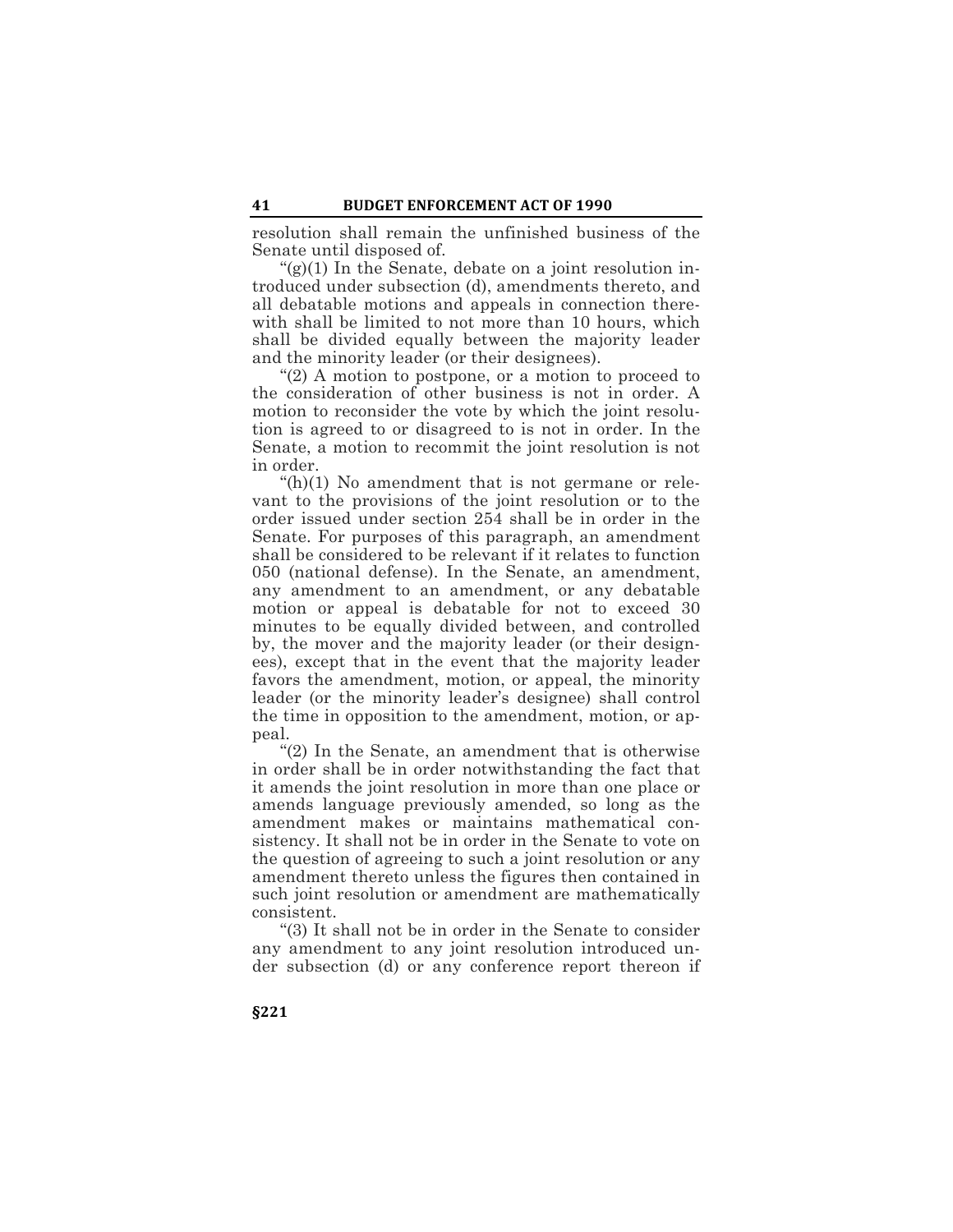such amendment or conference report would have the effect of decreasing any specific budget outlay reductions below the level of such outlay reductions provided in such joint resolution unless such amendment or conference report makes a reduction in other specific budget outlays at least equivalent to any increase in outlays provided by such amendment or conference report.

"(4) For purposes of the application of paragraph (3), the level of outlays and specific budget outlay reductions provided in an amendment shall be determined on the basis of estimates made by the Committee on the Budget of the Senate.

"(i) Immediately following the conclusion of the debate on a joint resolution introduced under subsection (d), a single quorum call at the conclusion of the debate if requested in accordance with the rules of the Senate, and the disposition of any pending amendments under subsection (h), the vote on final passage of the joint resolution shall occur.

"(j) Appeals from the decisions of the Chair relating to the application of the rules of the Senate to the procedure relating to a joint resolution described in subsection (d) shall be decided without debate.

"(k) In the Senate, points of order under titles III and IV of the Congressional Budget Act of 1974 (including points of order under sections 302(c), 303(a), 306, and 401(b)(1)) are applicable to a conference report on the joint resolution or any amendments in disagreement thereto.

"(l) If, before the passage by the Senate of a joint resolution of the Senate introduced under subsection (d), the Senate receives from the House of Representatives a joint resolution introduced under subsection (d), then the following procedures shall apply:

"(1) The joint resolution of the House of Representatives shall not be referred to a committee.

"(2) With respect to a joint resolution introduced under subsection (d) in the Senate—

"(A) the procedure in the Senate shall be the same as if no joint resolution had been received from the House; but

"(B)(i) the vote on final passage shall be on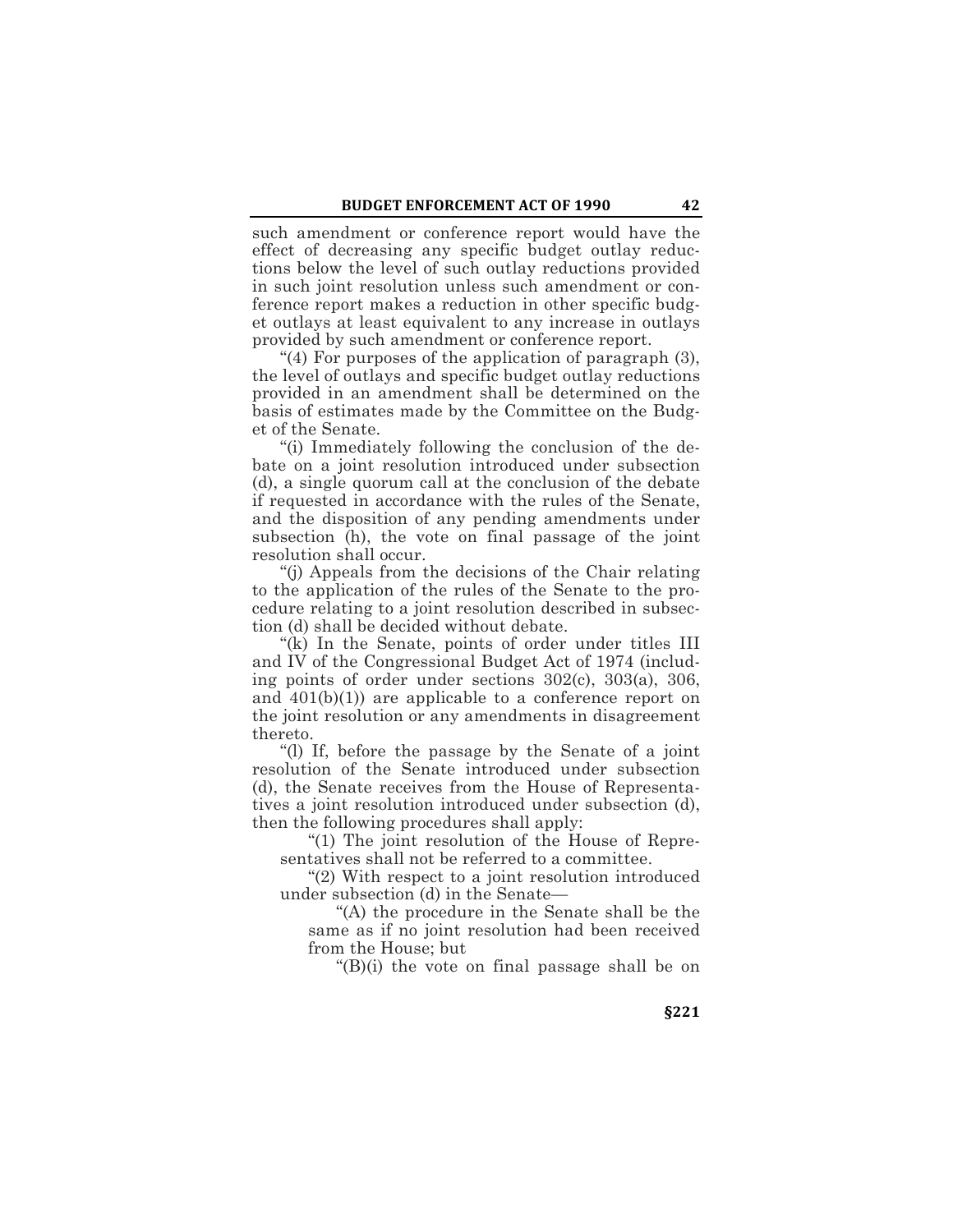the joint resolution of the House if it is identical to the joint resolution then pending for passage in the Senate; or

"(ii) if the joint resolution from the House is not identical to the joint resolution then pending for passage in the Senate and the Senate then passes the Senate joint resolution, the Senate shall be considered to have passed the House joint resolution as amended by the text of the Senate joint resolution.

"(3) Upon disposition of the joint resolution received from the House, it shall no longer be in order to consider the joint resolution originated in the Senate.

"(m) If the Senate receives from the House of Representatives a joint resolution introduced under subsection (d) after the Senate has disposed of a Senate originated joint resolution which is identical to the House passed joint resolution, the action of the Senate with regard to the disposition of the Senate originated joint resolution shall be deemed to be the action of the Senate with regard to the House originated joint resolution. If it is not identical to the House passed joint resolution, then the Senate shall be considered to have passed the joint resolution of the House as amended by the text of the Senate joint resolution.

**"SEC. 258C. SPECIAL RECONCILIATION PROCESS.**

"(a) REPORTING OF RESOLUTIONS AND RECONCILIA-TION BILLS AND RESOLUTIONS, IN THE SENATE.—

"(1) COMMITTEE ALTERNATIVES TO PRESIDENTIAL ORDER.—After the submission of an OMB sequestration update report under section 254 that envisions a sequestration under section 252 or 253, each standing committee of the Senate may, not later than October 10, submit to the Committee on the Budget of the Senate information of the type described in section 301(d) of the Congressional Budget Act of 1974 with respect to alternatives to the order envisioned by such report insofar as such order affects laws within the jurisdiction of the committee.

"(2) INITIAL BUDGET COMMITTEE ACTION.—After the submission of such a report, the Committee on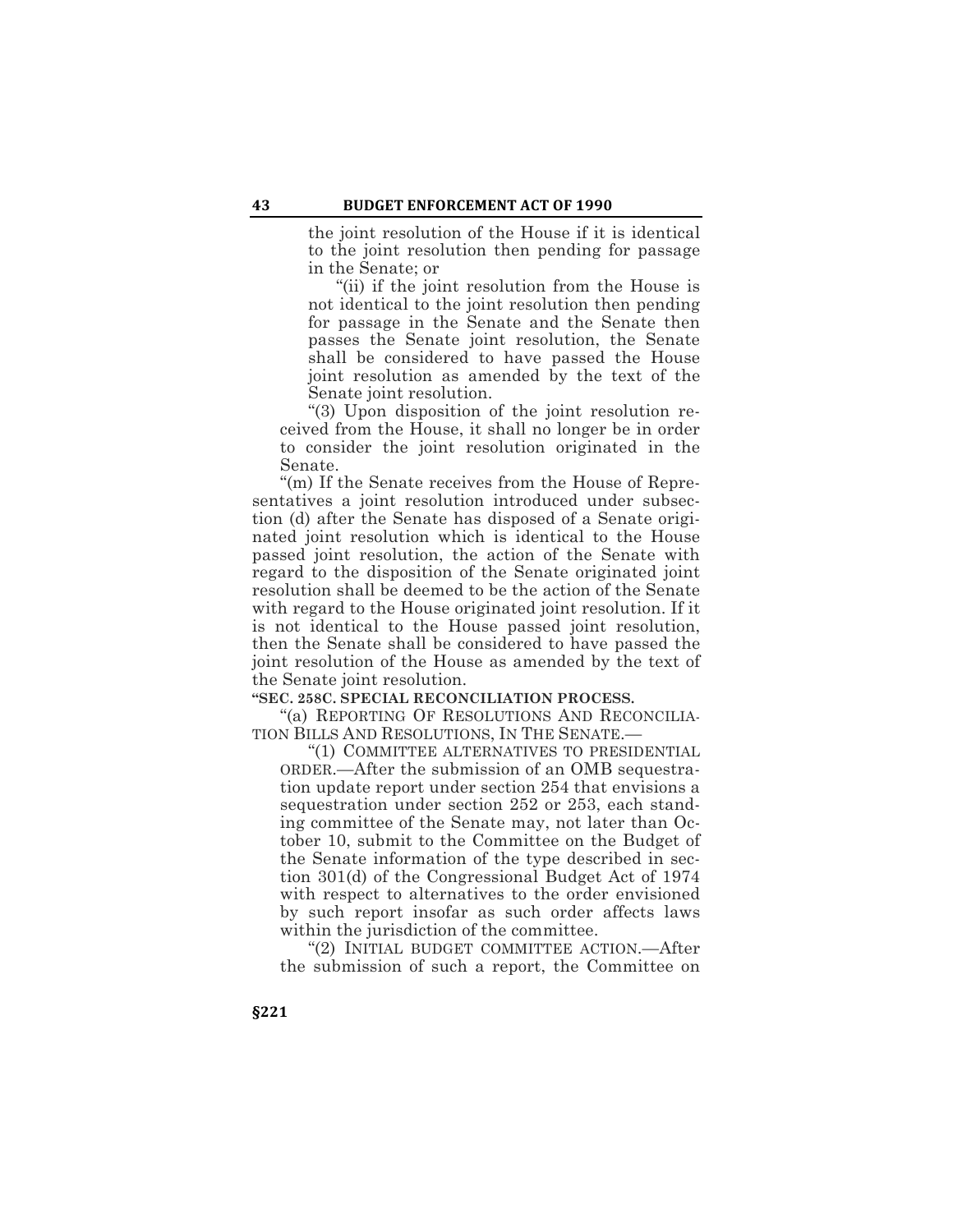the Budget of the Senate may, not later than October 15, report to the Senate a resolution. The resolution may affirm the impact of the order envisioned by such report, in whole or in part. To the extent that any part is not affirmed, the resolution shall state which parts are not affirmed and shall contain instructions to committees of the Senate of the type referred to in section 310(a) of the Congressional Budget Act of 1974, sufficient to achieve at least the total level of deficit reduction contained in those sections which are not affirmed.

"(3) RESPONSE OF COMMITTEES.—Committees instructed pursuant to paragraph (2), or affected thereby, shall submit their responses to the Budget Committee no later than 10 days after the resolution referred to in paragraph (2) is agreed to, except that if only one such Committee is so instructed such Committee shall, by the same date, report to the Senate a reconciliation bill or reconciliation resolution containing its recommendations in response to such instructions. A committee shall be considered to have complied with all instructions to it pursuant to a resolution adopted under paragraph (2) if it has made recommendations with respect to matters within its jurisdiction which would result in a reduction in the deficit at least equal to the total reduction directed by such instructions.

"(4) BUDGET COMMITTEE ACTION.—Upon receipt of the recommendations received in response to a resolution referred to in paragraph (2), the Budget Committee shall report to the Senate a reconciliation bill or reconciliation resolution, or both, carrying out all such recommendations without any substantive revisions. In the event that a committee instructed in a resolution referred to in paragraph (2) fails to submit any recommendation (or, when only one committee is instructed, fails to report a reconciliation bill or resolution) in response to such instructions, the Budget Committee shall include in the reconciliation bill or reconciliation resolution reported pursuant to this subparagraph legislative language within the jurisdiction of the noncomplying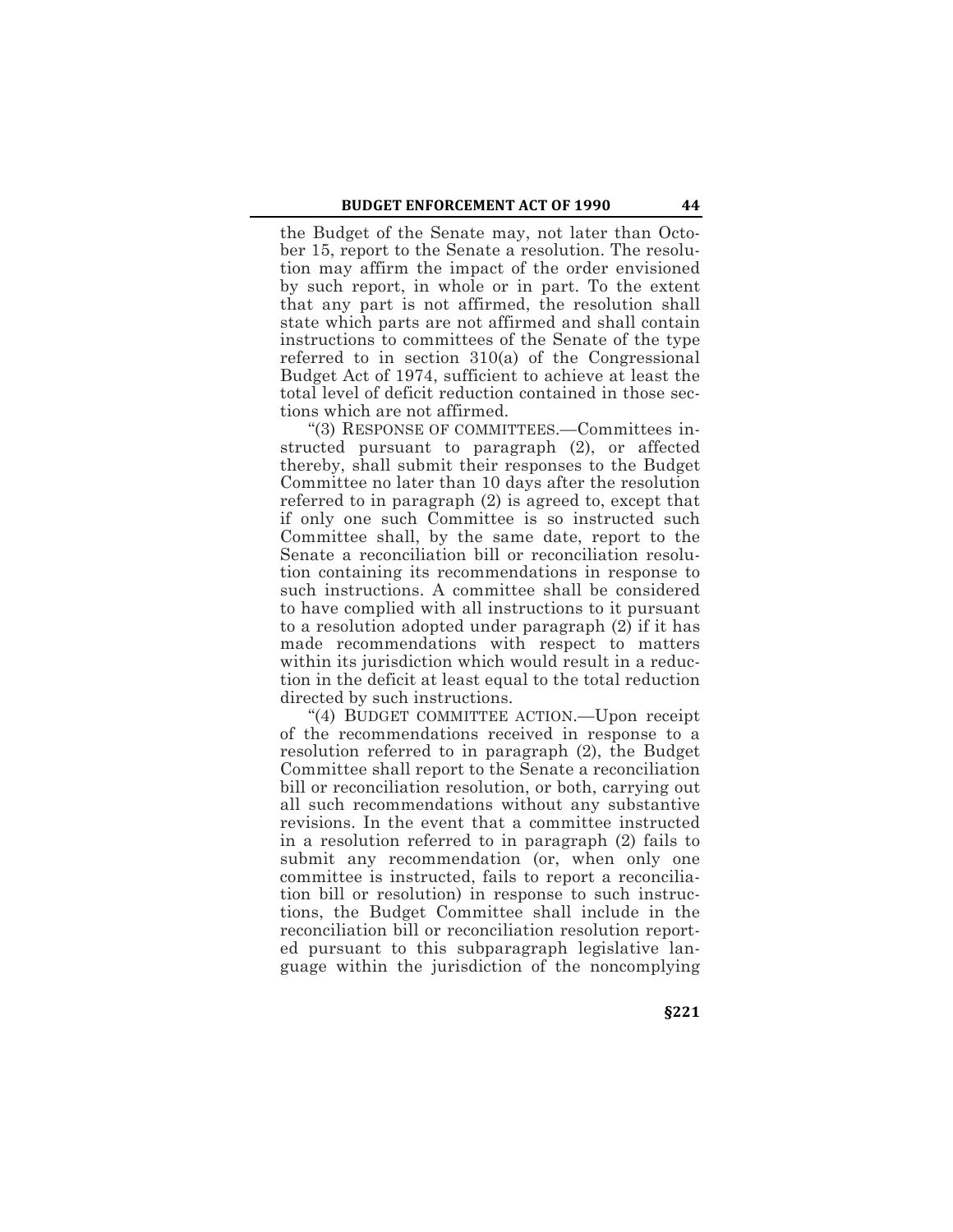committee to achieve the amount of deficit reduction directed in such instructions.

"(5) POINT OF ORDER.—It shall not be in order in the Senate to consider any reconciliation bill or reconciliation resolution reported under paragraph (4) with respect to a fiscal year, any amendment thereto, or any conference report thereon if—

"(A) the enactment of such bill or resolution as reported;

"(B) the adoption and enactment of such amendment; or

"(C) the enactment of such bill or resolution in the form recommended in such conference report,

would cause the amount of the deficit for such fiscal year to exceed the maximum deficit amount for such fiscal year, unless the low-growth report submitted under section 254 projects negative real economic growth for such fiscal year, or for each of any two consecutive quarters during such fiscal year.

"(6) TREATMENT OF CERTAIN AMENDMENTS.—In the Senate, an amendment which adds to a resolution reported under paragraph (2) an instruction of the type referred to in such paragraph shall be in order during the consideration of such resolution if such amendment would be in order but for the fact that it would be held to be non-germane on the basis that the instruction constitutes new matter.

"(7) DEFINITION.—For purposes of paragraphs (1), (2), and (3), the term "day' shall mean any calendar day on which the Senate is in session.

"(b) PROCEDURES-

"(1) IN GENERAL.—Except as provided in paragraph (2), in the Senate the provisions of sections 305 and 310 of the Congressional Budget Act of 1974 for the consideration of concurrent resolutions on the budget and conference reports thereon shall also apply to the consideration of resolutions, and reconciliation bills and reconciliation resolutions reported under this paragraph and conference reports thereon.

"(2) LIMIT ON DEBATE.—Debate in the Senate on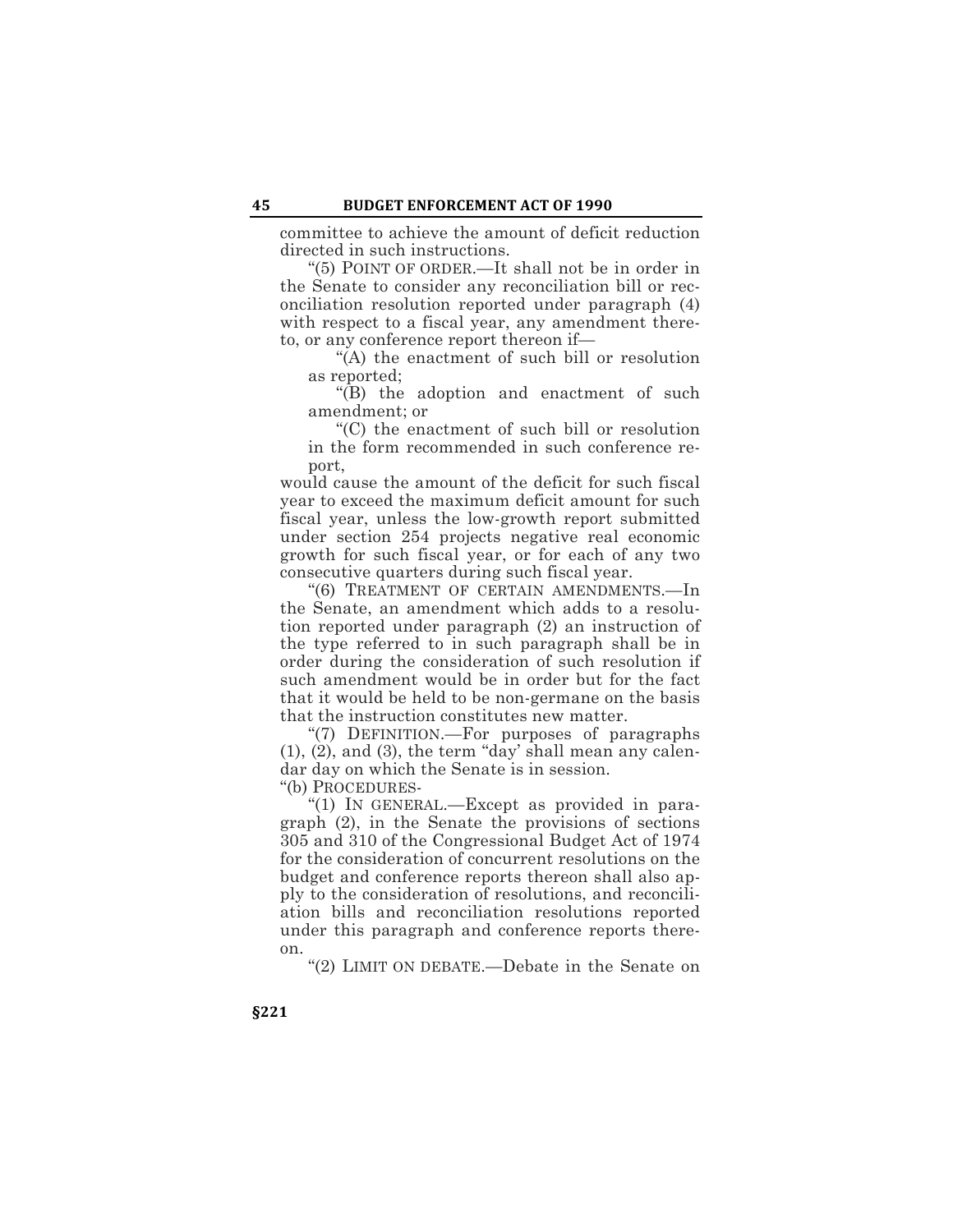any resolution reported pursuant to subsection (a)(2), and all amendments thereto and debatable motions and appeals in connection therewith, shall be limited to 10 hours.

"(3) LIMITATION ON AMENDMENTS.—Section 310(d)(2) of the Congressional Budget Act shall apply to reconciliation bills and reconciliation resolutions reported under this subsection.

"(4) BILLS AND RESOLUTIONS RECEIVED FROM THE HOUSE.—Any bill or resolution received in the Senate from the House, which is a companion to a reconciliation bill or reconciliation resolution of the Senate for the purposes of this subsection, shall be considered in the Senate pursuant to the provisions of this subsection.

"(5) DEFINITION.—For purposes of this subsection, the term 'resolution' means a simple, joint, or concurrent resolution.".

#### **PART II—RELATED AMENDMENTS**

### **SEC. 13111. TEMPORARY AMENDMENTS TO THE CON-GRESSIONAL BUDGET ACT OF 1974.**

Title VI of the Congressional Budget Act of 1974 is amended to read as follows:

# **"TITLE VI—BUDGET AGREEMENT ENFORCE-MENT PROVISIONS**

# **"SEC. 601. DEFINITIONS AND POINT OF ORDER.**

"(a) DEFINITIONS.—As used in this title and for purposes of the Balanced Budget and Emergency Deficit Control Act of 1985:

"(1) MAXIMUM DEFICIT AMOUNT.—The term "maximum deficit amount' means—

"(A) with respect to fiscal year 1991, \$327,000,000,000;

"(B) with respect to fiscal year 1992, \$317,000,000,000;

"(C) with respect to fiscal year 1993, \$236,000,000,000;

"(D) with respect to fiscal year 1994,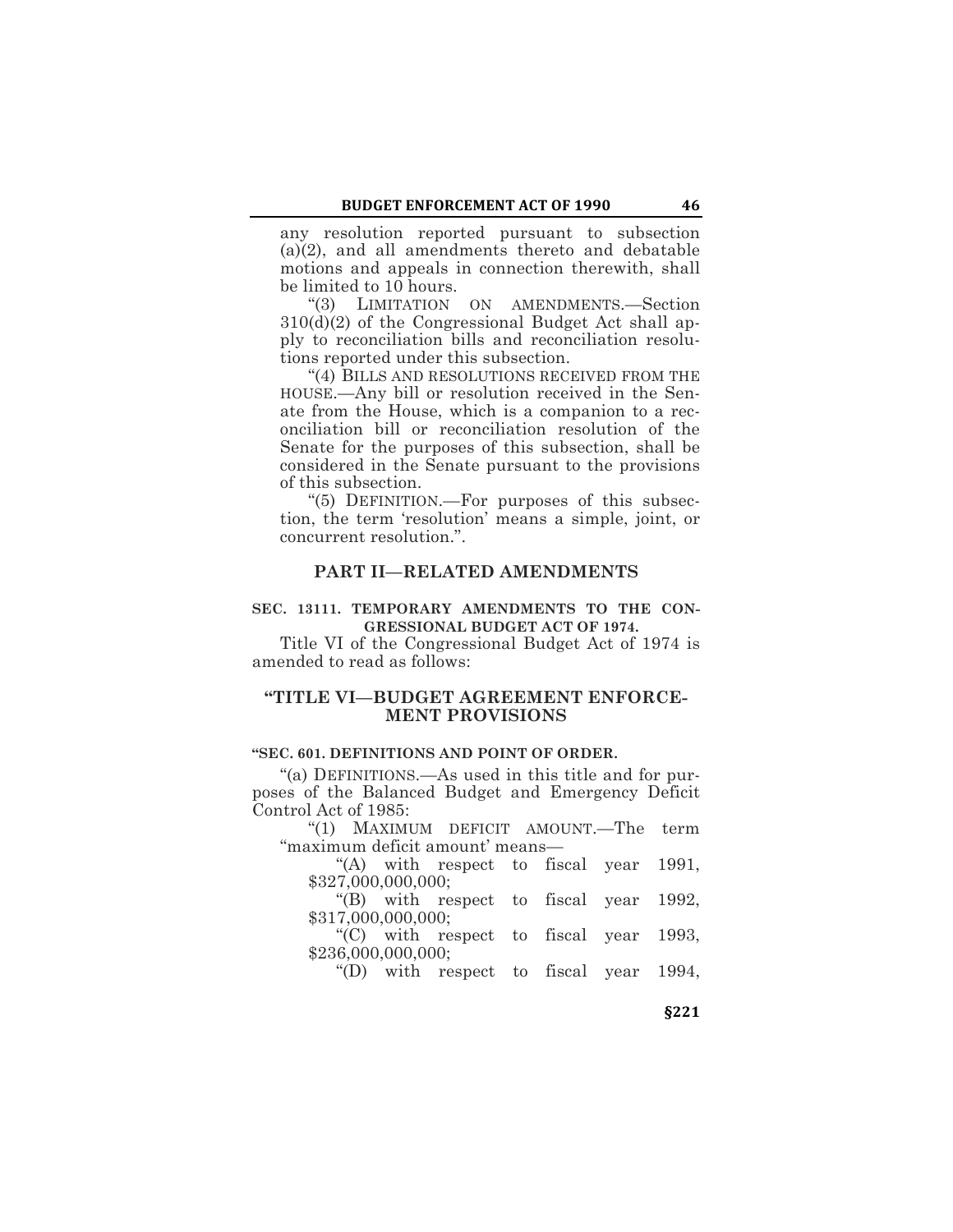\$102,000,000,000; and

"(E) with respect to fiscal year 1995, \$83,000,000,000;

as adjusted in strict conformance with sections 251, 252, and 253 of the Balanced Budget and Emergency Deficit Control Act of 1985.

"(2) DISCRETIONARY SPENDING LIMIT.—The term "discretionary spending limit' means—

"(A) with respect to fiscal year 1991—

"(i) for the defense category: \$288,918,000,000 in new budget authority and \$297,660,000,000 in outlays;

"(ii) for the international category: \$20,100,000,000 in new budget authority and \$18,600,000,000 in outlays; and

"(iii) for the domestic category: \$182,700,000,000 in new budget authority and \$198,100,000,000 in outlays;

"(B) with respect to fiscal year 1992—

"(i) for the defense category: \$291,643,000,000 in new budget authority and \$295,744,000,000 in outlays;

"(ii) for the international category: \$20,500,000,000 in new budget authority and \$19,100,000,000 in outlays; and

"(iii) for the domestic category: \$191,300,000,000 in new budget authority and \$210,100,000,000 in outlays;

"(C) with respect to fiscal year 1993—

"(i) for the defense category: \$291,785,000,000 in new budget authority and \$292,686,000,000 in outlays;

"(ii) for the international category: \$21,400,000,000 in new budget authority and \$19,600,000,000 in outlays; and

"(iii) for the domestic category: \$198,300,000,000 in new budget authority and \$221,700,000,000 in outlays;

"(D) with respect to fiscal year 1994, for the discretionary category: \$510,800,000,000 in new budget authority and \$534,800,000,000 in outlays; and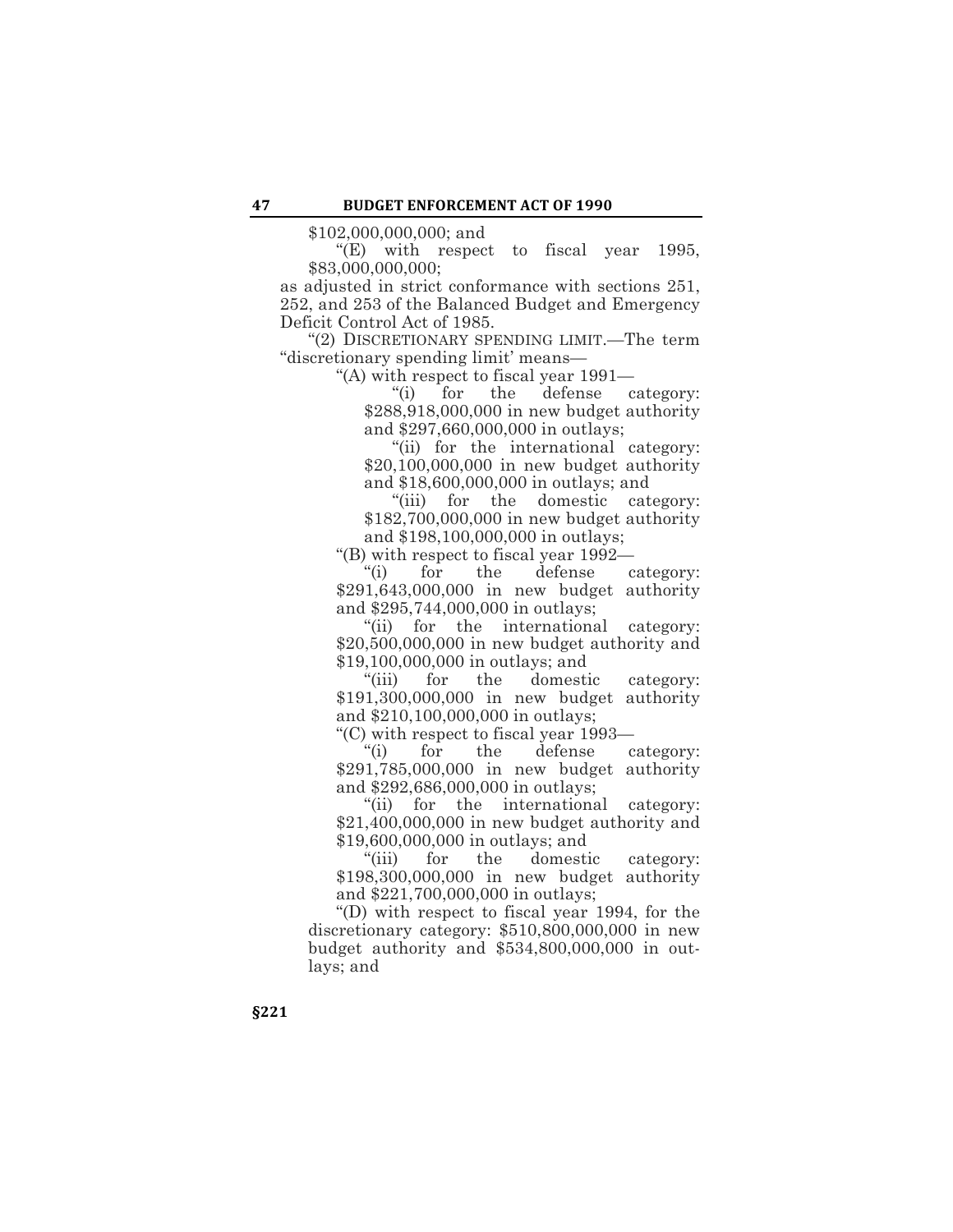"(E) with respect to fiscal year 1995, for the discretionary category: \$517,700,000,000 in new budget authority and \$540,800,000,000 in outlays;

as adjusted in strict conformance with section 251 of the Balanced Budget and Emergency Deficit Control Act of 1985.

"(b) POINT OF ORDER IN THE SENATE ON AGGREGATE ALLOCATIONS FOR DEFENSE, INTERNATIONAL, AND DO-MESTIC DISCRETIONARY SPENDING.—

"(1) Except as provided in paragraph (3), it shall not be in order in the Senate to consider any concurrent resolution on the budget for fiscal year 1992, 1993, 1994, or 1995 (or amendment, motion, or conference report on such a resolution), or any appropriations bill or resolution (or amendment, motion, or conference report on such an appropriations bill or resolution) for fiscal year 1992 or 1993 that would exceed the allocations in this section or the suballocations made under section 602(b) based on these allocations.

"(3) For purposes of this subsection, the levels of new budget authority and outlays for a fiscal year shall be determined on the basis of estimates made by the Committee on the Budget of the Senate.

"(4) This subsection shall not apply if a declaration of war by the Congress is in effect or if a joint resolution pursuant to section 258 of the Balanced Budget and Emergency Deficit Control Act of 1985 has been enacted.

# **"SEC. 602. COMMITTEE ALLOCATIONS AND ENFORCE-MENT.**

" (a) COMMITTEE SPENDING ALLOCATIONS.—

"(1) HOUSE OF REPRESENTATIVES.—

"(A) ALLOCATION AMONG COMMITTEES.—The joint explanatory statement accompanying a conference report on a budget resolution shall include allocations, consistent with the resolution recommended in the conference report, of the appropriate levels (for each fiscal year covered by that resolution and a total for all such years) of—

"(i) total new budget authority,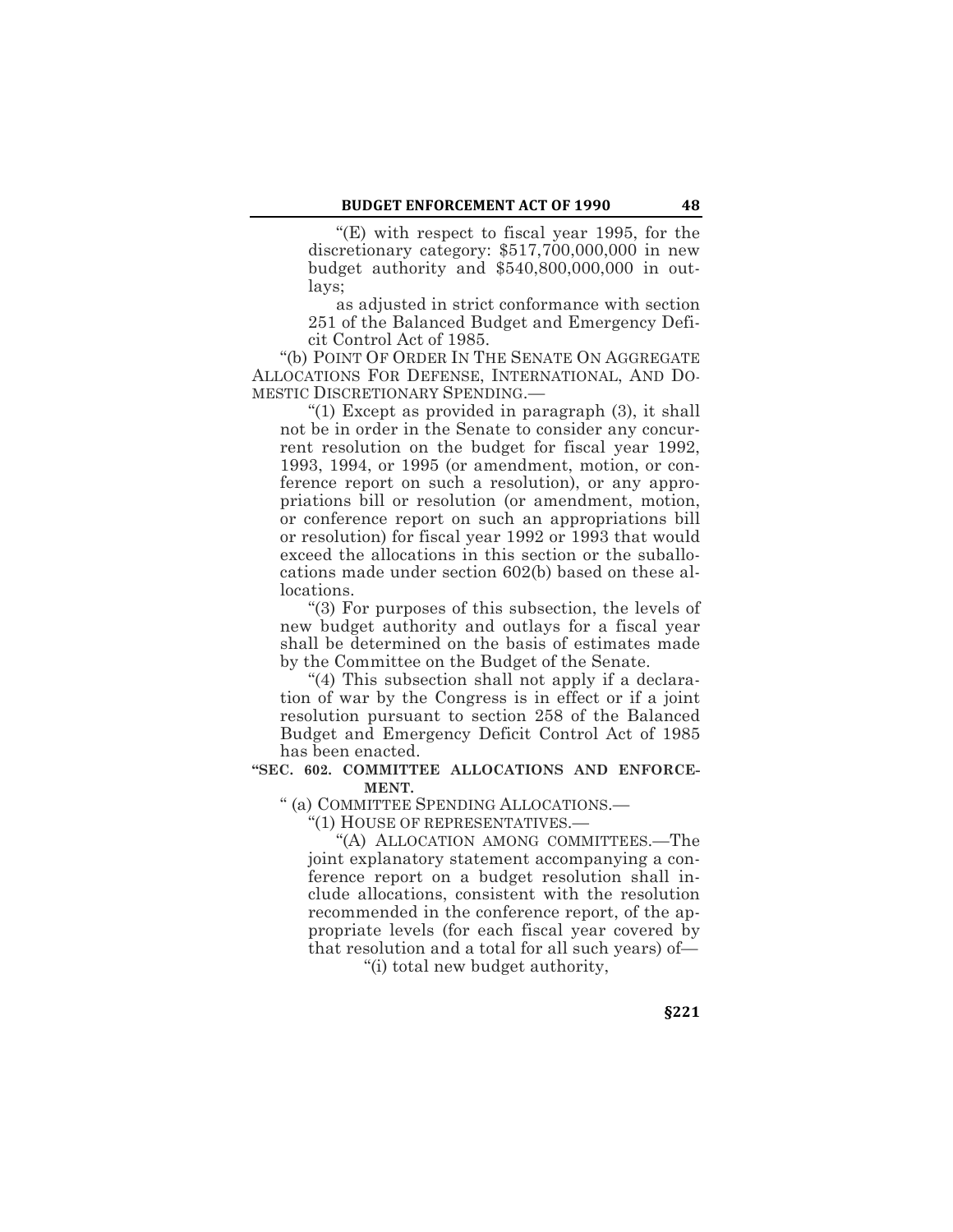"(ii) total entitlement authority, and "(iii) total outlays;

among each committee of the House of Representatives that has jurisdiction over legislation providing or creating such amounts.

"(B) NO DOUBLE COUNTING.—Any item allocated to one committee of the House of Representatives may not be allocated to another such committee.

"(C) FURTHER DIVISION OF AMOUNTS.—The amounts allocated to each committee for each fiscal year, other than the Committee on Appropriations, shall be further divided between amounts provided or required by law on the date of filing of that conference report and amounts not so provided or required. The amounts allocated to the Committee on Appropriations for each fiscal year shall be further divided between discretionary and mandatory amounts or programs, as appropriate.

"(2) SENATE ALLOCATION AMONG COMMITTEES.— The joint explanatory statement accompanying a conference report on a budget resolution shall include an allocation, consistent with the resolution recommended in the conference report, of the appropriate levels of—

"(A) total new budget authority;

"(B) total outlays; and

"(C) social security outlays;

among each committee of the Senate that has jurisdiction over legislation providing or creating such amounts.

"(3) AMOUNTS NOT ALLOCATED.—(A) In the House of Representatives, if a committee receives no allocation of new budget authority, entitlement authority, or outlays, that committee shall be deemed to have received an allocation equal to zero for new budget authority, entitlement authority, or outlays.

 $\tilde{E}(B)$  In the Senate, if a committee receives no allocation of new budget authority, outlays, or social security outlays, that committee shall be deemed to have received an allocation equal to zero for new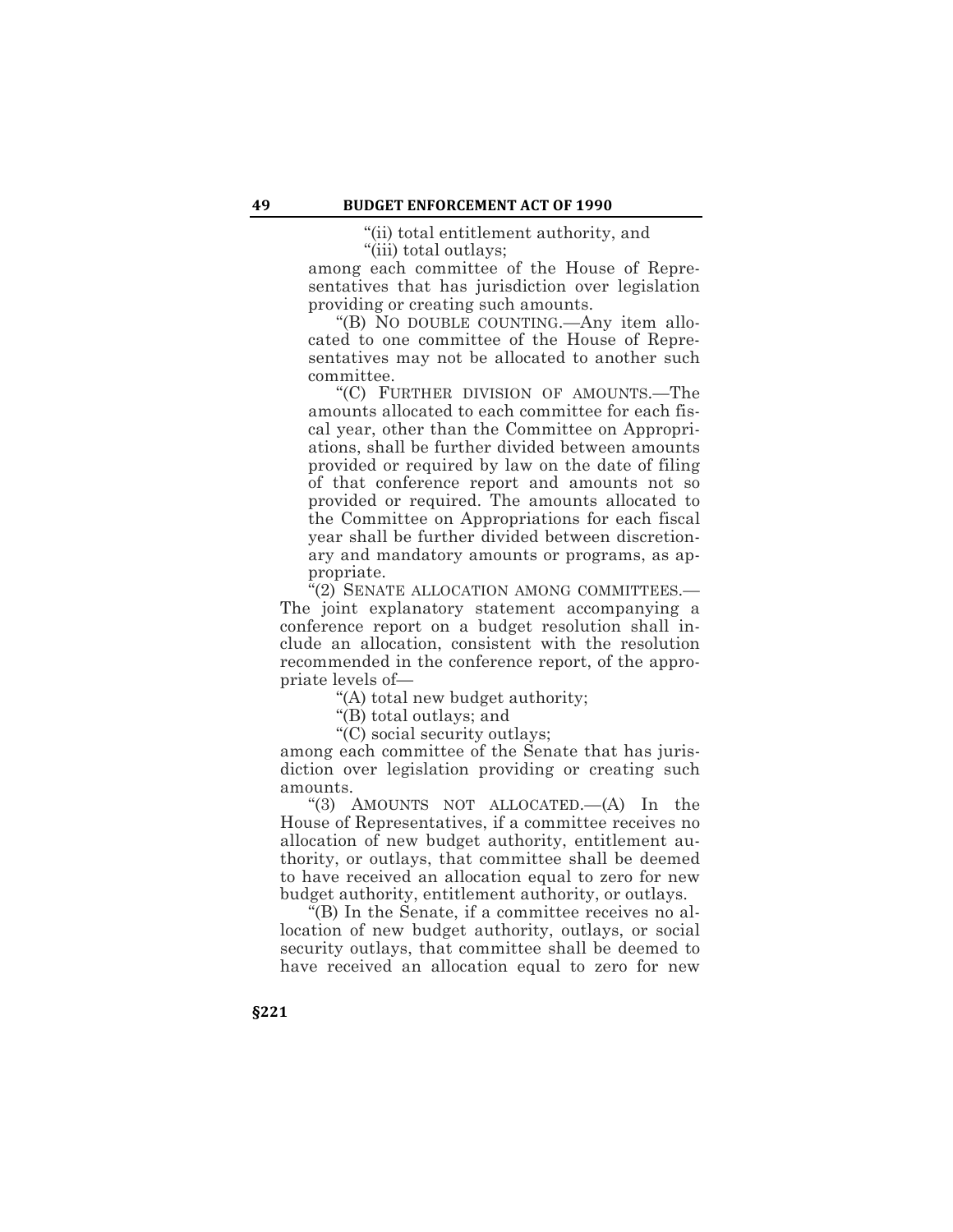budget authority, outlays, or social security outlays. "(b) SUBALLOCATIONS BY COMMITTEES-

"(1) SUBALLOCATIONS BY APPROPRIATIONS COM-MITTEES.—As soon as practicable after a budget resolution is agreed to, the Committee on Appropriations of each House (after consulting with the Committee on Appropriations of the other House) shall suballocate each amount allocated to it for the budget year under subsection  $(a)(1)(A)$  or  $(a)(2)$  among its subcommittees. Each Committee on Appropriations shall promptly report to its House suballocations made or revised under this paragraph.

"(2) SUBALLOCATIONS BY OTHER COMMITTEES OF THE SENATE.—Each other committee of the Senate to which an allocation under subsection (a)(2) is made in the joint explanatory statement may subdivide each amount allocated to it under subsection (a) among its subcommittees or among programs over which it has jurisdiction and shall promptly report any such suballocations to the Senate. Section 302(c) shall not apply in the Senate to committees other than the Committee on Appropriations.

"(c) APPLICATION OF SECTION 302(f) TO THIS SEC-TION.—In fiscal years through 1995, reference in section 302(f) to the appropriate allocation made pursuant to section 302(b) for a fiscal year shall, for purposes of this section, be deemed to be a reference to any allocation made under subsection (a) or any suballocation made under subsection (b), as applicable, for the fiscal year of the resolution or for the total of all fiscal years made by the joint explanatory statement accompanying the applicable concurrent resolution on the budget. In the House of Representatives, the preceding sentence shall not apply with respect to fiscal year 1991.

"(d) APPLICATION OF SUBSECTIONS (a) AND (b) TO FISCAL YEARS 1992 TO 1995.—In the case of concurrent resolutions on the budget for fiscal years 1992 through 1995, allocations shall be made under subsection (a) instead of section 302(a) and shall be made under subsection (b) instead of section 302(b). For those fiscal years, all references in sections  $302(c)$ , (d), (e), (f), and (g) to section 302(a) shall be deemed to be to subsection (a)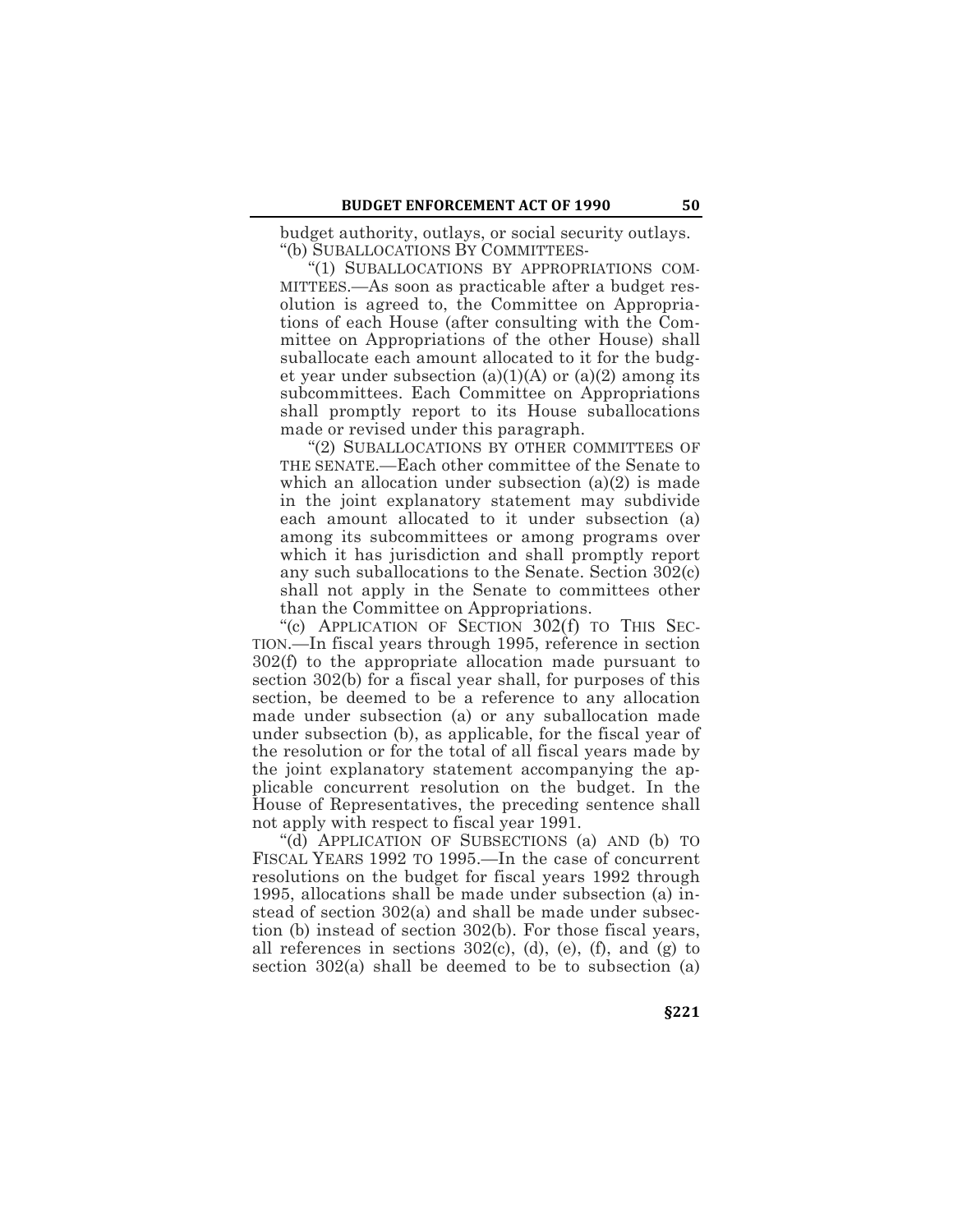(including revisions made under section 604) and all such references to section 302(b) shall be deemed to be to subsection (b) (including revisions made under section 604).'.

"(e) PAY-AS-YOU-GO EXCEPTION IN THE HOUSE.— Section 302(f)(1) and, after April 15 of any calendar year section 303(a), shall not apply to any bill, joint resolution, amendment thereto, or conference report thereon if, for each fiscal year covered by the most recently agreed to concurrent resolution on the budget—

"(1) the enactment of such bill or resolution as reported;

"(2) the adoption and enactment of such amendment; or

"(3) the enactment of such bill or resolution in the form recommended in such conference report,

would not increase the deficit for any such fiscal year, and, if the sum of any revenue increases provided in legislation already enacted during the current session (when added to revenue increases, if any, in excess of any outlay increase provided by the legislation proposed for consideration) is at least as great as the sum of the amount, if any, by which the aggregate level of Federal revenues should be increased as set forth in that concurrent resolution and the amount, if any, by which revenues are to be increased pursuant to pay-as-you-go procedures under section 301(b)(8) if included in that concurrent resolution.

"(2) REVISED ALLOCATIONS.—

"(A) As soon as practicable after Congress agrees to a bill or joint resolution that would have been subject to a point of order under section 302(f)(1) but for the exception provided in paragraph (1), the chairman of the Committee on the Budget of the House of Representatives may file with the House appropriately revised allocations under section 302(a) and revised functional levels and budget aggregates to reflect that bill.

"(B) such revised allocations, functional levels, and budget aggregates shall be considered for the purposes of this Act as allocations, functional levels, and budget aggregates contained in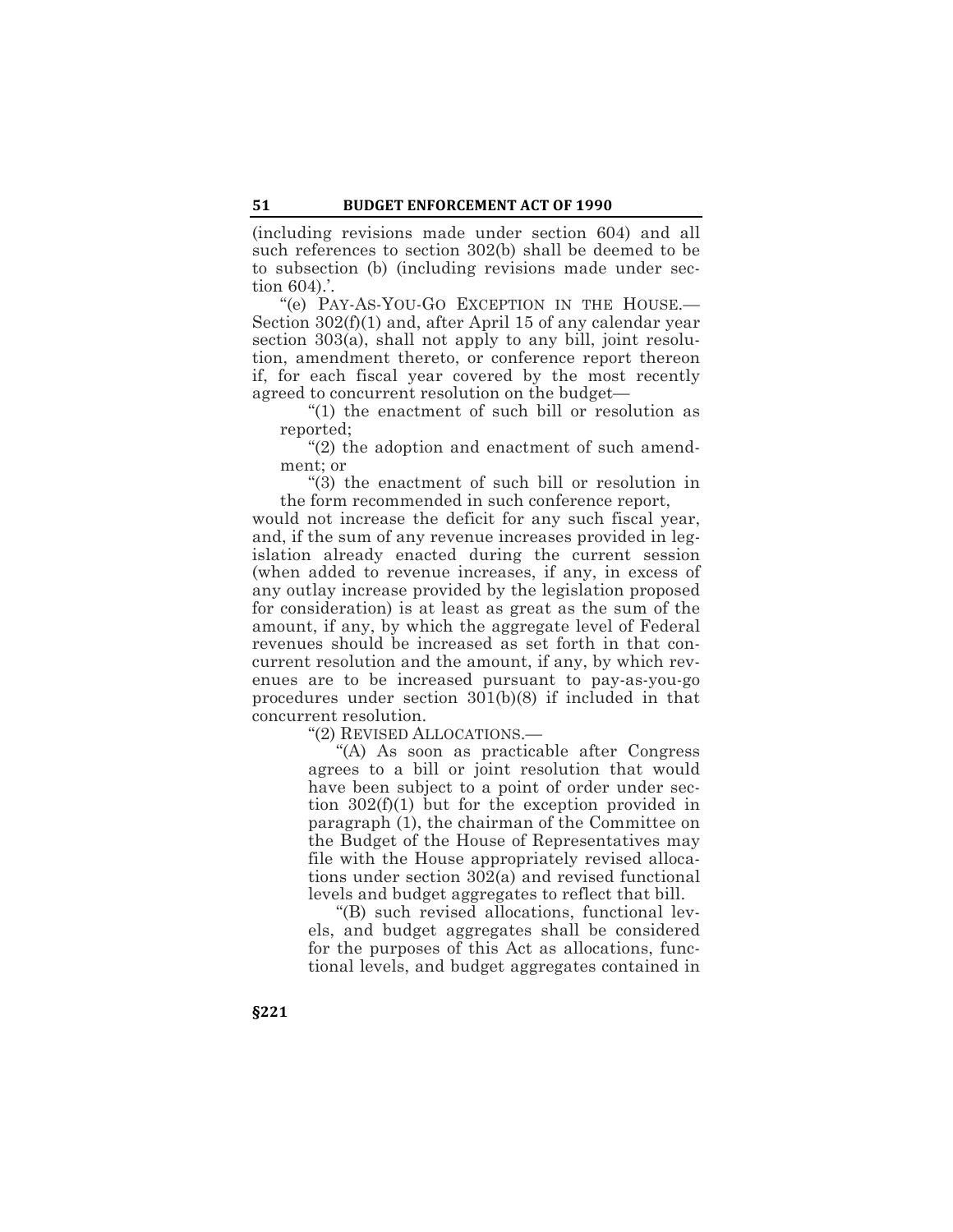the most recently agreed to concurrent resolution on the budget.

#### **"SEC. 603. CONSIDERATION OF LEGISLATION BEFORE ADOPTION OF BUDGET RESOLUTION FOR THAT FISCAL YEAR.**

"(a) ADJUSTING SECTION ALLOCATION OF DIS-CRETIONARY SPENDING.—If a concurrent resolution on the budget is not adopted by April 15, the chairman of the Committee on the Budget of the House of Representatives shall submit to the House, as soon as practicable, a section 602(a) allocation to the Committee on Appropriations consistent with the discretionary spending limits contained in the most recent budget submitted by the President under section 1105(a) of title 31, United States Code. Such allocation shall include the full allowance specified under section  $251(b)(2)(E)(i)$  of the Balanced Budget and Emergency Deficit Control Act of 1985.

"(b) As soon as practicable after a section 602(a) allocation is submitted under this section, the Committee on Appropriations shall make suballocations and promptly report those suballocations to the House of Representatives.

#### **"SEC. 604. RECONCILIATION DIRECTIVES REGARDING PAY-AS-YOU-GO REQUIREMENTS.**

"(a) INSTRUCTIONS TO EFFECTUATE PAY-AS-YOU-GO IN THE HOUSE OF REPRESENTATIVES.—If legislation providing for a net reduction in revenues in any fiscal year (that, within the same measure, is not fully offset in that fiscal year by reductions in direct spending) is enacted, the Committee on the Budget of the House of Representatives may report, within 15 legislative days during a Congress, a pay-as-you-go reconciliation directive in the form of a concurrent resolution—

"(1) specifying the total amount by which revenues sufficient to eliminate the net deficit increase resulting from that legislation in each fiscal year are to be changed; and

"(2) directing that the committees having jurisdiction determine and recommend changes in the revenue law, bills, and resolutions to accomplish a change of such total amount.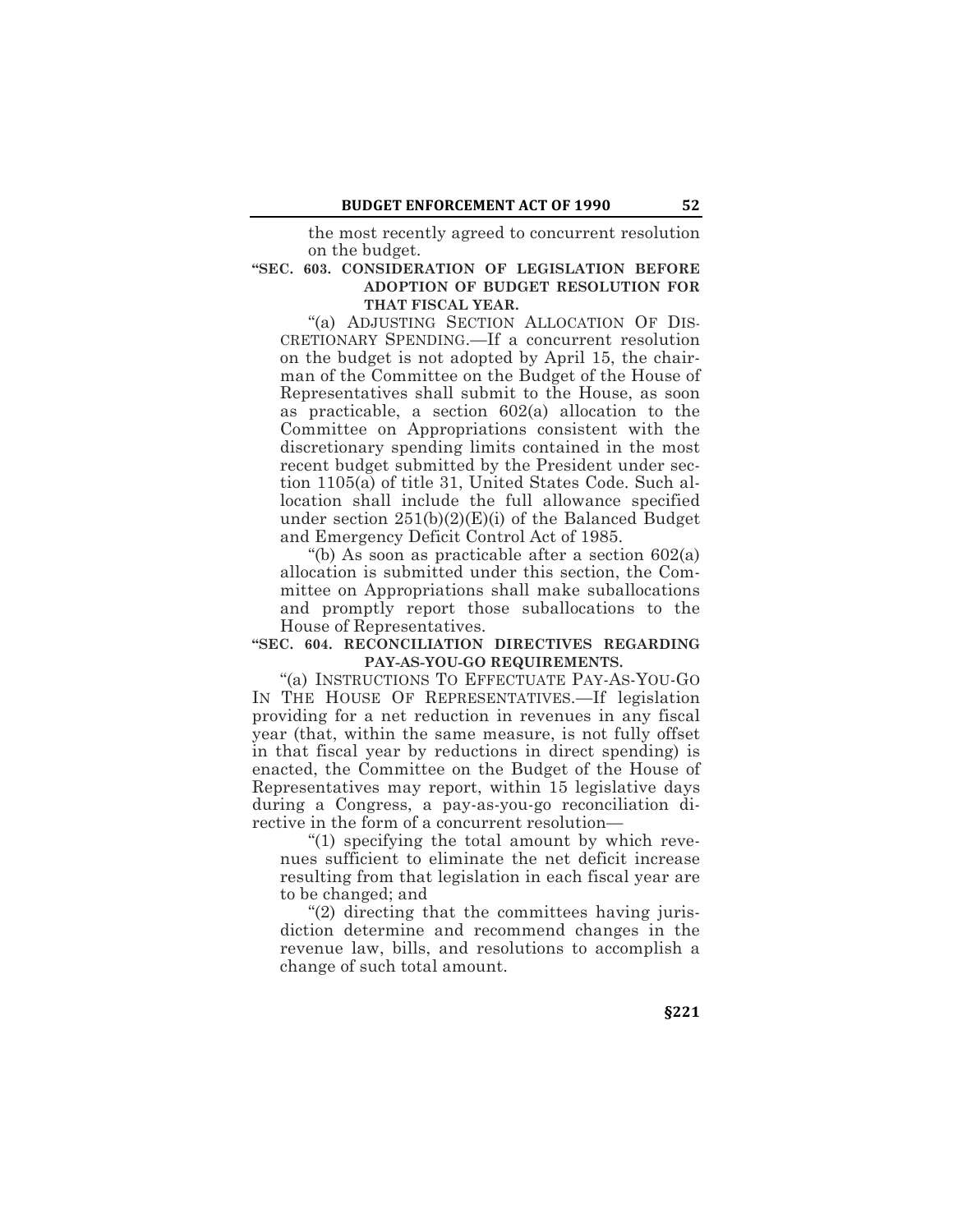"(b) CONSIDERATION OF PAY-AS-YOU-GO RECONCILI-ATION LEGISLATION IN THE HOUSE OF REPRESENTA-TIVES.—In the House of Representatives, subsections (b) through (d) of section 310 shall apply in the same manner as if the reconciliation directive described in subsection (a) were a concurrent resolution on the budget.

#### **"SEC. 605. APPLICATION OF SECTION 311; POINT OF OR-DER.**

"(a) APPLICATION OF SECTION 311(a).—(1) In the House of Representatives, in the application of section  $311(a)(1)$  to any bill, resolution, amendment, or conference report, reference in section 311 to the appropriate level of total budget authority or total budget outlays or appropriate level of total revenues set forth in the most recently agreed to concurrent resolution on the budget for a fiscal year shall be deemed to be a reference to the appropriate level for that fiscal year and to the total of the appropriate level for that year and the 4 succeeding years.

"(2) In the Senate, in the application of section  $311(a)(2)$  to any bill, resolution, motion, or conference report, reference in section 311 to the appropriate level of total revenues set forth in the most recently agreed to concurrent resolution on the budget for a fiscal year shall be deemed to be a reference to the appropriate level for that fiscal year and to the total of the appropriate levels for that year and the 4 succeeding years.

"(b) MAXIMUM DEFICIT AMOUNT POINT OF ORDER IN THE SENATE.—After Congress has completed action on a concurrent resolution on the budget, it shall not be in order in the Senate to consider any bill, resolution, amendment, motion, or conference report that would result in a deficit for the first fiscal year covered by that resolution that exceeds the maximum deficit amount specified for such fiscal year in section 601(a).

# **"SEC. 606. 5-YEAR BUDGET RESOLUTIONS; BUDGET RES-OLUTIONS MUST CONFORM TO BALANCED BUDGET AND EMERGENCY DEFICIT CON-TROL ACT OF 1985.**

"(a) 5-YEAR BUDGET RESOLUTIONS.—In the case of any concurrent resolution on the budget for fiscal year 1992, 1993, 1994, or 1995, that resolution shall set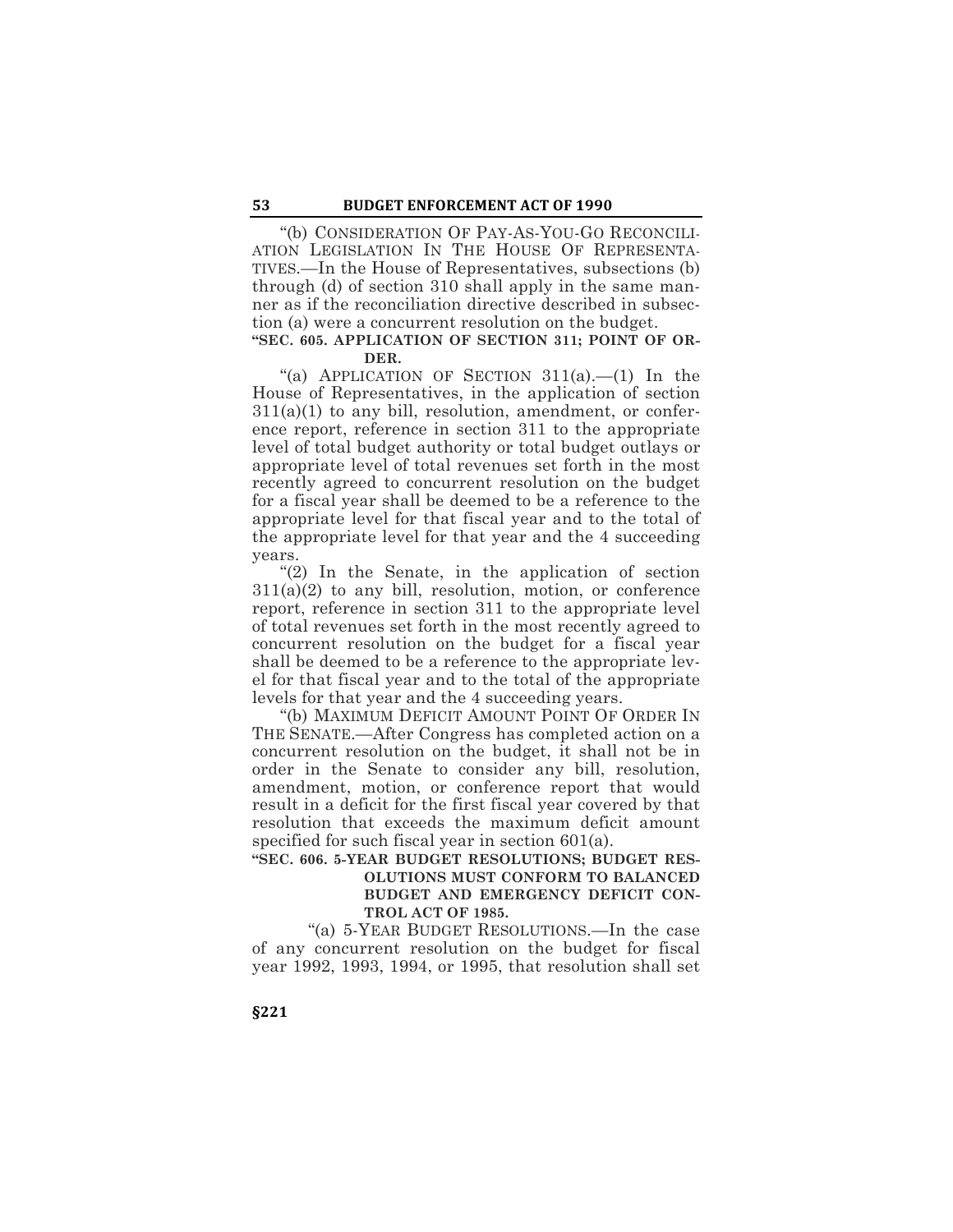forth appropriate levels for the fiscal year beginning on October 1 of the calendar year in which it is reported and for each of the 4 succeeding fiscal years for the matters described in section 301(a).

"(b) POINT OF ORDER IN THE HOUSE OF REPRE-SENTATIVES.—It shall not be in order in the House of Representatives to consider any concurrent resolution on the budget for a fiscal year or conference report thereon under section 301 or 304 that exceeds the maximum deficit amount for each fiscal year covered by the concurrent resolution or conference report as determined under section 601(a), including possible revisions under part C of the Balanced Budget and Emergency Deficit Control Act of 1985.

"(c) POINT OF ORDER IN THE SENATE.—It shall not be in order in the Senate to consider any concurrent resolution on the budget for a fiscal year under section 301, or to consider any amendment to such a concurrent resolution, or to consider a conference report on such a concurrent resolution, if the level of total budget outlays for the first fiscal year that is set forth in such concurrent resolution or conference report exceeds the recommended level of Federal revenues set forth for that year by an amount that is greater than the maximum deficit amount for such fiscal year as determined under section  $601(a)$ , or if the adoption of such amendment would result in a level of total budget outlays for that fiscal year which exceeds the recommended level of Federal revenues for that fiscal year, by an amount that is greater than the maximum deficit amount for such fiscal years as determined under section 601(a).

"(d) ADJUSTMENTS.—(1) Notwithstanding any other provision of law, concurrent resolutions on the budget for fiscal years 1992, 1993, 1994, and 1995 under section 301 or 304 may set forth levels consistent with allocations increased by—

"(A) amounts not to exceed the budget authority amounts in section  $251(b)(2)(E)(i)$  and (ii) of the Balanced Budget and Emergency Deficit Control Act of 1985 and the composite outlays per category consistent with them; and

"(B) the budget authority and outlay amounts in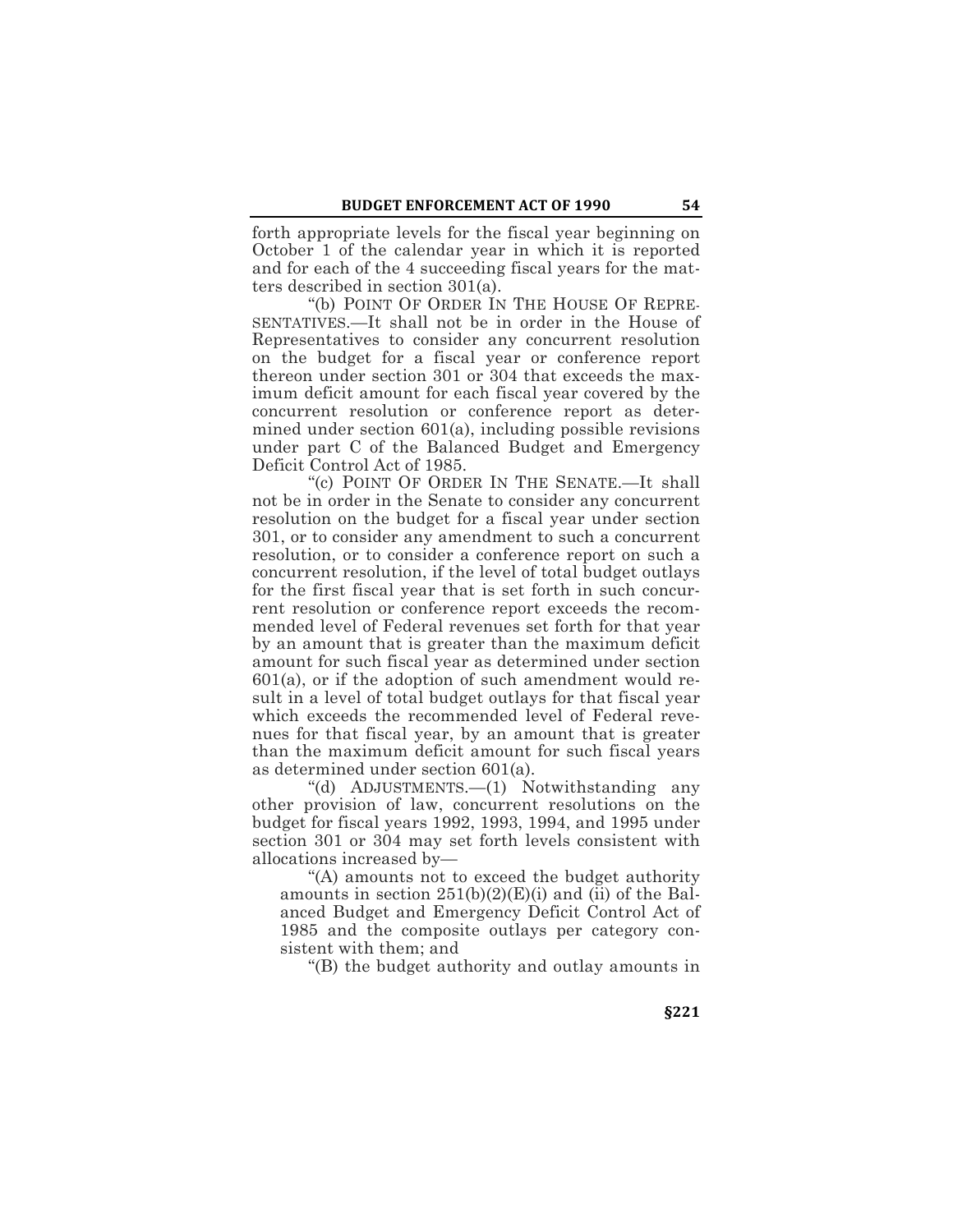section 251(b)(1) of that Act.

"(2) For purposes of congressional consideration of provisions described in sections 251(b)(2)(A),  $251(b)(2)(B)$ ,  $251(b)(2)(C)$ ,  $251(b)(2)(D)$ , and  $252(e)$ , determinations under sections 302, 303, and 311 shall not take into account any new budget authority, new entitlement authority, outlays, receipts, or deficit effects in any fiscal year of those provisions.

## **"SEC. 607. EFFECTIVE DATE.**

This title shall take effect upon its date of enactment and shall apply to fiscal years 1991 to 1995.'.

**SEC. 13112. CONFORMING AMENDMENTS.**

(a) CONFORMING AMENDMENTS TO THE CONGRES-SIONAL BUDGET AND IMPOUNDMENT CONTROL ACT OF 1974.—

(1) TABLE OF CONTENTS.—Section 1(b) of the Congressional Budget and Impoundment Control Act of 1974 is amended to reflect the new section numbers and headings resulting from amendments made by this title.

(2) SECTION 3.—Section 3 of such Act is amended—

(A) by striking paragraphs (6), (7), and (8) and inserting the following:

"(6) The term "deficit' means, with respect to a fiscal year, the amount by which outlays exceeds receipts during that year.

"(7) The term 'surplus' means, with respect to a fiscal year, the amount by which receipts exceeds outlays during that year.

"(8) The term "government-sponsored enterprise' means a corporate entity created by a law of the United States that—

"(A)(i) has a Federal charter authorized by law;

"(ii) is privately owned, as evidenced by capital stock owned by private entities or individuals;

"(iii) is under the direction of a board of directors, a majority of which is elected by private owners;

"(iv) is a financial institution with power to—

"(I) make loans or loan guarantees for lim-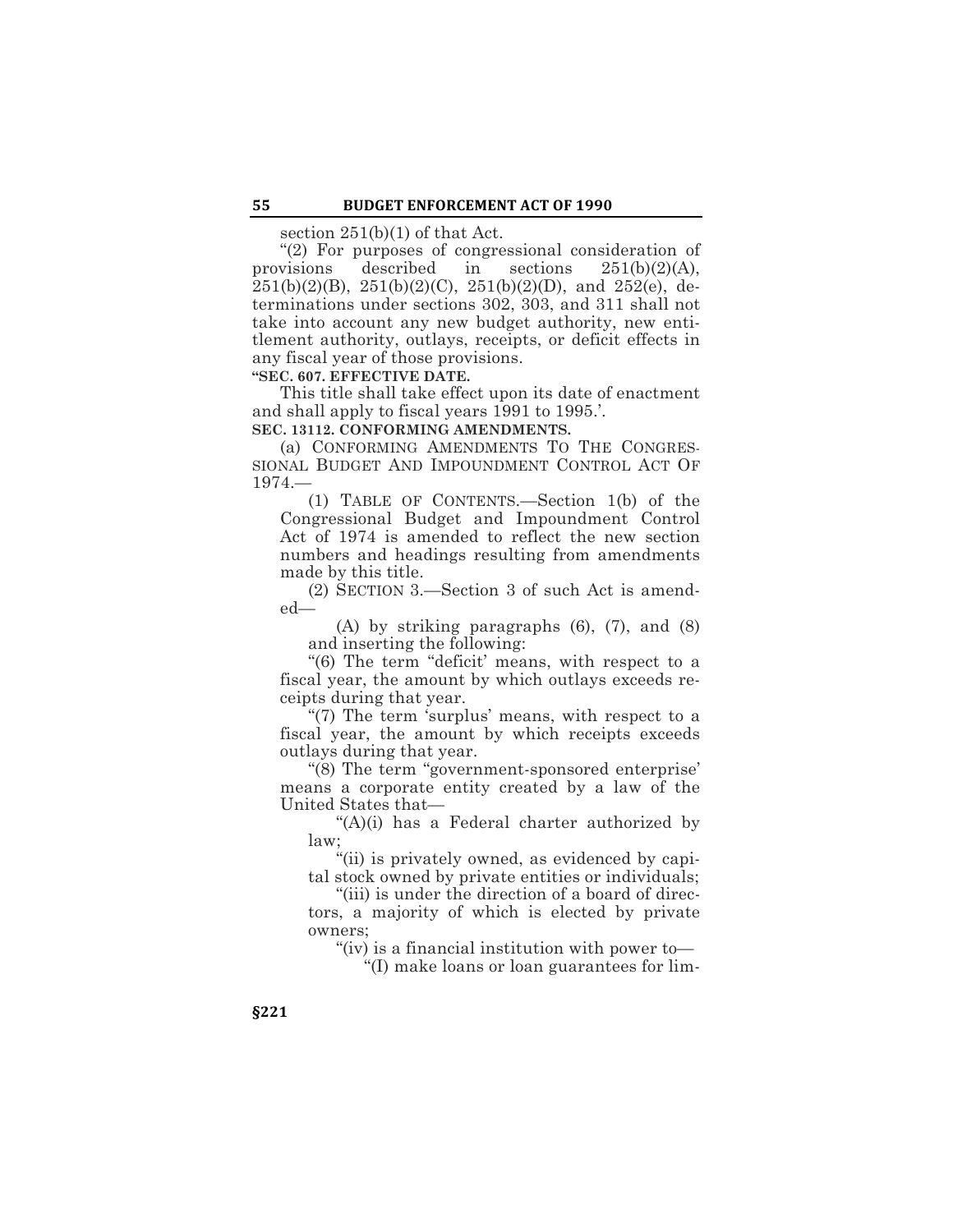ited purposes such as to provide credit for specific borrowers or one sector; and

"(II) raise funds by borrowing (which does not carry the full faith and credit of the Federal Government) or to guarantee the debt of others in unlimited amounts; and

"(B)(i) does not exercise powers that are reserved to the Government as sovereign (such as the power to tax or to regulate interstate commerce);

"(ii) does not have the power to commit the Government financially (but it may be a recipient of a loan guarantee commitment made by the Government); and

"(iii) has employees whose salaries and expenses are paid by the enterprise and are not Federal employees subject to title 5 of the United States Code.'.

(3) SECTION 202.—Section  $202(a)(1)$  and the second sentence of 202(f)(1) of such Act are amended by striking 'budget authority' and inserting "new budget authority' .

(4) SECTION 300.—Section 300 of such Act is amended by striking "First Monday after January 3' and by inserting "First Monday in February'.

 $(5)$  SECTION 301 $(d)$ .—Section 301 $(d)$  of such Act is amended by striking "On or before February 25 of each year' and inserting "Within 6 weeks after the President submits a budget under section 1105(a) of title 31, United States Code'.

(6) SECTION  $302(a)$ . Section  $302(a)(2)$  of such Act is amended by striking "the House of Representatives and'.

(7) SECTION  $302(f)$ . Section  $302(f)(2)$  of such Act is amended—

(A) by inserting after "in excess of' the following: " $(A)$ ;

(B) by striking "under subsection (b)' and inserting "under subsection (a), or (B) the appropriate allocation (if any) of such outlays or authority reported under subsection (b)'; and

(C) by inserting at the end the following: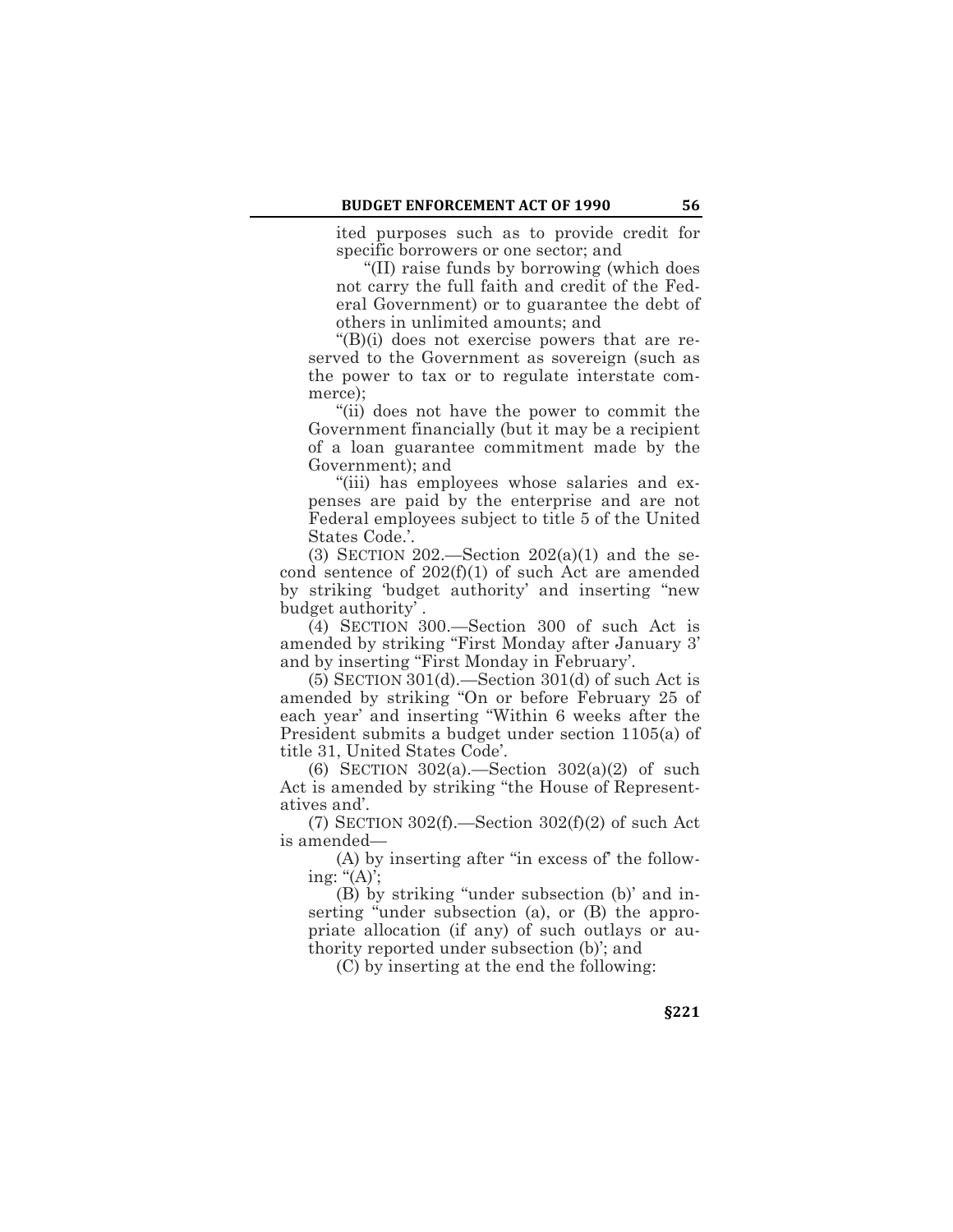"Subparagraph (A) shall not apply to any bill, resolution, amendment, motion, or conference report that is within the jurisdiction of the Committee on Appropriations.'.

(8) SECTION 304.—Section 304 of such Act is amended by striking subsection (b) and by striking "(c)' and inserting "(b)'.

(9) SECTION  $310(g)$ . Section  $310(g)$  of such Act is amended by striking 'resolution pursuant' and inserting "joint resolution pursuant' and by striking " $254(b)$ " and inserting " $258C$ ".

 $(10)$  SECTION 311(a).—Section 311(a) of such Act is amended by striking "or, in the Senate' and all that follows thereafter through "paragraph (2) of such subsection' and inserting "except in the case that a declaration of war by the Congress is in effect'.

 $(11)$  SECTION 904(a).—Section 904(a) of such Act is amended by striking 'and' after "III', by inserting ", V, and VI (except section 601(a))' after "IV', and by striking "606,'.

(b) CONFORMING AMENDMENT TO THE BALANCED BUDGET AND EMERGENCY DEFICIT CONTROL ACT OF 1985.—Subsection (b) of section 275 of the Balanced Budget and Emergency Deficit Control Act of 1985 is amended to read as follows:

"(b) EXPIRATION.—Part C of this title, section 271(b) of this Act, and sections 1105(f) and 1106(c) of title 31, United States Code, shall expire September 30, 1995.'.

(c) CONFORMING AMENDMENTS TO SECTION 1105 OF TITLE 31, UNITED STATES CODE.—

(1) SECTION 1105(a).—Section 1105(a) of title 31, United States Code, is amended by striking "On or before the first Monday after January 3 of each year (or on or before February 5 in 1986)' and by inserting "On or after the first Monday in January but not later than the first Monday in February of each year'

(2) SECTION 1105(f).—Section 1105(f) of title 31, United States Code, is amended to read as follows:

"(f) The budget transmitted pursuant to subsection (a) for a fiscal year shall be prepared in a manner consistent with the requirements of the Balanced Budget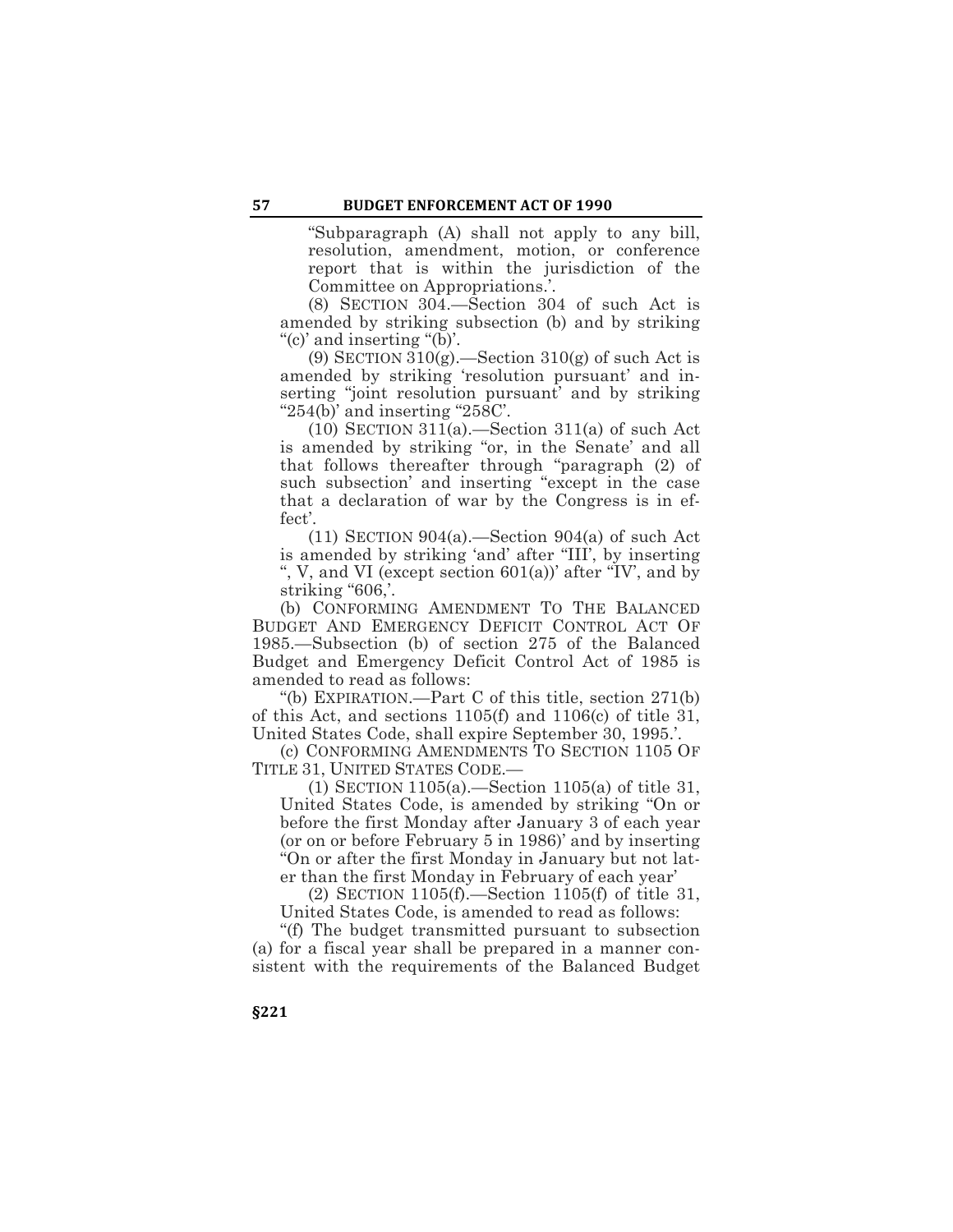and Emergency Deficit Control Act of 1985 that apply to that and subsequent fiscal years.'.

(d) CONFORMING AMENDMENTS TO THE RULES OF THE HOUSE OF REPRESENTATIVES.—

(1) CROSS-REFERENCE.—Clause 1(e)(2) of rule X of the Rules of the House of Representatives is amended by striking "(a)(4)'.

(2) CROSS-REFERENCE.—Clause 1(e)(2) of rule X of Rules of the House of Representatives is amended by striking "Act, and any resolution pursuant to section 254(b) of the Balanced Budget and Emergency Deficit Control Act of 1985' and inserting "Act'.

(3) JURISDICTION.—Clause 1(j) of rule X of the Rules of the House of Representatives is amended by inserting after paragraph (6) the following new paragraph:

"(7) Measures providing exemption from reduction under any order issued under part C of the Balanced Budget and Emergency Deficit Control Act of 1985.'.

(4) ALLOCATIONS.—Clause 4(h) of rule X of the Rules of the House of Representatives is amended by inserting "or section 602 (in the case of fiscal years 1991 through 1995)' after 'section 302'.

(5) MULTIYEAR REVENUE ESTIMATES.—Clause 7(a)(1) of rule XIII of the Rules of the House of Representatives is amended by striking ", except that, in the case of measures affecting the revenues, such reports shall require only an estimate of the gain or loss in revenues for a one-year period'.

(e) CONFORMING AMENDMENT TO THE FULL EM-PLOYMENT AND BALANCED GROWTH ACT OF 1978.— Section 103(a) of the Full Employment and Balanced Growth Act of 1978 (15 U.S.C. 1022(a) is amended by striking "transmit to the Congress during the first twenty days of each regular session' and inserting 'annually transmit to the Congress not later than 10 days after the submission of the budget under section 1105(a) of title 31, United States Code'.

(f) FILING REQUIREMENT.—After the convening of the One Hundred Second Congress, the chairman of the Committee on the Budget of the Senate shall file with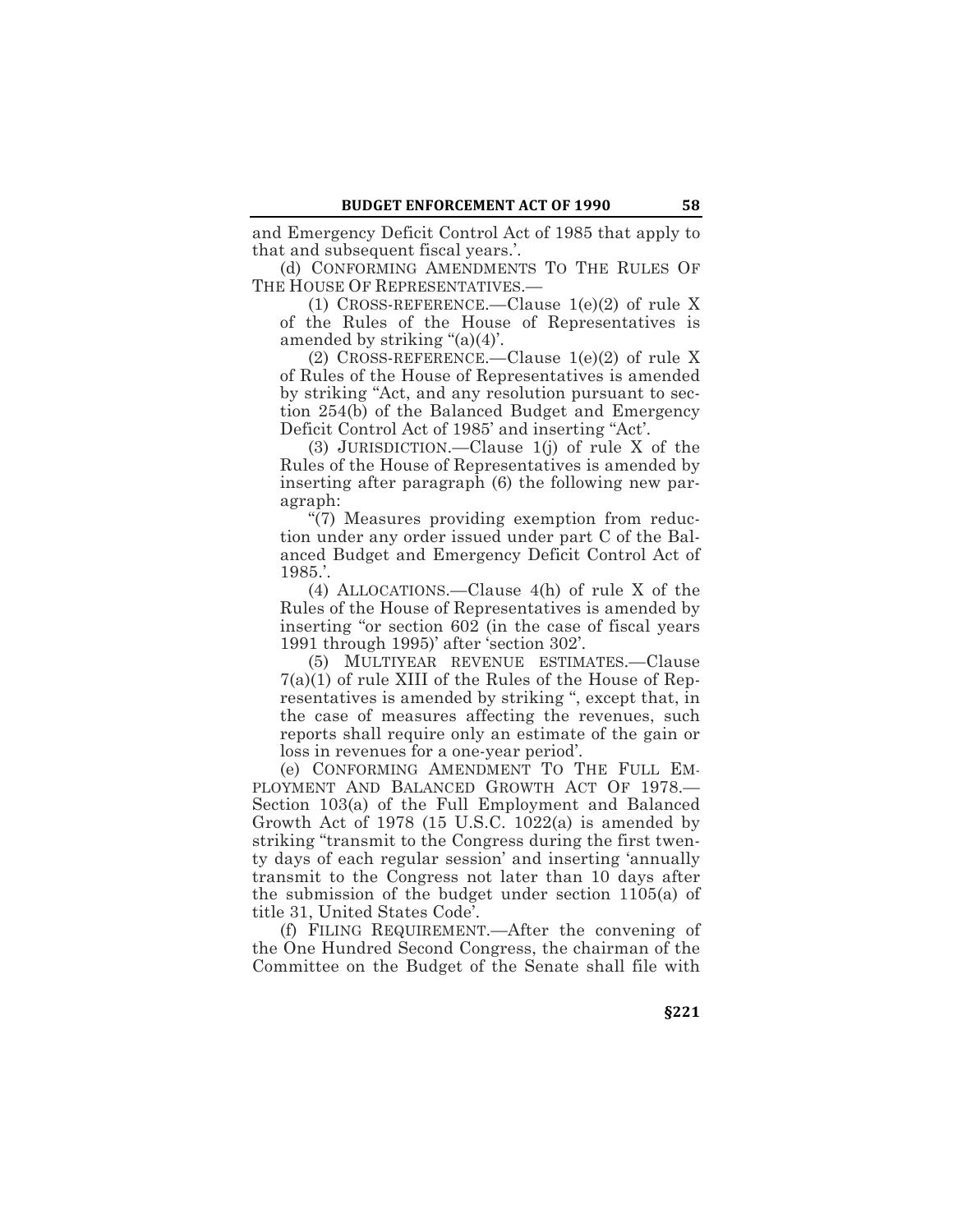the Senate revised and outyear budget aggregates and allocations under section 602(a) consistent with this Act.

# **Subtitle B—Permanent Amendments to the Congressional Budget and Impoundment Control Act of 1974**

# **SEC. 13201. CREDIT ACCOUNTING.**

(a) CREDIT ACCOUNTING.—Title V of the Congressional Budget Act of 1974 is amended to read as follows:

# **"TITLE V—CREDIT REFORM**

## **"SEC. 500. SHORT TITLE.**

"This title may be cited as the "Federal Credit Reform Act of 1990'.

#### **"SEC. 501. PURPOSES.**

"The purposes of this title are to—

"(1) measure more accurately the costs of Federal credit programs;

"(2) place the cost of credit programs on a budgetary basis equivalent to other Federal spending;

"(3) encourage the delivery of benefits in the form most appropriate to the needs of beneficiaries; and

"(4) improve the allocation of resources among credit programs and between credit and other spending programs.

**"SEC. 502. DEFINITIONS.**

"For purposes of this title—

"(1) The term "direct loan' means a disbursement of funds by the Government to a non-Federal borrower under a contract that requires the repayment of such funds with or without interest. The term includes the purchase of, or participation in, a loan made by another lender. The term does not include the acquisition of a federally guaranteed loan in satisfaction of default claims or the price support loans of the Commodity Credit Corporation.

"(2) The term "direct loan obligation' means a binding agreement by a Federal agency to make a direct loan when specified conditions are fulfilled by the borrower.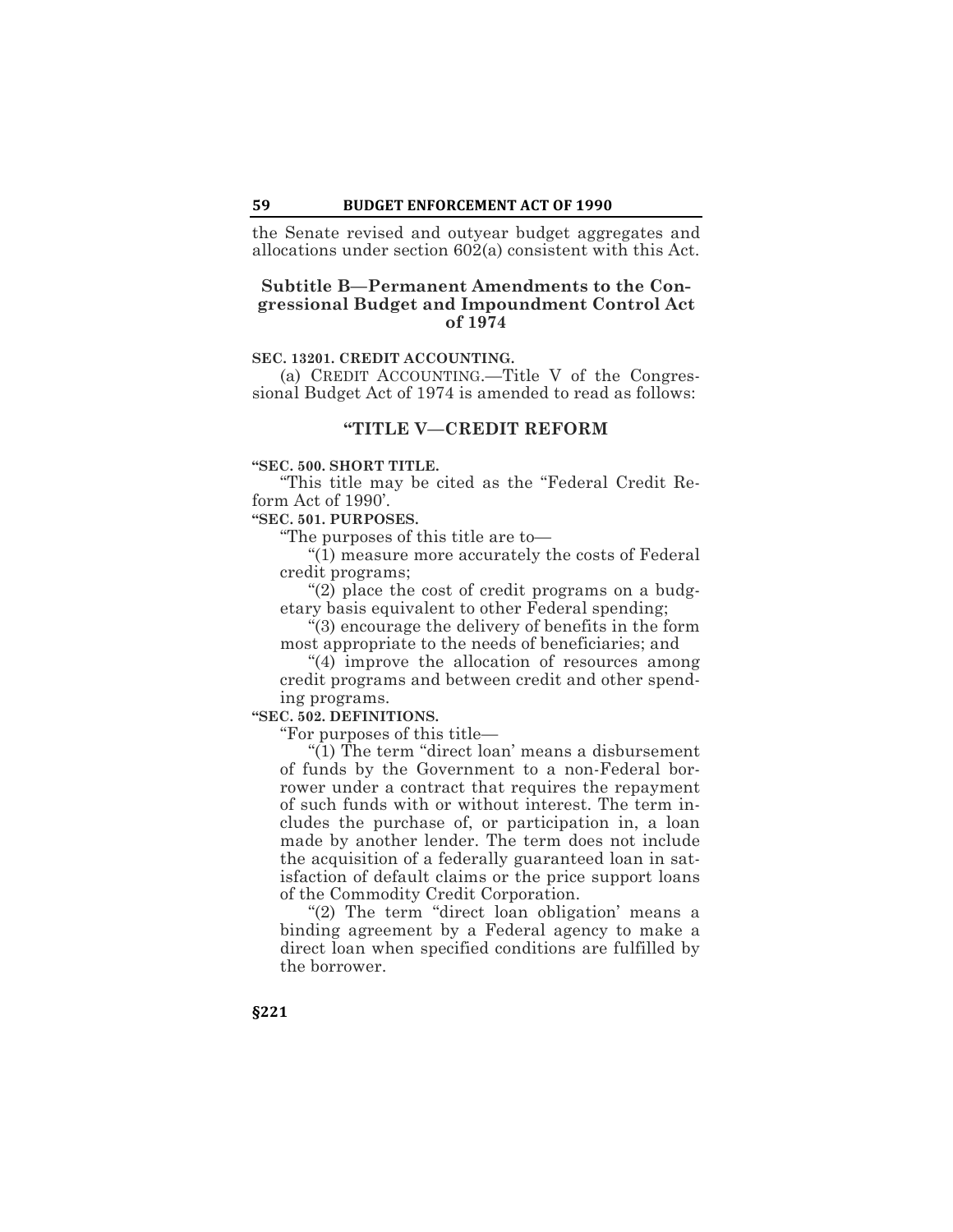"(3) The term "loan guarantee' means any guarantee, insurance, or other pledge with respect to the payment of all or a part of the principal or interest on any debt obligation of a non-Federal borrower to a non-Federal lender, but does not include the insurance of deposits, shares, or other withdrawable accounts in financial institutions.

"(4) The term "loan guarantee commitment' means a binding agreement by a Federal agency to make a loan guarantee when specified conditions are fulfilled by the borrower, the lender, or any other party to the guarantee agreement.

"(5)(A) The term 'cost' means the estimated longterm cost to the Government of a direct loan or loan guarantee, calculated on a net present basis, excluding administrative costs and any incidental effects on governmental receipts or outlays.

"(B) The cost of a direct loan shall be the net present value, at the time when the direct loan is disbursed, of the following cash flows:

"(i) loan disbursements;

"(ii) repayments of principal; and

"(iii) payments of interest and other payments by or to the Government over the life of the loan after adjusting for estimated defaults, prepayments, fees, penalties and other recoveries.

"(C) The cost of a loan guarantee shall be the net present value when a guaranteed loan is disbursed of the cash flow from—

"(i) estimated payments by the Government to cover defaults and delinquencies, interest subsidies, or other payments, and

"(ii) the estimated payments to the Government including origination and other fees, penalties and recoveries.

"(D) Any Government action that alters the estimated net present value of an outstanding direct loan or loan guarantee (except modifications within the terms of existing contracts or through other existing authorities) shall be counted as a change in the cost of that direct loan or loan guarantee. The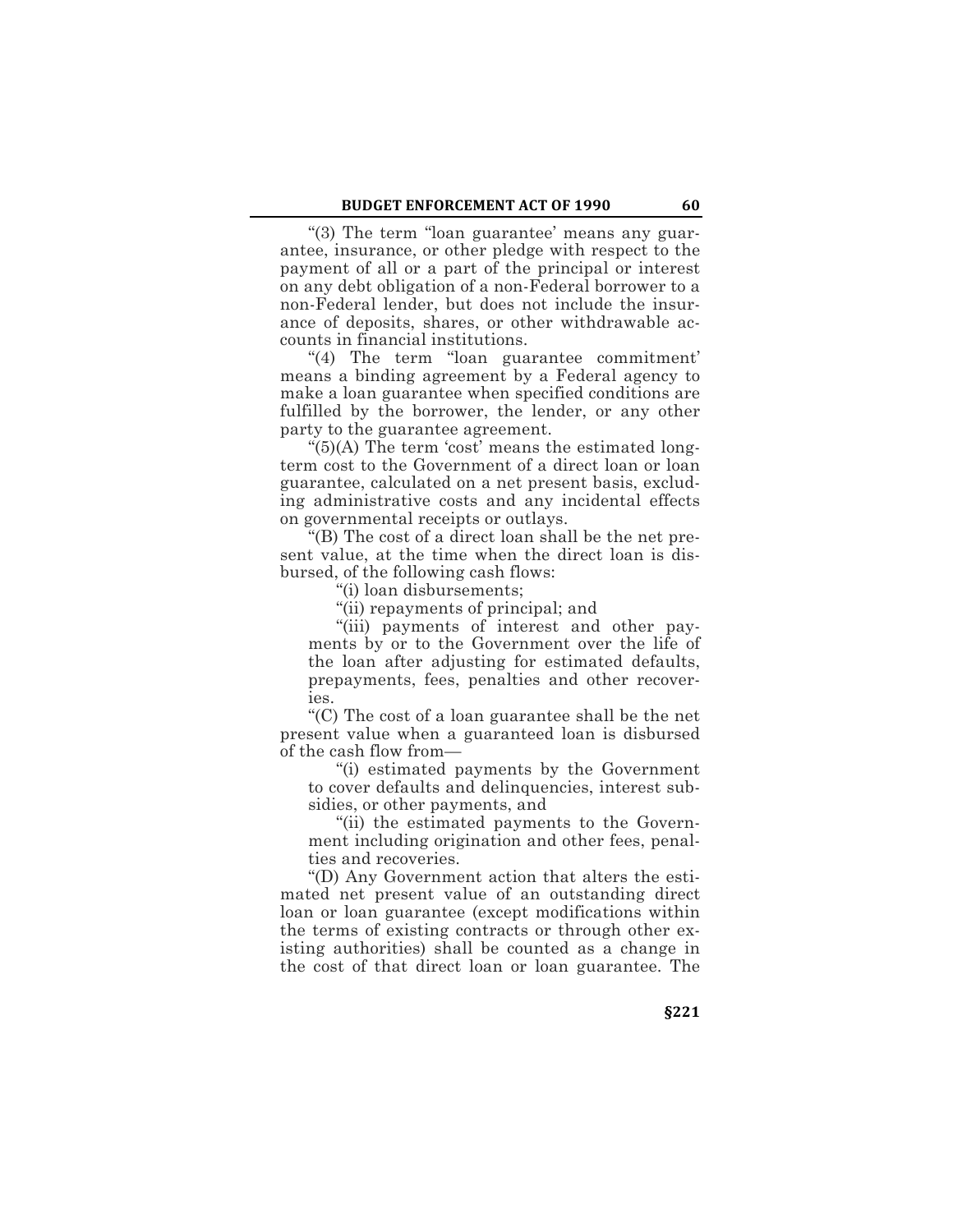calculation of such changes shall be based on the estimated present value of the direct loan or loan guarantee at the time of modification.

"(E) In estimating net present values, the discount rate shall be the average interest rate on marketable Treasury securities of similar maturity to the direct loan or loan guarantee for which the estimate is being made.

"(6) The term 'credit program account' means the budget account into which an appropriation to cover the cost of a direct loan or loan guarantee program is made and from which such cost is disbursed to the financing account.

"(7) The term "financing account' means the nonbudget account or accounts associated with each credit program account which holds balances, receives the cost payment from the credit program account, and also includes all other cash flows to and from the Government resulting from direct loan obligations or loan guarantee commitments made on or after October 1, 1991.

"(8) The term "liquidating account' means the budget account that includes all cash flows to and from the Government resulting from direct loan obligations or loan guarantee commitments made prior to October 1, 1991.

These accounts shall be shown in the budget on a cash basis.

"(9) The term "Director' means the Director of the Office of Management and Budget.

### **"SEC. 503. OMB AND CBO ANALYSIS, COORDINATION, AND REVIEW.**

"(a) IN GENERAL.—For the executive branch, the Director shall be responsible for coordinating the estimates required by this title. The Director shall consult with the agencies that administer direct loan or loan guarantee programs.

"(b) DELEGATION.—The Director may delegate to agencies authority to make estimates of costs. The delegation of authority shall be based upon written guidelines, regulations, or criteria consistent with the definitions in this title.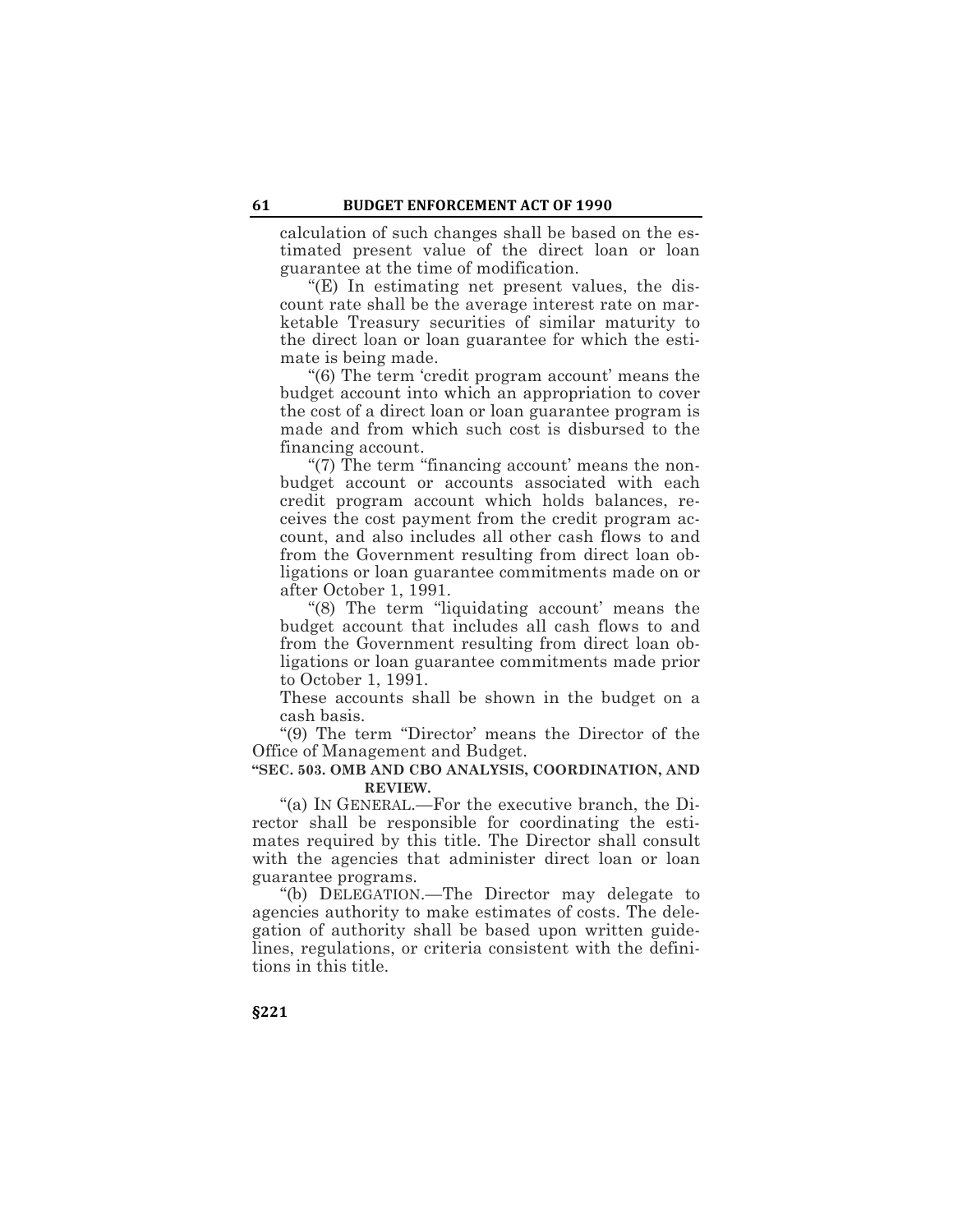"(c) COORDINATION WITH THE CONGRESSIONAL BUDGET OFFICE.—In developing estimation guidelines, regulations, or criteria to be used by Federal agencies, the Director shall consult with the Director of the Congressional Budget Office.

"(d) IMPROVING COST ESTIMATES.—The Director and the Director of the Congressional Budget Office shall coordinate the development of more accurate data on historical performance of direct loan and loan guarantee programs. They shall annually review the performance of outstanding direct loans and loan guarantees to improve estimates of costs. The Office of Management and Budget and the Congressional Budget Office shall have access to all agency data that may facilitate the development and improvement of estimates of costs.

"(e) HISTORICAL CREDIT PROGRAM COSTS.—The Director shall review, to the extent possible, historical data and develop the best possible estimates of adjustments that would convert aggregate historical budget data to credit reform accounting.

"(f) ADMINISTRATIVE COSTS.—The Director and the Director of the Congressional Budget Office shall each analyze and report to Congress on differences in longterm administrative costs for credit programs versus grant programs by January 31, 1992. Their reports shall recommend to Congress any changes, if necessary, in the treatment of administrative costs under credit reform accounting.

#### **"SEC. 504. BUDGETARY TREATMENT.**

"(a) PRESIDENT'S BUDGET.—Beginning with fiscal year 1992, the President's budget shall reflect the costs of direct loan and loan guarantee programs. The budget shall also include the planned level of new direct loan obligations or loan guarantee commitments associated with each appropriations request.

"(b) APPROPRIATIONS REQUIRED.—Notwithstanding any other provision of law, new direct loan obligations may be incurred and new loan guarantee commitments may be made for fiscal year 1992 and thereafter only to the extent that—

"(1) appropriations of budget authority to cover their costs are made in advance;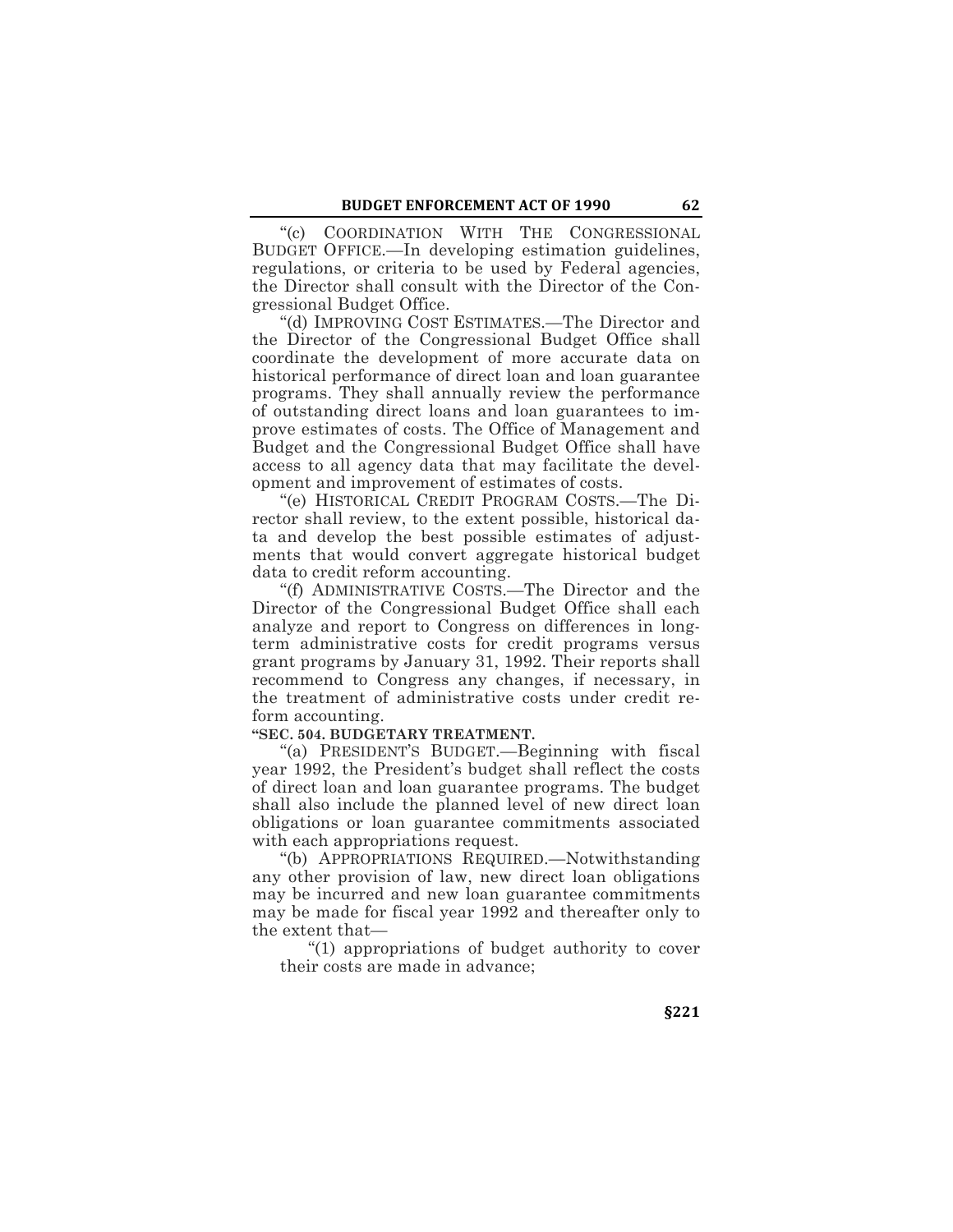"(2) a limitation on the use of funds otherwise available for the cost of a direct loan or loan guarantee program is enacted; or

"(3) authority is otherwise provided in appropriation Acts.

"(c) EXEMPTION FOR MANDATORY PROGRAMS.— Subsection (b) shall not apply to a direct loan or loan guarantee program that—

"(1) constitutes an entitlement (such as the guaranteed student loan program or the veterans' home loan guaranty program); or

"(2) all existing credit programs of the Commodity Credit Corporation on the date of enactment of this title.

"(d) BUDGET ACCOUNTING-

"(1) The authority to incur new direct loan obligations, make new loan guarantee commitments, or directly or indirectly alter the costs of outstanding direct loans and loan guarantees shall constitute new budget authority in an amount equal to the cost of the direct loan or loan guarantee in the fiscal year in which definite authority becomes available or indefinite authority is used. Such budget authority shall constitute an obligation of the credit program account to pay to the financing account.

"(2) The outlays resulting from new budget authority for the cost of direct loans or loan guarantees described in paragraph (1) shall be paid from the credit program account into the financing account and recorded in the fiscal year in which the direct loan or the guaranteed loan is disbursed or its costs altered.

"(3) All collections and payments of the financing accounts shall be a means of financing.

"(e) MODIFICATIONS.—A direct loan obligation or loan guarantee commitment shall not be modified in a manner that increases its cost unless budget authority for the additional cost is appropriated, or is available out of existing appropriations or from other budgetary resources.

"(f) REESTIMATES.—When the estimated cost for a group of direct loans or loan guarantees for a given cred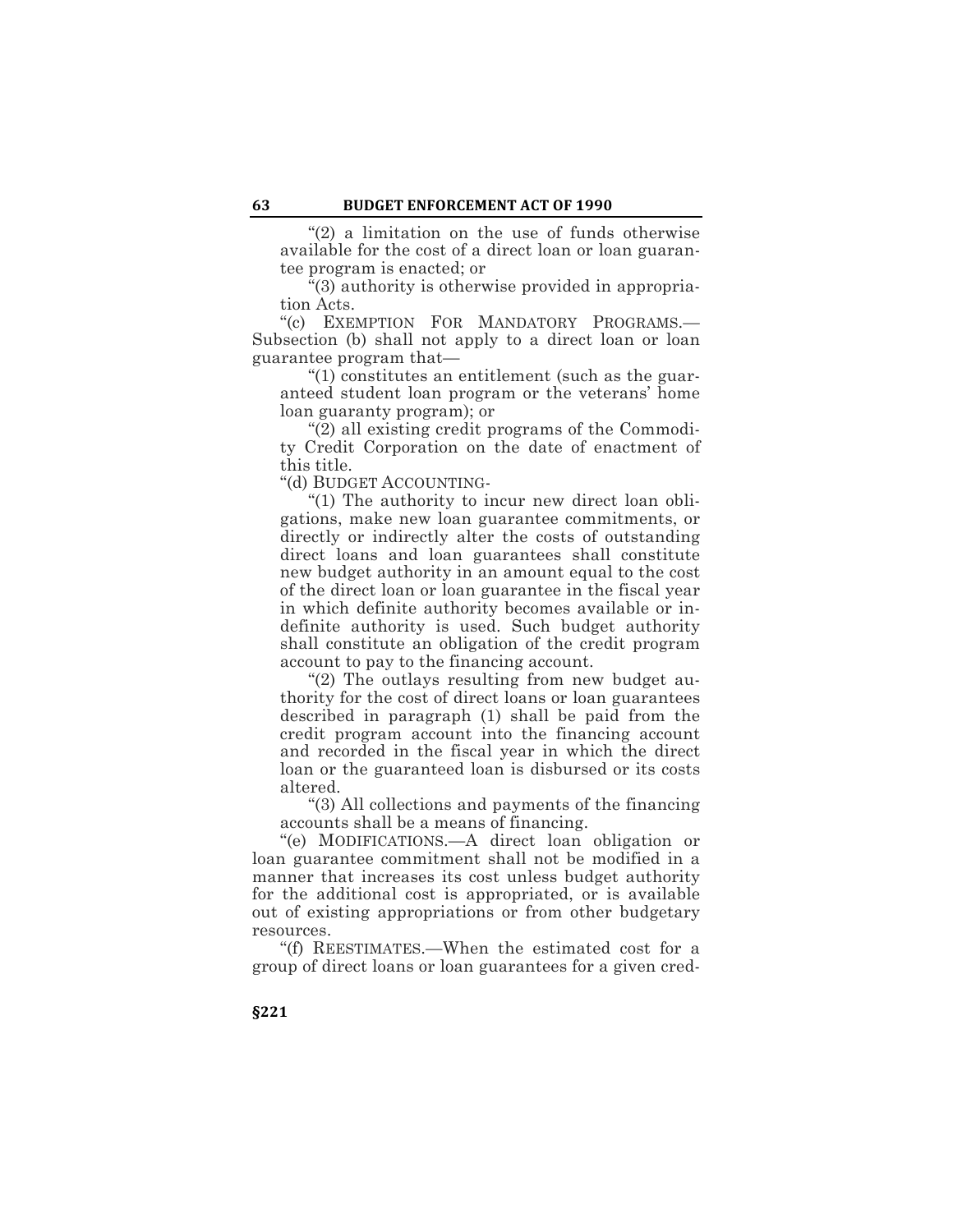it program made in a single fiscal year is reestimated in a subsequent year, the difference between the reestimated cost and the previous cost estimate shall be displayed as a distinct and separately identified subaccount in the credit program account as a change in program costs and a change in net interest. There is hereby provided permanent indefinite authority for these reestimates.

"(g) ADMINISTRATIVE EXPENSES.—All funding for an agency's administration of a direct loan or loan guarantee program shall be displayed as distinct and separately identified subaccounts within the same budget account as the program's cost.

# **"SEC. 505. AUTHORIZATIONS.**

"(a) AUTHORIZATION OF APPROPRIATIONS FOR COSTS.—There are authorized to be appropriated to each Federal agency authorized to make direct loan obligations or loan guarantee commitments, such sums as may be necessary to pay the cost associated with such direct loan obligations or loan guarantee commitments.

"(b) AUTHORIZATION FOR FINANCING ACCOUNTS.—In order to implement the accounting required by this title, the President is authorized to establish such nonbudgetary accounts as may be appropriate.

"(c) TREASURY TRANSACTIONS WITH THE FINANCING ACCOUNTS.—The Secretary of the Treasury shall borrow from, receive from, lend to, or pay to the financing accounts such amounts as may be appropriate. The Secretary of the Treasury may prescribe forms and denominations, maturities, and terms and conditions for the transactions described above. The authorities described above shall not be construed to supercede or override the authority of the head of a Federal agency to administer and operate a direct loan or loan guarantee program. All of the transactions provided in this subsection shall be subject to the provisions of subchapter II of chapter 15 of title 31, United States Code. Cash balances of the financing accounts in excess of current requirements shall be maintained in a form of uninvested funds and the Secretary of the Treasury shall pay interest on these funds.

"(d) AUTHORIZATION FOR LIQUIDATING AC-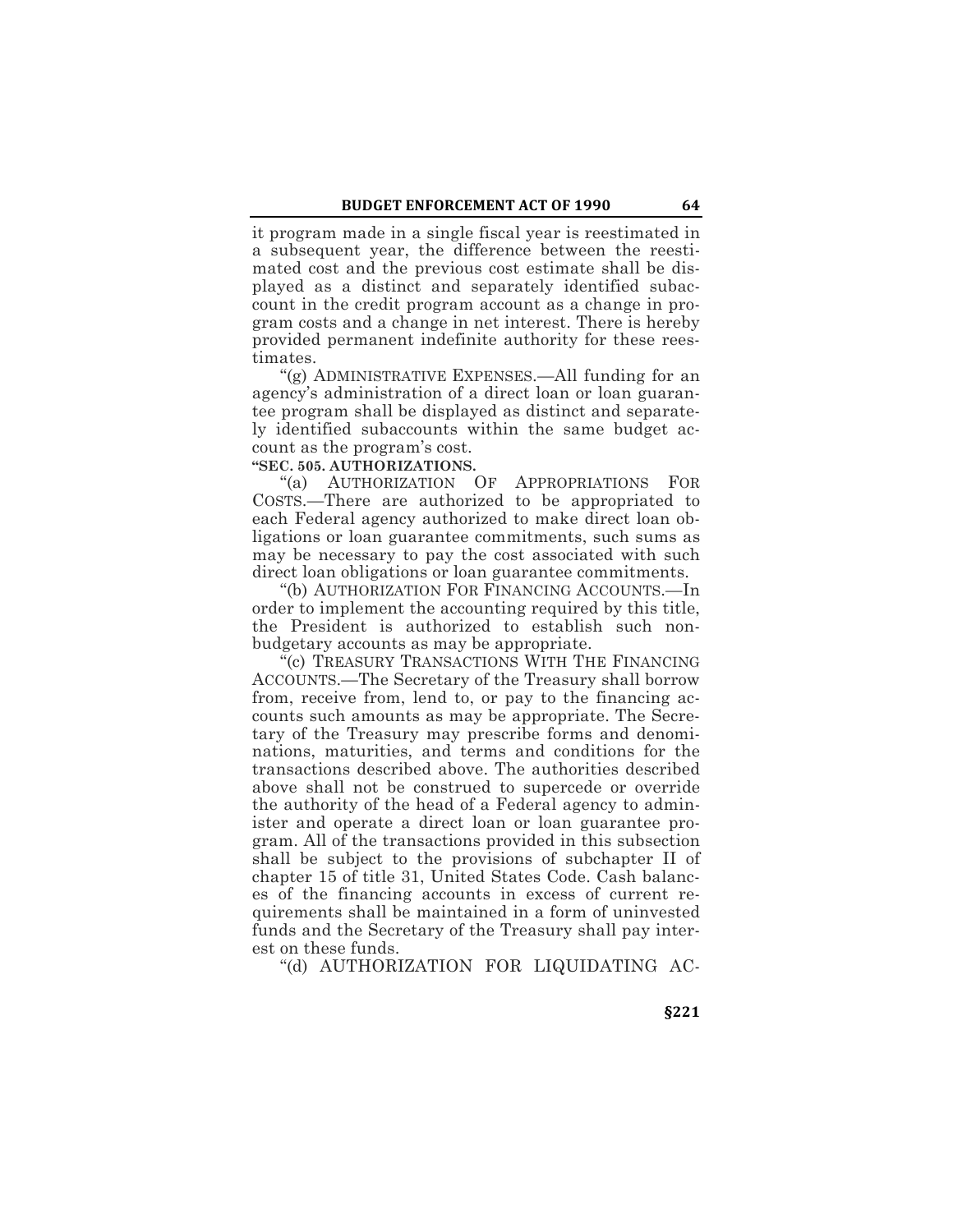COUNTS.—If funds in liquidating accounts are insufficient to satisfy the obligations and commitments of said accounts, there is hereby provided permanent, indefinite authority to make any payments required to be made on such obligations and commitments.

"(e) AUTHORIZATION OF APPROPRIATIONS FOR IM-PLEMENTATION EXPENSES.—There are authorized to be appropriated to existing accounts such sums as may be necessary for salaries and expenses to carry out the responsibilities under this title.

"(f) REINSURANCE.—Nothing in this title shall be construed as authorizing or requiring the purchase of insurance or reinsurance on a direct loan or loan guarantee from private insurers. If any such reinsurance for a direct loan or loan guarantee is authorized, the cost of such insurance and any recoveries to the Government shall be included in the calculation of the cost.

"(g) ELIGIBILITY AND ASSISTANCE.—Nothing in this title shall be construed to change the authority or the responsibility of a Federal agency to determine the terms and conditions of eligibility for, or the amount of assistance provided by a direct loan or a loan guarantee. **"SEC. 506. TREATMENT OF DEPOSIT INSURANCE AND** 

# **AGENCIES AND OTHER INSURANCE PRO-GRAMS.**

"(a) IN GENERAL.—

"(1) This title shall not apply to the credit or insurance activities of the Federal Deposit Insurance Corporation, National Credit Union Administration, Resolution Trust Corporation, Pension Benefit Guaranty Corporation, National Flood Insurance, National Insurance Development Fund, Crop Insurance, or Tennessee Valley Authority.

"(2) The Director and the Director of the Congressional Budget Office shall each study whether the accounting for Federal deposit insurance programs should be on a cash basis on the same basis as loan guarantees, or on a different basis. Each Director shall report findings and recommendations to the President and the Congress on or before May 31, 1991.

"(3) For the purposes of paragraph (2), the Office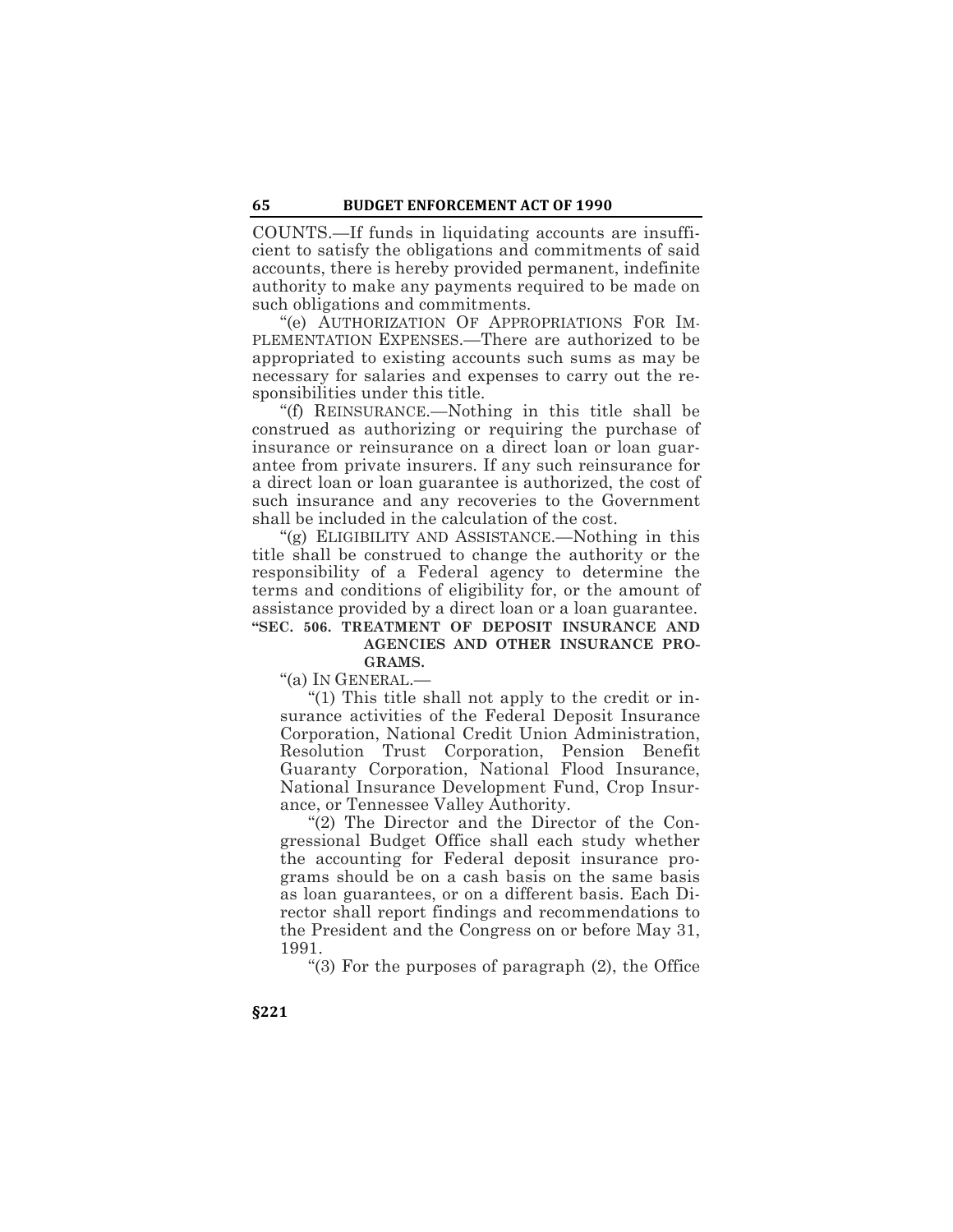of Management and Budget and the Congressional Budget Office shall have access to all agency data that may facilitate these studies.

**"SEC. 507. EFFECT ON OTHER LAWS.**

"(a) EFFECT ON OTHER LAWS.—This title shall supersede, modify, or repeal any provision of law enacted prior to the date of enactment of this title to the extent such provision is inconsistent with this title. Nothing in this title shall be construed to establish a credit limitation on any Federal loan or loan guarantee program.

"(b) CREDITING OF COLLECTIONS.—Collections resulting from direct loans obligated or loan guarantees committed prior to October 1, 1991, shall be credited to the liquidating accounts of Federal agencies. Amounts so credited shall be available, to the same extent that they were available prior to the date of enactment of this title, to liquidate obligations arising from such direct loans obligated or loan guarantees committed prior to October 1, 1991, including repayment of any obligations held by the Secretary of the Treasury or the Federal Financing Bank. The unobligated balances of such accounts that are in excess of current needs shall be transferred to the general fund of the Treasury. Such transfers shall be made from time to time but, at least once each year.'.

(b) CONFORMING AMENDMENTS-

(1) DEFINITION.—Section 3(2) of the Congressional Budget Act of 1974 is amended by adding at the end the following: "The term includes the cost for direct loan and loan guarantee programs, as those terms are defined by title V'.

(2) POINT OF ORDER FOR FISCAL YEAR 1991.— Effective January 1, 1991, for fiscal year 1991 only, section 302(f)(2) of the Congressional Budget Act of 1974 is amended by inserting after "new budget authority' the following: "or new credit authority'.

(3) SUNSET OF POINT OF ORDER IN FISCAL YEAR 1992.—Effective for fiscal years beginning after September 30, 1991, section 302 of the Congressional Budget Act is amended—

(A) in subsection  $(a)(1)$ —

(i) by striking "total entitlement authori-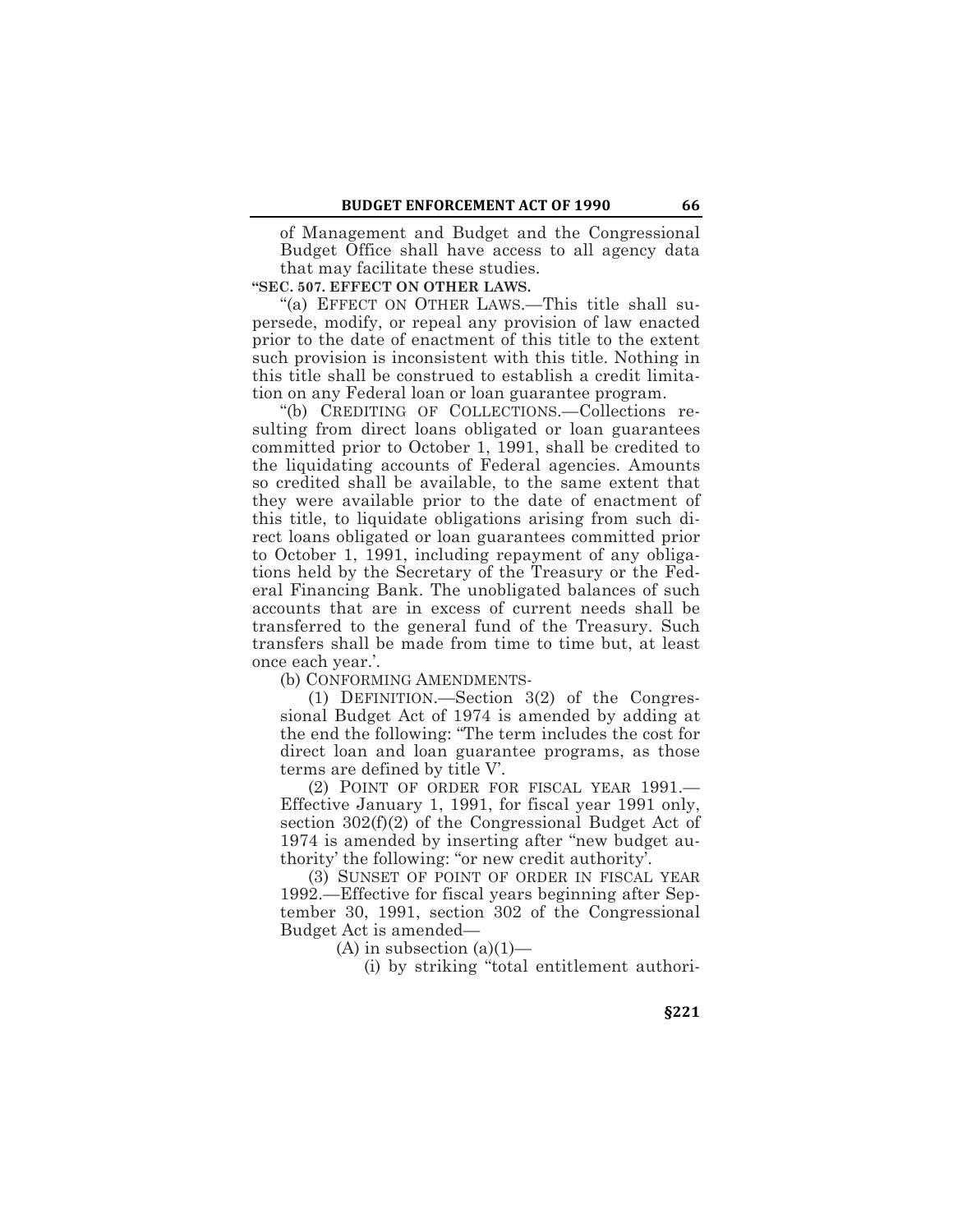ty, and total credit authority' and inserting 'and total entitlement authority';

(ii) by striking 'such entitlement authority, or such credit authority' and inserting "or such entitlement authority'; and

(iii) by striking "entitlement authority, and credit authority' and inserting 'and entitlement authority';

(B) in subsection (a)(2), by striking "total budget outlays, total new budget authority and new credit authority' and inserting "total budget outlays and total new budget authority';

 $(C)$  in subsection  $(b)(1)(A)$ , by striking 'budget outlays, new budget authority, and new credit authority' and inserting 'budget outlays and new budget authority';

(D) in subsection (c)—

(i) in paragraph (1), by inserting "or' at the end thereof; and

(ii) by striking "or (3) new credit authority for a fiscal year;'; and

 $(E)$  in subsection  $(f)(1)$ —

(i) by striking "year, new entitlement authority effective during such fiscal year, or new credit authority for such fiscal year,' and inserting "year or new entitlement authority effective during such fiscal year,'; and

(ii) by striking 'authority, new entitlement authority, or new credit authority' and inserting 'authority or new entitlement authority'.

### **SEC. 13202. CODIFICATION OF PROVISION REGARDING REVENUE ESTIMATES.**

(a) REDESIGNATION.—Section 201 of the Congressional Budget Act of 1974 is amended by redesignating subsection (f) as subsection (g).

(b) TRANSFER.—The text of section 273 of the Balanced Budget and Emergency Deficit Control Act of 1985 is transferred to section 201 of the Congressional Budget Act of 1974 and is designated as subsection (g).

(c) CONFORMING CHANGES.—Section 201(g) of the Congressional Budget Act of 1974 (as redesignated by subsection (b)) is amended by—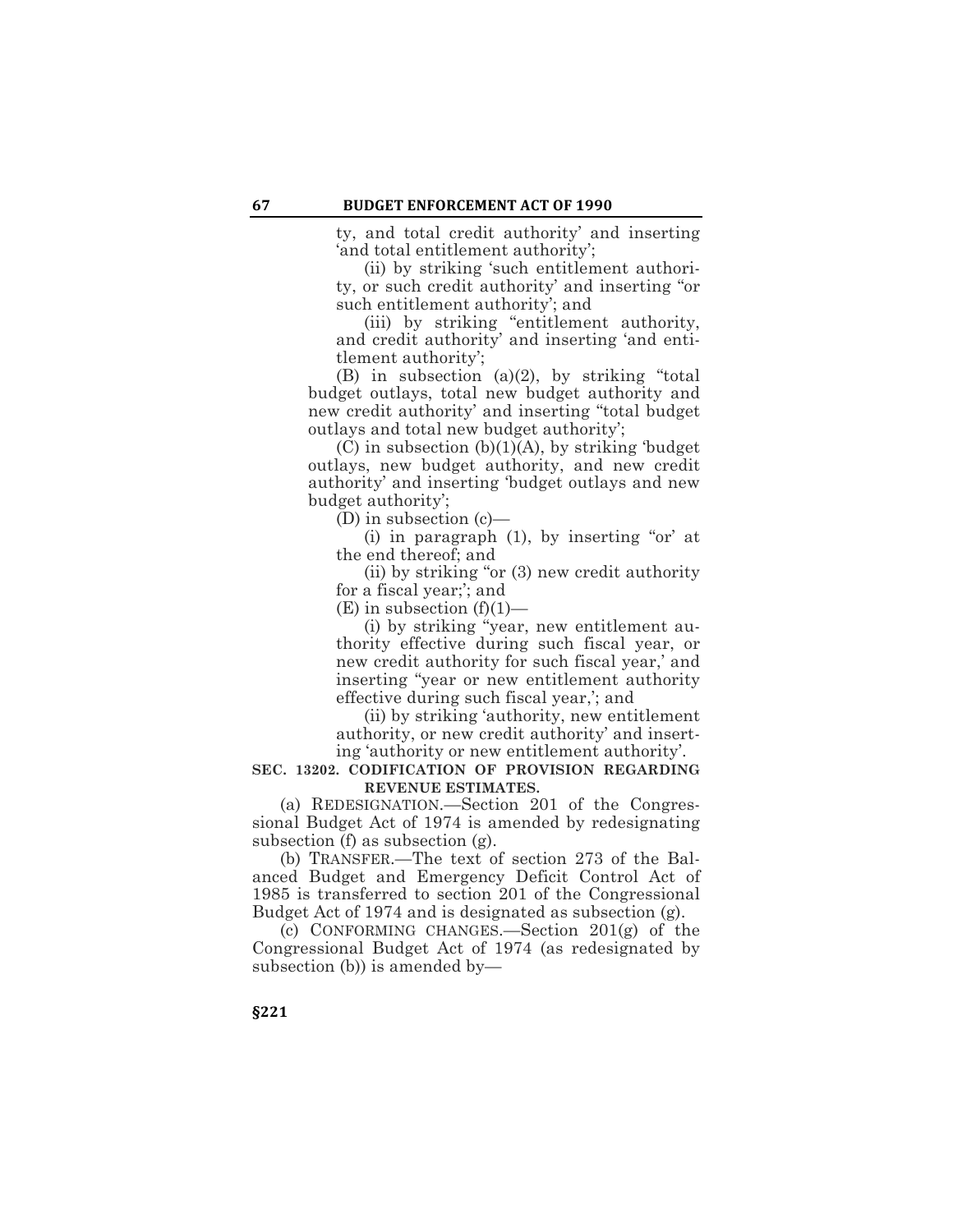(1) striking "this title and the Congressional Budget and Impoundment Control Act of 1974' and inserting "this Act'; and

(2) inserting "REVENUE ESTIMATES.—' before the first sentence.

#### **SEC. 13203. DEBT INCREASE AS MEASURE OF DEFICIT; DISPLAY OF FEDERAL RETIREMENT TRUST FUND BALANCES.**

Section 301(b) of the Congressional Budget Act of 1974 is amended by striking 'and' at the end of paragraph (3), by striking the period at the end of paragraph (4) and inserting a semicolon, and by adding at the end the following new paragraphs:

"(5) include a heading entitled "Debt Increase as Measure of Deficit' in which the concurrent resolution shall set forth the amounts by which the debt subject to limit (in section 3101 of title 31 of the United States Code) has increased or would increase in each of the relevant fiscal years; and

"(6) include a heading entitled "Display of Federal Retirement Trust Fund Balances' in which the concurrent resolution shall set forth the balances of the Federal retirement trust funds.'.

**SEC. 13204. PAY-AS-YOU-GO PROCEDURES.**

Section 301(b) of the Congressional Budget Act of 1974 (as amended by section 13203) is further amended by striking 'and' at the end of paragraph (5), by striking the period at the end of paragraph (6) and inserting a semicolon, and by adding at the end the following new paragraphs:

"(7) set forth pay-as-you-go procedures for the Senate whereby—

"(A) budget authority and outlays may be allocated to a committee for legislation that increases funding for entitlement and mandatory spending programs within its jurisdiction if that committee or the committee of conference on such legislation reports such legislation, if, to the extent that the costs of such legislation are not included in the concurrent resolution on the budget, the enactment of such legislation will not increase the deficit (by virtue of either deficit re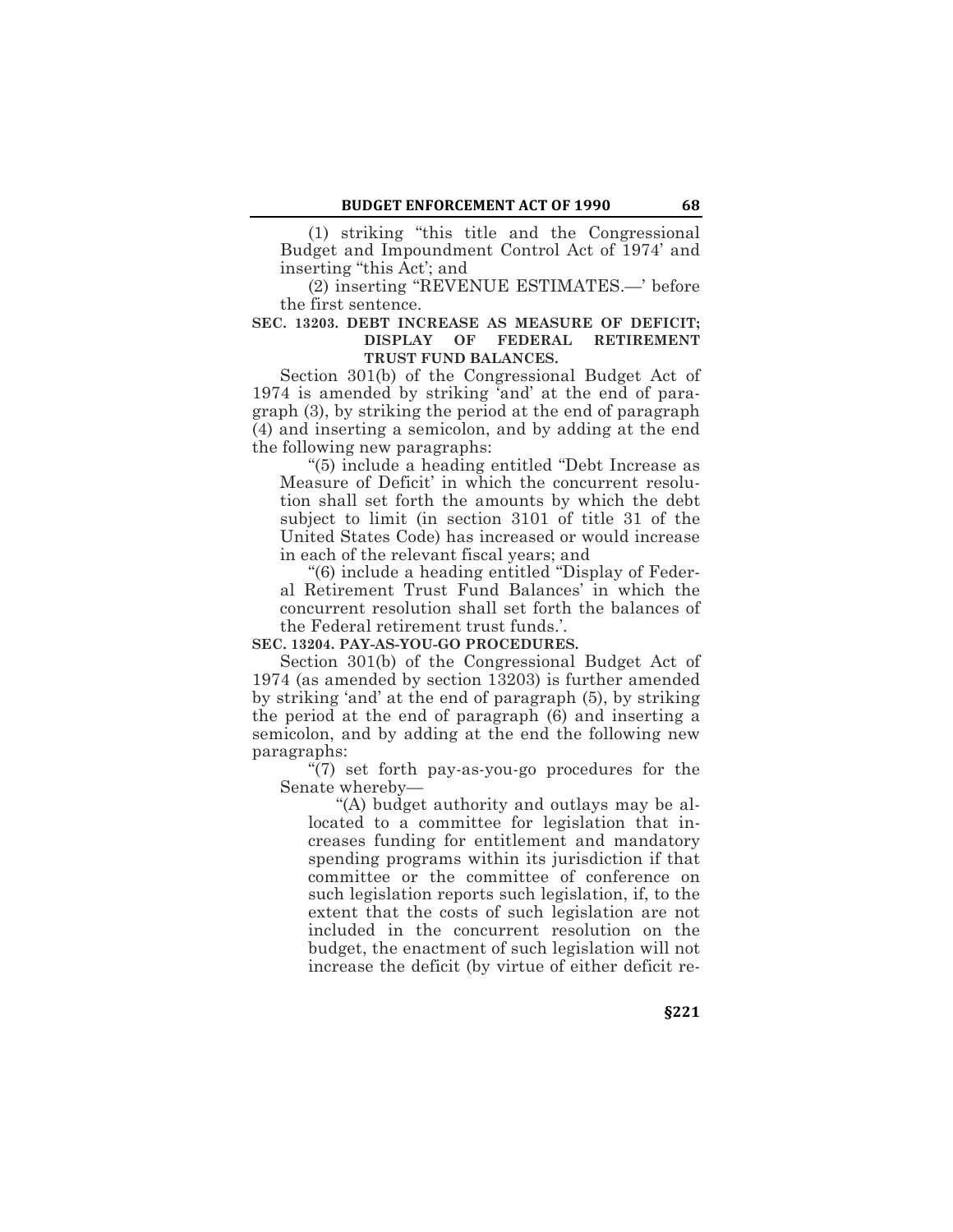duction in the bill or previously passed deficit reduction) in the resolution for the first fiscal year covered by the concurrent resolution on the budget, and will not increase the total deficit for the period of fiscal years covered by the concurrent resolution on the budget;

"(B) upon the reporting of legislation pursuant to subparagraph (A), and again upon the submission of a conference report on such legislation (if a conference report is submitted), the chairman of the Committee on the Budget of the Senate may file with the Senate appropriately revised allocations under section 302(a) and revised functional levels and aggregates to carry out this paragraph;

"(C) such revised allocations, functional levels, and aggregates shall be considered for the purposes of this Act as allocations, functional levels, and aggregates contained in the concurrent resolution on the budget; and

"(D) the appropriate committee shall report appropriately revised allocations pursuant to section 302(b) to carry out this paragraph; and

"(8) set forth procedures to effectuate pay-as-yougo in the House of Representatives.'.

#### **SEC. 13205. AMENDMENTS TO SECTION 303.**

(a) IN GENERAL.—Section 303(a) of the Congressional Budget Act of 1974 is amended—

(1) by repealing paragraph (5),

(2) by striking "or' at the end of paragraph (4),

(3) by inserting after paragraph (4) the following new paragraphs:

"(5) in the Senate only, new spending authority (as defined in section  $401(c)(2)$ ) for a fiscal year; or

"(6) in the Senate only, outlays,'; and

(4) by inserting after "the concurrent resolution on the budget for such fiscal year' the following: "(or, in the Senate, a concurrent resolution on the budget covering such fiscal year)'.

(b) EXCEPTIONS.—Section 303(b) of such Act is amended—

(1) by striking "Subsection (a)' and inserting "(1)

**§221**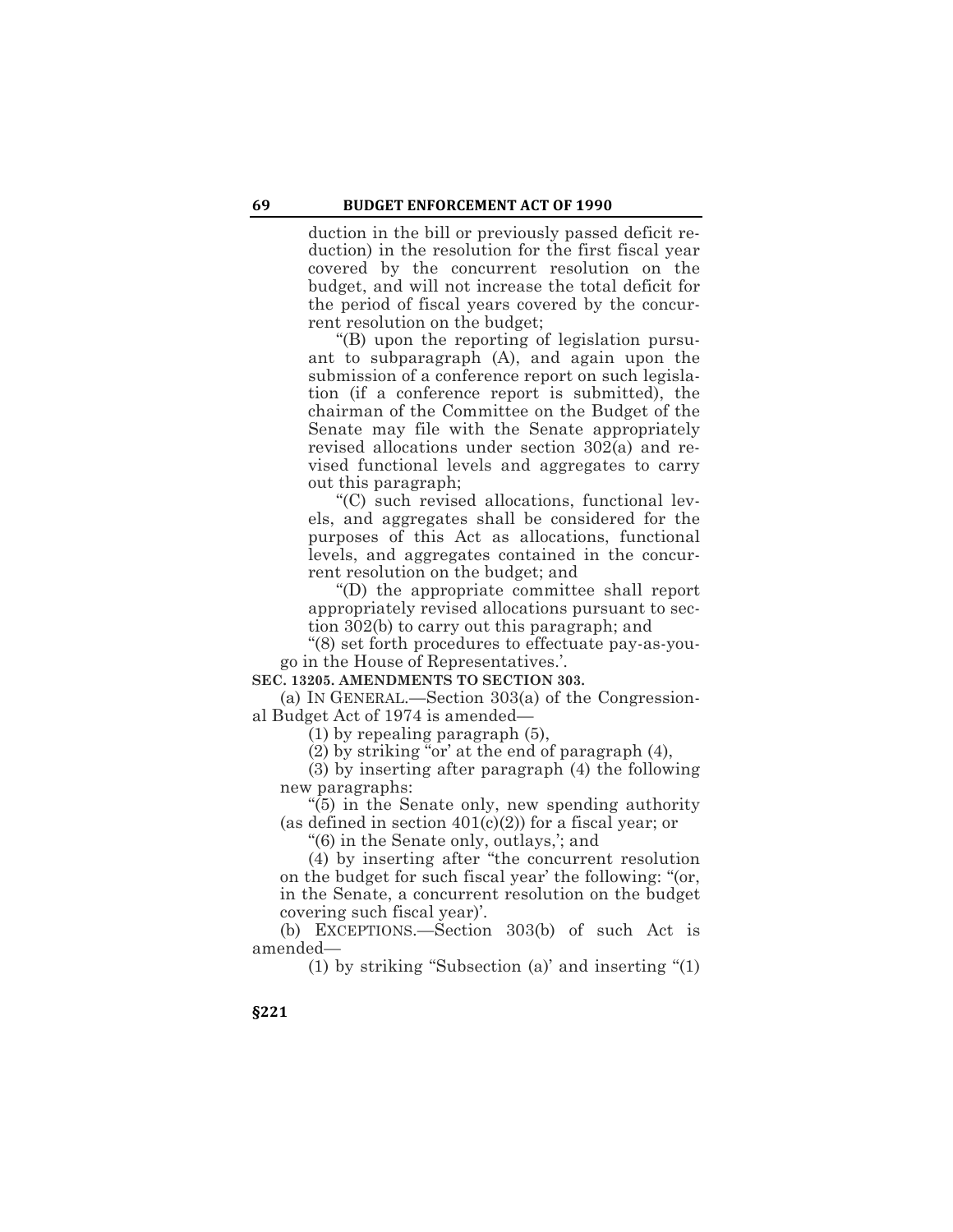In the House of Representatives, subsection (a)' and by redesignating paragraphs (1) and (2) as subparagraphs (A) and (B), respectively; and

(2) by inserting at the end the following new paragraph:

"(2) In the Senate, subsection (a) does not apply to any bill or resolution making advance appropriations for the fiscal year to which the concurrent resolution applies and the two succeeding fiscal years.'.

**SEC. 13206. AMENDMENTS TO SECTION 308.**

(a) REPORTS AND SUMMARIES OF CONGRESSIONAL BUDGET ACTIONS.—(1) Section  $308(a)(1)$  of that Act is amended—

(1) in the matter preceding subparagraph (A) by inserting after "fiscal year' the following: "(or fiscal years)';

(2) in subparagraph (A) by inserting after "fiscal year' the following: "(or fiscal years)'; and

(3) in subparagraph (C) by inserting after 'such fiscal year' the following: "(or fiscal years)'.

(b) CONFORMING AMENDMENT.—Section 308(a)(2) of that Act is amended by inserting after "fiscal year' the following: "(or fiscal years)'.

(c) ADDITIONAL CONFORMING AMENDMENT.—Section 308(b)(1) of that Act is amended—

(1) by striking "for a fiscal year' in the first sentence and inserting "for each fiscal year covered by a concurrent resolution on the budget'; and

(2) by striking 'such fiscal year' in the second sentence and inserting "the first fiscal year covered by the appropriate concurrent resolution'.

**SEC. 13207. STANDARDIZATION OF LANGUAGE REGARD-ING POINTS OF ORDER.**

(a) IN GENERAL.—The Congressional Budget Act of 1974 is amended—

 $(1)(A)$  in section 302 $(c)$ , by striking 'bill or resolution, or amendment thereto' and inserting 'bill, joint resolution, amendment, motion, or conference report';

 $(B)$  in section  $302(f)(1)$ , by inserting "joint' before 'resolution' the second and third places it appears and in section 302(f)(2), by striking 'bill or resolution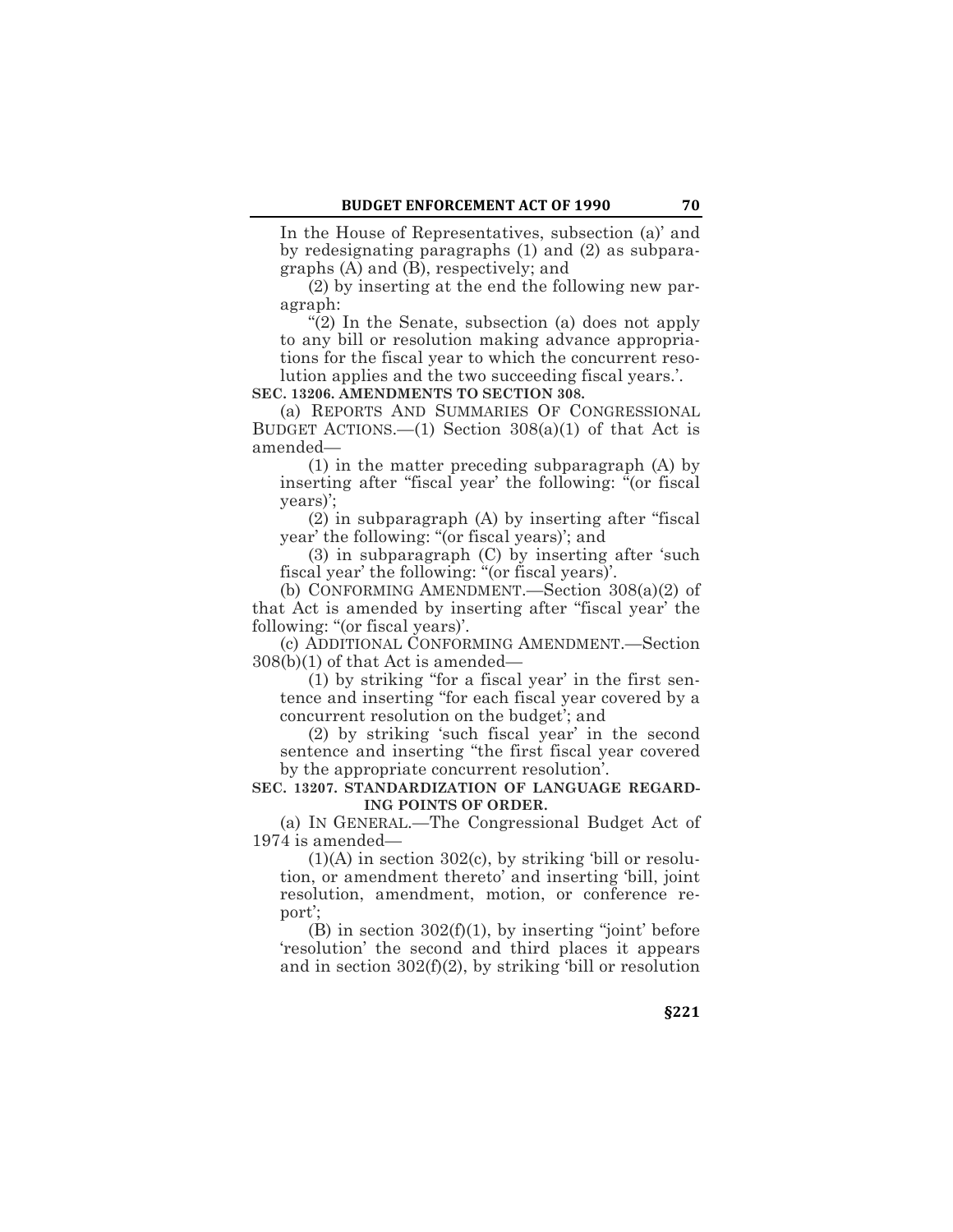(including a conference report thereon), or any amendment to a bill or resolution' and inserting 'bill, joint resolution, amendment, motion, or conference report';

(C) in section 303(a), by striking 'bill or resolution (or amendment thereto)' and inserting 'bill, joint resolution, amendment, motion, or conference report';

(D) in section 306, by striking 'bill or resolution, and no amendment to any bill or resolution' and inserting 'bill, resolution, amendment, motion, or conference report';

 $(E)$  in section 311(a), by-

(i) striking 'bill, resolution, or amendment' and inserting 'bill, joint resolution, amendment, motion, or conference report'; and

(ii) striking "or any conference report on any such bill or resolution';

 $(F)$  in section 401(a), by-

(i) striking 'bill, resolution, or conference report' and inserting 'bill, joint resolution, amendment, motion, or conference report'; and

(ii) striking "(or any amendment which provides such new spending authority)';

 $(G)$  in section 401(b)(1), by-

(i) striking 'bill or resolution' and inserting 'bill, joint resolution, amendment, motion, or conference report, as reported to its House'; and

(ii) striking "(or any amendment which provides such new spending authority)'; and

(H) in section  $402(a)$ , by-

(i) striking 'bill, resolution, or conference report' and inserting 'bill, joint resolution, amendment, motion, or conference report'; and

(ii) striking "or any amendment'; and

(2) in section  $302(f)(2)$ , by striking "outlays or new budget authority' and inserting "outlays, new budget authority, or new spending authority (as defined in section  $401(c)(2)$ .

(b) POINTS OF ORDER IN THE SENATE.—

(1) Title III of the Congressional Budget Act of 1974 is amended by adding at the end the following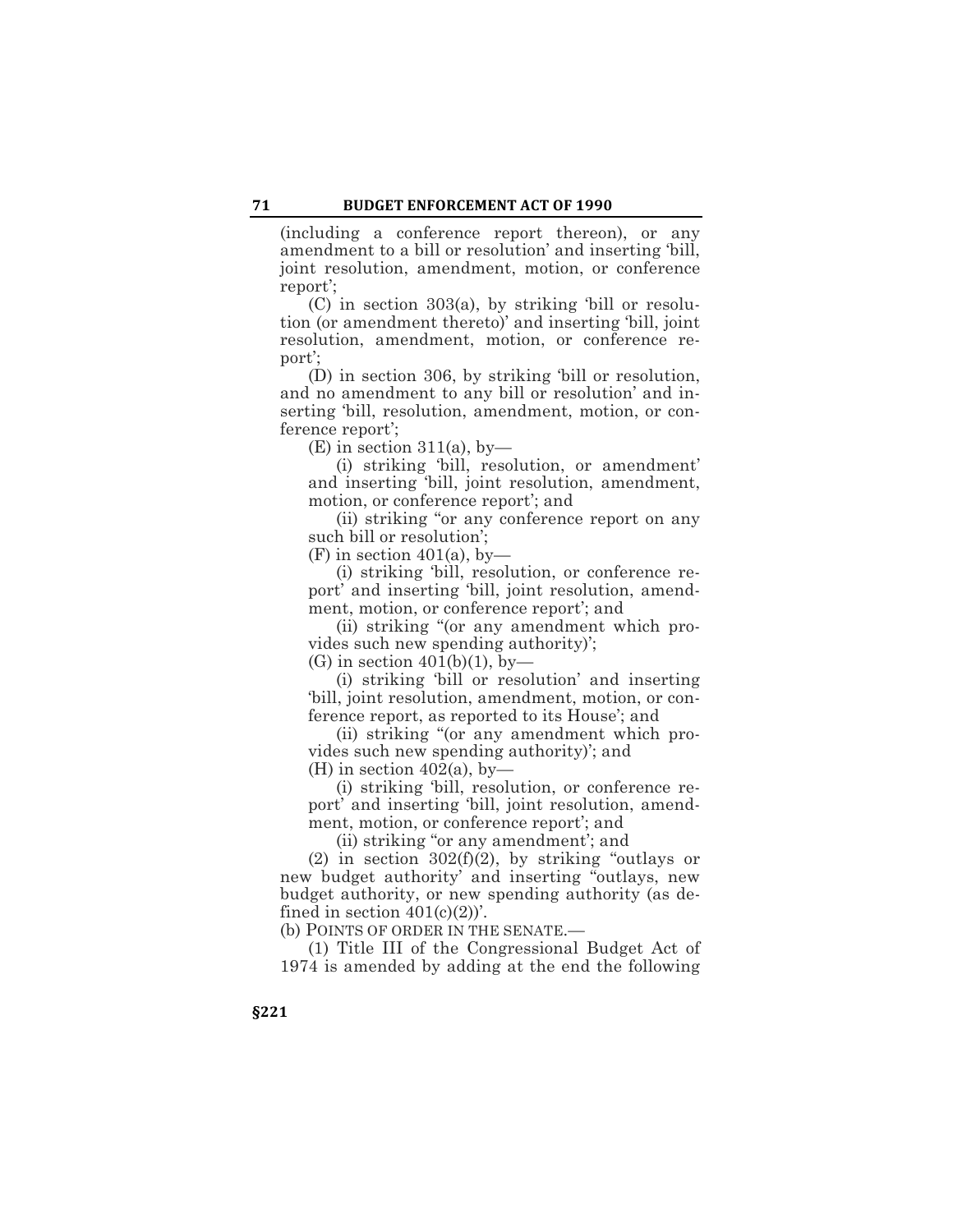new section:

#### "EFFECTS OF POINTS OF ORDER

"SEC. 312. POINTS OF ORDER IN THE SENATE AGAINST AMENDMENTS BETWEEN THE HOUSES.—[(a)]<sup>1</sup> Each provision of this Act that establishes a point of order against an amendment also establishes a point of order in the Senate against an amendment between the Houses. If a point of order under this Act is raised in the Senate against an amendment between the Houses, and the Presiding Officer sustains the point of order, the effect shall be the same as if the Senate had disagreed to the amendment.

"(b) EFFECT OF A POINT OF ORDER ON A BILL IN THE SENATE.— $[(1)]^2$  In the Senate, if the Chair sustains a point of order under this Act against a bill, the Chair shall then send the bill to the committee of appropriate jurisdiction for further consideration.'.

(2) The table of contents for the Congressional Budget and Impoundment Control Act of 1974 is amended by adding after the item relating to section 311 the following new item:

"Sec. 312. Effect of points of order.'.

 $\overline{a}$ 

(c) ADJUSTMENT IN THE SENATE OF ALLOCATIONS AND AGGREGATES TO REFLECT CHANGES PURSUANT TO SECTION 310(c).—Section 310(c) of the Congressional Budget Act of 1974 is amended by—

(1) inserting "(1)" before "Any committee";

(2) redesignating subparagraphs (A) and (B) of paragraph (1) as clauses (i) and (ii), respectively;

(3) redesignating paragraphs (1) and (2) as subparagraphs (A) and (B), respectively; and

(4) inserting at the end the following new paragraph:

"(2)(A) Upon the reporting to the Committee on the Budget of the Senate of a recommendation that shall be deemed to have complied with such direc-

<sup>&</sup>lt;sup>1</sup> Because the section includes a subsection  $(b)$ , a subsection  $(a)$  indicator should have been included.<br><sup>2</sup> Because the subsection includes a paragraph (2), a paragraph (

indicator should have been included.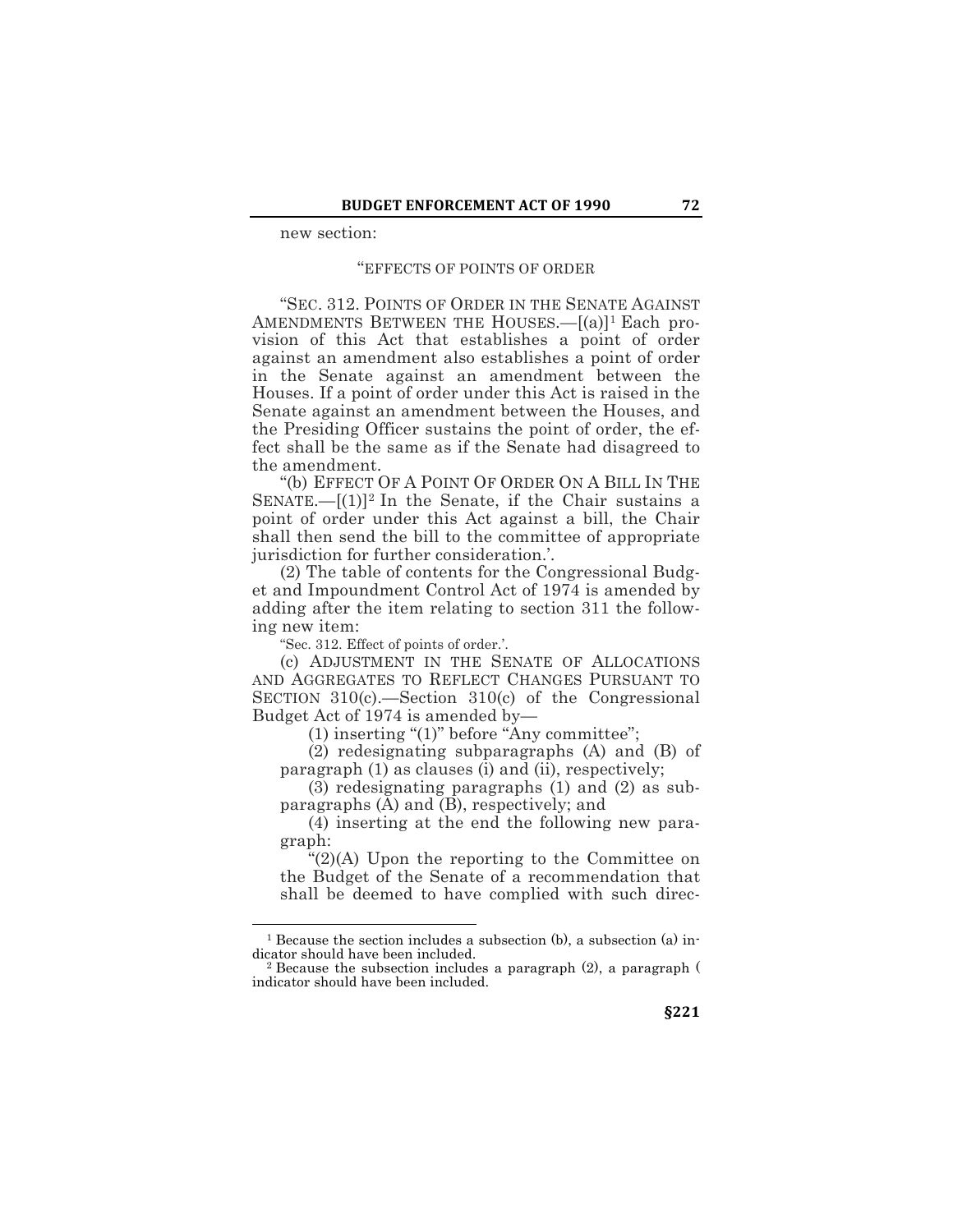tions solely by virtue of this subsection, the chairman of that committee may file with the Senate appropriately revised allocations under section 302(a) and revised functional levels and aggregates to carry out this subsection.

"(B) Upon the submission to the Senate of a conference report recommending a reconciliation bill or resolution in which a committee shall be deemed to have complied with such directions solely by virtue of this subsection, the chairman of the Committee on the Budget of the Senate may file with the Senate appropriately revised allocations under section 302(a) and revised functional levels and aggregates to carry out this subsection.

"(C) Allocations, functional levels, and aggregates revised pursuant to this paragraph shall be considered to be allocations, functional levels, and aggregates contained in the concurrent resolution on the budget pursuant to section 301.

"(D) Upon the filing of revised allocations pursuant to this paragraph, the reporting committee shall report revised allocations pursuant to section 302(b) to carry out this subsection.'.

(d) RECONCILIATION INSTRUCTIONS.—Section 310(a)(4) of the Congressional Budget Act of 1974 is amended by inserting after "(3)' the following: "(including a direction to achieve deficit reduction)'.

# **SEC. 13208. STANDARDIZATION OF ADDITIONAL DEFICIT CONTROL PROVISIONS.**

(a) Section 904 of the Congressional Budget Act of 1974 is amended—

(1) by amending subsection (c) to read as follows:

"(c) WAIVER.— $[(1)]$ <sup>3</sup> Sections 305(b)(2), 305(c)(4), 306, 904(c), and 904(d) may be waived or suspended in the Senate only by the affirmative vote of three-fifths of the Members, duly chosen and sworn. Sections 301(i), 302(c), 302(f), 310(d)(2), 310(f), 311(a), 313, 601(b), and  $606(c)$  of this Act and sections  $258(a)(4)(C)$ ,  $258A(b)(3)(C)(i)$ ,  $258B(f)(1)$ ,  $258B(h)(1)$ ,  $258B(h)(3)$ ,  $258C(a)(5)$ , and  $258C(b)(1)$  of the Balanced Budget and

 $\overline{a}$ <sup>3</sup> Because the subsection includes a paragraph (2), a paragraph (1) indicator should have been included.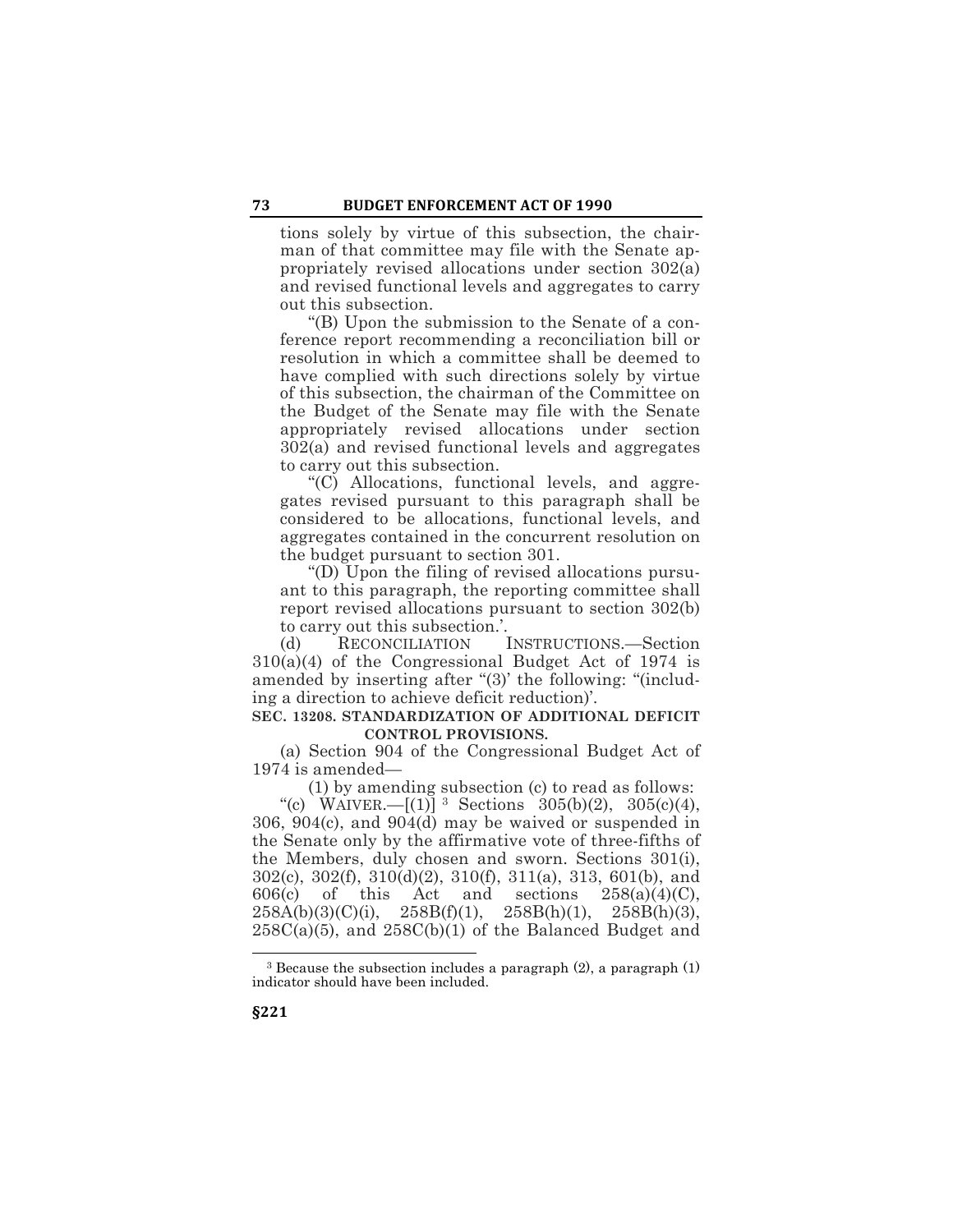Emergency Deficit Control Act of 1985 may be waived or suspended in the Senate only by the affirmative vote of three-fifths of the Members, duly chosen and sworn."; and

(2) in subsection (d) by inserting at the end the following: "An affirmative vote of three-fifths of the Members of the Senate, duly chosen and sworn, shall be required in the Senate to sustain an appeal of the ruling of the Chair on a point of order raised under sections 305(b)(2), 305(c)(4), 306, 904(c), and 904(d). An affirmative vote of three-fifths of the Members of the Senate, duly chosen and sworn, shall be required in the Senate to sustain an appeal of the ruling of the Chair on a point of order raised under sections 301(i), 302(c), 302(f), 310(d)(2), 310(f), 311(a), 313, 601(b), and 606(c) of this Act and sections  $258(a)(4)(C)$ ,  $258A(b)(3)(C)(i)$ ,  $258B(f)(1)$ ,  $258B(h)(1)$ ,  $258B(h)(3)$ ,  $258C(a)(5)$ , and  $258C(b)(1)$  of the Balanced Budget and Emergency Deficit Control Act of 1985'.

(b) Section 275(b)(2) of the Balanced Budget and Emergency Deficit Control Act of 1985 is amended—

(1) in subparagraph (C), by striking the final word 'and';

(2) in subparagraph (D), by striking the final period and inserting "; and'; and

(3) by inserting at the end the following new subparagraph:

"(E) the second sentence of section 904(c) of the Congressional Budget and Impoundment Control Act of 1974 and the final sentence of section 904(d) of that Act."

# **SEC. 13209. CODIFICATION OF PRECEDENT WITH RE-GARD TO CONFERENCE REPORTS AND AMENDMENTS BETWEEN HOUSES.**

Section 305(c) of the Congressional Budget Act 1974 is amended—

 $(1)$  in paragraph  $(1)$ —

(A) by striking the first sentence; and

(B) by inserting after 'consideration of the conference report' the following: "on any concurrent resolution on the budget (or a reconciliation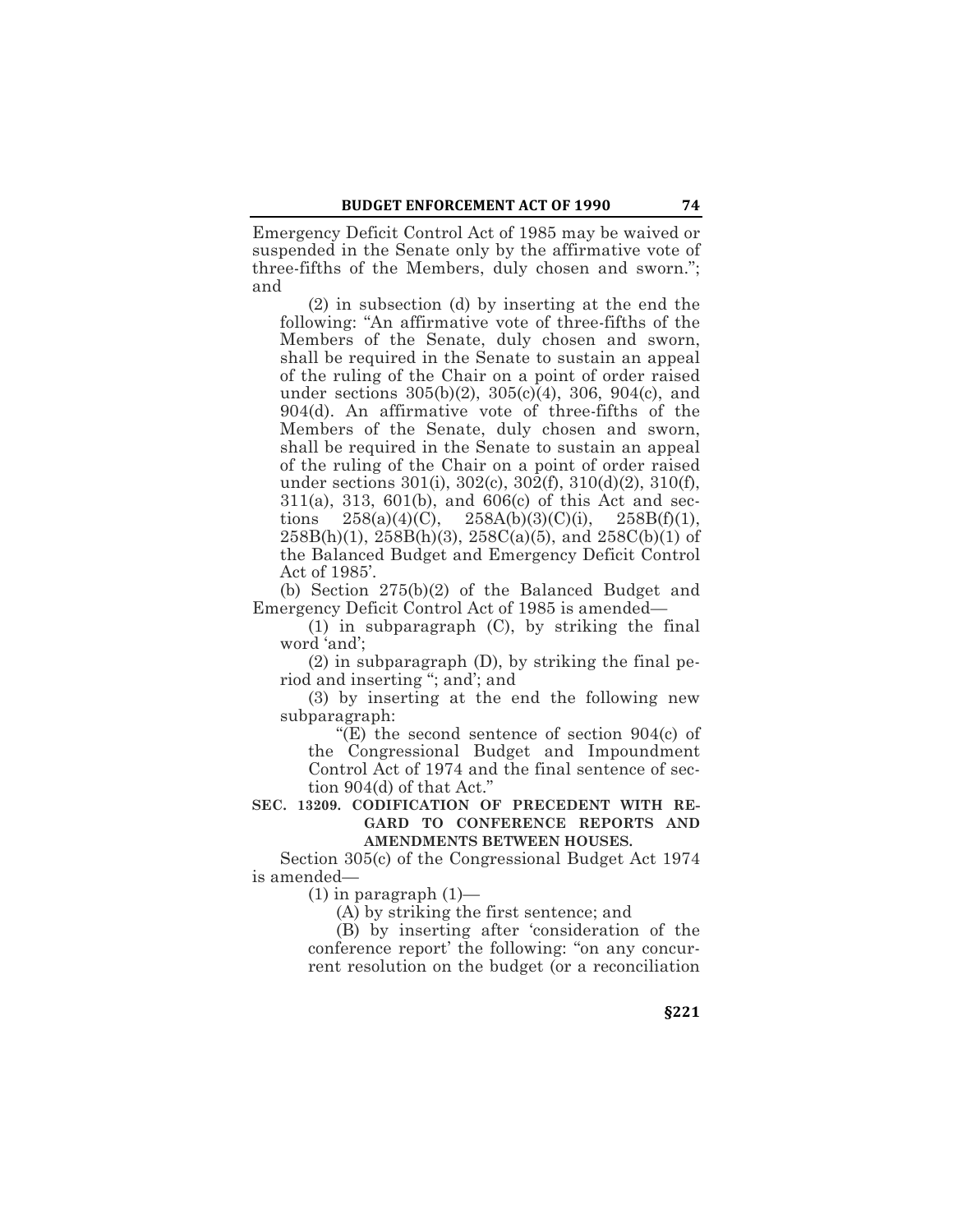bill or resolution)'; and

(2) in paragraph (2), by inserting "(or a message between Houses)' after 'conference report' each place it appears.

## **SEC. 13210. SUPERSEDED DEADLINES AND CONFORMING CHANGES.**

The Congressional Budget Act of 1974 is amended—

(1) in section 305, by striking subsection (d) and redesignating subsection (e) as subsection (d); and

(2) in section 310(f), by striking paragraph (1) and by striking "(2) POINT OF ORDER IN THE HOUSE OF REPRESENTATIVES.—'.

#### **SEC. 13211. DEFINITIONS.**

(a) BUDGET AUTHORITY.—Section 3(2) of the Congressional Budget and Impoundment Control Act of 1974 is amended to read as follows:

"(2) BUDGET AUTHORITY AND NEW BUDGET AU-THORITY.—

"(A) IN GENERAL.—The term 'budget authority' means the authority provided by Federal law to incur financial obligations, as follows:

"(i) provisions of law that make funds available for obligation and expenditure (other than borrowing authority), including the authority to obligate and expend the proceeds of offsetting receipts and collections;

"(ii) borrowing authority, which means authority granted to a Federal entity to borrow and obligate and expend the borrowed funds, including through the issuance of promissory notes or other monetary credits;

"(iii) contract authority, which means the making of funds available for obligation but not for expenditure; and

"(iv) offsetting receipts and collections as negative budget authority, and the reduction thereof as positive budget authority.

"(B) LIMITATIONS ON BUDGET AUTHORI-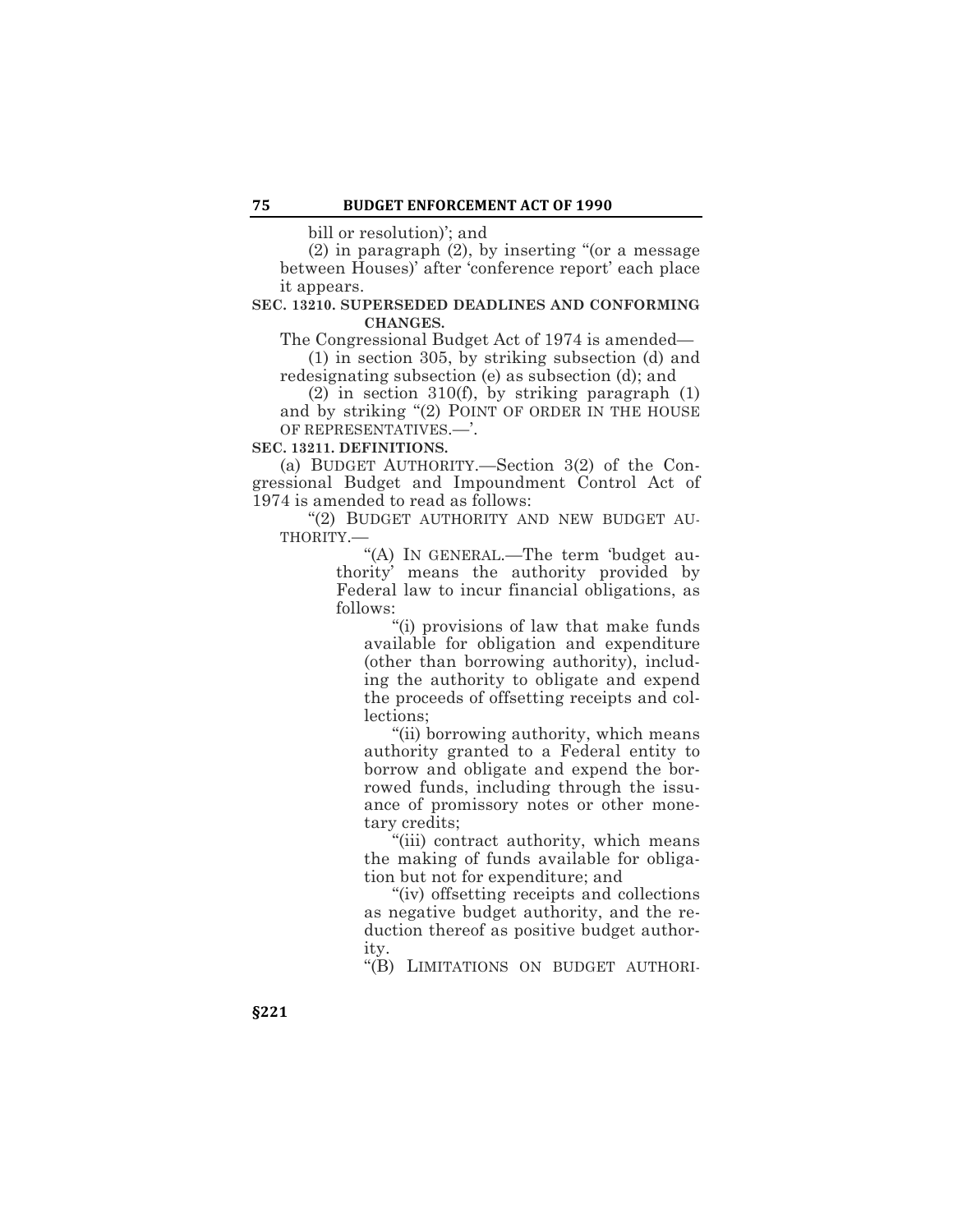TY.—With respect to the Federal Hospital Insurance Trust Fund, the Supplementary Medical Insurance Trust Fund, the Unemployment Trust Fund, and the railroad retirement account, any amount that is precluded from obligation in a fiscal year by a provision of law (such as a limitation or a benefit formula) shall not be budget authority in that year.

"(C) NEW BUDGET AUTHORITY.—The term "new budget authority' means, with respect to a fiscal year—

"(i) budget authority that first becomes available for obligation in that year, including budget authority that becomes available in that year s4 a result of a reappropriation; or

"(ii) a change in any account in the availability of unobligated balances of budget authority carried over from a prior year, resulting from a provision of law first effective in that year;

and includes a change in the estimated level of new budget authority provided in indefinite amounts by existing law.'.

(b) EFFECTIVE DATE.—The amendment made by subsection (a) shall be effective for fiscal year 1992 and subsequent fiscal years.

**SEC. 13212. SAVINGS TRANSFERS BETWEEN FISCAL YEARS.**

Section 202 of Public Law 100-119 is repealed.

**SEC. 13213. CONFORMING CHANGE TO TITLE 31.**

(a) LIMITATIONS ON EXPENDING AND OBLIGATING.— Section 1341(a)(1) of title 31, United States Code, is amended—

(1) in subparagraph (A), by striking the final word "or';

(2) in subparagraph (B), by striking the final period and inserting a semicolon; and

(3) by adding at the end the following new sub-

 $\overline{a}$ 

<sup>4</sup> So in original. Should be "as".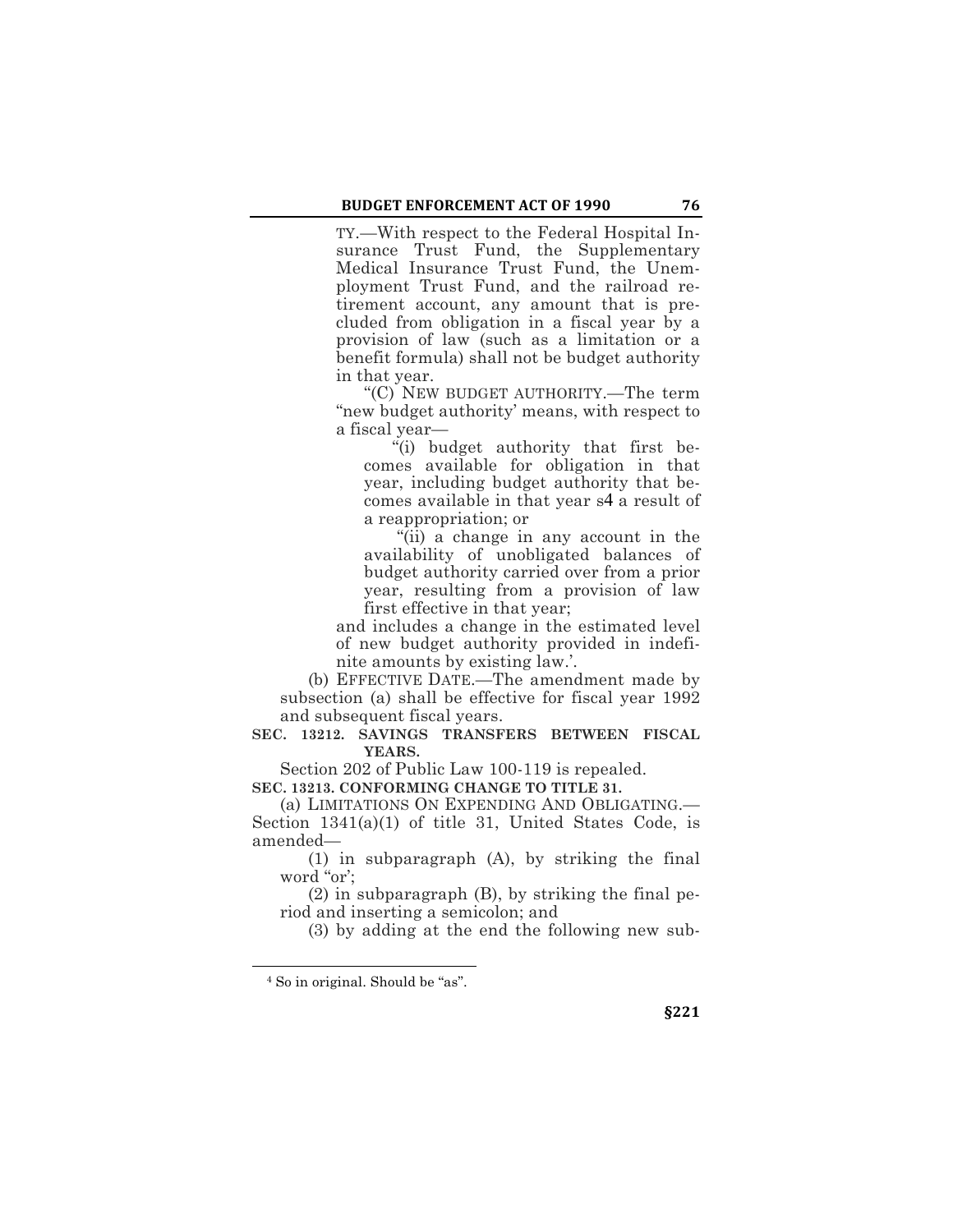paragraphs:

"(C) make or authorize an expenditure or obligation of funds required to be sequestered under section 252 of the Balanced Budget and Emergency Deficit Control Act of 1985; or

"(D) involve either government in a contract or obligation for the payment of money required to be sequestered under section 252 of the Balanced Budget and Emergency Deficit Control Act of 1985.'.

(b) LIMITATION ON VOLUNTARY SERVICES.—Section 1342 of title 31, United States Code, is amended by inserting at the end the following: "As used in this section, the term "emergencies involving the safety of human life or the protection of property' does not include ongoing, regular functions of government the suspension of which would not imminently threaten the safety of human life or the protection of property.'.

# **SEC. 13214. THE BYRD RULE ON EXTRANEOUS MATTER IN RECONCILIATION.**

(a) THE BYRD RULE ON EXTRANEOUS MATTER IN RECONCILIATION.—Section 20001 of the Consolidated Omnibus Budget Reconciliation Act of 1985 is amended—

(1) in subsection (a)—

(A) by inserting after "(a)' the following: "IN GENERAL.—';

(B) by inserting after "1974' the following: "(whether that bill or resolution originated in the Senate or the House) or section 258C of the Balanced Budget and Emergency Deficit Control Act of 1985';

(2) in subsection (d) by inserting after "(d)' the following: "EXTRANEOUS PROVISIONS.—';

 $(3)$  in subsection  $(d)(1)(A)$  by inserting before the semicolon "(but a provision in which outlay decreases or revenue increases exactly offset outlay increases or revenue decreases shall not be considered extraneous by virtue of this subparagraph)';

(4) in subsection  $(d)(1)(D)$  by striking 'and' after the semicolon;

(5) in subsection  $(d)(1)(E)$ , by striking the period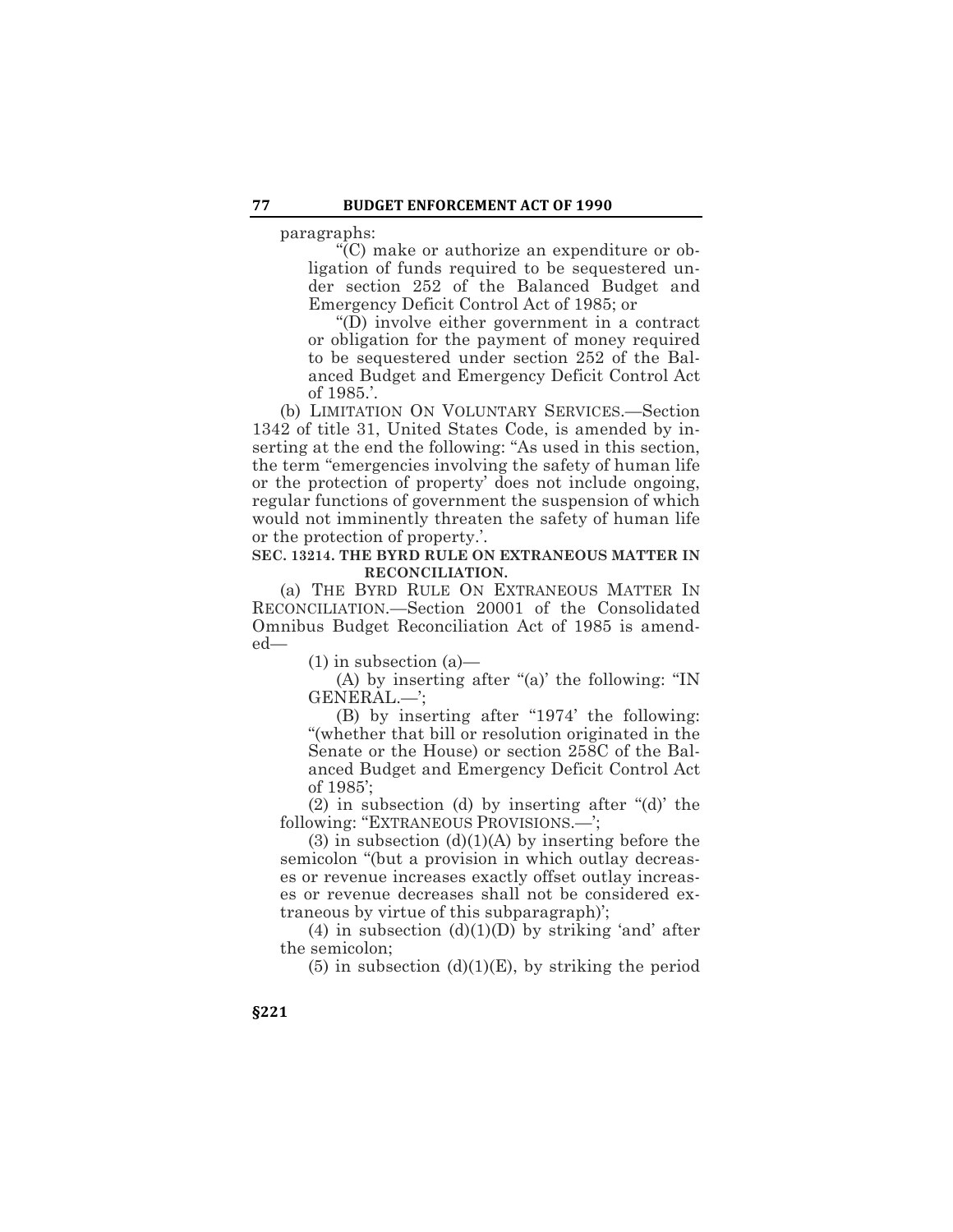at the end and inserting "; and';

 $(6)$  in subsection  $(d)(1)$  by adding at the end the following new subparagraph:

"(F) a provision shall be considered extraneous if it violates section 310(g).';

 $(7)$  in subsection  $(d)(2)$ , by inserting after "A' the first place it appears the following: "Senateoriginated'; and

(8) by adding at the end the following new subsections:

"(e) EXTRANEOUS MATERIALS.—Upon the reporting or discharge of a reconciliation bill or resolution pursuant to section 310 in the Senate, and again upon the submission of a conference report on such a reconciliation bill or resolution, the Committee on the Budget of the Senate shall submit for the record a list of material considered to be extraneous under subsections  $(b)(1)(A)$ ,  $(b)(1)(B)$ , and  $(b)(1)(E)$  of this section to the instructions of a committee as provided in this section. The inclusion or exclusion of a provision shall not constitute a determination of extraneousness by the Presiding Officer of the Senate.

"(f) GENERAL POINT OF ORDER.—Notwithstanding any other law or rule of the Senate, it shall be in order for a Senator to raise a single point of order that several provisions of a bill, resolution, amendment, motion, or conference report violate this section. The Presiding Officer may sustain the point of order as to some or all of the provisions against which the Senator raised the point of order. If the Presiding Officer so sustains the point of order as to some of the provisions (including provisions of an amendment, motion, or conference report) against which the Senator raised the point of order, then only those provisions (including provisions of an amendment, motion, or conference report) against which the Presiding Officer sustains the point of order shall be deemed stricken pursuant to this section. Before the Presiding Officer rules on such a point of order, any Senator may move to waive such a point of order as it applies to some or all of the provisions against which the point of order was raised. Such a motion to waive is amendable in accordance with the rules and precedents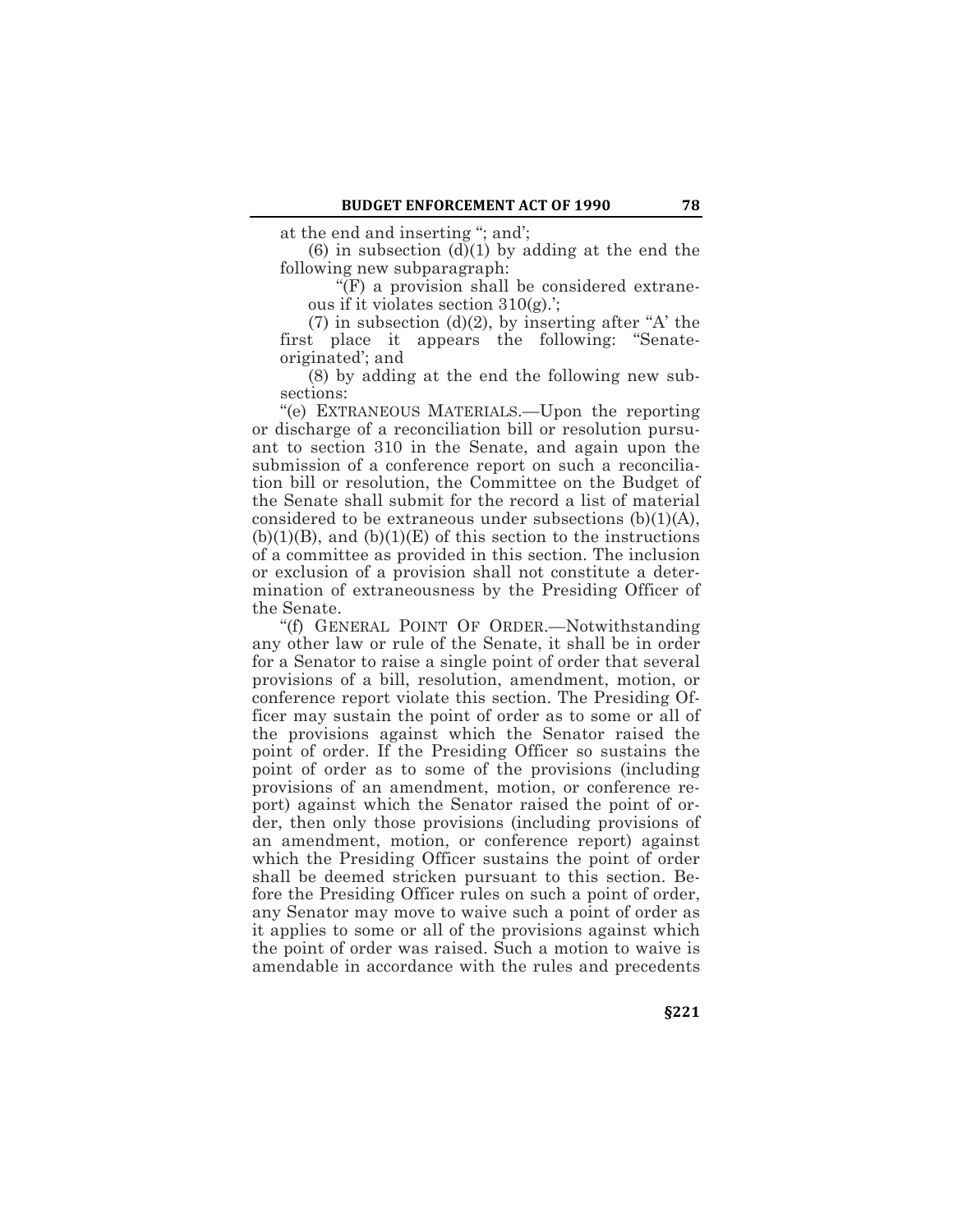of the Senate. After the Presiding Officer rules on such a point of order, any Senator may appeal the ruling of the Presiding Officer on such a point of order as it applies to some or all of the provisions on which the Presiding Officer ruled.

"(g) DETERMINATION OF LEVELS.—For purposes of this section, the levels of new budget authority, budget outlays, new entitlement authority, and revenues for a fiscal year shall be determined on the basis of estimates made by the Committee on the Budget of the Senate.'.

(b) TRANSFER OF BYRD RULE.—(1) Section 20001 of the Consolidated Omnibus Budget Reconciliation Act of 1985, as amended by subsection (a), is transferred to the end of title III of the Congressional Budget Act of 1974, and designated as section 313 of that Act.

(2) Section 313 of the Congressional Budget Act of 1974 is amended by—

(A) adding at the beginning the following center heading:

"EXTRANEOUS MATTER IN RECONCILIATION LEGISLATION';

(B) striking subsection (b), subsection (c), and the last sentence of subsection (a); and

(C) redesignating subsections  $(d)^5$  (e), (f), and (g) as subsections (b), (c), (d) and (e), respectively.

(3) Subsection (a) of the first section of Senate Resolution 286 (99th Congress, 1st Session), as amended by Senate Resolution 509 (99th Congress, 2d Session) is enacted as subsection (c) of section 313 of the Congressional Budget Act of 1974.

(4) Section 313 of the Congressional Budget Act of 1974 is amended—

 $(A)$  in subsections  $(a)$ ,  $(b)(1)(A)$ , and  $(c)$ , by striking "of the Congressional Budget Act of 1974';

(B) in subsection (a), by striking "(d)' and inserting " $(b)$ ";

(C) in subsection  $(b)(2)(C)$ , by adding "or' at the end thereof;

(D) in subsection (c), by striking "when' and inserting "When';

(E) in subsection (c)(1), by striking " $(d)(1)(A)$  or

 $\overline{a}$ 

<sup>5</sup> So in original. Missing comma. Should read as "(d),".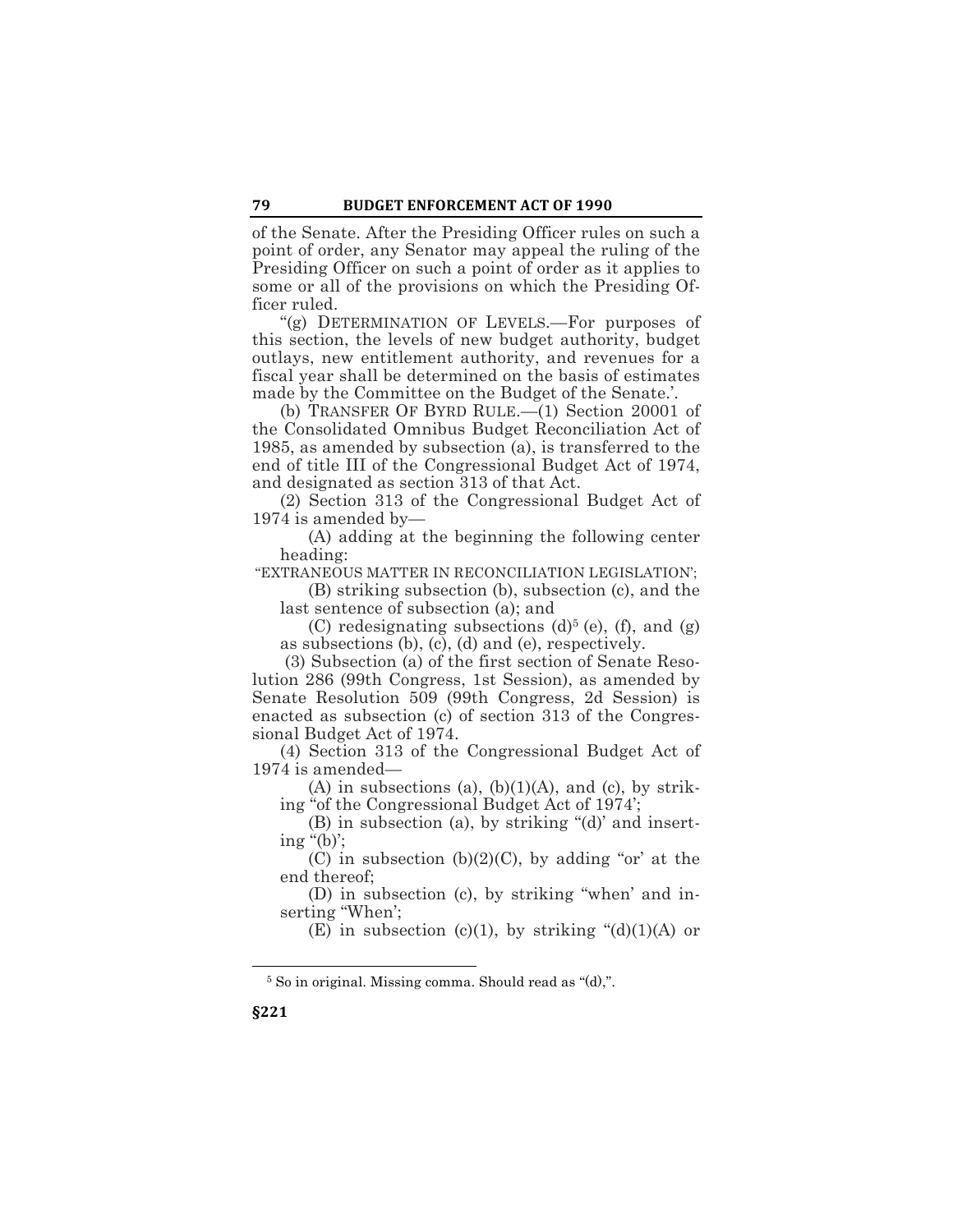$(d)(1)(D)$  of section 20001 of the Consolidated Omnibus Budget Reconciliation Act of 1985' and inserting "(b)(1)(A), (b)(1)(B), (b)(1)(D), (b)(1)(E), or (b)(1)(F)'; and

 $(F)$  in subsection  $(c)(2)$ , by striking "this resolution' and inserting "this subsection'.

(5) The table of contents for the Congressional Budget and Impoundment Control Act of 1974 is amended by adding after the item for section 312 the following new item:

"Sec. 313. Extraneous matter in reconciliation legislation.".

## **Subtitle C—Social Security**

## **SEC. 13301. OFF-BUDGET STATUS OF OASDI TRUST FUNDS.**

(a) EXCLUSION OF SOCIAL SECURITY FROM ALL BUDGETS.—Notwithstanding any other provision of law, the receipts and disbursements of the Federal Old-Age and Survivors Insurance Trust Fund and the Federal Disability Insurance Trust Fund shall not be counted as new budget authority, outlays, receipts, or deficit or surplus for purposes of—

(1) the budget of the United States Government as submitted by the President,

(2) the congressional budget, or

(3) the Balanced Budget and Emergency Deficit Control Act of 1985.

(b) EXCLUSION OF SOCIAL SECURITY FROM CON-GRESSIONAL BUDGET.—Section 301(a) of the Congressional Budget Act of 1974 is amended by adding at the end the following: "The concurrent resolution shall not include the outlays and revenue totals of the old age, survivors, and disability insurance program established under title II of the Social Security Act or the related provisions of the Internal Revenue Code of 1986 in the surplus or deficit totals required by this subsection or in any other surplus or deficit totals required by this title.'. **SEC. 13302. PROTECTION OF OASDI TRUST FUNDS IN THE HOUSE OF REPRESENTATIVES.**

(a) IN GENERAL.—It shall not be in order in the House of Representatives to consider any bill or joint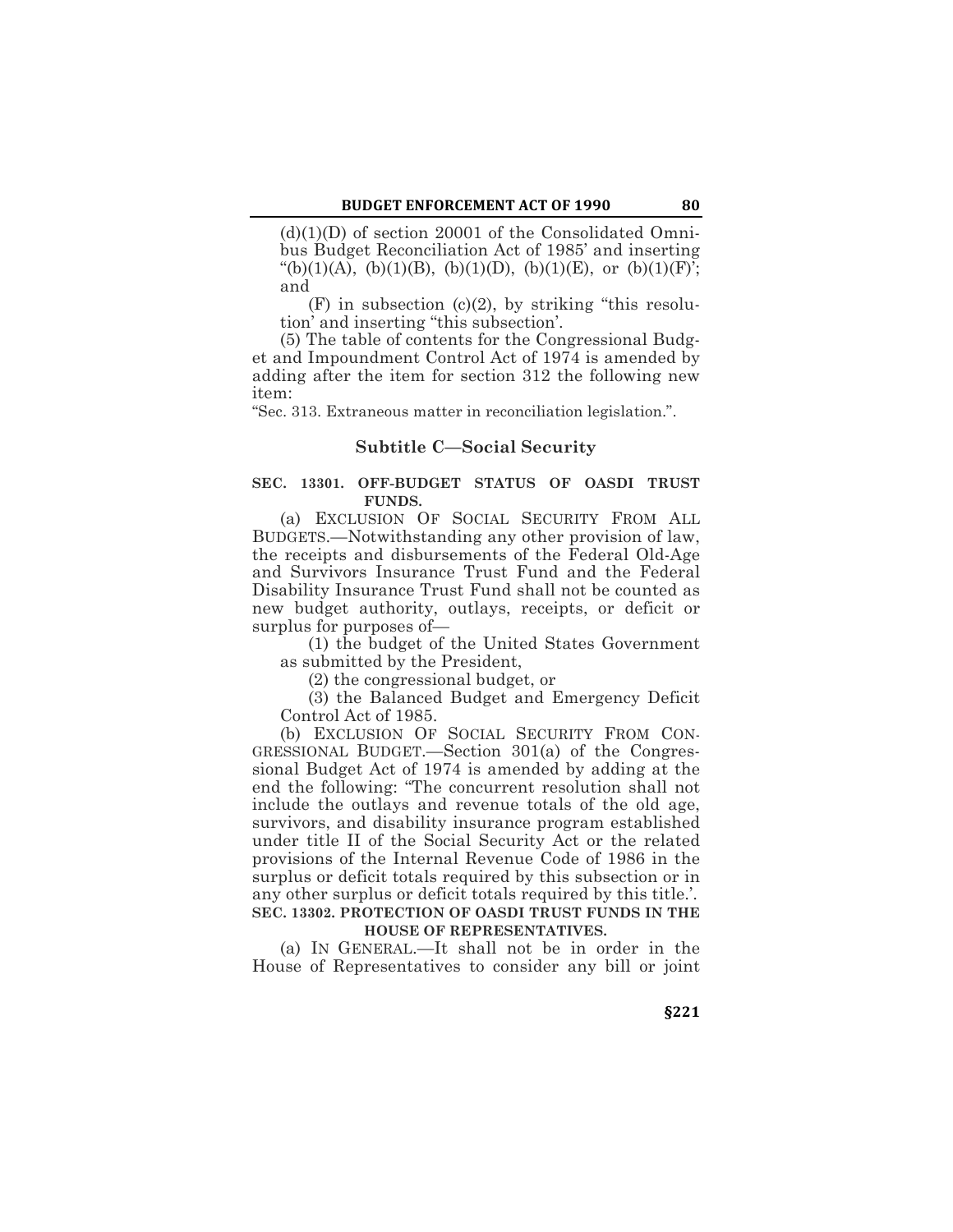resolution, as reported, or any amendment thereto or conference report thereon, if, upon enactment—

(1)(A) such legislation under consideration would provide for a net increase in OASDI benefits of at least 0.02 percent of the present value of future taxable payroll for the 75-year period utilized in the most recent annual report of the Board of Trustees provided pursuant to section 201(c)(2) of the Social Security Act, and (B) such legislation under consideration does not provide at least a net increase, for such 75-year period, in OASDI taxes of the amount by which the net increase in such benefits exceeds 0.02 percent of the present value of future taxable payroll for such 75-year period,

(2)(A) such legislation under consideration would provide for a net increase in OASDI benefits (for the 5-year estimating period for such legislation under consideration), (B) such net increase, together with the net increases in OASDI benefits resulting from previous legislation enacted during that fiscal year or any of the previous 4 fiscal years (as estimated at the time of enactment) which are attributable to those portions of the 5-year estimating periods for such previous legislation that fall within the 5-year estimating period for such legislation under consideration, exceeds \$250,000,000, and (C) such legislation under consideration does not provide at least a net increase, for the 5-year estimating period for such legislation under consideration, in OASDI taxes which, together with net increases in OASDI taxes resulting from such previous legislation which are attributable to those portions of the 5-year estimating periods for such previous legislation that fall within the 5-year estimating period for such legislation under consideration, equals the amount by which the net increase derived under subparagraph (B) exceeds \$250,000,000;

(3)(A) such legislation under consideration would provide for a net decrease in OASDI taxes of at least 0.02 percent of the present value of future taxable payroll for the 75-year period utilized in the most recent annual report of the Board of Trustees provided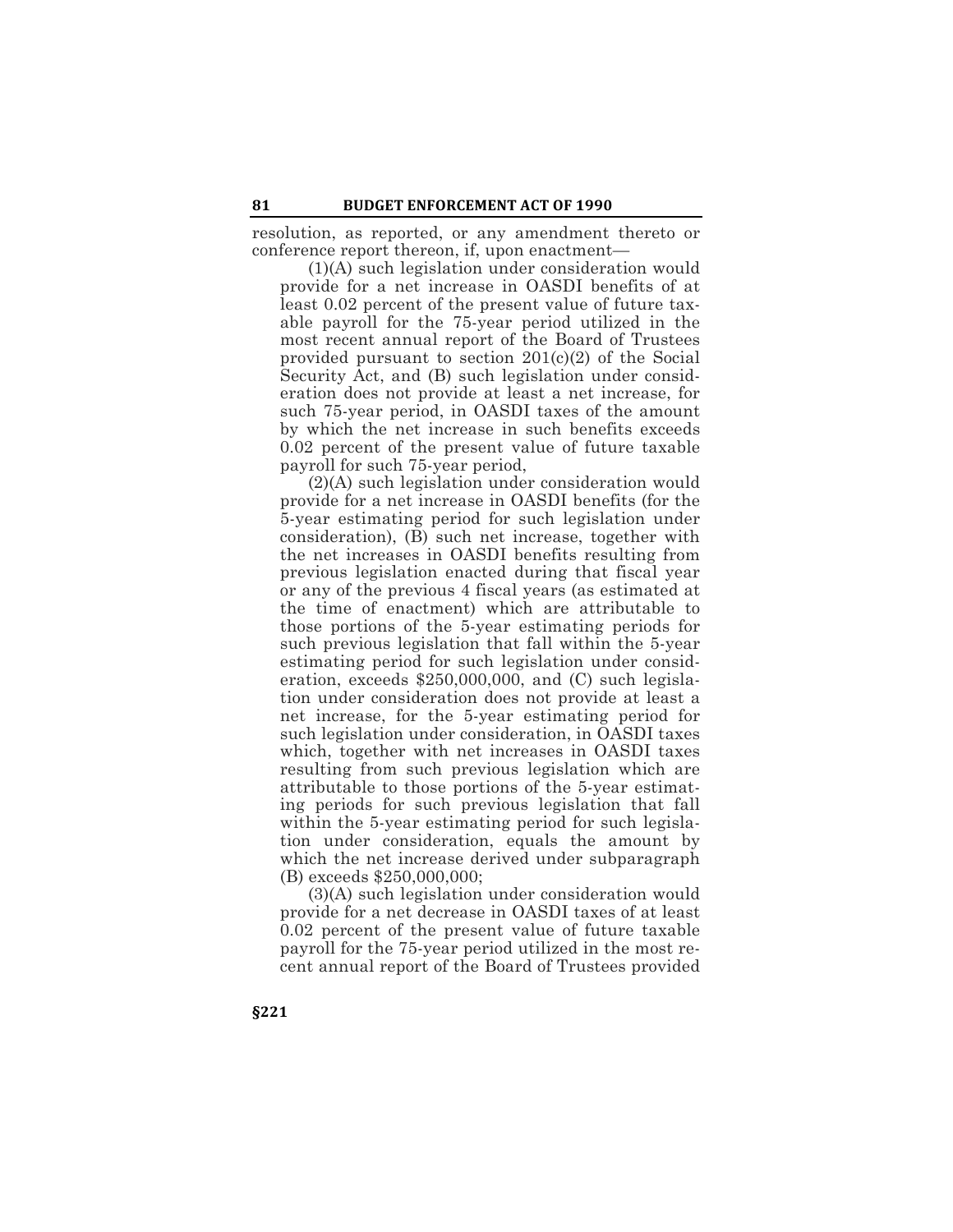pursuant to section 201(c)(2) of the Social Security Act, and (B) such legislation under consideration does not provide at least a net decrease, for such 75 year period, in OASDI benefits of the amount by which the net decrease in such taxes exceeds 0.02 percent of the present value of future taxable payroll for such 75-year period, or

(4)(A) such legislation under consideration would provide for a net decrease in OASDI taxes (for the 5 year estimating period for such legislation under consideration), (B) such net decrease, together with the net decreases in OASDI taxes resulting from previous legislation enacted during that fiscal year or any of the previous 4 fiscal years (as estimated at the time of enactment) which are attributable to those portions of the 5-year estimating periods for such previous legislation that fall within the 5-year estimating period for such legislation under consideration, exceeds \$250,000,000, and (C) such legislation under consideration does not provide at least a net decrease, for the 5-year estimating period for such legislation under consideration, in OASDI benefits which, together with net decreases in OASDI benefits resulting from such previous legislation which are attributable to those portions of the 5-year estimating periods for such previous legislation that fall within the 5-year estimating period for such legislation under consideration, equals the amount by which the net decrease derived under subparagraph (B) exceeds \$250,000,000.

(b) APPLICATION.—In applying paragraph (3) or (4) of subsection (a), any provision of any bill or joint resolution, as reported, or any amendment thereto, or conference report thereon, the effect of which is to provide for a net decrease for any period in taxes described in subsection (c)(2)(A) shall be disregarded if such bill, joint resolution, amendment, or conference report also includes a provision the effect of which is to provide for a net increase of at least an equivalent amount for such period in medicare taxes.

(c) DEFINITIONS.—For purposes of this subsection:

(1) The term "OASDI benefits' means the bene-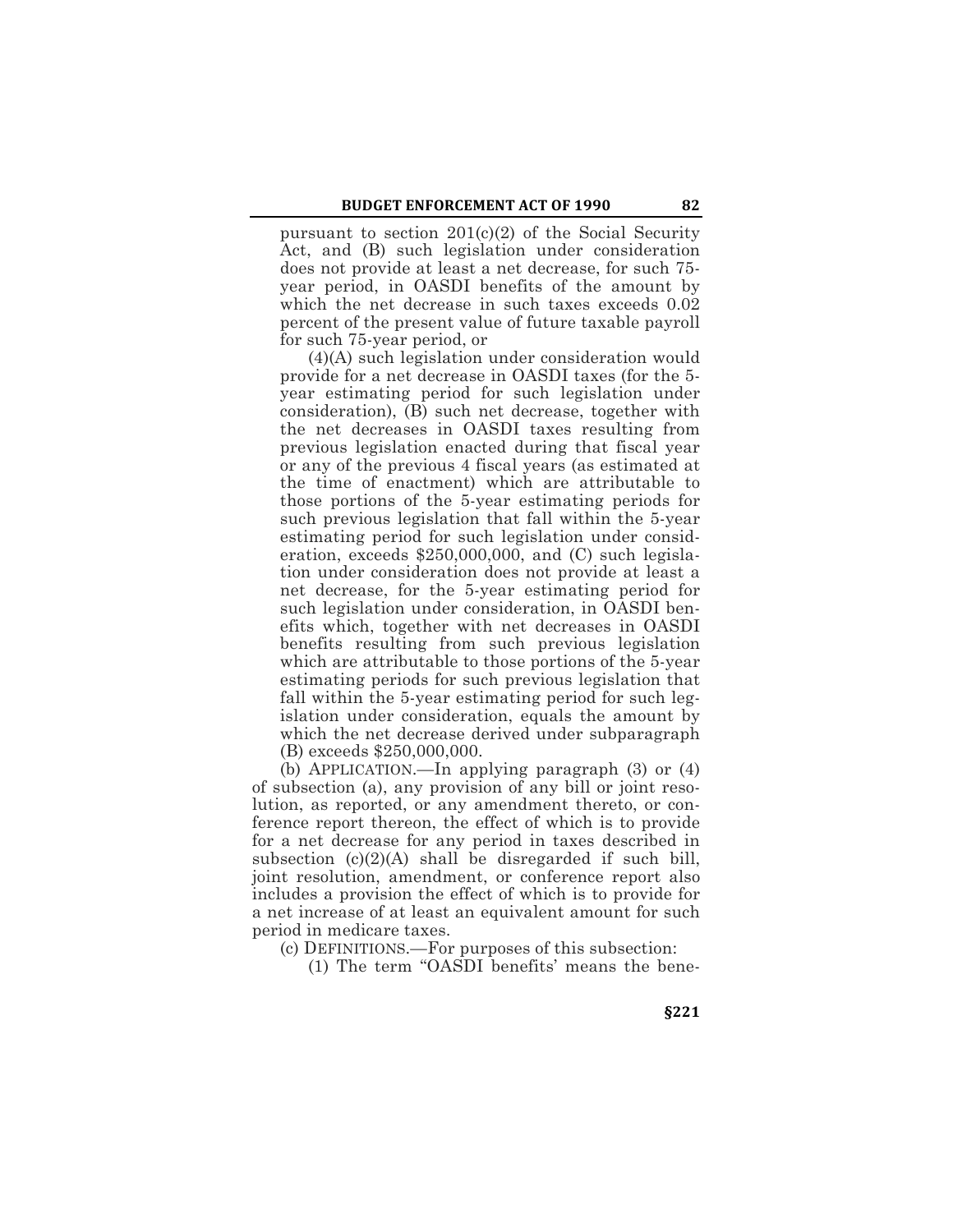fits under the old-age, survivors, and disability insurance programs under title II of the Social Security Act.

(2) The term "OASDI taxes' means—

(A) the taxes imposed under sections 1401(a), 3101(a), and 3111(a) of the Internal Revenue Code of 1986, and

(B) the taxes imposed under chapter 1 of such Code (to the extent attributable to section 86 of such Code).

(3) The term "medicare taxes' means the taxes imposed under sections 1401(b), 3101(b), and 3111(b) of the Internal Revenue Code of 1986.

(4) The term "previous legislation' shall not include legislation enacted before fiscal year 1991.

(5) The term "5-year estimating period' means, with respect to any legislation, the fiscal year in which such legislation becomes or would become effective and the next 4 fiscal years.

(6) No provision of any bill or resolution, or any amendment thereto or conference report thereon, involving a change in chapter 1 of the Internal Revenue Code of 1986 shall be treated as affecting the amount of OASDI taxes referred to in paragraph (2)(B) unless such provision changes the income tax treatment of OASDI benefits.

#### **SEC. 13303. SOCIAL SECURITY FIREWALL AND POINT OF ORDER IN THE SENATE.**

(a) CONCURRENT RESOLUTION ON THE BUDGET.— Section 301(a) of the Congressional Budget Act of 1974 is amended by striking 'and' at the end of paragraph (4), by striking the period at the end of paragraph (5) and inserting a semicolon; and by adding after paragraph (5) the following new paragraphs:

"(6) For purposes of Senate enforcement under this title, outlays of the old-age, survivors, and disability insurance program established under title II of the Social Security Act for the fiscal year of the resolution and for each of the 4 succeeding fiscal years; and

"(7) For purposes of Senate enforcement under this title, revenues of the old-age, survivors, and dis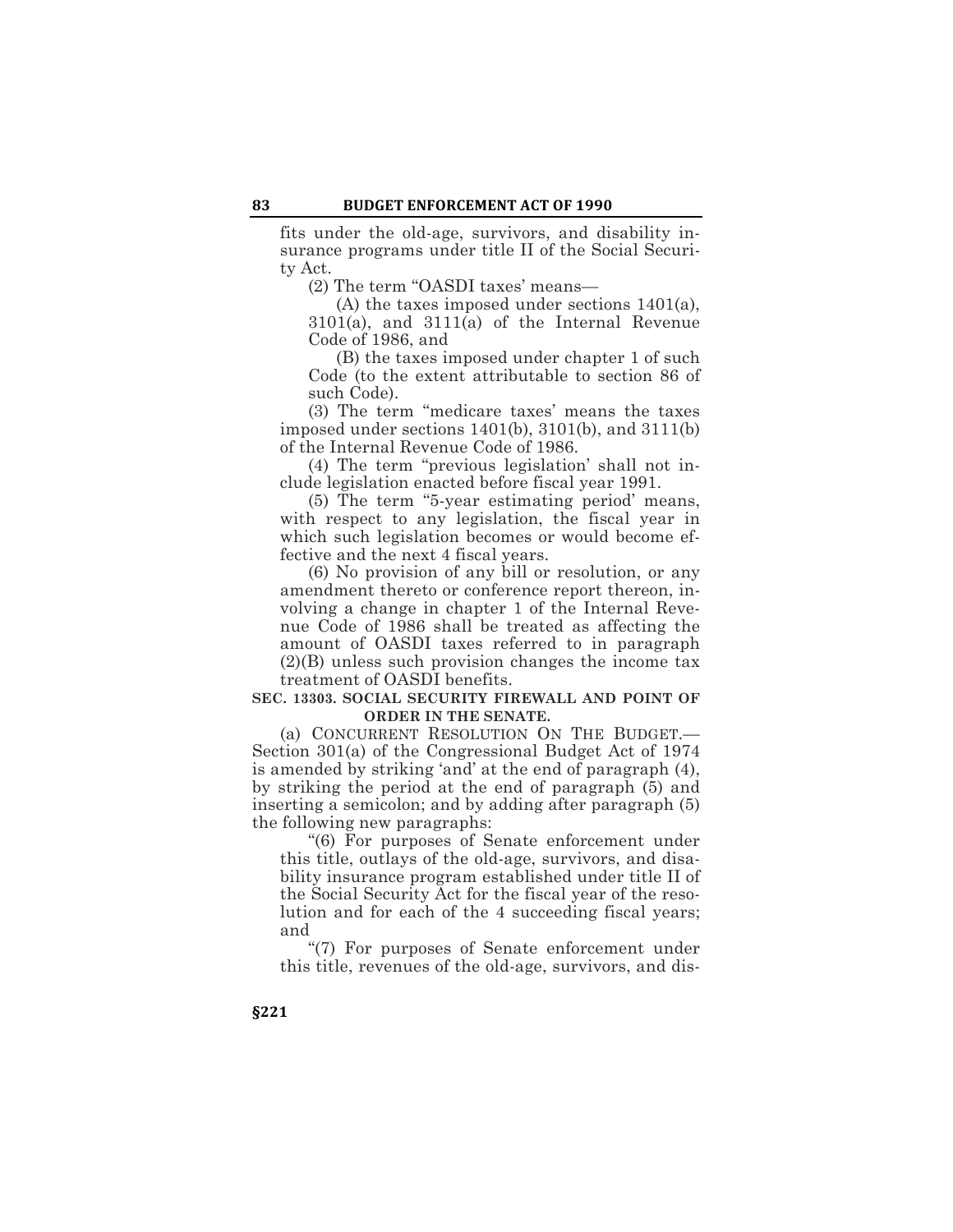ability insurance program established under title II of the Social Security Act (and the related provisions of the Internal Revenue Code of 1986) for the fiscal year of the resolution and for each of the 4 succeeding fiscal years.'.

(b) POINT OF ORDER.—Section 301(i) of the Congressional Budget Act of 1974 is amended to read as follows:

"(i) It shall not be in order in the Senate to consider any concurrent resolution on the budget as reported to the Senate that would decrease the excess of social security revenues over social security outlays in any of the fiscal years covered by the concurrent resolution. No change in chapter 1 of the Internal Revenue Code of 1986 shall be treated as affecting the amount of social security revenues unless such provision changes the income tax treatment of social security benefits.'.

(c) COMMITTEE ALLOCATIONS.—

(1) Section 302(a)(2) of the Congressional Budget Act of 1974 is amended by inserting after 'appropriate levels of' the following: 'social security outlays for the fiscal year of the resolution and for each of the 4 succeeding fiscal years,'.

(2) Section 302(f)(2) of the Congressional Budget Act of 1974 is amended by inserting before the period the following: "or provides for social security outlays in excess of the appropriate allocation of social security outlays under subsection (a) for the fiscal year of the resolution or for the total of that year and the 4 succeeding fiscal years'.

(3) Section 302(f)(2) of such Act is further amended by adding at the end the following: "In applying this paragraph—

"(A) estimated social security outlays shall be deemed to be reduced by the excess of estimated social security revenues (including social security revenues provided for in the bill, resolution, amendment, or conference report with respect to which this paragraph is applied) over the appropriate level of social security revenues specified in the most recently adopted concurrent resolution on the budget;

"(B) estimated social security outlays shall be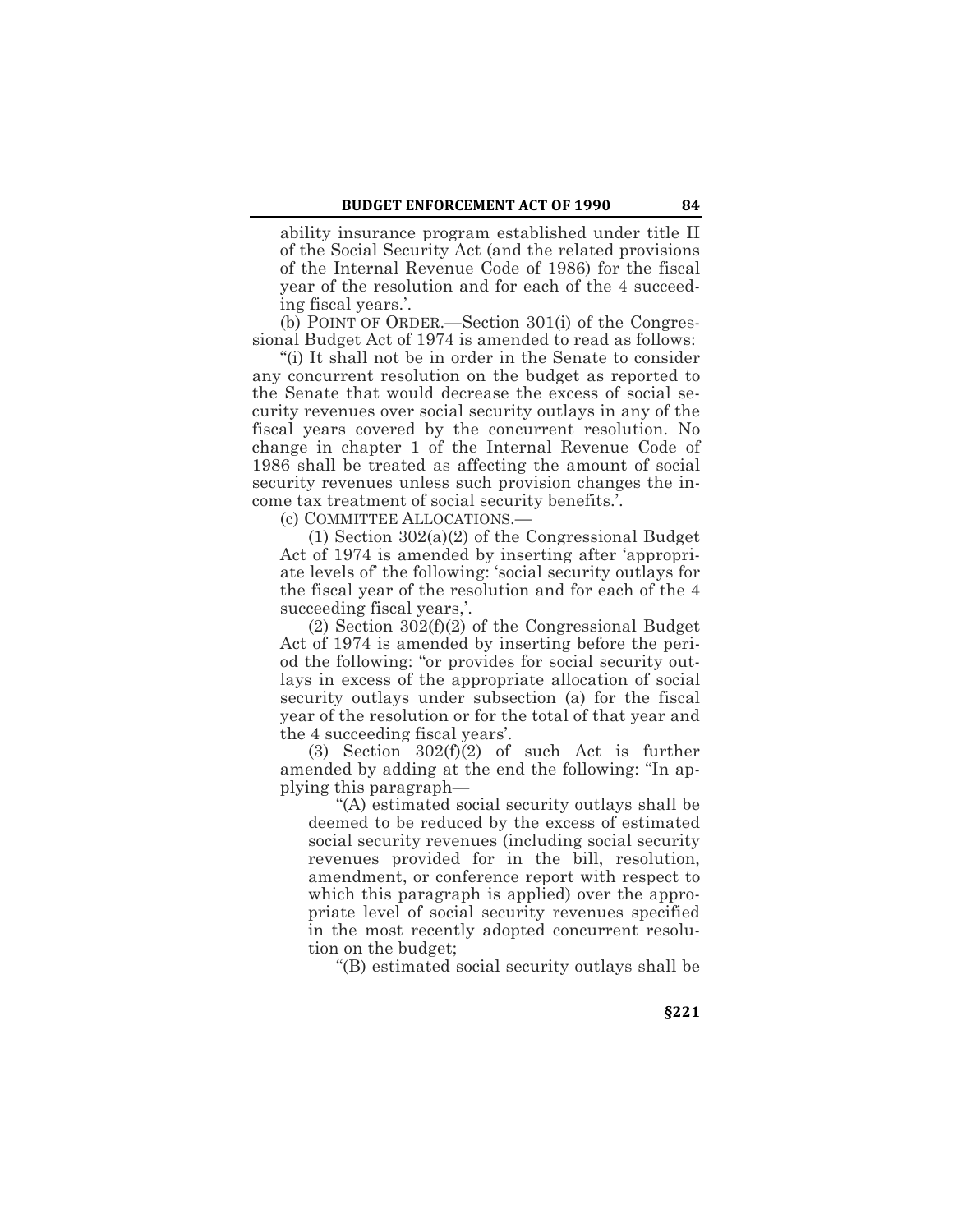deemed increased by the shortfall of estimated social security revenues (including social security revenues provided for in the bill, resolution, amendment, or conference report with respect to which this paragraph is applied) below the appropriate level of social security revenues specified in the most recently adopted concurrent resolution on the budget; and

"(C) no provision of any bill or resolution, or any amendment thereto or conference report thereon, involving a change in chapter 1 of the Internal Revenue Code of 1986 shall be treated as affecting the amount of social security revenues unless such provision changes the income tax treatment of social security benefits.

The Chairman of the Committee on the Budget of the Senate may file with the Senate appropriately revised allocations under subsection (a) and revised functional levels and aggregates to reflect the application of the preceding sentence. Such revised allocations, functional levels, and aggregates shall be considered as allocations, functional levels, and aggregates contained in the most recently agreed to concurrent resolution on the budget, and the appropriate committees shall report revised allocations pursuant to subsection (b).'.

(d) POINT OF ORDER UNDER SECTION 311.—(1) Subsection (a) of section 311(a) of the Congressional Budget Act of 1974 is redesignated as subsection (a)(1) and paragraphs (1), (2), and (3) are redesignated as subparagraphs  $(A)$ ,  $(B)$ , and  $(C)$ .

(2) Section 311(a) of such Act is amended by inserting at the end the following new paragraph:

"(2)(A) After the Congress has completed action on a concurrent resolution on the budget, it shall not be in order in the Senate to consider any bill, resolution, amendment, motion, or conference report that would cause the appropriate level of total new budget authority or total budget outlays or social security outlays set forth for the first fiscal year in the most recently agreed to concurrent resolution on the budget covering such fiscal year to be exceeded, or would cause revenues to be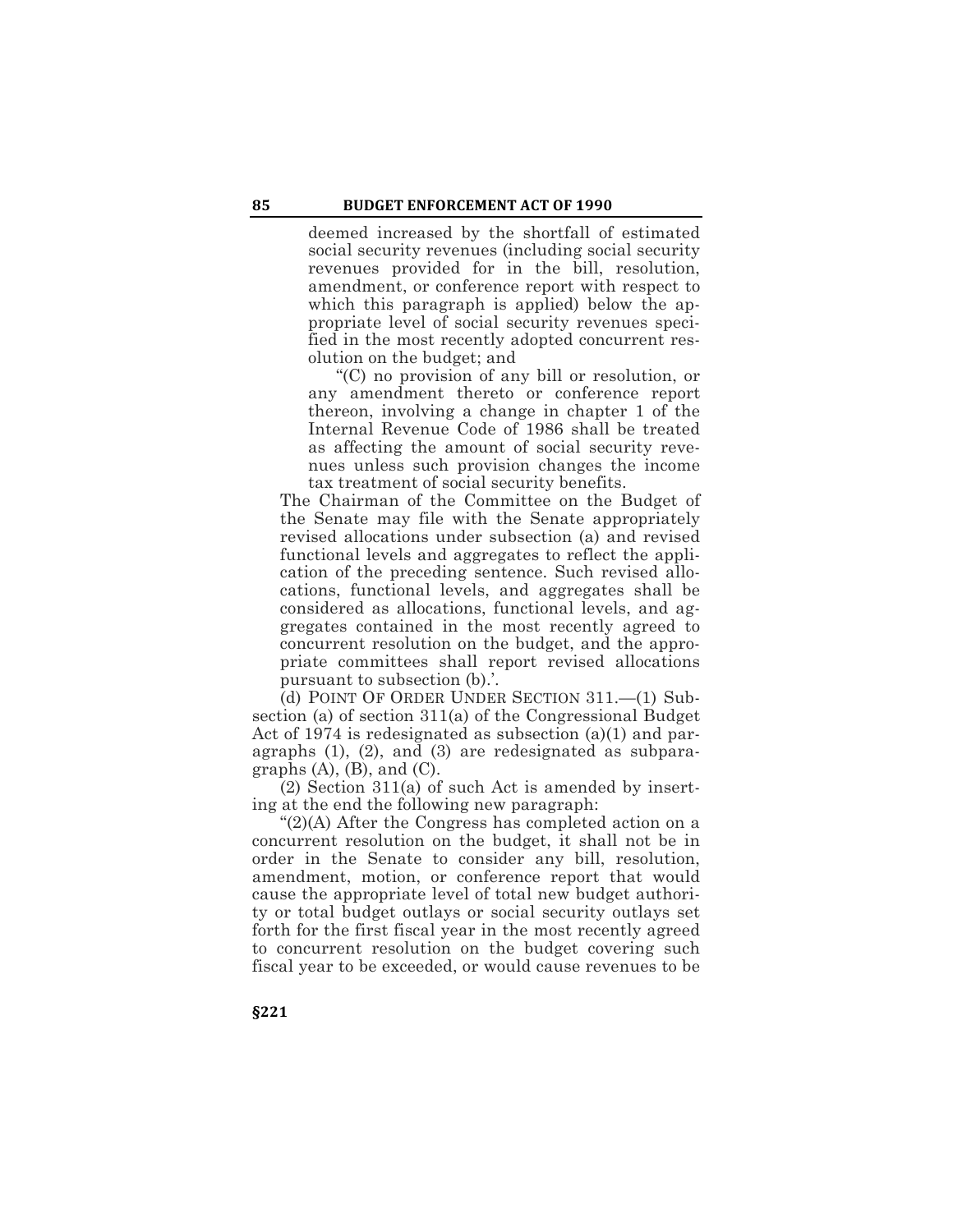less than the appropriate level of total revenues (or social security revenues to be less than the appropriate level of social security revenues) set forth for the first fiscal year covered by the resolution and for the period including the first fiscal year plus the following 4 fiscal years in such concurrent resolution.

"(B) In applying this paragraph—

"(i)(I) estimated social security outlays shall be deemed to be reduced by the excess of estimated social security revenues (including those provided for in the bill, resolution, amendment, or conference report with respect to which this subsection is applied) over the appropriate level of Social Security revenues specified in the most recently agreed to concurrent resolution on the budget;

"(II) estimated social security revenues shall be deemed to be increased to the extent that estimated social security outlays are less (taking into account the effect of the bill, resolution, amendment, or conference report to which this subsection is being applied) than the appropriate level of social security outlays in the most recently agreed to concurrent resolution on the budget; and

"(ii)(I) estimated Social Security outlays shall be deemed to be increased by the shortfall of estimated social security revenues (including Social Security revenues provided for in the bill, resolution, amendment, or conference report with respect to which this subsection is applied) below the appropriate level of social security revenues specified in the most recently adopted concurrent resolution on the budget; and

"(II) estimated social security revenues shall be deemed to be reduced by the excess of estimated social security outlays (including social security outlays provided for in the bill, resolution, amendment, or conference report with respect to which this subsection is applied) above the appropriate level of social security outlays specified in the most recently adopted concurrent resolution on the budget; and

"(iii) no provision of any bill or resolution, or any amendment thereto or conference report thereon, in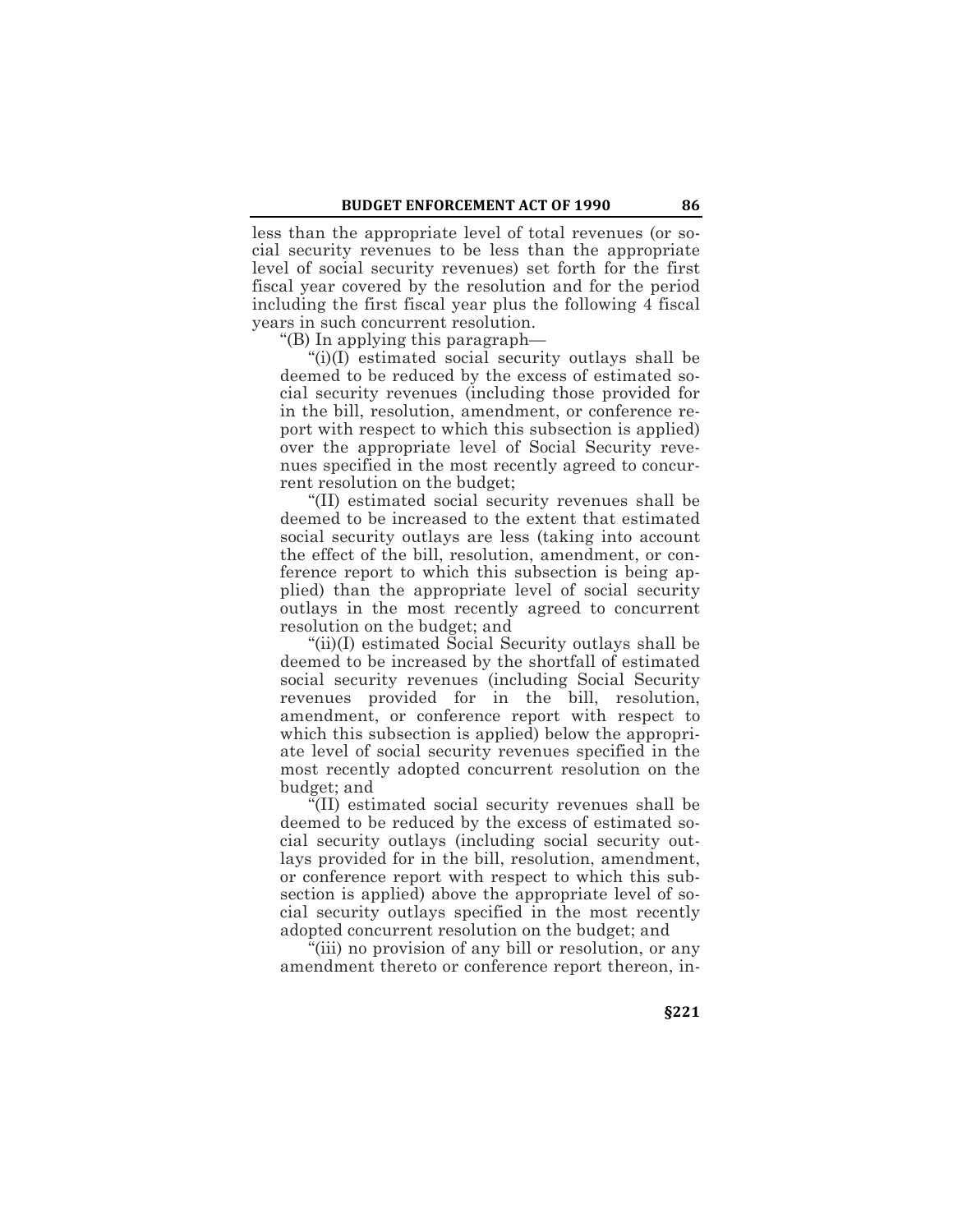volving a change in chapter 1 of the Internal Revenue Code of 1986 shall be treated as affecting the amount of social security revenues unless such provision changes the income tax treatment of social security benefits.The chairman of the Committee on the Budget of the Senate may file with the Senate appropriately revised allocations under section  $302(a)$  and revised functional levels and aggregates to reflect the application of the preceding sentence. Such revised allocations, functional levels, and aggregates shall be considered as allocations, functional levels, and aggregates contained in the most recently agreed to concurrent resolution on the budget, and the appropriate committees shall report revised allocations pursuant to section 302(b)."

# **SEC. 13304. REPORT TO THE CONGRESS BY THE BOARD OF TRUSTEES OF THE OASDI TRUST FUNDS REGARDING THE ACTUARIAL BAL-ANCE OF THE TRUST FUNDS.**

Section 201(c) of the Social Security Act (42 U.S.C. 401(c)) is amended by inserting after the first sentence following clause (5) the following new sentence: "Such statement shall include a finding by the Board of Trustees as to whether the Federal Old-Age and Survivors Insurance Trust Fund and the Federal Disability Insurance Trust Fund, individually and collectively, are in close actuarial balance (as defined by the Board of Trustees).".

## **SEC. 13305. EXERCISE OF RULEMAKING POWER.**

This title and the amendments made by it are enacted by the Congress—

(1) as an exercise of the rulemaking power of the House of Representatives and the Senate, respectively, and as such they shall be considered as a part of the rules of each House, respectively, or of that House to which they specifically apply, and such rules shall supersede other rules only to the extent that they are inconsistent therewith; and

(2) with full recognition of the constitutional right of either House to change such rules (so far as relating to such House) at any time, in the same manner, and to the same extent as in the case of any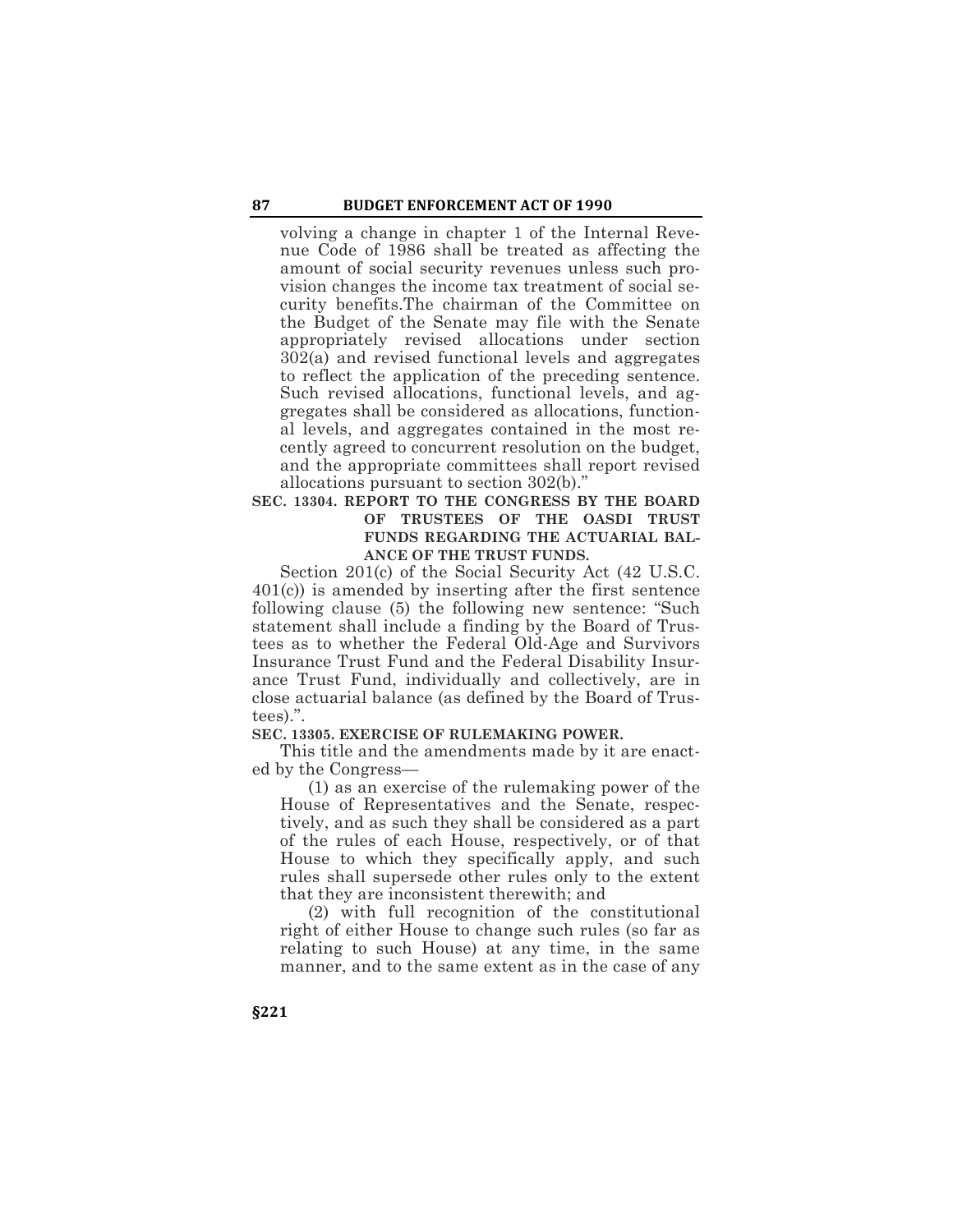other rule of such House.

**SEC. 13306. EFFECTIVE DATE.**

Sections 13301, 13302, and 13303 and any amendments made by such sections shall apply with respect to fiscal years beginning on or after October 1, 1990. Section 13304 shall be effective for annual reports of the Board of Trustees issued in or after calendar year 1991.

# **Subtitle D—Treatment of Fiscal Year 1991 Sequestration**

#### **SEC. 13401. RESTORATION OF FUNDS SEQUESTERED.**

(a) ORDER RESCINDED.—Upon the enactment of this Act, the orders issued by the President on August 25, 1990, and October 15, 1990, pursuant to section 252 of the Balanced Budget and Emergency Deficit Control Act of 1985 are hereby rescinded.

(b) AMOUNTS RESTORED.—Any action taken to implement the orders referred to in subsection (a) shall be reversed, and any sequestrable resource that has been reduced or sequestered by such orders is hereby restored, revived, or released and shall be available to the same extent and for the same purpose as if the orders had not been issued.

(c) FURLOUGHED EMPLOYEES.—(1) Federal employees furloughed as a result of the lapse in appropriations from midnight October 5, 1990, until the enactment of House Joint Resolution 666 shall be compensated at their standard rate of compensation for the period during which there was a lapse in appropriations.

(2) All obligations incurred in anticipation of the appropriations made and authority granted by House Joint Resolution 666 for the purposes of maintaining the essential level of activity to protect life and property and bringing about orderly termination of government functions are hereby ratified and approved if otherwise in accord with the provisions of that Act.

#### **Subtitle E—Government-sponsored Enterprises**

**SEC. 13501. FINANCIAL SAFETY AND SOUNDNESS OF GOVERNMENT-SPONSORED ENTERPRIS-**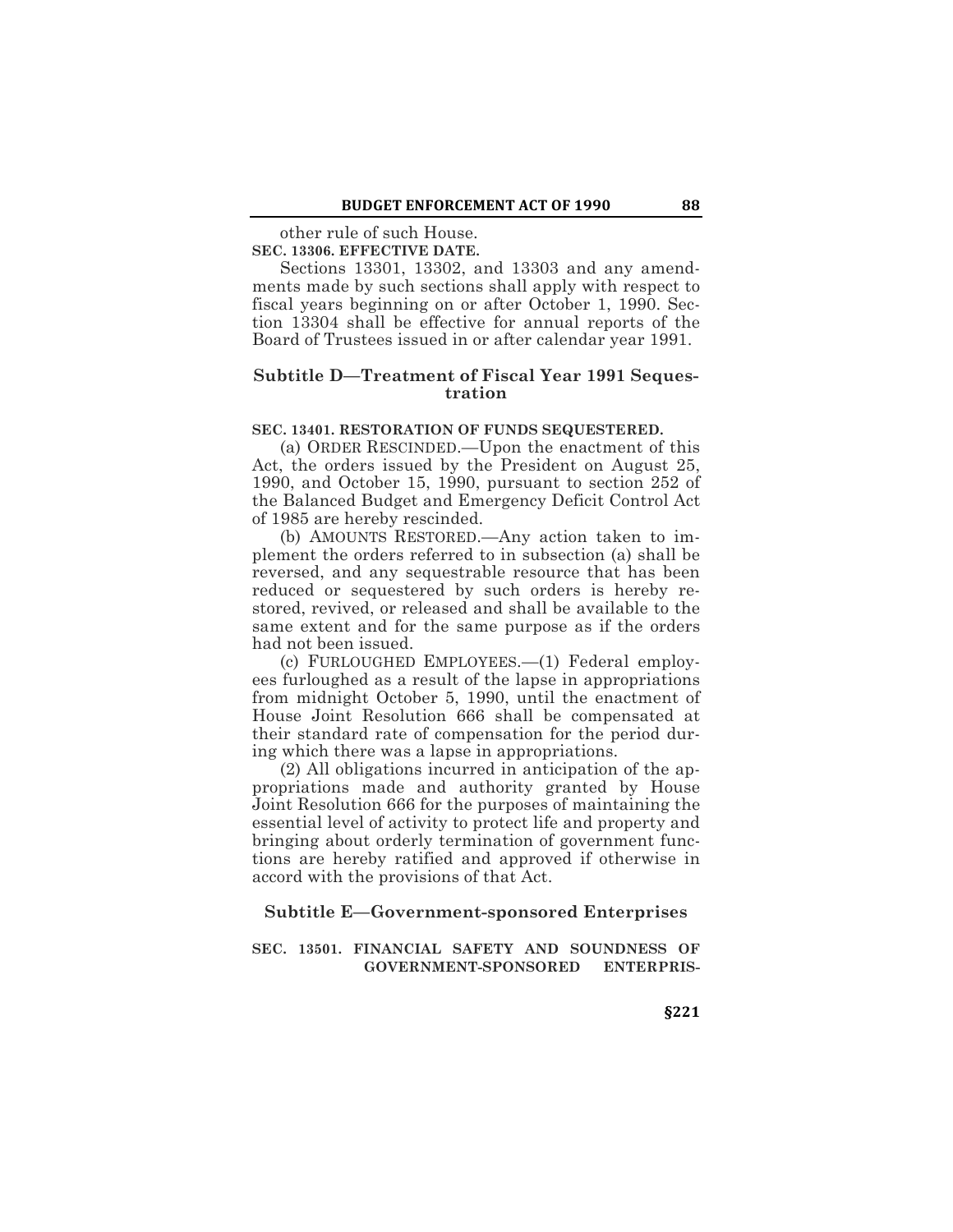**ES.**

(a) DEFINITION.—For purposes of this section, the terms "Government-sponsored enterprise' and "GSE' mean the Farm Credit System (including the Farm Credit Banks, Banks for Cooperatives, and Federal Agricultural Mortgage Corporation), the Federal Home Loan Bank System, the Federal Home Loan Mortgage Corporation, the Federal National Mortgage Association, and the Student Loan Marketing Association.

(b) TREASURY DEPARTMENT STUDY AND PROPOSED LEGISLATION.—

(1) The Department of the Treasury shall prepare and submit to Congress no later than April 30, 1991, a study of GSEs and recommended legislation.

(2) The study shall include an objective assessment of the financial soundness of GSEs, the adequacy of the existing regulatory structure for GSEs, the financial exposure of the Federal Government posed by GSEs, and the effects of GSE activities on Treasury borrowing.

(c) CONGRESSIONAL BUDGET OFFICE STUDY.—

(1) The Congressional Budget Office shall prepare and submit to Congress no later than April 30, 1991, a study of GSEs.

(2) The study shall include an analysis of the financial risks each GSE assumes, how Congress may improve its understanding of those risks, the supervision and regulation of GSEs' risk management, the financial exposure of the Federal Government posed by GSEs, and the effects of GSE activities on Treasury borrowing. The study shall also include an analysis of alternative models for oversight of GSEs and of the costs and benefits of each alternative model to the Government and to the markets and beneficiaries served by GSEs.

(d) ACCESS TO RELEVANT INFORMATION.—

(1) For the studies required by this section, each GSE shall provide full and prompt access to the Secretary of the Treasury and the Director of the Congressional Budget Office to its books and records and other information requested by the Secretary of the Treasury or the Director of the Congressional Budg-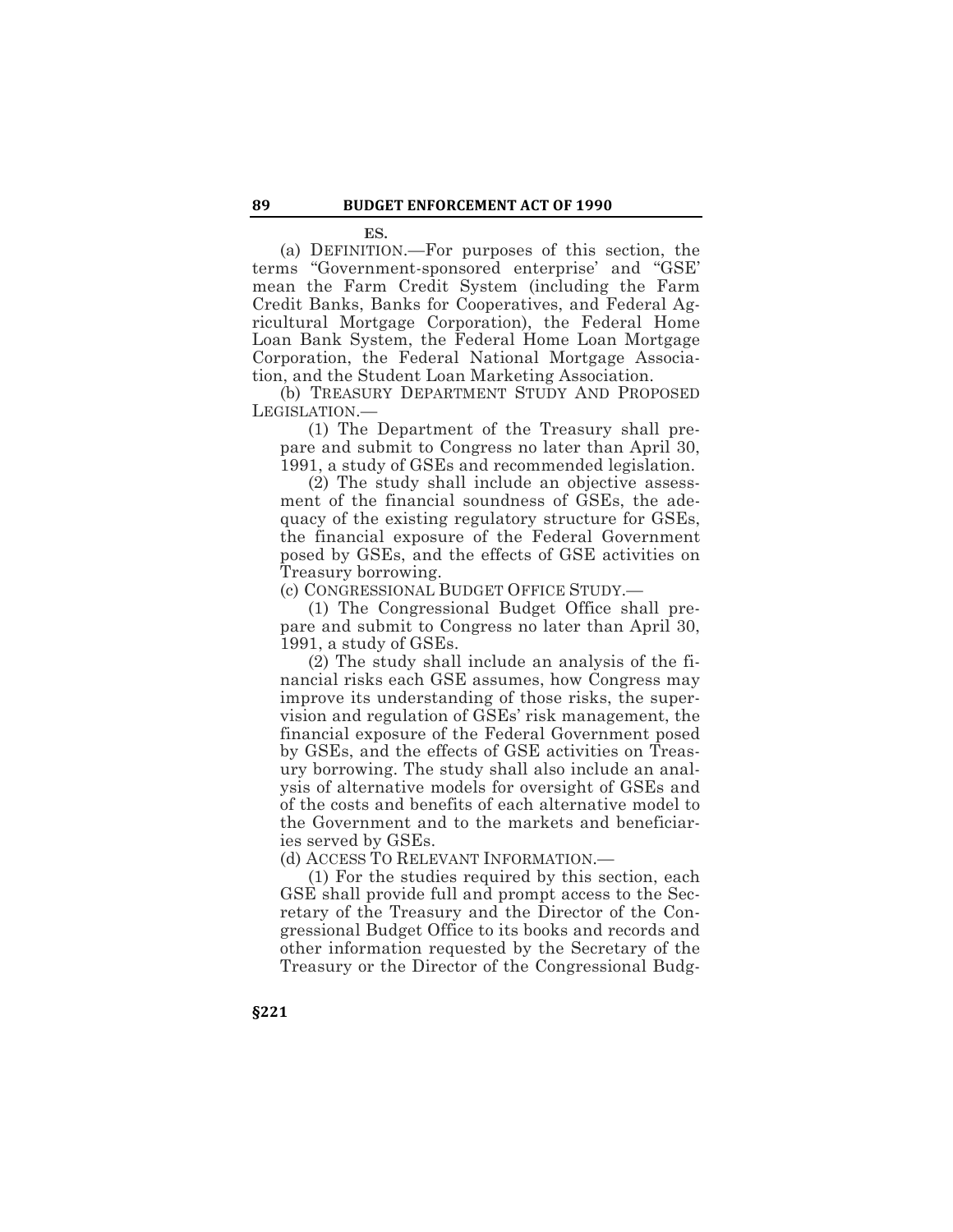et Office.

(2) In preparing the studies required by this section, the Secretary of the Treasury and the Director of the Congressional Budget Office may request information from, or the assistance of, any Federal department or agency authorized by law to supervise the activities of a GSE.

(e) CONFIDENTIALITY OF RELEVANT INFORMATION.—

(1) The Secretary of the Treasury and the Director of the Congressional Budget Office shall determine and maintain the confidentiality of any book, record, or information made available by a GSE under this section in a manner consistent with the level of confidentiality established for the material by the GSE involved.

(2) The Department of the Treasury shall be exempt from section 552 of title 5, United States Code, for any book, record, or information made available under subsection (d) and determined by the Secretary of the Treasury to be confidential under this subsection.

(3) Any officer or employee of the Department of the Treasury shall be subject to the penalties set forth in section 1906 of title 18, United States Code, if—

(A) by virtue of his or her employment or official position, he or she has possession of or access to any book, record, or information made available under and determined to be confidential under this section; and

(B) he or she discloses the material in any manner other than—

(i) to an officer or employee of the Department of the Treasury; or

(ii) pursuant to the exception set forth in such section 1906.

(4) The Congressional Budget Office shall be exempt from section 203 of the Congressional Budget Act of 1974 with respect to any book, record, or information made available under this subsection and determined by the Director to be confidential under paragraph (1).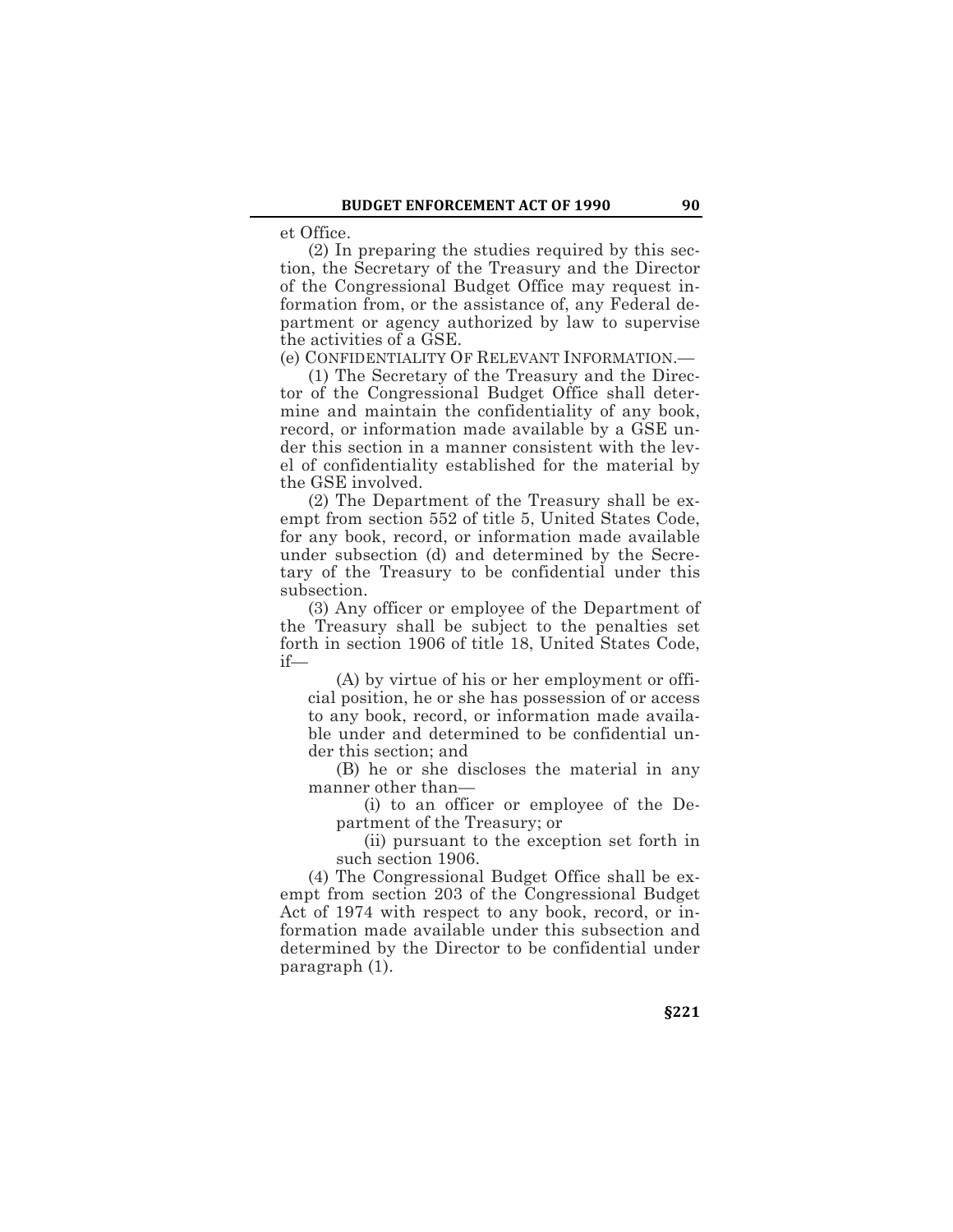(f) REQUIREMENT TO REPORT LEGISLATION.—

(1) The committees of jurisdiction in the House shall prepare and report to the House no later than September 15, 1991, legislation to ensure the financial soundness of GSEs and to minimize the possibility that a GSE might require future assistance from the Government.

(2) It is the sense of the Senate that the committees of jurisdiction in the Senate shall prepare and report to the Senate no later than September 15, 1991, legislation to ensure the financial safety and soundness of GSEs and to minimize the possibility that a GSE might require future assistance from the Government.

(f) PRESIDENT'S BUDGET.—The President's annual budget submission shall include an analysis of the financial condition of the GSEs and the financial exposure of the Government, if any, posed by GSEs.

Speaker of the House of Representatives. Vice President of the United States and President of the Senate.

I certify this to be correct printing of the hand enrollment of Public Law 101-508 pursuant to Public Law 101-466.

President of the United States.